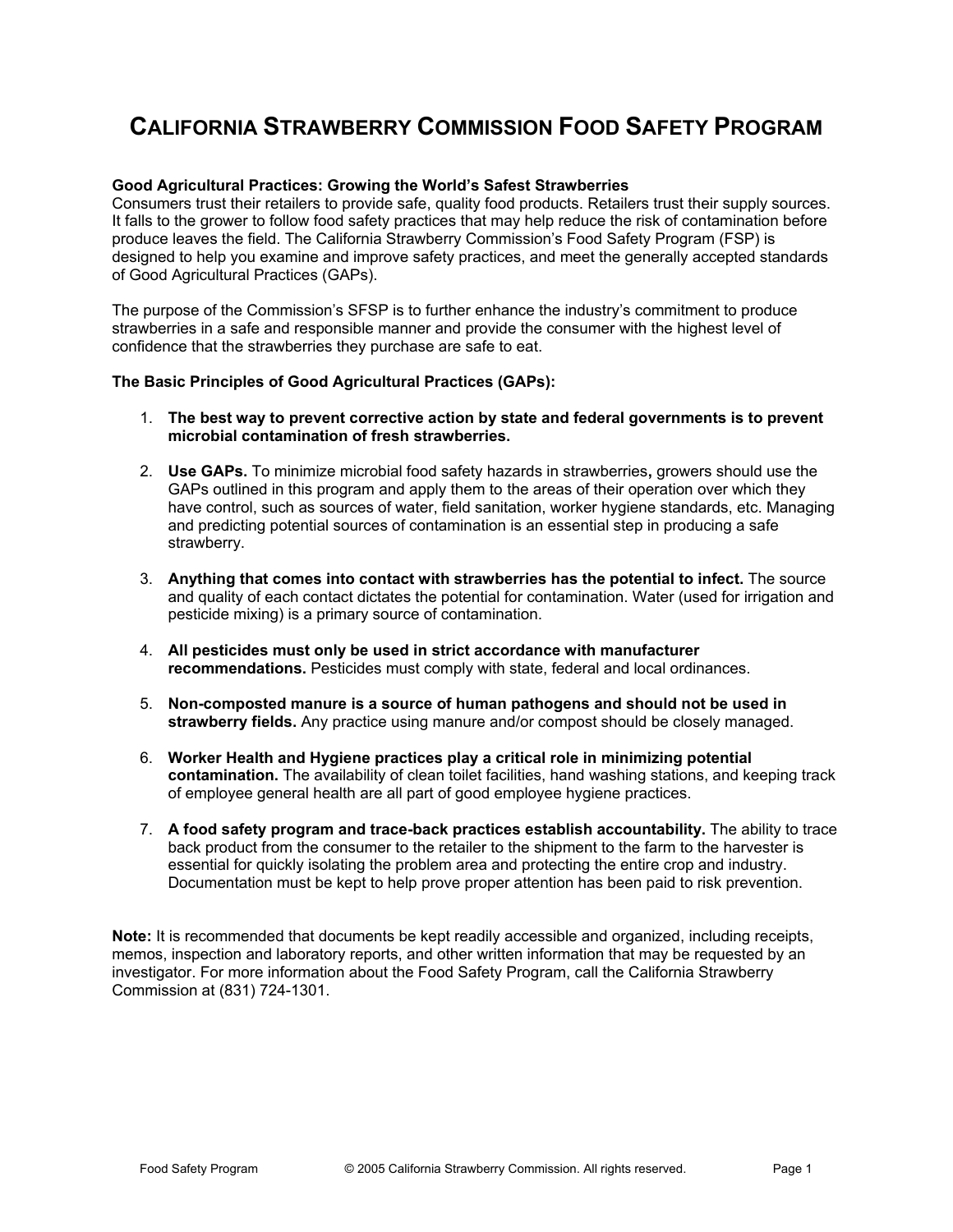## **CALIFORNIA STRAWBERRY COMMISSION FOOD SAFETY PROGRAM**

#### **Importance of a Food Safety Program**

Fresh and processed food products are coming under increasing scrutiny by government agencies. The strawberry industry, in a cooperative effort with federal, state and local regulatory agencies, has developed this voluntary Food Safety Program to comply with California state regulatory standards. Recommended forms are included as samples and have not been approved for use by state or federal regulatory agencies. You may use them as they are, modify them to meet your needs or create new versions as necessary. In all cases, you should have your forms reviewed by technical and/or legal experts before using them to ensure that they meet federal, state and local requirements.

This program includes food safety practice recommendations for each segment of the growing cycle, beginning with soil and water testing, field sanitation compliance, worker health and hygiene, pesticide use documentation, and product trace-back and food security protocols. The guidelines and worksheets may be used to document information concerning production, harvesting, field management, handling and distribution practices and the steps taken toward providing a safe product to consumers.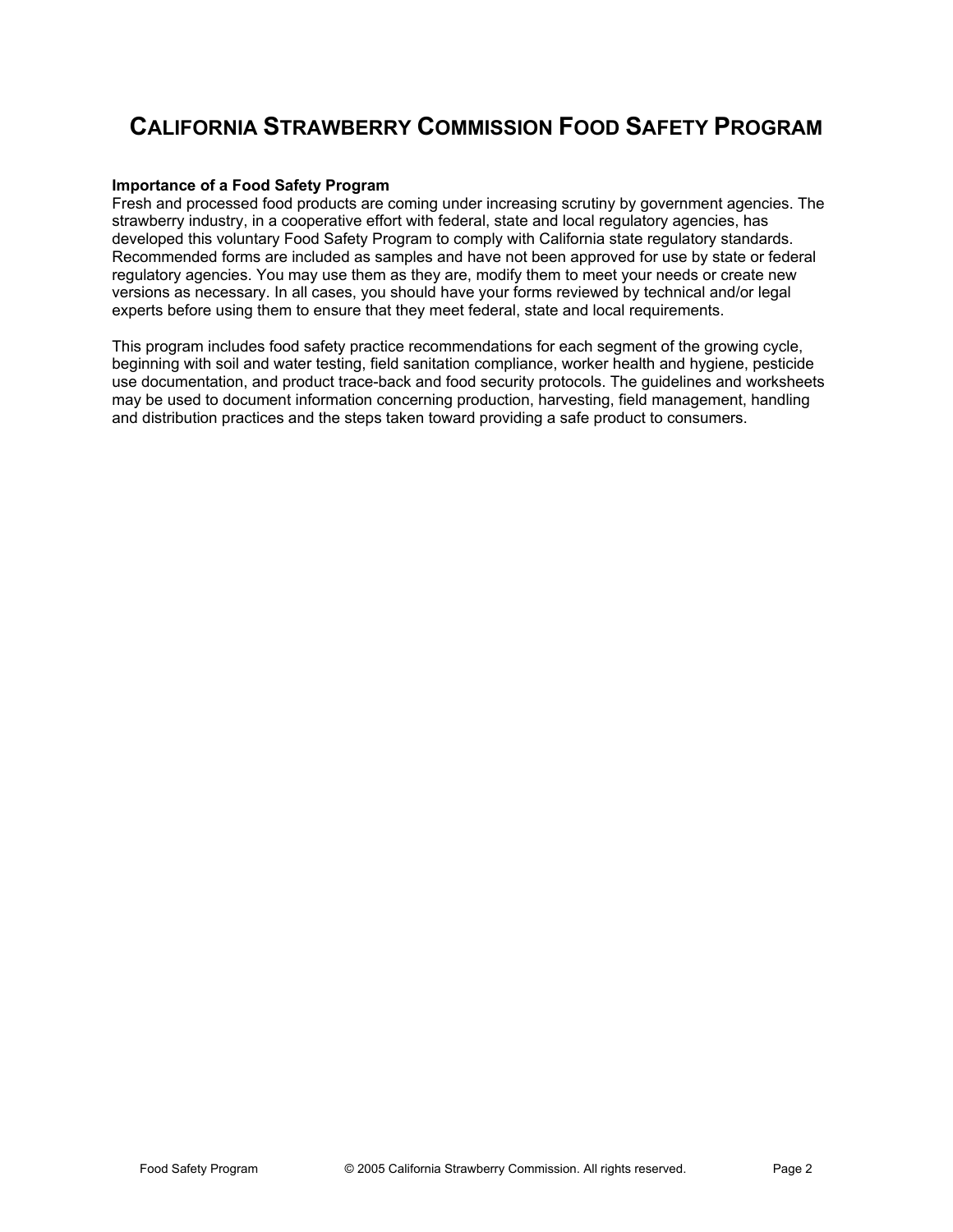## **NOTICE OF DISCLAIMER**

The information contained in this voluntary Food Safety Program was compiled by the California Strawberry Commission from a variety of sources for use by California strawberry growers, shippers and processors as defined in Sections 77421, 77422, and 77425 of the California Food and Agricultural Code. Every effort has been made to provide the most accurate and current information available. However, **the Commission makes no warranties regarding the information contained in the guideline** or the applicability of such information to a particular growing or handling operation.

The Commission specifically disclaims any and all warranties, expressed or implied, including but not limited to implied warranties of merchantability and fitness for a particular use. The Commission does not guarantee that the information contained in the materials or the data upon which the information was based will be error-free or that defects will be corrected. This guideline is not intended as legal advice and citations to statutes and regulations are for informational purposes only. Nothing in this guideline is intended to replace a grower, shipper or processor's own technical experts or legal advisors, and the Commission encourages growers, shippers and processors to consult such professionals before implementing a Food Safety Program.

This guideline is not intended, nor should it be interpreted, to create an industry-wide standard against which growers, shippers or processors will be measured, regardless of whether they choose to follow any or all of the suggestions in the guideline. This list is provided for convenient reference and as such does not imply discrimination towards or endorsement of any particular company or individual. The Commission may update the materials in this guideline on occasion, but does not accept or undertake any responsibility to update the information provided in this guideline on a regular basis or at all.

Under no circumstances, including, but not limited to gross negligence, shall the Commission be liable for any direct, indirect, incidental, special or consequential damages that result from the use of, or the inability to use, the information in this voluntary Food Safety Program. Persons utilizing this guideline, with or without permission, do so only upon the condition that their use constitutes specific knowledge and agreement to the foregoing and agreement that the Commission is not liable for any damages resulting from its use.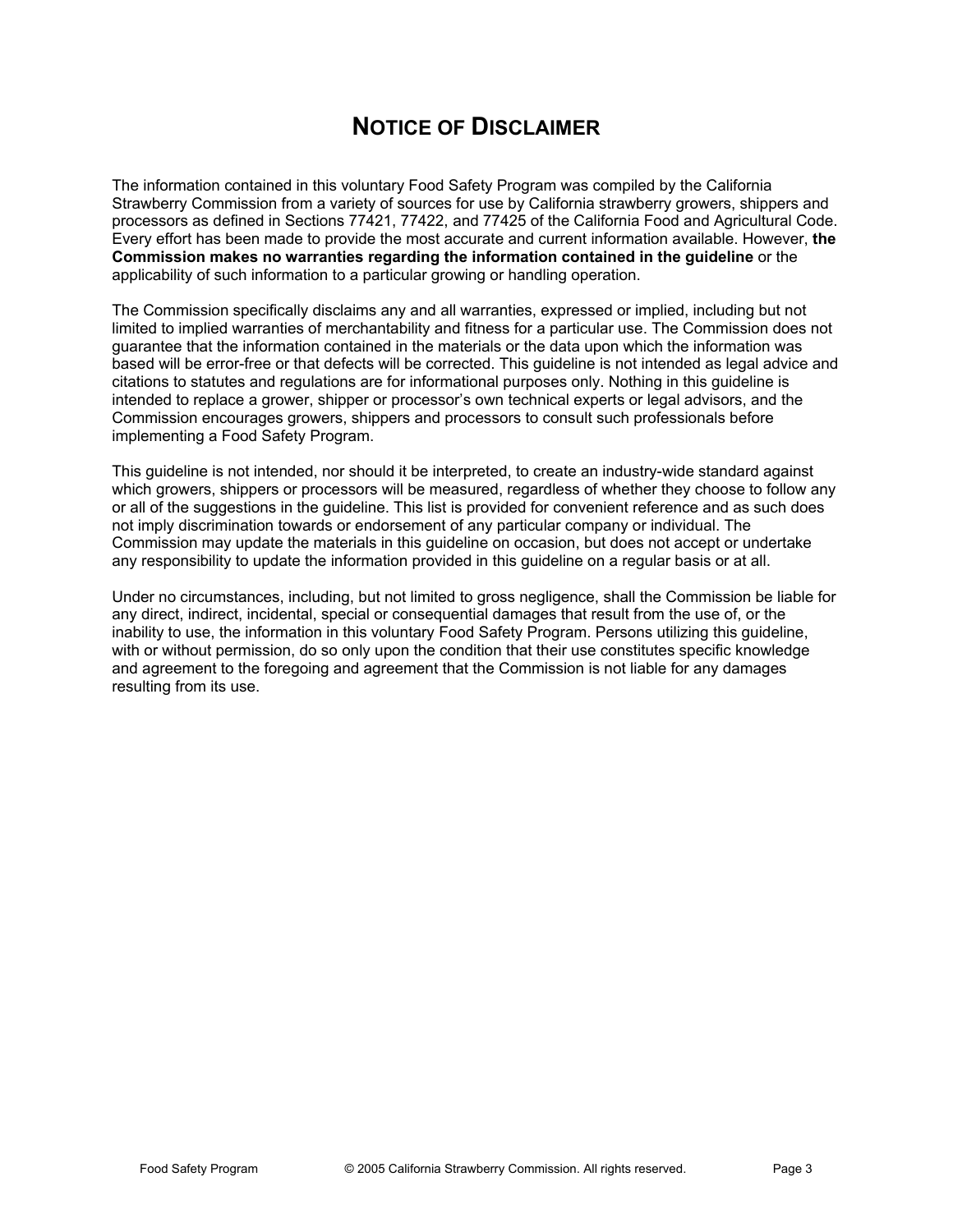# **TABLE OF CONTENTS**

### **I. Grower Guidelines and Worksheets**

| Application-Specific Information for Pesticide Handlers and Fieldworkers36     |  |
|--------------------------------------------------------------------------------|--|
|                                                                                |  |
| Acknowledgement of Pesticide Safety Training for Handlers and Applicators39-43 |  |
| Acknowledgement of Pesticide Safety Training for Individual Employees44        |  |
|                                                                                |  |
|                                                                                |  |
|                                                                                |  |
|                                                                                |  |
|                                                                                |  |
|                                                                                |  |
|                                                                                |  |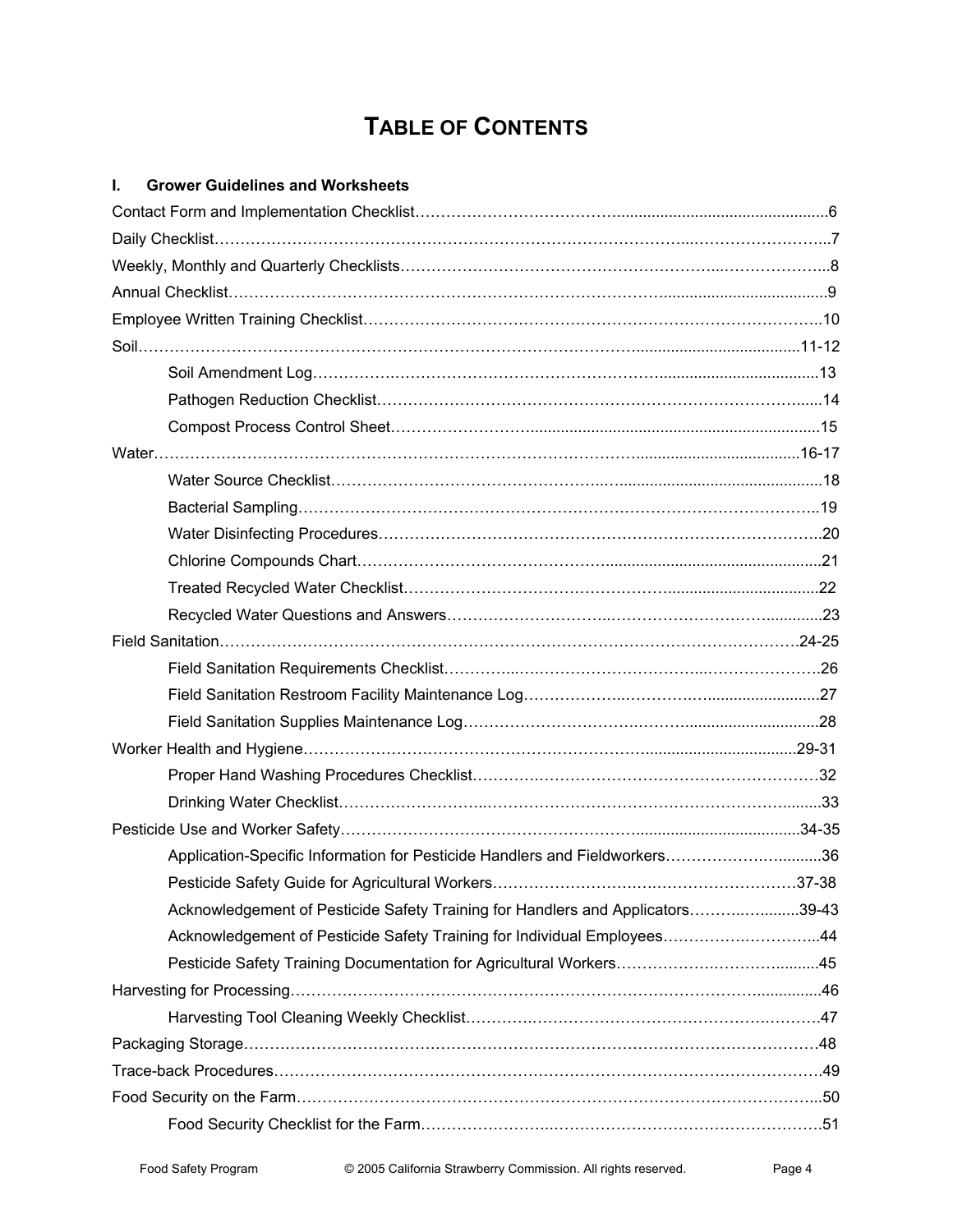# **TABLE OF CONTENTS**

| ΙΙ.<br><b>Shipper/Processor Guidelines and Worksheets</b>                       |  |
|---------------------------------------------------------------------------------|--|
|                                                                                 |  |
|                                                                                 |  |
|                                                                                 |  |
| <b>Shipper Guidelines</b>                                                       |  |
|                                                                                 |  |
| <b>Processor Guidelines</b>                                                     |  |
|                                                                                 |  |
|                                                                                 |  |
|                                                                                 |  |
|                                                                                 |  |
| <b>Shipper/Processor Guidelines and Worksheets</b>                              |  |
|                                                                                 |  |
|                                                                                 |  |
| Protecting Processing Plants and Shipper Operations Against Foreign Materials64 |  |
|                                                                                 |  |
|                                                                                 |  |
|                                                                                 |  |
|                                                                                 |  |
|                                                                                 |  |
|                                                                                 |  |
|                                                                                 |  |
|                                                                                 |  |
|                                                                                 |  |
|                                                                                 |  |
|                                                                                 |  |
|                                                                                 |  |
| Ш.<br><b>Food Security</b>                                                      |  |
| Food Security Purpose and Guidance for Growers, Shippers and Processors80-86    |  |
| IV.<br><b>Contacts</b>                                                          |  |
|                                                                                 |  |
|                                                                                 |  |
|                                                                                 |  |
|                                                                                 |  |
|                                                                                 |  |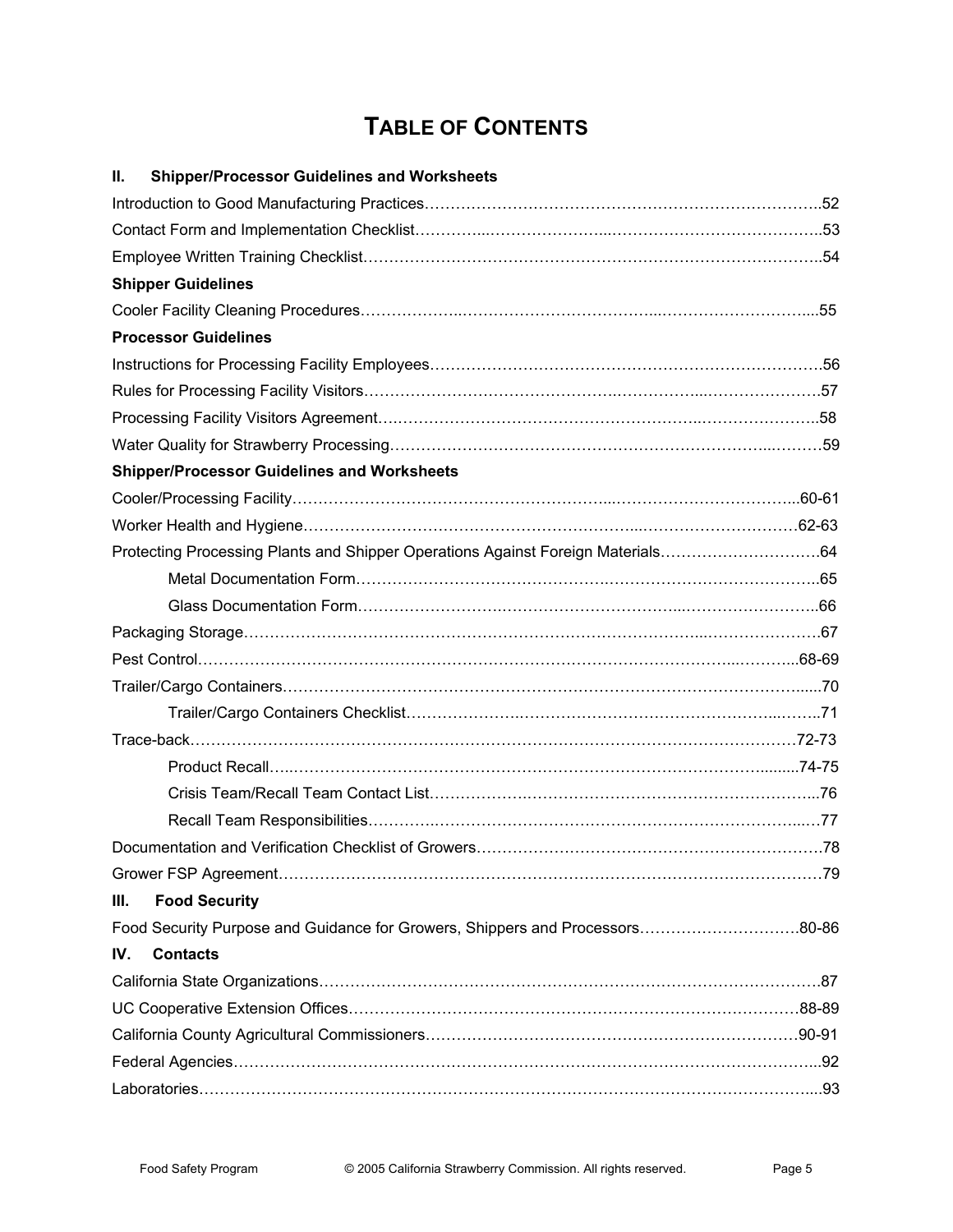## **GROWER GUIDELINES: CONTACT FORM AND IMPLEMENTATION CHECKLIST**

Provide information for each grower and ranch location within the operation. Suggested practice: Send a copy of this form to your shipper and/or processor for their records.

Date Form Completed: \_\_\_\_\_\_\_\_\_\_\_\_\_\_\_\_\_\_\_\_\_\_\_\_\_\_\_\_

| Question                                                            | <b>Check if "Yes"</b> | <b>Description</b> |
|---------------------------------------------------------------------|-----------------------|--------------------|
| Is an individual Food Safety<br>Program in place?                   |                       |                    |
| Is a Food Safety Supervisor<br>designated?                          |                       |                    |
| Is an Employee Training<br>Program in place?                        |                       |                    |
| Is the shipper/processor's trace-<br>back policy being implemented? |                       |                    |
| Is water source and safety being<br>documented?                     |                       |                    |
| Is a mock-recall performed? How<br>frequently?                      |                       |                    |
| Is soil history being documented?                                   |                       |                    |
| Is field sanitation policy instated<br>and documented?              |                       |                    |
| Is worker hygiene policy instated<br>and documented?                |                       |                    |
| Is pesticide use documented?                                        |                       |                    |
| Is a packaging storage policy in<br>place?                          |                       |                    |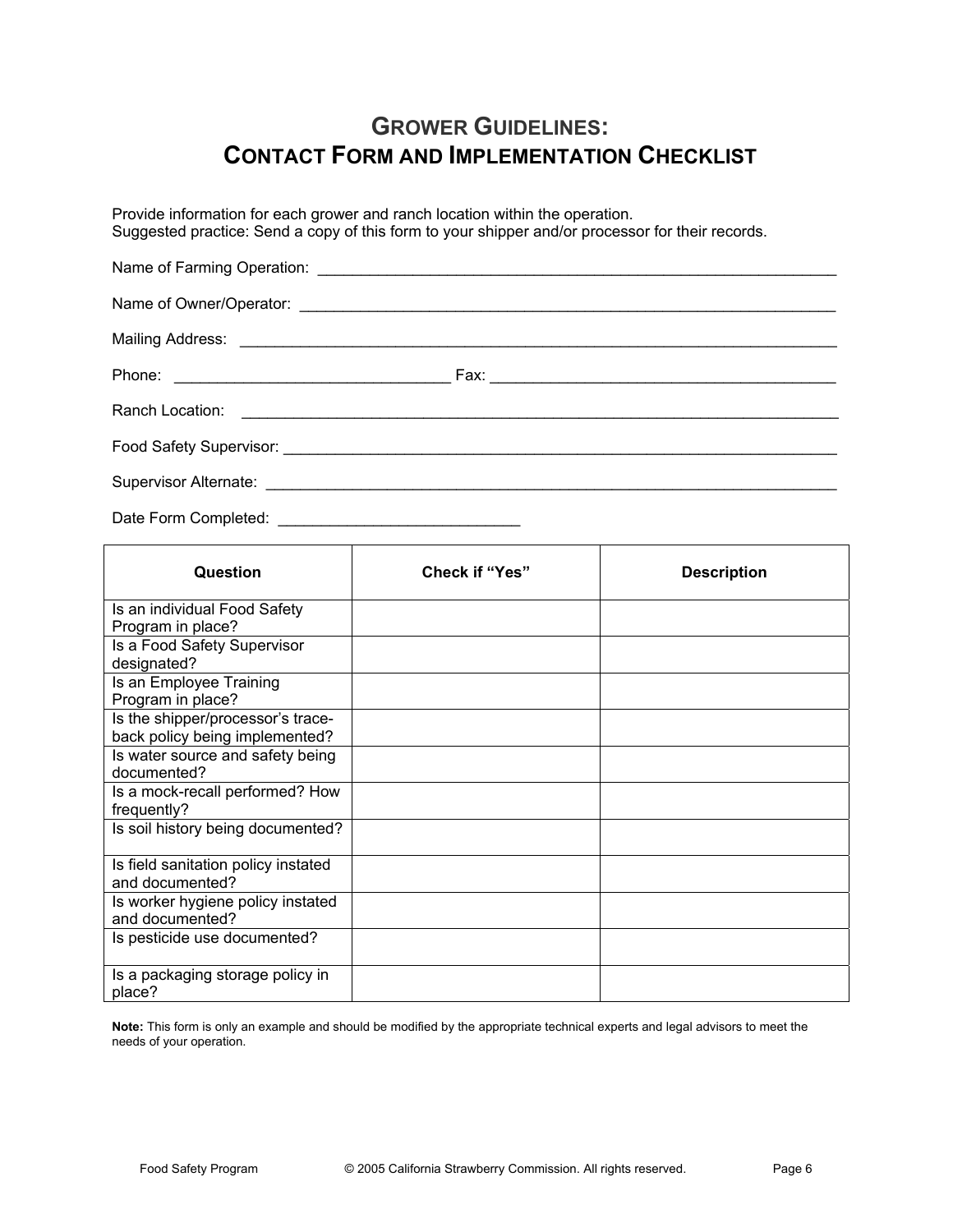# **GROWER GUIDELINES: DAILY CHECKLIST**

Name of Farming Operation: \_\_\_\_\_\_\_\_\_\_\_\_\_\_\_\_\_\_\_\_\_\_\_\_\_\_\_\_\_\_\_\_\_\_\_\_\_\_\_\_\_\_\_\_\_\_\_\_\_\_\_\_\_\_\_\_\_\_\_\_ Ranch Location: \_\_\_\_\_\_\_\_\_\_\_\_\_\_\_\_\_\_\_\_\_\_\_\_\_\_\_\_\_\_\_\_\_\_\_\_\_\_\_\_\_\_\_\_\_\_\_\_\_\_\_\_\_\_\_\_\_\_\_\_\_\_\_\_\_\_\_\_\_\_ Date: \_\_\_\_\_\_\_\_\_\_\_\_\_\_\_\_\_\_\_\_\_\_\_\_ **Daily Action**  Clean and rinse hand washing and drinking water containers. The North Clean and rinse hand washing and drinking water containers. Change hand washing and drinking water. The North Change of North Washington Motor North Washington Motor North Washington Motor North Washington Motor North Washington Motor North Washington Motor North Washington Motor N Provide toilet paper, soap, single-use paper towels and drinking water cups. See page 32 for a checklist. Yes | No Provide toilet and hand washing facilities that meet required standards for quantity, cleanliness and accessibility. See page 26 for a checklist. Yes No Remind workers of proper hygiene practices and observe that practices are followed. Yes | No Have pesticide use records and posted warning signs as required. See page 36 for a checklist. Yes No Maintain detailed trace-back procedures. The set of the set of the No of the No of the No of the No of the No Check pest (insects, birds and rodents) control program for packaging storage and cooler facility. Yes No Make sure that packaging is properly stored in a safe, secure location. Yes No Shippers: Inspect trailers/cargo containers for cleanliness prior to loading.  $\blacksquare$  Yes No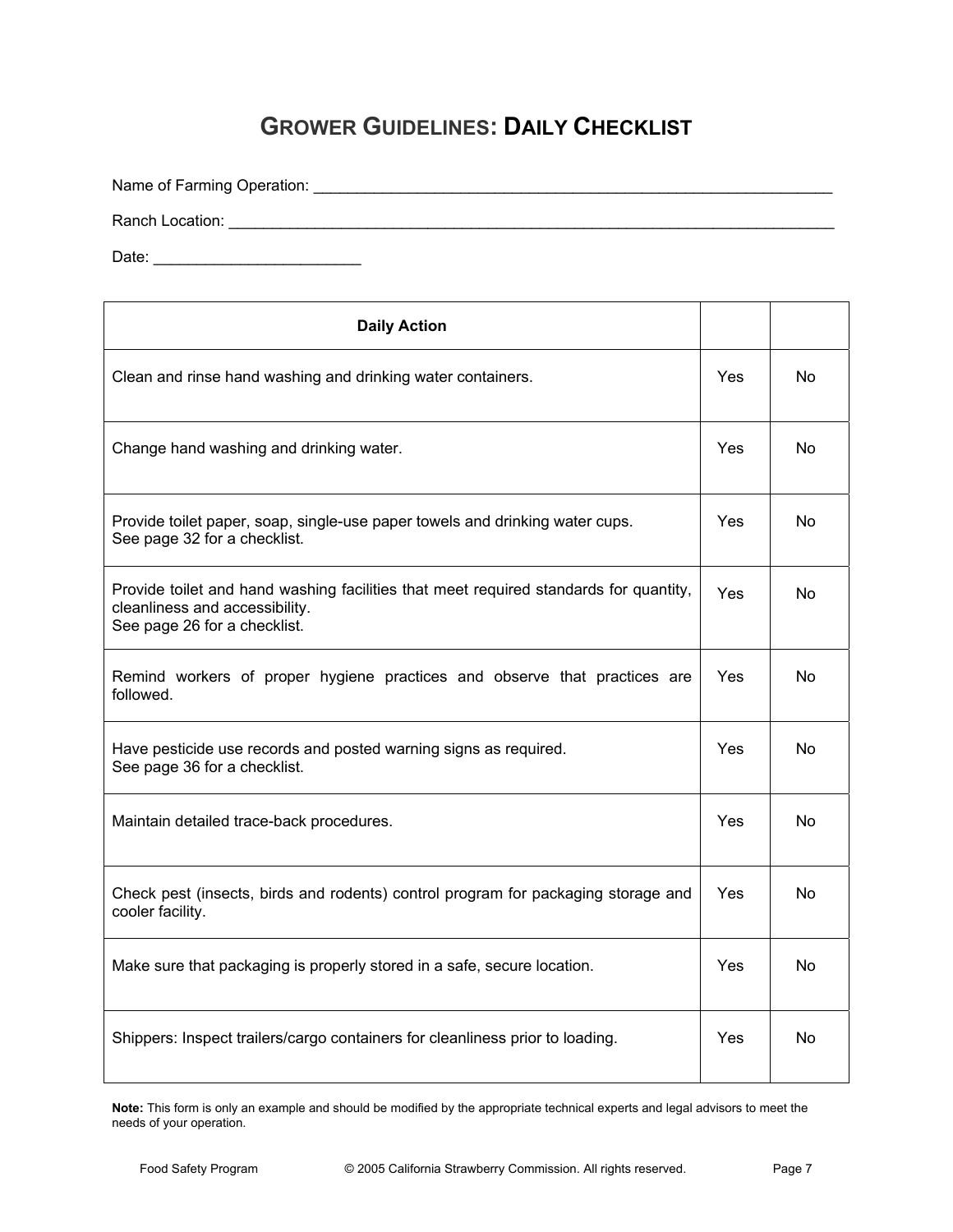## **GROWER GUIDELINES: WEEKLY, MONTHLY AND QUARTERLY CHECKLISTS**

Name of Farming Operation: \_\_\_\_\_\_\_\_\_\_\_\_\_\_\_\_\_\_\_\_\_\_\_\_\_\_\_\_\_\_\_\_\_\_\_\_\_\_\_\_\_\_\_\_\_\_\_\_\_\_\_\_\_\_\_\_\_\_\_\_

Ranch Location: \_\_\_\_\_\_\_\_\_\_\_\_\_\_\_\_\_\_\_\_\_\_\_\_\_\_\_\_\_\_\_\_\_\_\_\_\_\_\_\_\_\_\_\_\_\_\_\_\_\_\_\_\_\_\_\_\_\_\_\_\_\_\_\_\_\_\_\_\_\_

Date: \_\_\_\_\_\_\_\_\_\_\_\_\_\_\_\_\_\_\_\_\_\_\_\_\_\_\_\_\_

**Note:** This list does not include the ongoing pesticide-specific checklist growers should update continuously. A sample copy of this form is located on page 36.

| <b>Weekly Checklist</b>                                                                                                           |     |    |
|-----------------------------------------------------------------------------------------------------------------------------------|-----|----|
| Document the number of workers, toilets and hand washing facilities provided, and<br>maintenance of facilities.                   | Yes | No |
| Shippers: Document sanitation measures and maintenance of facility, refrigeration<br>units, and water sources in cooler facility. | Yes | No |

| <b>Monthly Checklist</b>                                                                  |     |     |
|-------------------------------------------------------------------------------------------|-----|-----|
| Conduct tailgate meetings on worker safety and proper hygiene practices.                  | Yes | No. |
| Verify documentation of field worker safety training.                                     | Yes | No  |
| Submit monthly pesticide use records to the County Agricultural Commissioner's<br>office. | Yes | No  |

| <b>Quarterly Checklist</b>                                                                                                                                          |     |    |
|---------------------------------------------------------------------------------------------------------------------------------------------------------------------|-----|----|
| Test open water sources (reservoirs, canals, uncapped wells, etc.) in the field for<br>fecal coliform/ <i>E. coli</i> and maintain copies of water quality reports. | Yes | No |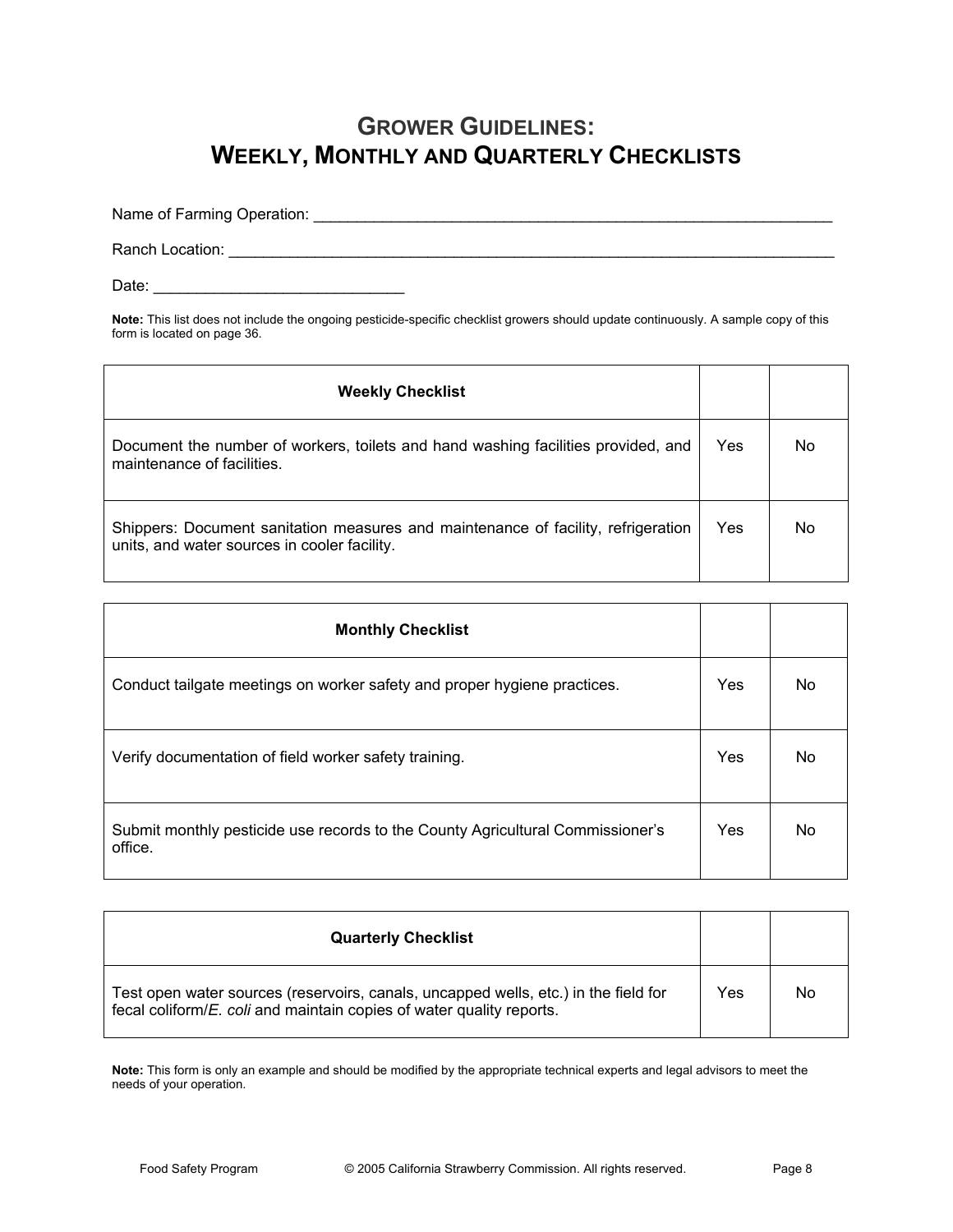## **GROWER GUIDELINES: ANNUAL CHECKLIST**

Name of Farming Operation: \_\_\_\_\_\_\_\_\_\_\_\_\_\_\_\_\_\_\_\_\_\_\_\_\_\_\_\_\_\_\_\_\_\_\_\_\_\_\_\_\_\_\_\_\_\_\_\_\_\_\_\_\_\_\_\_\_\_\_\_

Ranch Location: \_\_\_\_\_\_\_\_\_\_\_\_\_\_\_\_\_\_\_\_\_\_\_\_\_\_\_\_\_\_\_\_\_\_\_\_\_\_\_\_\_\_\_\_\_\_\_\_\_\_\_\_\_\_\_\_\_\_\_\_\_\_\_\_\_\_\_\_\_\_

Date: \_\_\_\_\_\_\_\_\_\_\_\_\_\_\_\_\_\_\_\_\_\_\_\_\_\_\_\_\_

| <b>Annual Checklist</b>                                                                                                                                                                           |            |                |
|---------------------------------------------------------------------------------------------------------------------------------------------------------------------------------------------------|------------|----------------|
| Review individual food safety program.                                                                                                                                                            | Yes        | <b>No</b>      |
| Designate an official quality assurance supervisor(s) and alternate(s).                                                                                                                           | Yes.       | N <sub>0</sub> |
| Test closed water sources (capped wells) for fecal coliform/E. coli or obtain copy of<br>municipality/district water quality report. Maintain copies of these reports.                            | Yes        | N <sub>o</sub> |
| Document soil type, production history, previous land uses, soil testing conducted<br>and organic amendments added.                                                                               | Yes        | N <sub>o</sub> |
| Obtain pesticide use permit, private applicator certification, etc.                                                                                                                               | <b>Yes</b> | N <sub>0</sub> |
| Review written training program for general sanitation, personal hygiene practices,<br>pesticide safety training (see pages 37-45 for an example) and good agricultural<br>practices on the farm. | <b>Yes</b> | N <sub>0</sub> |
| Shippers: Review written policies and procedures on packaging storage and<br>unsatisfactory trailers/units.                                                                                       | Yes        | N <sub>o</sub> |
| Shippers: Review written training program for general sanitation and personal<br>hygiene practices in the cooler.                                                                                 | <b>Yes</b> | N <sub>o</sub> |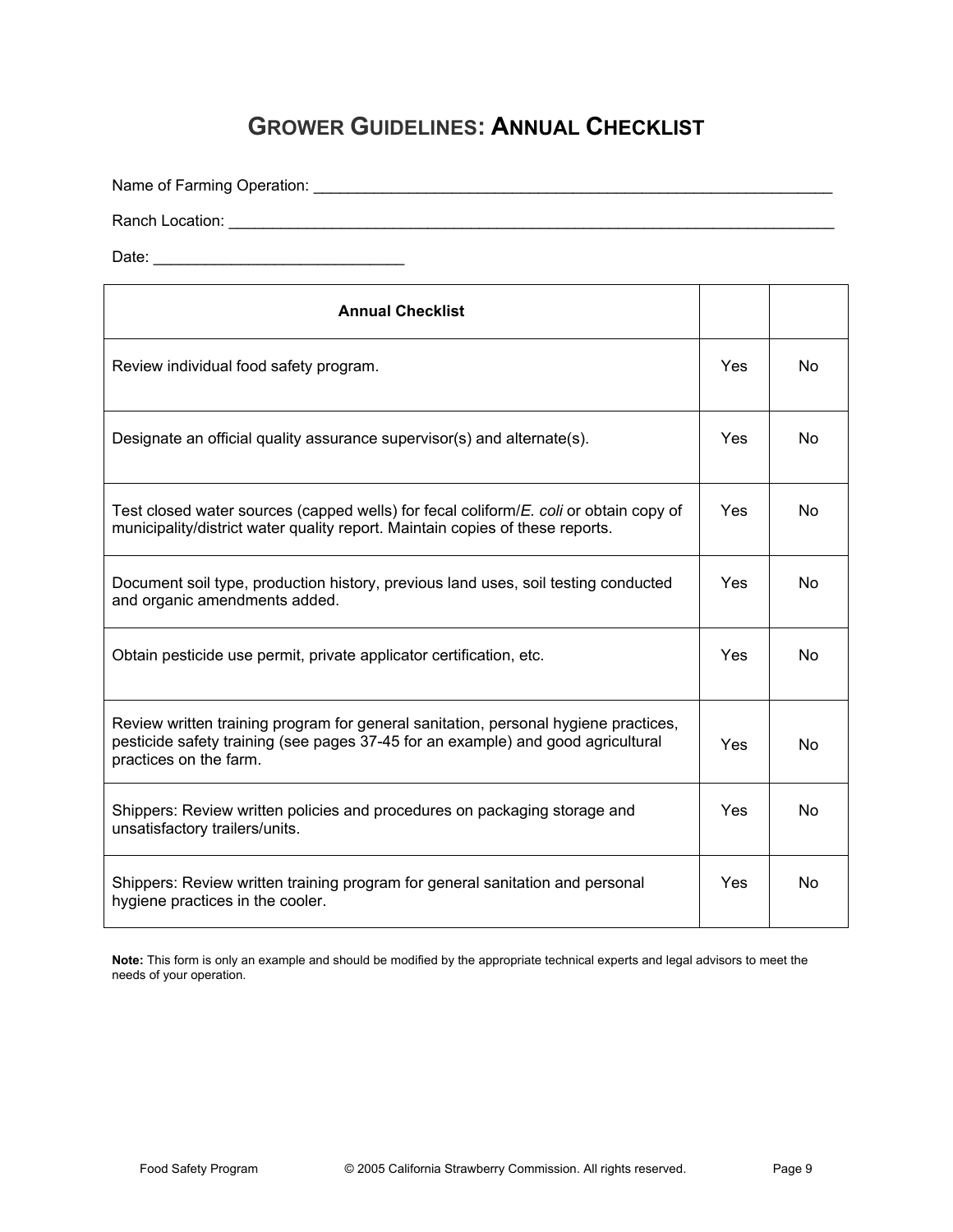# **GROWER GUIDELINES: EMPLOYEE WRITTEN TRAINING CHECKLIST**

The establishment of a written training program for employees that addresses important health and safety issues may help reduce the risk of microbial contamination. Documentation of employee training is necessary to verify that federal, state and local requirements for worker safety training are met. Here is a checklist to document a training program.

| Topics discussed: Check those that apply.                                                 |                             |                         |
|-------------------------------------------------------------------------------------------|-----------------------------|-------------------------|
| $\Box$ Worker Health and Hygiene                                                          | □ Trace-Back                | $\Box$ Field Sanitation |
| $\Box$ Pesticide Use<br>(See checklist on page 44 for<br>pesticide training requirements) | $\sqcap$ General Sanitation |                         |

### **List of Attendees**

| <b>Name of Attendee</b> | <b>Signature of Attendee</b> |
|-------------------------|------------------------------|
|                         |                              |
|                         |                              |
|                         |                              |
|                         |                              |
|                         |                              |
|                         |                              |
|                         |                              |
|                         |                              |
|                         |                              |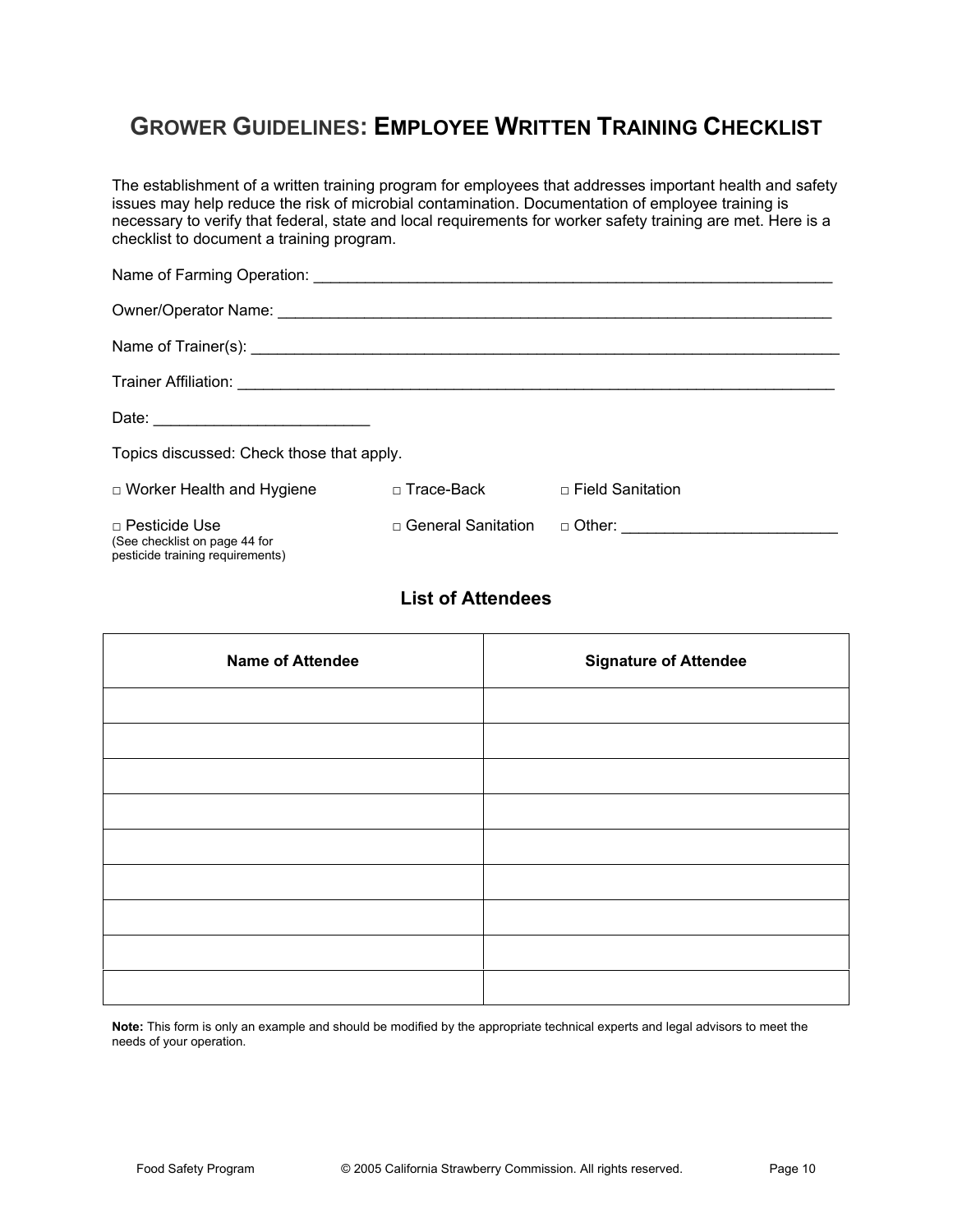### **GROWER GUIDELINES: SOIL**

#### **Know Your Soil**

Document the soil type, production history, previous and adjacent land uses, soil testing and amendments to help identify potential microbiological risks. In your analysis, include:

**Physical Description of Soil Type** – sandy loam, clay, sandy clay loam, etc. Know your soil type and its drainage capabilities.

**Production History** – Years farmed in strawberries. If fewer than three (3) years, document previous crops or uses.

**Previous Land Use** – Record previous land uses, paying particular attention to landfill sites, livestock operations, etc.

**Adjacent Land Use** – Document and characterize adjacent land uses, especially livestock or poultry operations.

**Soil Amendments** – Document the use of organic amendments (compost, manure, properly composted manure, etc.). Include the source of the material (compost producer, feedlot, etc.), how much was used, when it was applied, how it was applied, and certification or test results for pathogen reduction (i.e. documentation of compliance with the California Integrated Waste Management Board curing process).

Pathogens such as *E. coli* and *Salmonella* can remain in manure slurry and soil for up to three months or more, depending on temperature and soil conditions. Other pathogens may survive in soil for even longer. Both organic and conventional growers should follow GAPs to reduce microbial risk due to manure applications, using only composted product. (See http://www.ams.usda.gov/nop for manure and compost standards under the National Organic Program.)

Avoid storing or applying organic (compost, manure, etc.) amendments next to maturing crops because of possible drift. Store amendments as far away as possible from areas where strawberries are grown and harvested.

#### **Use Only Treated or "Cured" Compost**

Compost is defined as "The product of a managed process through which microorganisms break down plant and animal materials into more available forms suitable for application to the soil." *Source: National Organic Program Standards, 7CFR Section 205.203.* 

- Doing so will help minimize the potential for microbiological contamination.
	- a. "Curing" means the final stages of the composting process that occur after compost has undergone pathogen reduction and after most of the readily metabolized material has been decomposed and stabilized.
	- b. Use of raw animal manure or biosolids/sewage sludge that has not undergone a curing process is prohibited.
	- c. Verify proper curing has taken place by asking the compost producer to provide documentation that shows a process to reduce pathogens has occurred.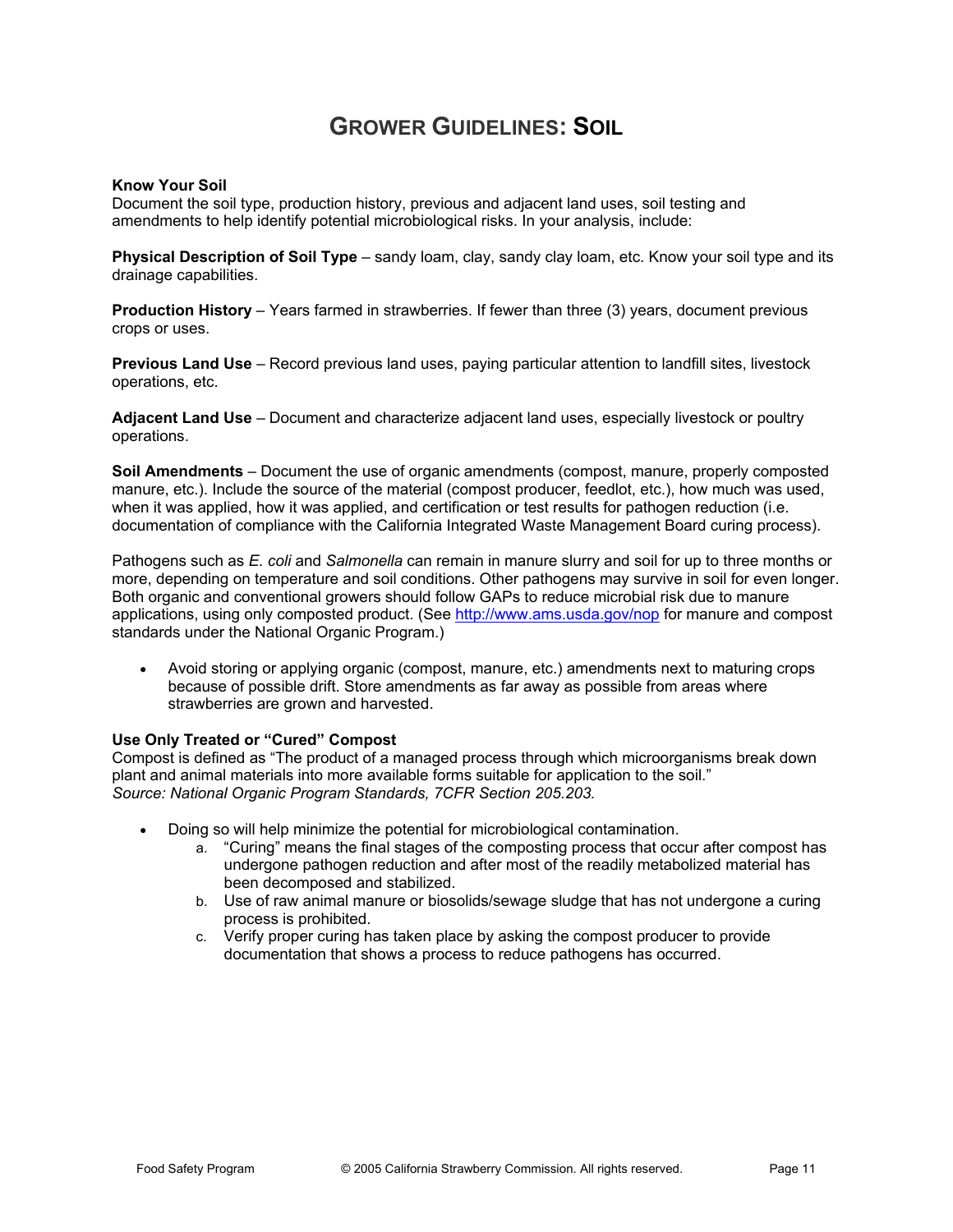### **SOIL**

- Ask the composter for the percentage and physical make-up of composted material, and documentation showing that:
	- a. Compost was produced through a process that combined plant and animal materials with an initial C:N ratio of between 25:1 and 40:1.
	- b. Compost maintained temperatures between 131°F and 170°F for fifteen days or longer in a windrow composting system
	- c. Compost windrows were turned a minimum of five times during composting.
	- d. Microbiological test results showing *E. coli* <1,000 MPN/gram and *Salmonella* <3MPN/4 gram. (MPN = Most probable number)
	- *Source: National Organic Program Standards, 7CFR Section 205.203.*  e. Document the type of amendments used, the rates, and the dates and locations of the applications.

**Soil Testing** – Testing for microbial contaminates may be necessary where previous land uses could have potential for microbial risks, such as dairy operations, poultry farms or high uses of animal manure. Testing is suggested following flooding, leakage or unusual run-off from adjacent land uses. Growers using organic amendments should consider testing prior to planting. If you have concerns about possible microbiological soil contamination, consult your local University of California Cooperative Extension office (listing available on pages 88-89).

#### **Reference:**

o FDA Guide to Minimize Microbial Food Safety Hazards for Fresh Fruits and Vegetables, Section III, Safe Fertilizer Practices: http://vm.cfsan.fda.gov/~dms/prodguid.html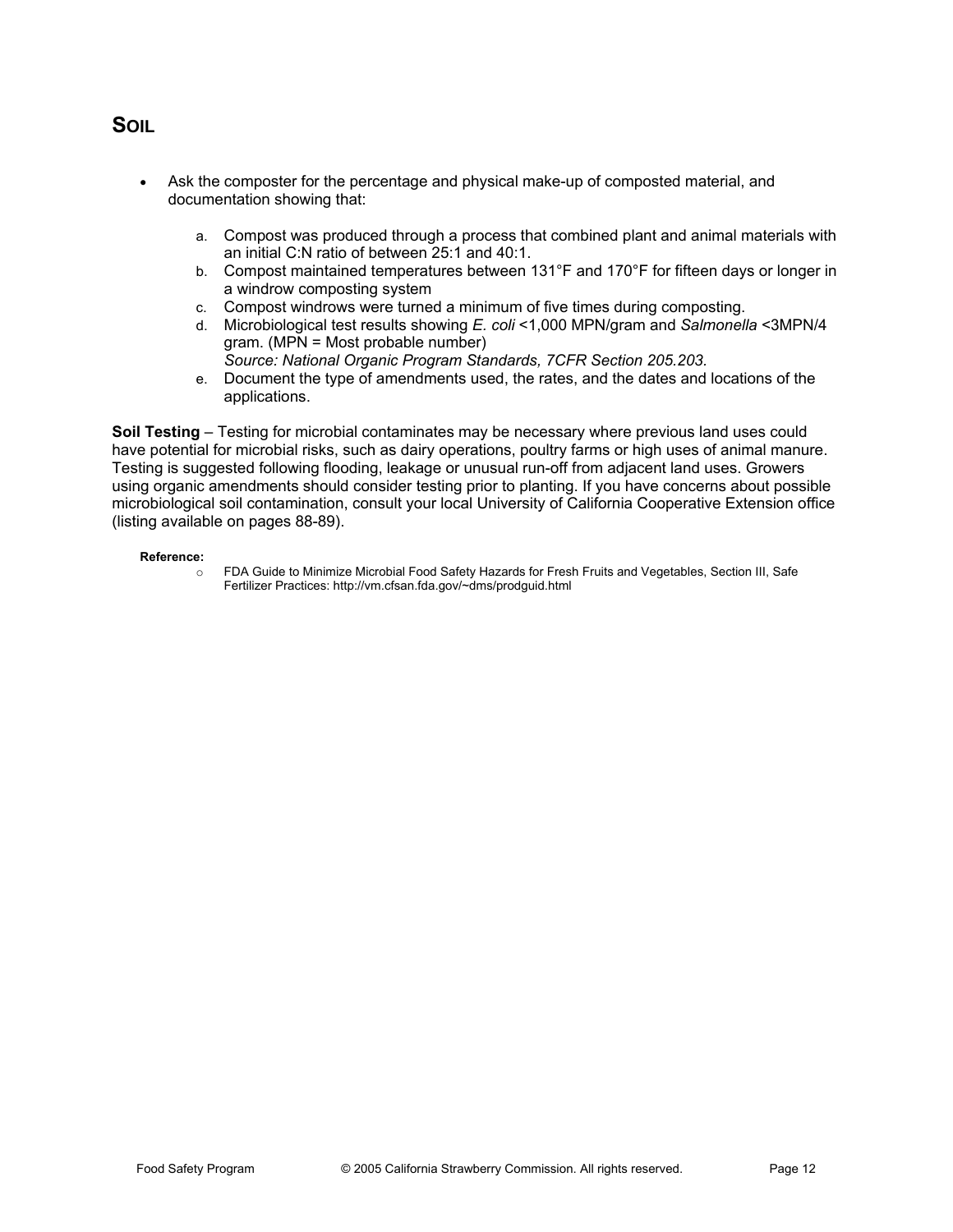# **GROWER GUIDELINES: SOIL AMENDMENT LOG**

Name of Farming Operation: \_\_\_\_\_\_\_\_\_\_\_\_\_\_\_\_\_\_\_\_\_\_\_\_\_\_\_\_\_\_\_\_\_\_\_\_\_\_\_\_\_\_\_\_\_\_\_\_\_\_\_\_\_\_\_\_\_\_\_\_

Ranch Location: \_\_\_\_\_\_\_\_\_\_\_\_\_\_\_\_\_\_\_\_\_\_\_\_\_\_\_\_\_\_\_\_\_\_\_\_\_\_\_\_\_\_\_\_\_\_\_\_\_\_\_\_\_\_\_\_\_\_\_\_\_\_\_\_\_\_\_\_\_\_

Date: \_\_\_\_\_\_\_\_\_\_\_\_\_\_\_\_\_\_\_\_\_\_\_\_\_\_\_\_\_\_\_\_\_\_\_\_\_

| <b>Date Applied</b> | <b>Total Quantity</b> | <b>How Material</b><br><b>Applied</b> | Source of<br><b>Material</b> | <b>Physical</b><br>Make-Up and<br>Percentage | <b>Pathogen</b><br><b>Reduction</b><br><b>Test</b> |
|---------------------|-----------------------|---------------------------------------|------------------------------|----------------------------------------------|----------------------------------------------------|
|                     |                       |                                       |                              |                                              | $Yes_ No_$                                         |
|                     |                       |                                       |                              |                                              | $Yes_ No_$                                         |
|                     |                       |                                       |                              |                                              | $Yes_ No_$                                         |
|                     |                       |                                       |                              |                                              | $Yes$ No $\_\_$                                    |
|                     |                       |                                       |                              |                                              | $Yes$ No $\_\_$                                    |
|                     |                       |                                       |                              |                                              | $Yes$ No $\_\$                                     |
|                     |                       |                                       |                              |                                              | $Yes$ No $\_\_$                                    |
|                     |                       |                                       |                              |                                              | $Yes$ No $\_\_$                                    |
|                     |                       |                                       |                              |                                              | $Yes_ No_$                                         |
|                     |                       |                                       |                              |                                              | $Yes_ No_$                                         |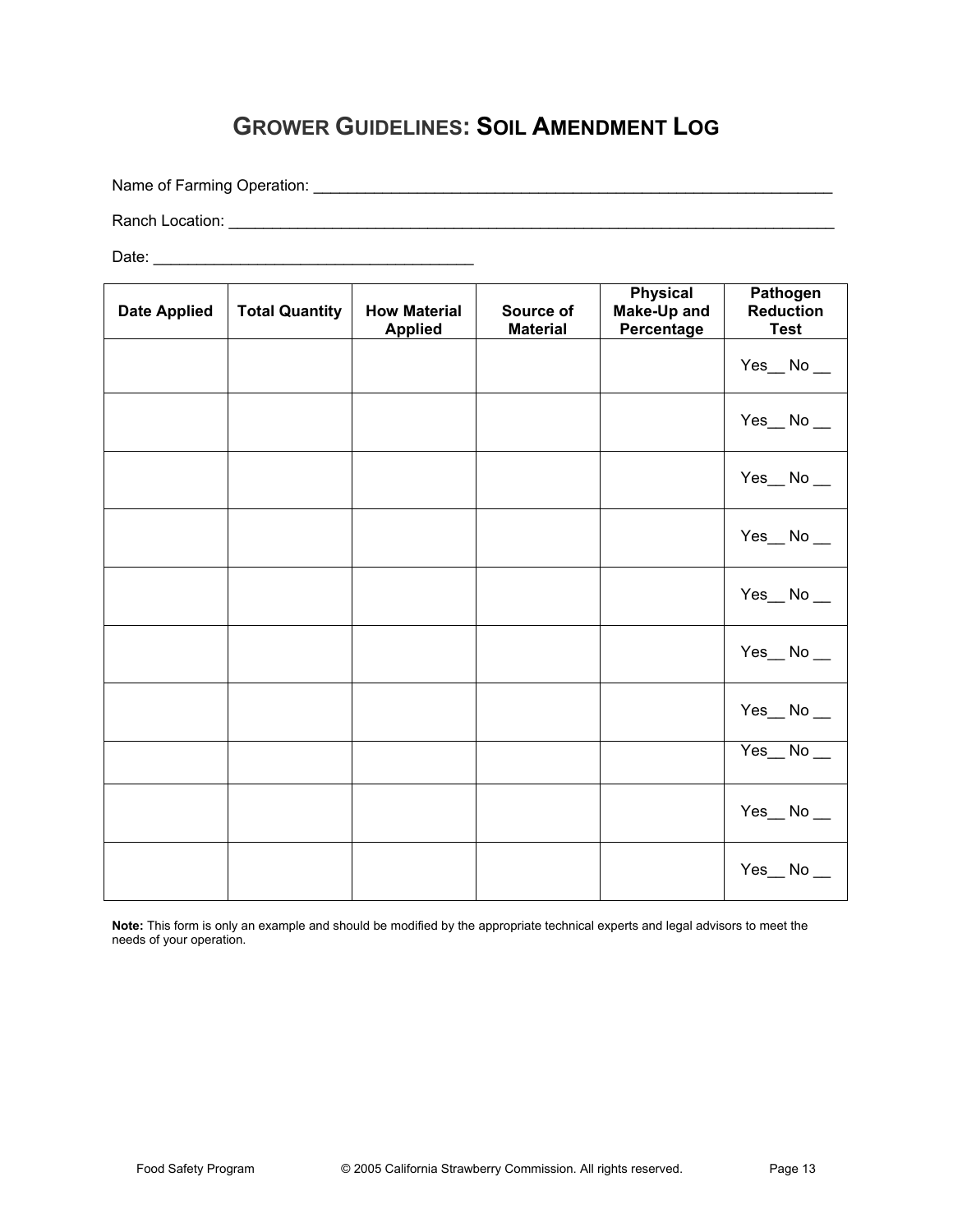# **GROWER GUIDELINES: PATHOGEN REDUCTION CHECKLIST FOR COMPOSTED SOIL**

| Questions to ask the Compost Producer:                                                                                                                                                                                                                                 |
|------------------------------------------------------------------------------------------------------------------------------------------------------------------------------------------------------------------------------------------------------------------------|
| 1. What is the percentage and physical make-up of the composted material?                                                                                                                                                                                              |
| 2. On what date did the compost process begin?                                                                                                                                                                                                                         |
| 3. Was the compost produced through a process that combined plant and animal materials with an initial<br>C:N ratio of between 25:1 and 40:1?<br><u> 1989 - Johann Stoff, deutscher Stoff, der Stoff, der Stoff, der Stoff, der Stoff, der Stoff, der Stoff, der S</u> |
| 4. Were daily temperature readings registered of 131° Fahrenheit or higher?                                                                                                                                                                                            |
| 5. Did the compost remain at 131° Fahrenheit for 15 days or longer for windrow composting?                                                                                                                                                                             |
| 6. Were windrows turned a minimum of five (5) times?                                                                                                                                                                                                                   |
|                                                                                                                                                                                                                                                                        |

7. Was microbiological testing conducted?

**Note:** This form is only an example and should be modified by the appropriate technical experts and legal advisors to meet the needs of your operation.

 $\mathcal{L}_\text{max}$  , and the contribution of the contribution of the contribution of the contribution of the contribution of the contribution of the contribution of the contribution of the contribution of the contribution of t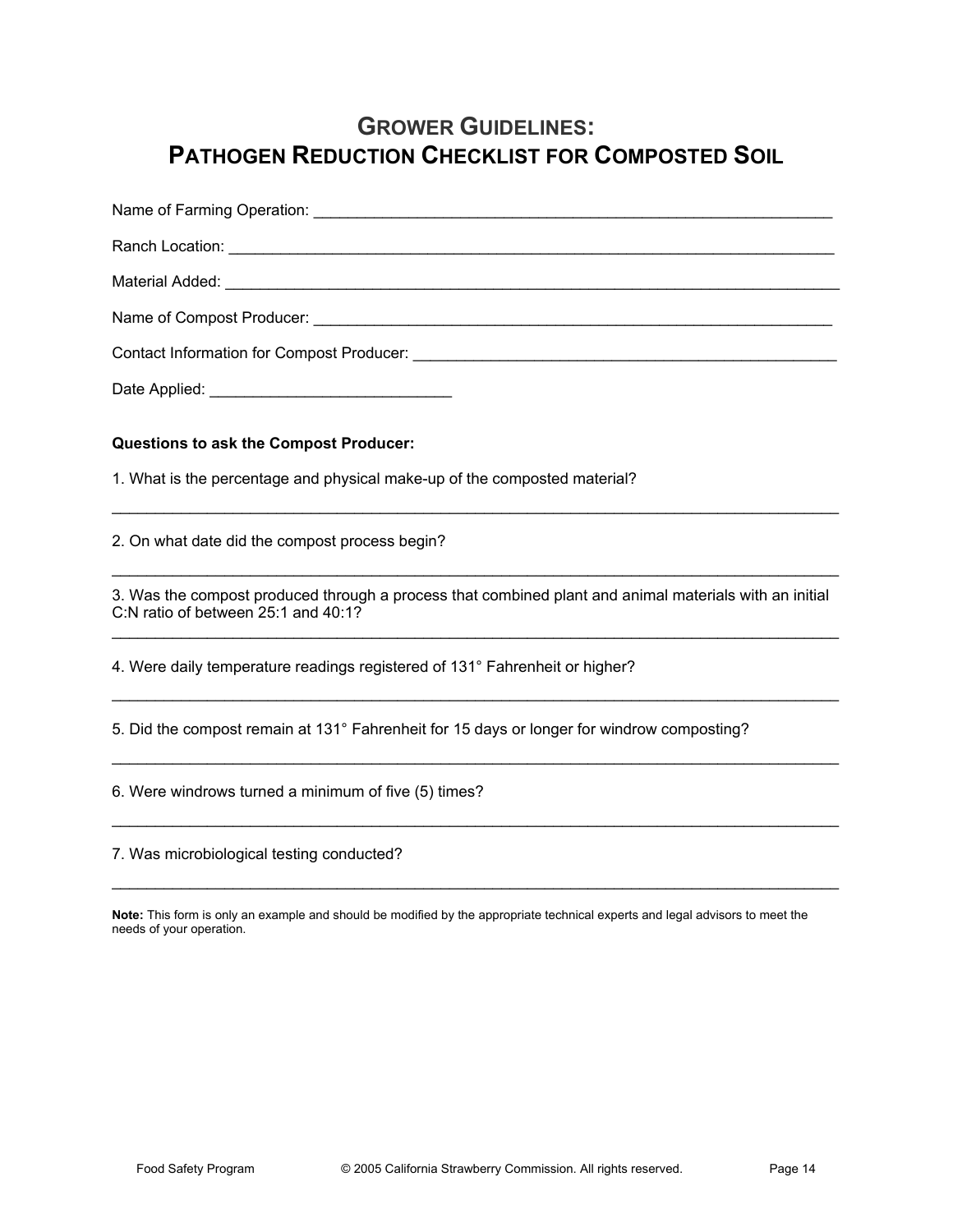# **GROWER GUIDELINES: COMPOST PROCESS CONTROL SHEET**

|                | Pile #: ______________________ |  |
|----------------|--------------------------------|--|
|                |                                |  |
|                |                                |  |
| Miscellaneous: |                                |  |

| <b>Date</b> | Temp. °F | CO <sub>2</sub> Level | <b>Date Turned</b> | <b>Moisture</b> | <b>Remarks</b> |
|-------------|----------|-----------------------|--------------------|-----------------|----------------|
|             |          |                       |                    |                 |                |
|             |          |                       |                    |                 |                |
|             |          |                       |                    |                 |                |
|             |          |                       |                    |                 |                |
|             |          |                       |                    |                 |                |
|             |          |                       |                    |                 |                |
|             |          |                       |                    |                 |                |
|             |          |                       |                    |                 |                |
|             |          |                       |                    |                 |                |
|             |          |                       |                    |                 |                |
|             |          |                       |                    |                 |                |
|             |          |                       |                    |                 |                |
|             |          |                       |                    |                 |                |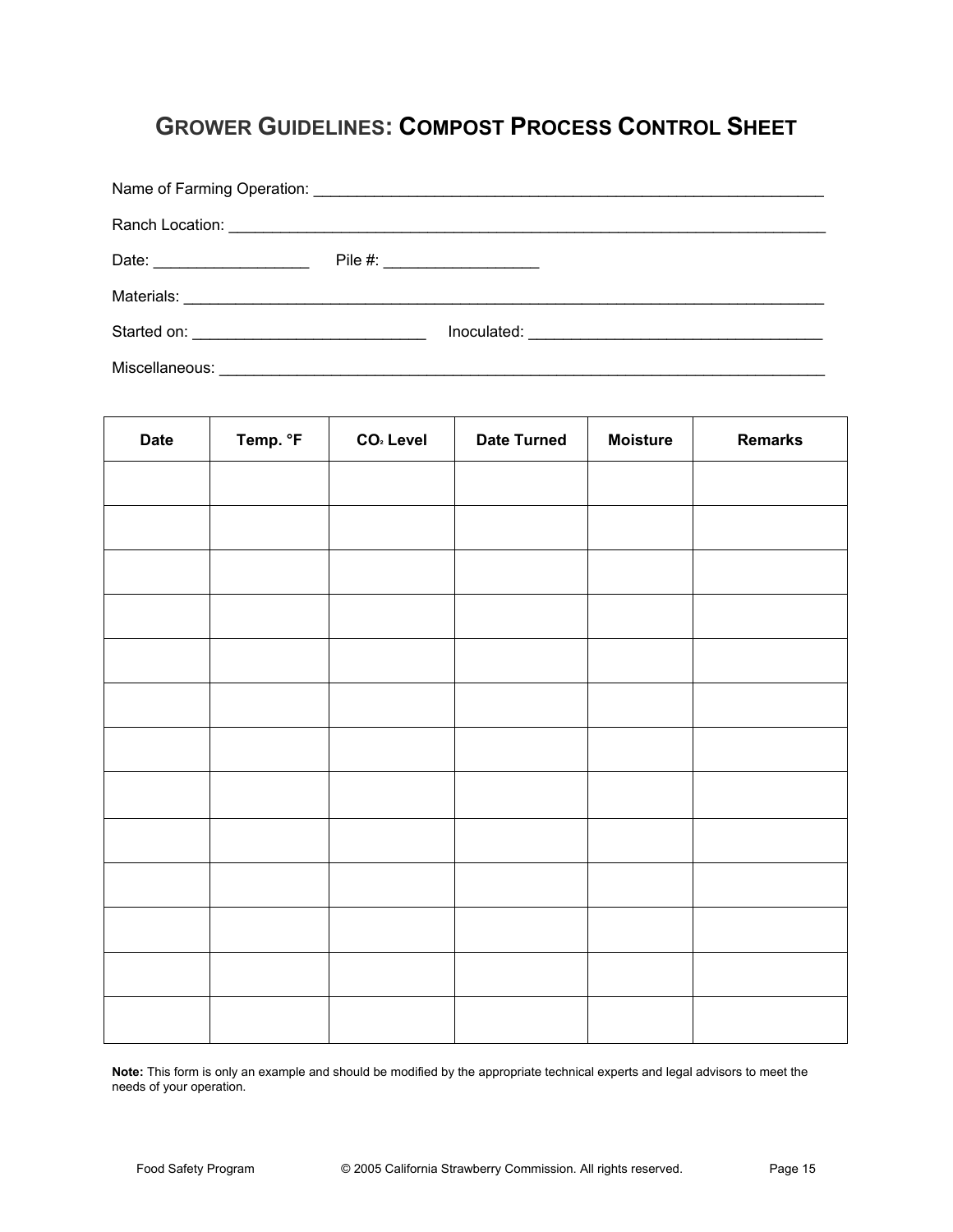## **GROWER GUIDELINES: WATER**

#### **Water Supply**

Water used in the production of strawberries can be a source of pathogens and a vehicle for spreading microbiological contaminants. Therefore, maintaining a safe water supply is a top priority. Municipal and potable well water provide the lowest risk for irrigation purposes.

#### **Irrigation Water**

- Identify and document your farm's primary and secondary sources of water. These include well water (capped or uncapped), open water (canal, reservoir, or collection pond) or municipal/district water systems. The form on page 18 provides a guide for you to follow.
- Identify and document your water delivery system (i.e. drip irrigation, flood, furrow or overhead sprinklers.)
- Identify the type of filtration system and where filters are located in the irrigation and water delivery system. Take samples of water after it has been filtered from an area still common to the field(s) serviced from the given water source.
	- o Note: overhead sprinkler irrigation bypasses filtration system.
- Test water at the source as needed and keep results on file. A list of laboratories available for testing is on page 93. Closed, underground or capped well systems should be tested annually at the beginning of the season. Uncapped wells, open canals, reservoirs and collection ponds should be tested quarterly throughout the season. If you use water from a municipality or water district, obtain copies of water quality reports from the municipality or water district for your files (monthly, quarterly, or annually). These tasks are included in the Quarterly and Annual Checklists on pages 8-9.
- x Microbiological testing of irrigation waters could include tests for fecal coliform (*E. coli)*. If wells or water sources are found contaminated with fecal coliform/*E.coli*, take corrective measures such as disinfecting, filtration or chlorinating of the well or water source. Then resample, and if the sample is found to be decontaminated, test the berries that had been irrigated with the infected water. On pages 19-21 you will find information on bacterial sampling, disinfecting procedures, and chlorine dosages.
- Microbial Risks in overhead irrigation are minimized by using potable water.

#### **Pesticide and Foliar Feed Applications**

Water used in mixing pesticide or foliar feed can be a source for microbial contamination.

- Use potable water for crop protection sprays.
- Document the water source and test water coming from that source.
- Rinse and clean tanks after each use following all applicable federal and state pesticide laws and regulations regarding equipment and rinse water.

#### **Water Contamination Risk from Adjacent Land**

Adjacent farming operations or other land use activities may pose a potential risk for run-off or leaching of microbiological contaminants.

- Identify and document nearby landfill sites, sewage treatment facilities, septic tanks, leach fields, potential run-off or leaching from adjacent farming operations, such as dairy farms or compost producers.
- Take corrective actions and document your corrective steps taken, such as construction of physical barriers (ditches, berms or fencing), disinfecting wells and use of a catch pond.

#### **Recycled Water Usage**

There is an increasing interest in the grower community to use recycled or tertiary treated water. This is due to the decreased cost and increased availability of recycled water throughout the state's growing districts. *Source: California Code of Regulations, Title 22, Water Recycling Criteria*.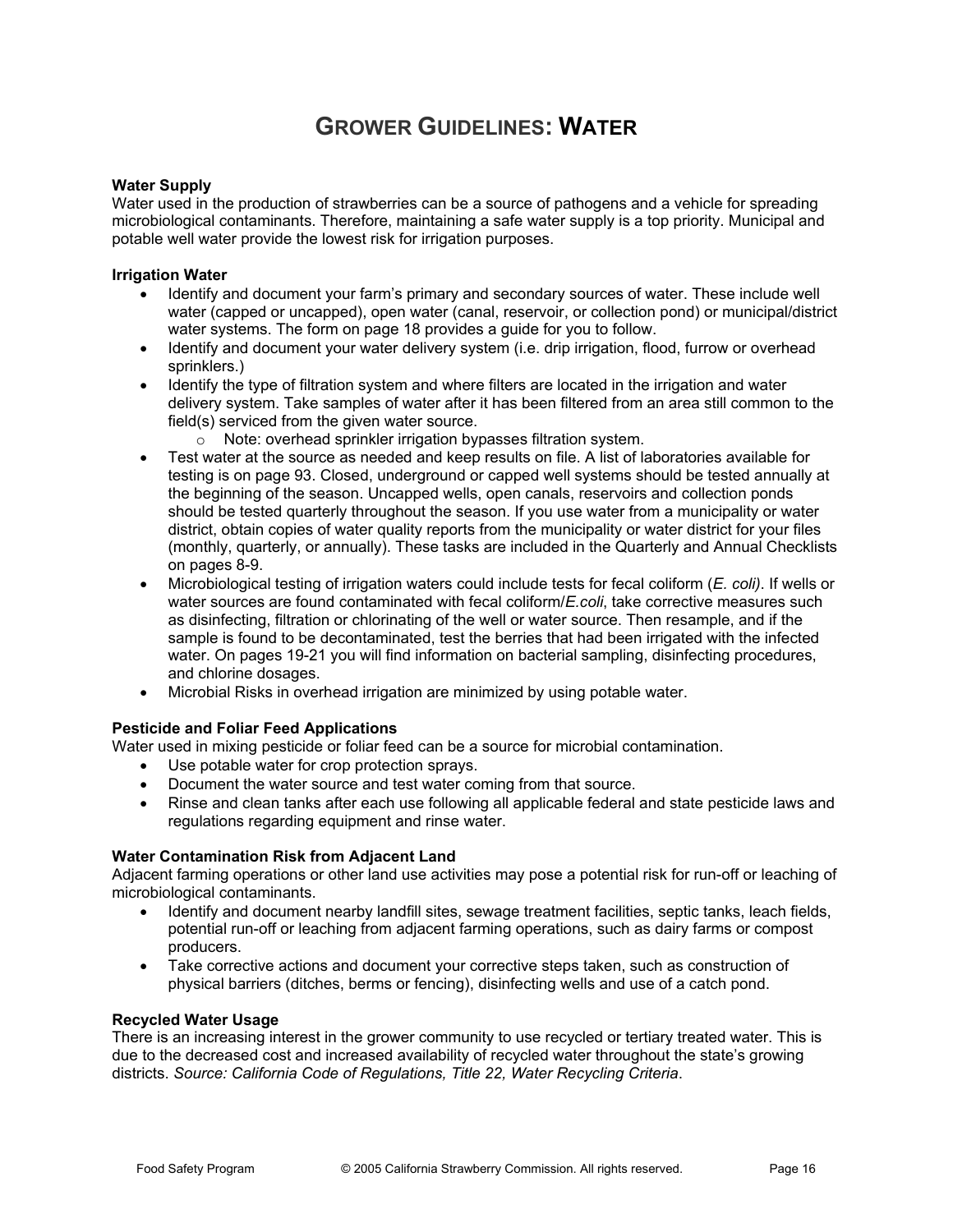### **WATER**

Recycled water, also known as tertiary treated water, has been used in California for agricultural, turf and landscape irrigation for more than 20 years without incident. "Recycled Water" refers to domestic or municipal wastewater that has been treated and disinfected to meet the California Department of Health Service (CDHS) guidelines for irrigation of agricultural crops that are consumed without cooking. The Environmental Protection Agency (EPA) has established a standard of less than 2.2 fecal coliform per 100 milliliters of water for recycled water used on non-processed fresh produce. Water containing that amount or less is considered free of pathogens for non-potable agricultural purposes.

Recycled water quality information is publicly available on a monthly basis and as an annual report from any local wastewater treatment facility/district providing recycled water.

- Obtain, review and maintain copies of monthly reports for your records if recycled water is used in your farming operations. Information and frequently asked questions on recycled water are located on page 23.
- Pay special attention to specific analysis information for *E. coli* as an indicator for fecal contamination.
- Take necessary steps to reduce or minimize direct recycled water contact with the edible portion of the crop. For instance, plug leaks in drip irrigation systems that could create puddles. Use an alternative water source (municipal or potable well water) for sprinkler irrigation during frost control and pesticide application.
- Document any actions you take, such as chlorination or filtration.

#### **Provide Safe, Clean Drinking Water to All Employees**

All drinking water must be potable. Provide single-use cups, rinse and clean water containers daily, change drinking water daily, and document the source of water. A sample Drinking Water checklist is available on page 33.

#### **Reference:**

- o FDA Guide to Minimize Microbial Food Safety Hazards for Fresh Fruits and Vegetables, Section II, Water:
- http://vm.cfsan.fda.gov/~dms/prodguid.html
- o California Department of Industrial Relations, Title 8, Section 3457, Field Sanitation: http://www.dir.ca.gov/Title8/3457.html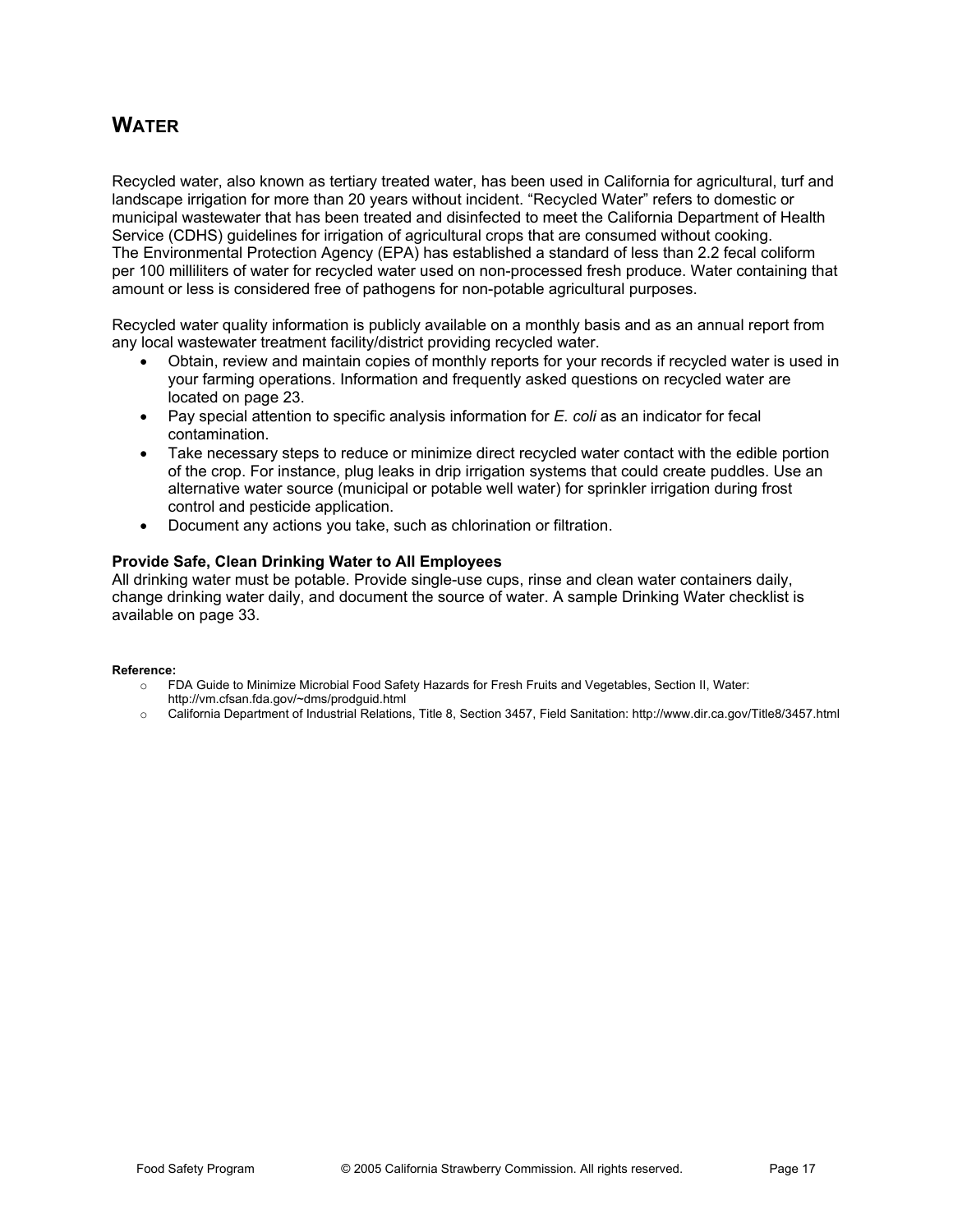# **GROWER GUIDELINES: WATER SOURCE CHECKLIST**

Name of Farming Operation: \_\_\_\_\_\_\_\_\_\_\_\_\_\_\_\_\_\_\_\_\_\_\_\_\_\_\_\_\_\_\_\_\_\_\_\_\_\_\_\_\_\_\_\_\_\_\_\_\_\_\_\_\_\_\_\_\_\_\_\_

Ranch Location: \_\_\_\_\_\_\_\_\_\_\_\_\_\_\_\_\_\_\_\_\_\_\_\_\_\_\_\_\_\_\_\_\_\_\_\_ Year: \_\_\_\_\_\_\_\_\_\_\_\_\_\_\_\_\_\_\_\_\_\_\_\_\_\_\_\_

| Water                                           | <b>Irrigation</b><br>Water<br><b>Primary</b><br><b>Source</b> | <b>Irrigation</b><br>Water<br><b>Secondary</b><br><b>Source</b> | Pesticide and<br><b>Foliar</b><br><b>Application</b><br><b>Source</b> | Hand<br>Washing<br>Water<br><b>Source</b> | <b>Drinking</b><br>Water<br><b>Source</b> |
|-------------------------------------------------|---------------------------------------------------------------|-----------------------------------------------------------------|-----------------------------------------------------------------------|-------------------------------------------|-------------------------------------------|
| Source:<br>Capped Well<br>Uncapped Well         | Yes/ No                                                       | Yes/No                                                          | Yes/No                                                                | Yes/No                                    | Yes/No                                    |
| Open Source:<br>Canal, Reservoir, Pond,<br>etc. | Yes/No                                                        | Yes/No                                                          | Yes/No                                                                | Yes/No                                    | Yes/No                                    |
| Source: Municipal District<br>Water             | Yes/ No                                                       | Yes/No                                                          | Yes/No                                                                | Yes/No                                    | Yes/No                                    |
| Irrigation Water: Drip                          | Yes/No                                                        | Yes/No                                                          | Yes/No                                                                | N/A                                       | N/A                                       |
| Irrigation System:<br>Overhead                  | Yes/No                                                        | Yes/No                                                          | Yes/No                                                                | N/A                                       | N/A                                       |
| <b>Recycled Water</b>                           | Yes/No                                                        | Yes/No                                                          | N/A                                                                   | N/A                                       | N/A                                       |

**Describe the filtration system location (attach diagram):** 

### **List Applicable Dates for Testing Water Quality in Each Category**

 $\_$  , and the set of the set of the set of the set of the set of the set of the set of the set of the set of the set of the set of the set of the set of the set of the set of the set of the set of the set of the set of th

| Water                                                                       | <b>Irrigation</b><br>Water<br><b>Primary</b><br><b>Source</b> | Irrigation<br>Water<br><b>Secondary</b><br><b>Source</b> | Pesticide and<br><b>Foliar</b><br><b>Application</b><br><b>Source</b> | Hand<br>Washing<br>Water<br><b>Source</b> | <b>Drinking</b><br>Water<br><b>Source</b> |
|-----------------------------------------------------------------------------|---------------------------------------------------------------|----------------------------------------------------------|-----------------------------------------------------------------------|-------------------------------------------|-------------------------------------------|
| Capped Well Annual Test                                                     |                                                               |                                                          |                                                                       |                                           |                                           |
| Uncapped Well: Canal,<br>Reservoir, Pond, etc.<br><b>Quarterly Test</b>     |                                                               |                                                          |                                                                       |                                           |                                           |
| <b>Municipal District Quality</b><br>Report                                 |                                                               |                                                          |                                                                       |                                           |                                           |
| Corrective Action and<br>Date Taken: Chlorinate,<br>Disinfect, Filter, etc. |                                                               |                                                          |                                                                       |                                           |                                           |
| List Potential Risks from<br>Adjacent Land                                  |                                                               |                                                          |                                                                       |                                           |                                           |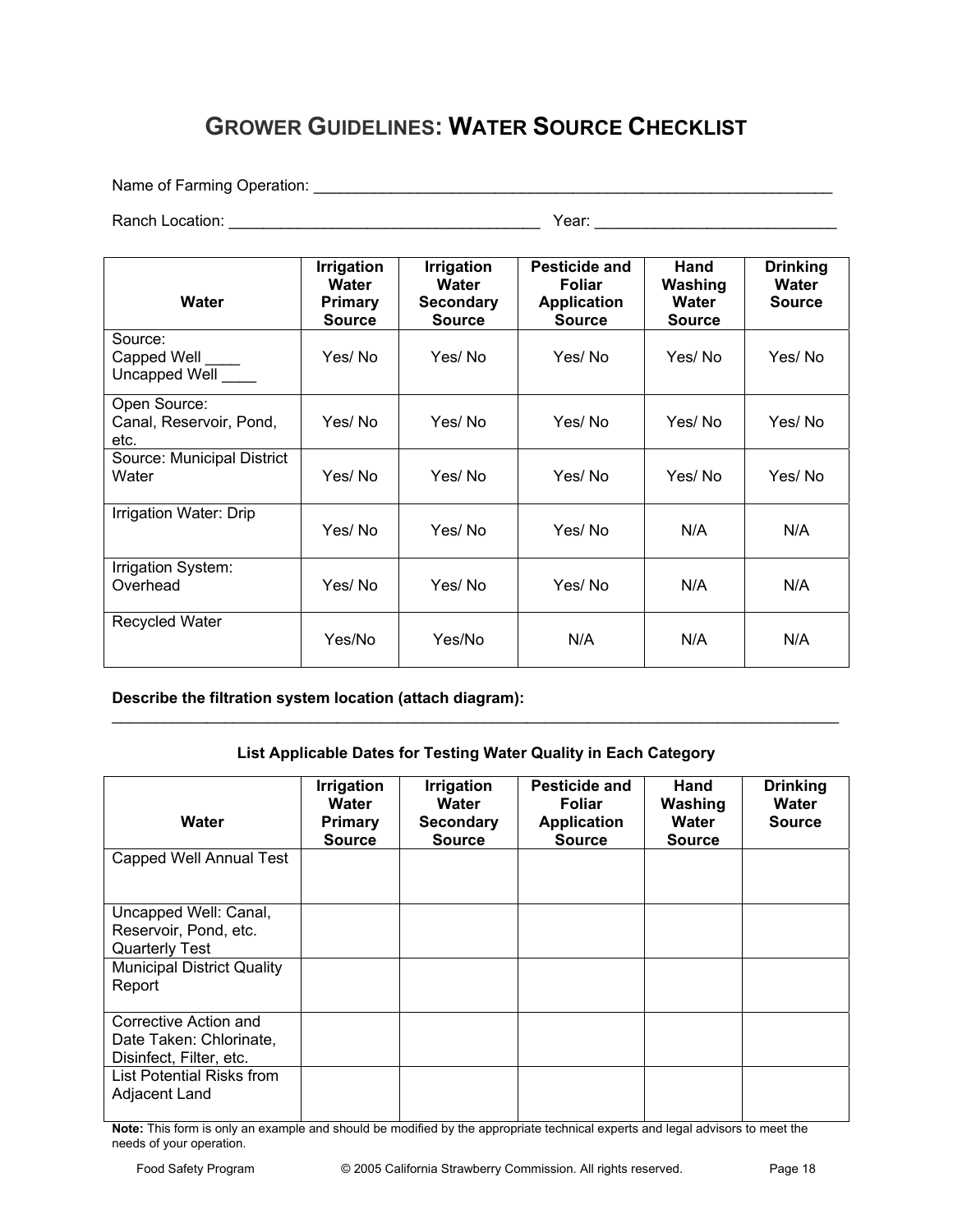## **GROWER GUIDELINES: BACTERIAL SAMPLING**

#### **Bacterial Sampling Procedure**

For individual wells, technical advice regarding the collection of bacteriological samples may be obtained from the local health departments or from the laboratories that will examine the sample. If no technical assistance is available, the following procedure can suffice.

A sterile sample bottle, preferably one provided by the laboratory, must be used. It is extremely important that nothing except the water to be analyzed come in contact with the inside of the bottle or the cap; the water must not be allowed to flow over an object or over the hands and into the bottle while it is being filled. If the water is collected from a sample tap, turn on the tap and allow the water to flow for 2 or 3 minutes before collecting the sample. Do not rinse the sample bottle. The sample should be delivered to the laboratory as soon as possible and in no case more than 30 hours after its collection. During delivery, the sample should be kept as cool as possible (but not frozen).

#### **Reference:**

o California Health and Safety Code and Chapter 15, "Domestic Water Quality and Monitoring" of Title 22, California Code of Regulations:

http://www.leginfo.ca.gov/cgi-bin/calawquery?codesection=hsc&codebody=&hits=20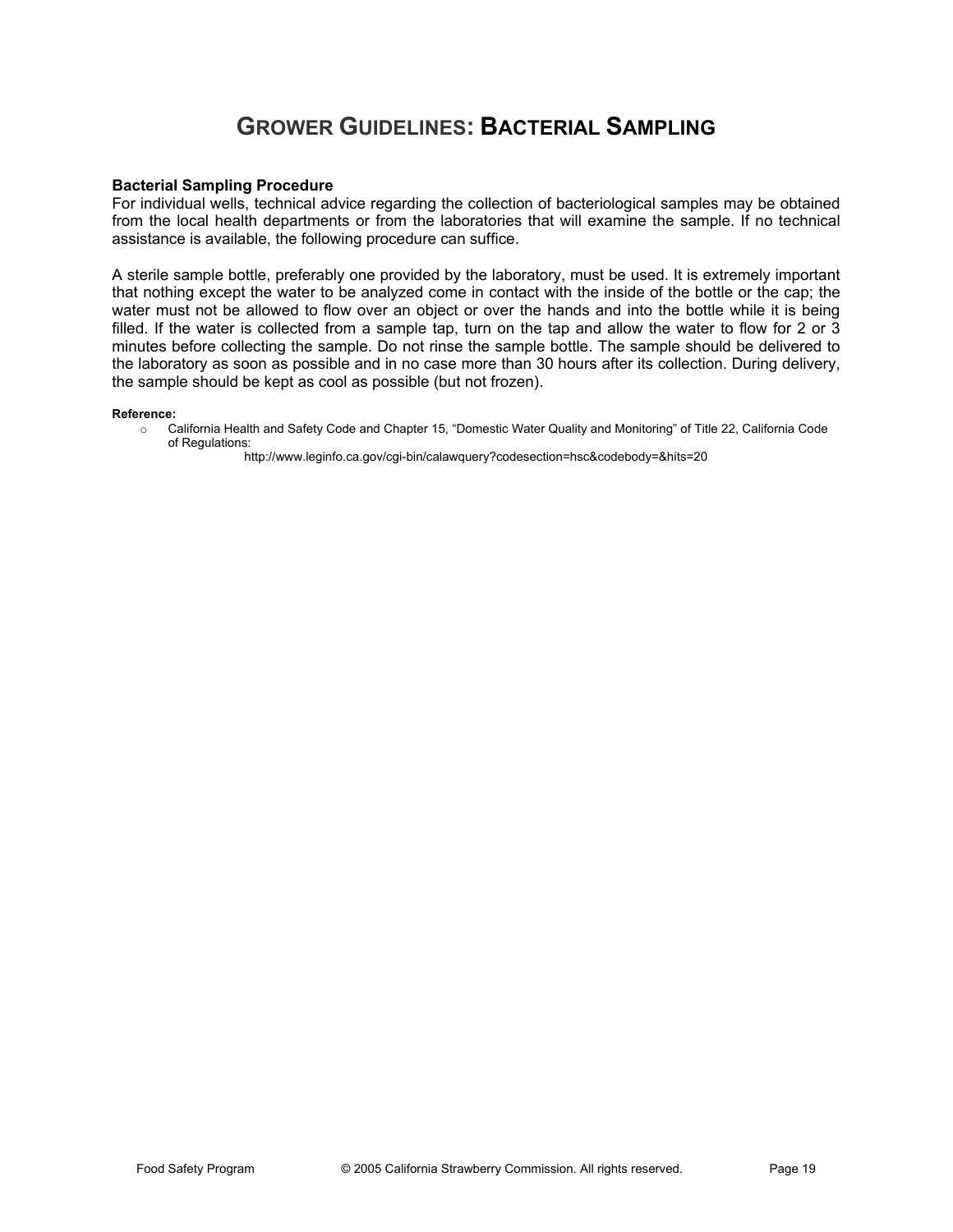### **GROWER GUIDELINES: WATER DISINFECTING PROCEDURES**

Disinfection of all contaminated wells is recommended to eliminate pathogenic organisms as well as organisms that can grow in wells and thereby cause clogging and affect the quality of water produced.

#### **Disinfection Involves Seven Steps:**

- 1. A chlorine solution containing at least 50 mg/l (or parts per million) available chlorine, is added to the well. The chart on page 21 lists quantities of various chlorine compounds required to dose 100 feet (30 meters) of water-filled casing at 50 mg/l for diameters ranging from 2 to 24 inches (50 to 600  $m$ illimeters $)^1$ .
- 2. The pump column or drop pipe shall be washed with the chlorine solution as it is lowered into the well.
- 3. After it has been placed into position, the pump shall be turned on and off several times (i.e., "surged") so as to thoroughly mix the disinfectant with the water in the well. Pump until the water discharged has the odor of chlorine<sup>2</sup>. Repeat this procedure several times at one-hour intervals.
- 4. The well shall be allowed to stand without pumping for 24 hours.
- 5. The water shall then be pumped to waste until the presence of chlorine is no longer detectable. The absence of chlorine is best determined by testing for available chlorine residual using a test kit designed for this purpose $3$ .
- 6. A bacteriological sample shall be taken and submitted to a laboratory for examination. A chart showing compound requirements is listed on page 21.
- 7. If the laboratory analysis shows the water is not free of bacterial contamination (e.g. fecal coliform<2.2/100 milliliters), the disinfection procedure should be repeated. Depending on the level of contamination, it may be necessary to use a higher concentration chlorine solution (several times that shown in Table 1). The water should then be retested. If repeated attempts to disinfect the well are unsuccessful, a detailed investigation to determine the cause of the contamination should be undertaken.

 $1$  Where small individual domestic wells to be treated are of unknown depth or volume, at least one pound (0.45 kilograms) of calcium hypochlorite (70 percent available chlorine) or two gallons (7.5 liters) of household bleach (sodium hypochlorite), such as Clorox or Purex, may be used in lieu of the chemicals shown in Table 1.

 $2$  Disposal of the waste should be away from trees, shrubs, or lawns and into storm sewers, drainage ditches, etc. Note that heavily chlorinated water should not be wasted into sewage disposal systems (septic tanks). Such strong disinfectants could neutralize the bacteria needed to stabilize the sewage and also could damage the soil absorption system.)

 $3$  Testing for available chlorine residual is simple and inexpensive. Test kits can be obtained from chemical supply houses, swimming pool suppliers, etc.

#### **Reference:**

California Health and Safety Code and Chapter 15, "Domestic Water Quality and Monitoring" of Title 22, California Code of Regulations: http://www.leginfo.ca.gov/cgi-bin/calawquery?codesection=hsc&codebody=&hits=20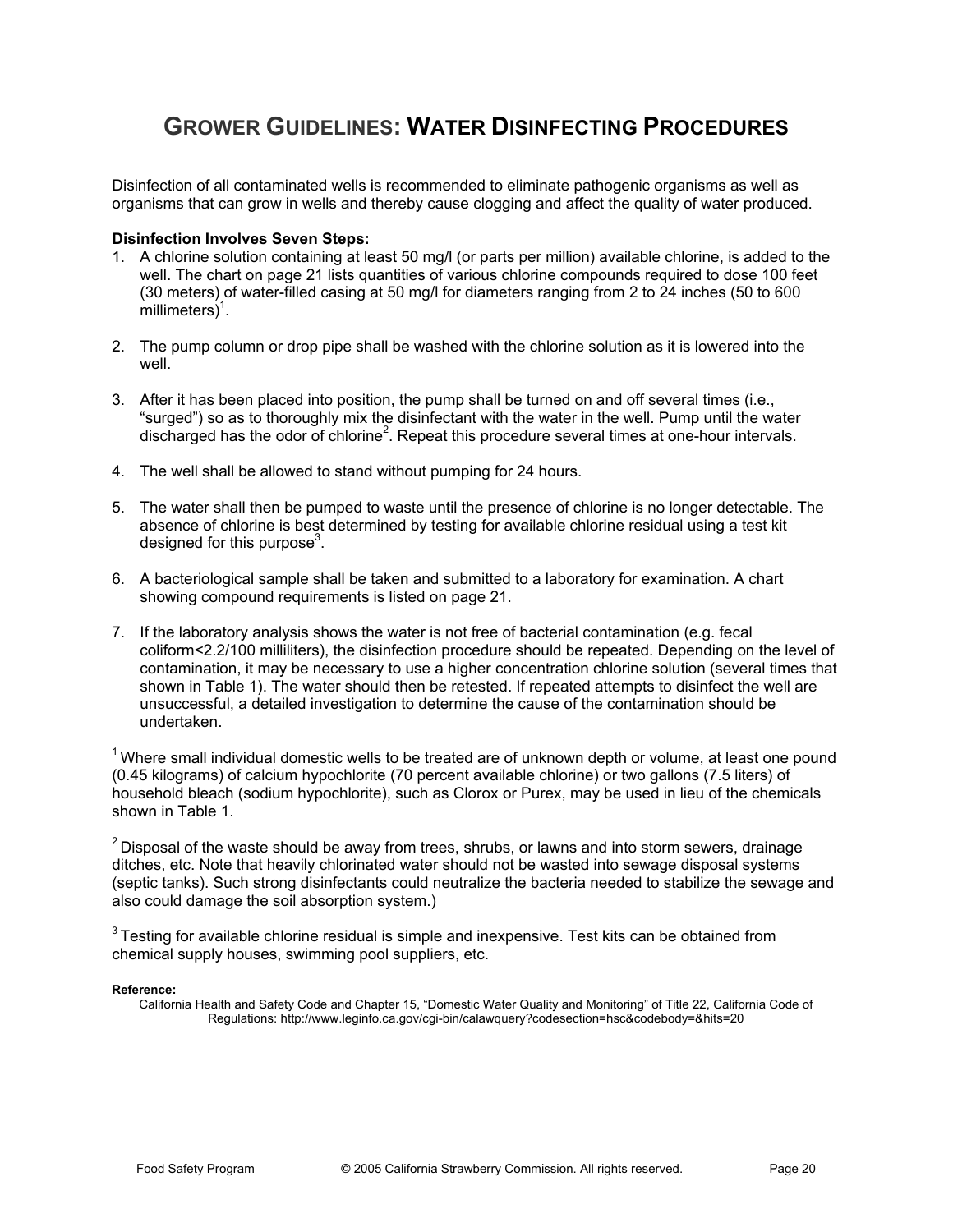### **GROWER GUIDELINES: CHLORINE COMPOUNDS CHART**

| <b>Diameter</b> | 70% Calcium               | 25% Chloride              | 5.25% Sodium              |
|-----------------|---------------------------|---------------------------|---------------------------|
| of Casing       | Hypochlorite <sup>2</sup> | of Lime                   | Hypochlorite <sup>4</sup> |
| Inch (mm)       | (Dry Weight) $3$          | (Dry Weight) <sup>3</sup> | (Liquid Measure)          |
| (50)            | $\frac{1}{4}$ OZ          | $\frac{1}{2}$ oz (14 g)   | (59 ml)                   |
| 2               | (7 g)                     |                           | 2 oz                      |
| (100)           | (28 g)                    | (57 g)                    | (266 ml)                  |
| 4               | 1 oz                      | 2 oz                      | 9 oz                      |
| (150)           | 2 oz                      | (113 g)                   | 20 oz                     |
| 6               | (57 g)                    | 4 oz                      | (0.61)                    |
| (200)           | 3 oz                      | 7 oz (0.2 kg)             | $2-1/8$ pts               |
| 8               | (85 g)                    |                           | (1.01)                    |
| (250)           | (113 g)                   | $(0.3 \text{ kg})$        | $3-1/2$ pts               |
| 10              | 4 oz                      | 11 oz                     | (1.71)                    |
| 12              | $(0.2 \text{ kg})$        | $(0.45 \text{ kg})$       | 5 pts (2.4 l)             |
| (300)           | 6 oz                      | 1 lb                      |                           |
| 16              | $(0.3 \text{ kg})$        | 2 lb                      | (3.81)                    |
| (400)           | 10 oz                     | (0.9 kg)                  | 1 gal                     |
| (510)           | $(0.45 \text{ kg})$       | 3 lb                      | $1-2/3$ gal               |
| 20              | 1 lb                      | $(1.4 \text{ kg})$        | (6.31)                    |
| 24              | 1-1/2 lb                  | $(1.8 \text{ kg})$        | (8.81)                    |
| (610)           | $(0.7 \text{ kg})$        | 4 lb                      | $2 - 1/3$                 |

#### **Chlorine Compound Required to Dose 100 Feet (30 Meters) of Water-Filled Casing at 50 Milligrams Per Liter<sup>1</sup>**

<sup>1</sup> Some authorities recommend a minimum concentration of 100 mg/l. To obtain this concentration, double the amounts shown.<br><sup>2</sup> HTH, Perchloron, Pittchlor, etc.<br><sup>3</sup> Where dry chlorine is used, it should be mixed with water chlorine should be added to water, not vice versa. Further, the chemical should be added slowly. These precautions are necessary to lessen the possibility of a violent chemical reaction.<br><sup>4</sup> Household bleaches such as Clorox, Purex, etc.

#### **Reference:**

o California Health and Safety Code and Chapter 15, "Domestic Water Quality and Monitoring" of Title 22, California Code of Regulations: http://www.leginfo.ca.gov/cgi-bin/calawquery?codesection=hsc&codebody=&hits=20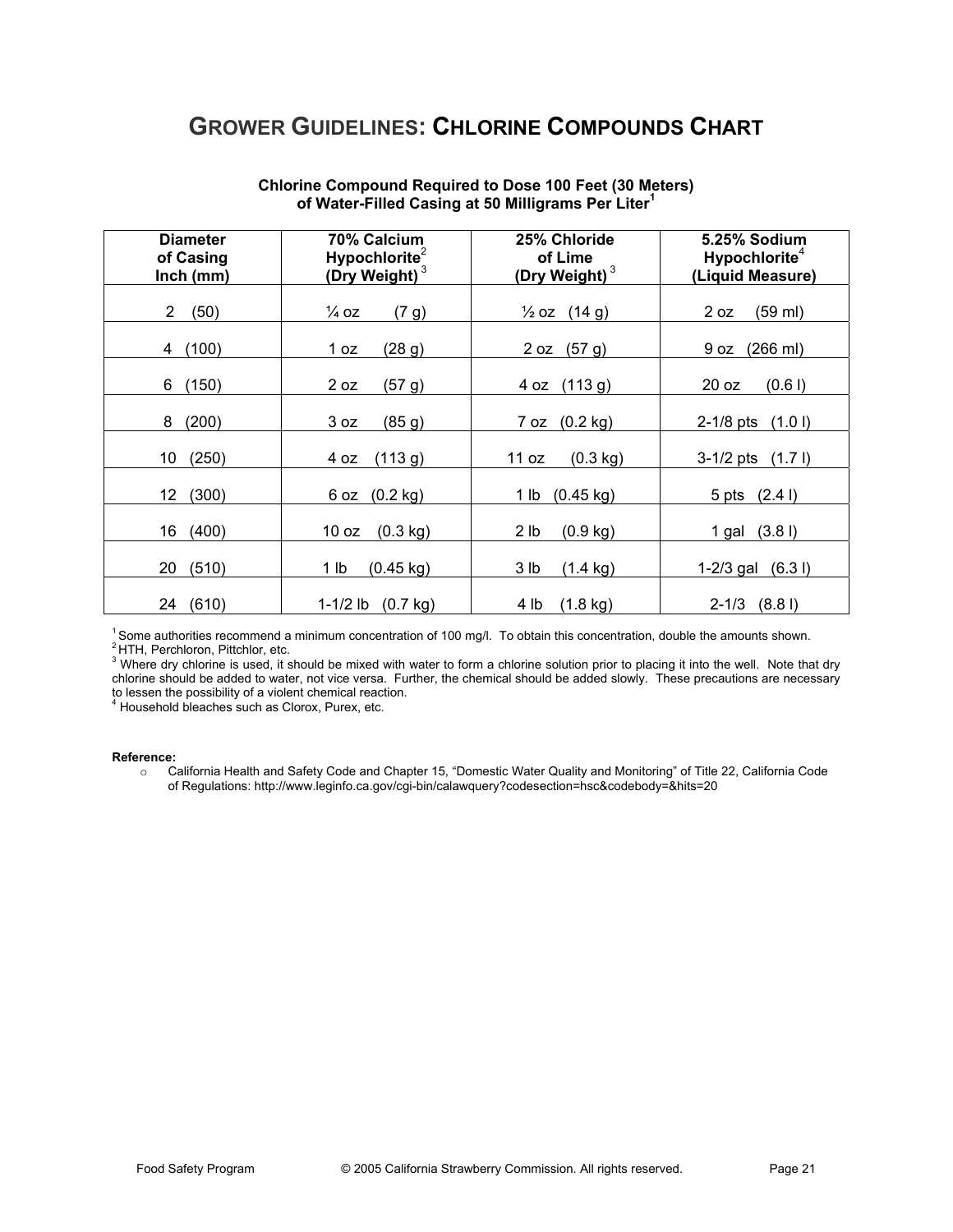## **GROWER GUIDELINES: TREATED RECYCLED WATER CHECKLIST**

Name of Farming Operation: \_\_\_\_\_\_\_\_\_\_\_\_\_\_\_\_\_\_\_\_\_\_\_\_\_\_\_\_\_\_\_\_\_\_\_\_\_\_\_\_\_\_\_\_\_\_\_\_\_\_\_\_\_\_\_\_\_\_\_\_

Date: \_\_\_\_\_\_\_\_\_\_\_\_\_\_\_\_\_\_\_\_\_\_\_\_\_\_\_\_\_\_\_

If you are considering the use of treated or recycled water, please be aware of the following points. Note: It is NOT recommended that untreated recycled water EVER be used. NEVER use treated sewage water.

| <b>Task</b>                                                                                                                                                                                                                                                                | <b>Check If</b><br><b>Accomplished</b> |
|----------------------------------------------------------------------------------------------------------------------------------------------------------------------------------------------------------------------------------------------------------------------------|----------------------------------------|
| Have direct communication and interaction with the wastewater treatment facility<br>representatives. Become knowledgeable about the treatment process and the<br>steps taken to provide high quality and safe recycled water.                                              |                                        |
| Treatment facilities are required to conduct daily water tests for total coliform<br>organisms and heavy metals. Keep weekly or monthly summaries of water tests<br>in your files.                                                                                         |                                        |
| Consider having an independent test of the recycled water for E. coli or<br>Salmonella at the point of use (on the farm) to verify that the water is not being<br>contaminated at your farm.                                                                               |                                        |
| If you use a filtration system for your water supply, what is your system capable<br>of screening/filtering out of your water? Be aware and keep records of your<br>system's capability. Note: filtration can remove only physical objects, not<br>microbial contaminants. |                                        |
| Minimize the direct contact of water to strawberries. Drip irrigation or micro-jet<br>sprinklers will minimize exposure. Use alternative water sources for sprinkler<br>irrigation and pesticide application.                                                              |                                        |
| Document any corrective action taken, such as an on-farm chlorination or<br>filtration system.                                                                                                                                                                             |                                        |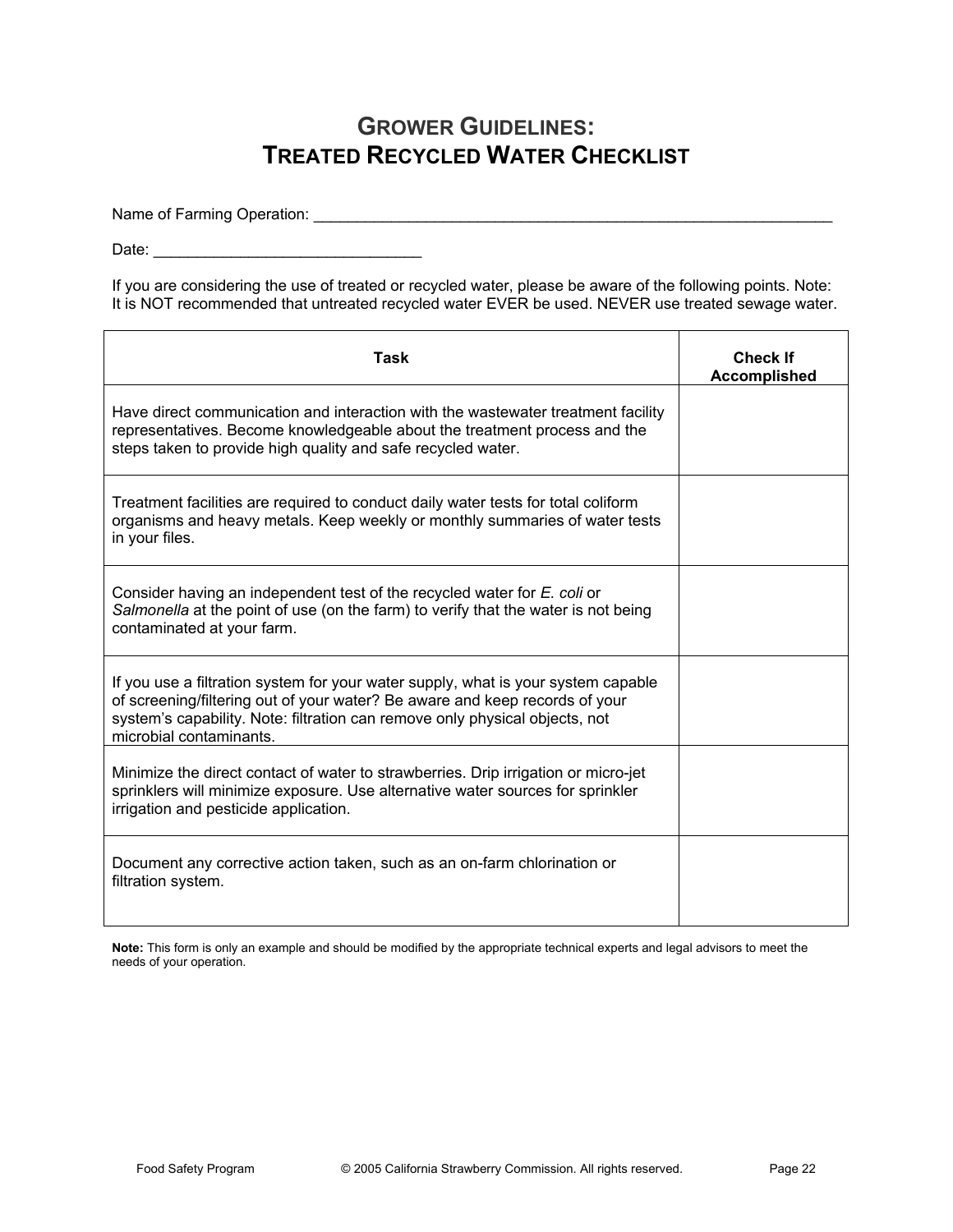# **GROWER GUIDELINES: RECYCLED WATER QUESTIONS AND ANSWERS**

### **What is Recycled Water?**

Recycled water is domestic/municipal wastewater that has been highly treated and disinfected so that it meets the California Department of Health guidelines for irrigation of crops that are consumed without cooking. As defined and used in Title 22 Water Recycling Criteria by the California Department of Health Services, recycled water means "disinfected tertiary recycled water."

### **Is Reclaimed Water Synonymous with Recycled Water?**

Yes and no. At one time reclaimed water was the general term most commonly used to describe disinfected and treated wastewater. Today, recycled water is the accepted terminology. Reclaimed water commonly refers to storm water or irrigation run-off, used processing wash water, etc. Recycled water is the end product of the disinfection and tertiary treatment of domestic/municipal sewage wastewater.

#### **How is Recycled Water Regulated?**

Title 22 Water Recycling Criteria of the California Code of Regulations as administered by the California Department of Health Services regulate recycled water use.

#### **What are the Concerns Over Use?**

Recycled water may contain chemical elements that could cause plant damage, and pathogenic organisms including bacteria, parasites and enteric viruses that could lead to human health and safety concerns. Public/consumer perceptions and lack of knowledge of the tertiary treatment process of wastewater is a primary concern over the use of recycled water.

#### **What are the Other Uses of Recycled Water?**

The primary use of recycled water is in landscape irrigation (parks, golf courses, school playfields, etc.). Other uses include toilet flushing and industrial use, such as carpet dying. The Dublin San Ramon Services District is trying to use recycled water for groundwater recharge, but is facing major public opposition. The San Diego District has a quaternary (four-phase) disinfection and treatment facility capable of producing recycled water suitable for drinking purposes. The local media coined the phrase "from toilet to tap" which has turned the public against this use.

### **What are the Microbial Food Safety Precautions Taken for Recycled Water Use on Ready-to-Eat Food?**

Title 22 only requires daily analyses for total coliform organisms in recycled water used for the surface irrigation of food crops where the edible portion is produced above ground and not contacted by the recycled water. The maximum allowable is 2.2 per 100 milliliters. Title 22 does not require specific analyses for parasites, viral or bacterial organisms such as *Giardia*, *Cryptosporidium*, *E. coli*, etc.

#### **What is Done If Recycled Water is Found Positive with** *E. coli***?**

If the problem is identified at the recycling facility, the disinfection treatment (usually chlorine) can be adjusted to eliminate the problem. If the problem is potentially at the farm site where there are several possible contamination sources such as raw water, distribution system (i.e. canal), or holding ponds, an on-farm water chlorination system is one option. The goal, whether it is recycled or raw water that is used, is to minimize water contact with the edible portion of the crop. Direct product contact must be avoided.

**Reference:** 

o California Health Laws Related to Recycled Water "The Purple Book": http://www.dhs.ca.gov/ps/ddwem/publications/waterrecycling/purplebookupdate6-01.PDF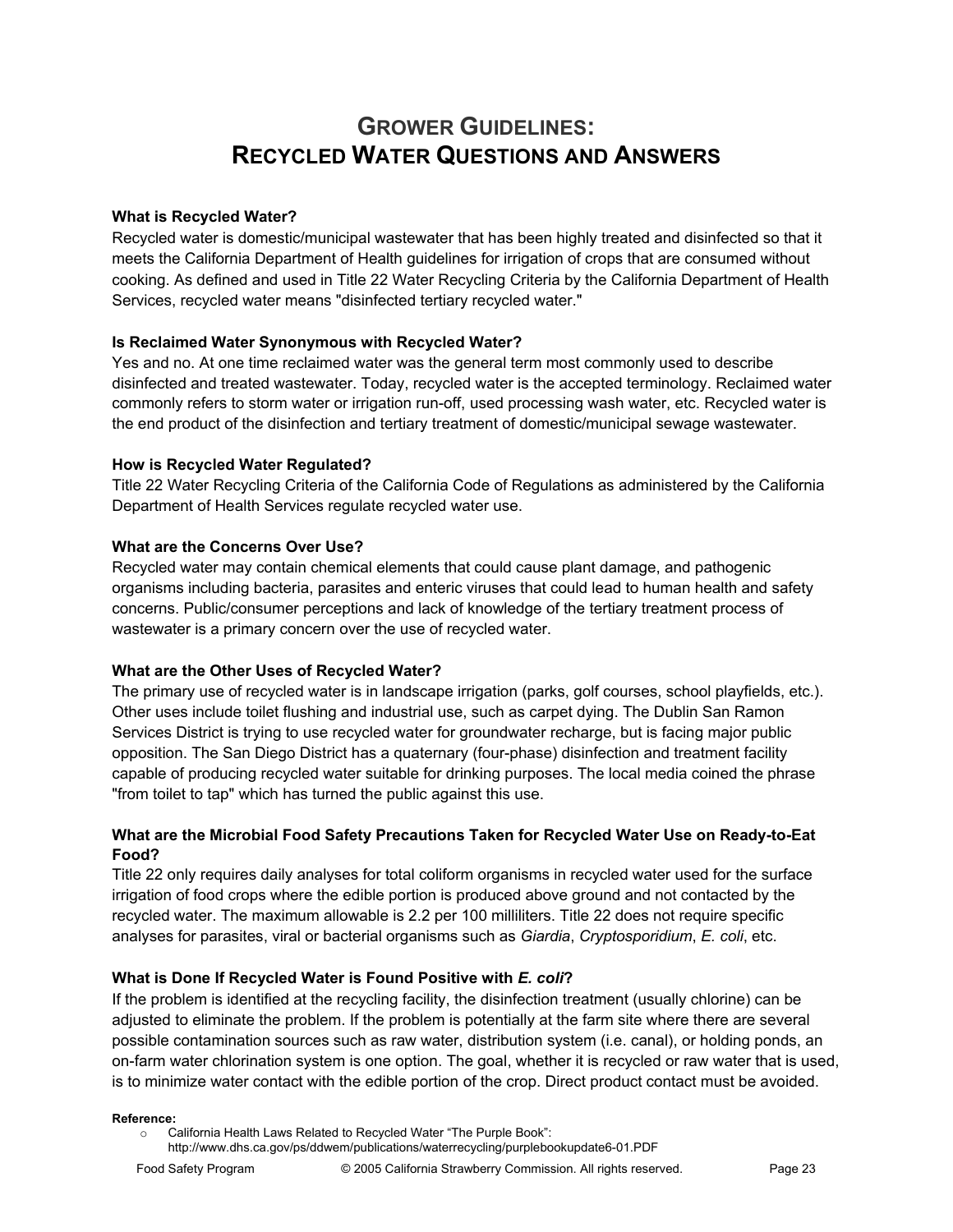# **GROWER GUIDELINES: FIELD SANITATION**

Documentation of field sanitation practices and employee training minimizes the risks for microbiological contamination. It is essential that the strawberry industry document the strict compliance with the high standards set forth in California. Training for both supervisory and field personnel should continually reinforce the importance of good field sanitation and worker health and hygiene practices. Check to see that harvest contractors and crews are aware of microbial food safety risk reduction principles and adhere to established food safety practices.

#### **If You Use a Harvesting Machine, Make Sure It's Clean!**

- Develop and document a system of cleaning and sanitizing food contact surfaces. Clean all food contact surfaces before using.
- Minimize the opportunity for vectors (birds, rodents) to contaminate packing surfaces and materials. Minimize the access or attraction of harvest equipment to vectors by ensuring no damaged fruit is left on belts or grading tables.

#### **Toilet Facilities Should be Clean, Accessible and Well Supplied**

California's field sanitation regulations are the strictest in the nation. Be sure you document each step you take in providing clean, sanitary toilet facilities and hand washing stations.

#### **Provide Convenient, Clean, Well-Maintained and Frequently Serviced Toilet Facilities in the Field**

Workers should have ready access to toilets and hand washing stations at all times. This helps reduce the incidence of workers relieving themselves in the field, a practice that greatly increases the possibility of microbial contamination.

State and Federal Regulations require one restroom per 20 male employees and one restroom per 20 female employees, located within a five-minute walk. However, it is strongly recommended that field toilets be immediately accessible and available for all employees.

#### **Provide Properly Constructed Facilities**

Facilities must:

- o Be properly constructed to prevent ground and water contamination.
- o Have screened, self-closing doors.
- $\circ$  Be ventilated and provided with self-closing doors, lockable from the inside, and shall be otherwise constructed to provide privacy.
- o Be rigidly constructed to avoid splashing on the occupant, field or road.
- $\circ$  Have an inside surface of nonabsorbent material smooth, easily cleaned and light in color to readily show dirt and grime.
- $\circ$  Provide a minimum area of eight (8) square feet, with a minimum width of two and one-half (2.5) feet for each toilet seat. Sufficient additional space shall be included if hand washing facilities are within the facility.
- $\circ$  Have a durable, easily cleanable wastewater tank with a minimum tank capacity of 40 gallons.
- $\circ$  Be moved to a new site or taken out of service when the pit is filled to within two (2) feet of the adjacent ground surface. The pit contents shall be covered with at least two (2) feet of wellcompacted dirt when the toilet is moved.
- o Have a hand washing water tank which provides a minimum capacity of fifteen (15) gallons.
- $\circ$  It is recommended that hand washing basins be installed outside of the portable restroom so that the act of hand washing can be observed.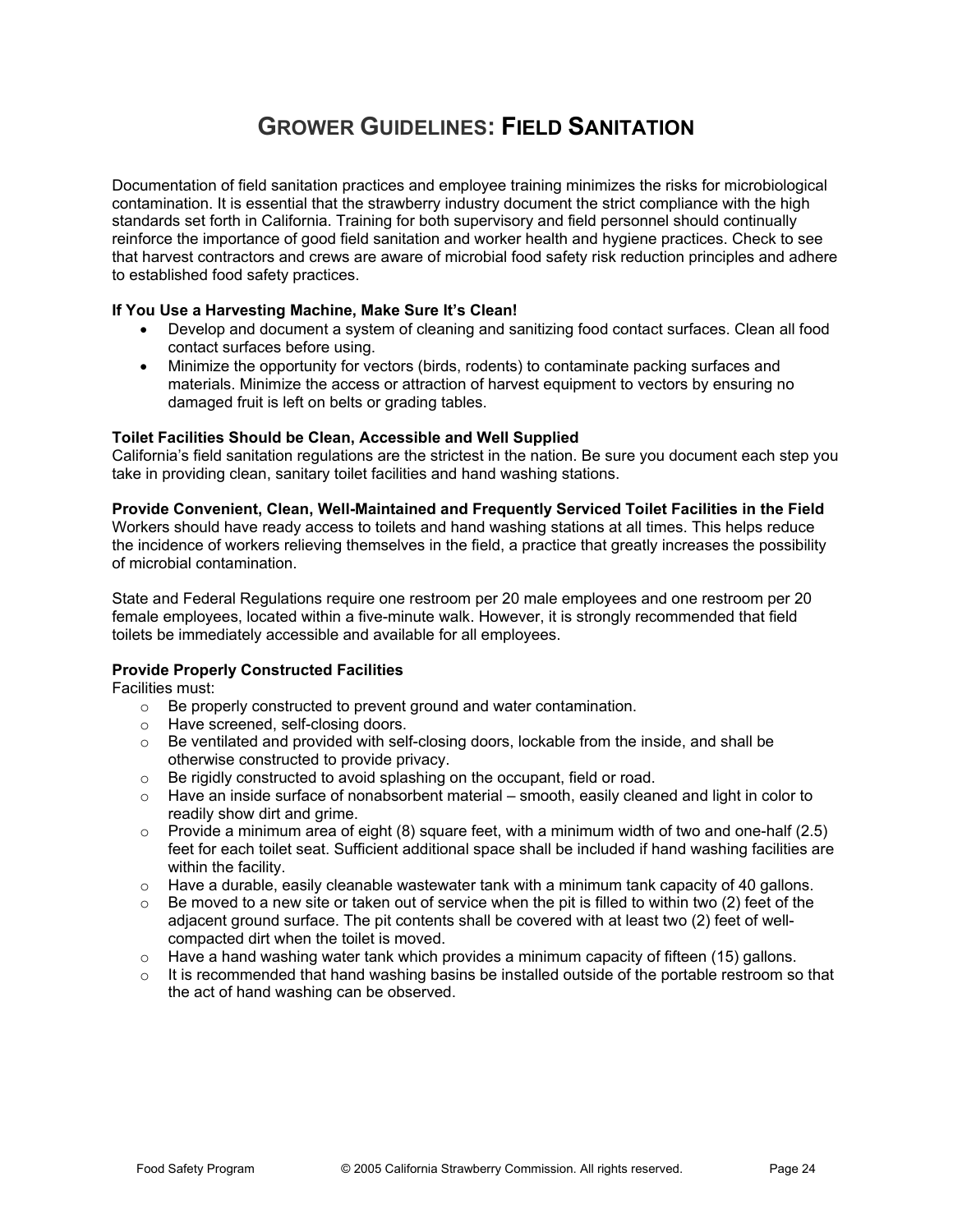### **FIELD SANITATION**

#### **Do Not Clean Portable Toilets in the Field; Clean Toilets Outside of the Field Perimeter**

Sewage transport trucks need direct access to toilet facilities to provide proper collection and disposal of wastes through a municipal sewage system or a sub-surface septic tank system. When toilets must be cleaned or serviced near the field, use appropriate barriers or physical containment to prevent contamination in the event of an accidental leak or spill. The disposal of wastes from toilet or hand washing facilities shall not cause unsanitary conditions, contamination or nuisance. Rinse water must be recaptured and contained and only be discharged outside of the field perimeter. The disposal of wastes from toilet or hand washing facilities should not cause unsanitary conditions, nuisance or contamination.

#### **Keep Facilities Well Supplied**

Provide an adequate supply of toilet paper. Hand washing stations should be equipped with a basin, water, liquid soap, a waste container and sanitary hand drying devices such as single-use disposable paper towels.

#### **In the Case of a Toilet Cleaning Spill**

Provide physical diversion and containment in the event of waste spillage. Have a plan for product isolation and destruction in the event of a spill. Also be aware of how secure your toilets are. If they are free-standing, there is more of a chance they will be tipped over and therefore contaminate the soil.

If there is a toilet spill on your farm, first stop the waste from continuing to spill by using rags, toilet paper, etc. Then call your toilet rental/cleaning service and report the spill. Wear gloves while interacting with the spill. Cover the spill with a layer of bleach to quickly sanitize while waiting for a cleaning service. Use a cleaning service; do not attempt to clean the spill yourself.

#### **Avoid Locating Facilities Near Sources of Irrigation**

Keep facilities away from areas that are subject to water runoff, which has the potential to contaminate soil, water sources, strawberries and workers.

#### **Animals and Food Should Not Be in the Field**

- $\circ$  Do not allow animals (including dogs) in the field and do not allow grazing livestock near strawberry fields. Preventative measures must be taken if a field is in close proximity to livestock.
- o Do not allow workers to eat, drink, chew gum, chew tobacco, or smoke in or near the plant beds. Glass objects are prohibited inside the field perimeter

#### **Containers Should Not Touch the Soil**

Primary containers (e.g. clamshells, pint containers, etc.) should never have contact with the soil. It is recommended that no packaging have direct contact with the soil.

#### **Document the Steps You Take to Maintain Sanitary Conditions**

Have written procedures in place (see pages 26-28 for samples of checklists) and document the average number of field employees each week, number of field toilets in use, sanitation procedures, frequency of cleaning, individual or company responsible for maintenance and sanitation, and the procedure for checking and replenishing toilet paper. If, instead of using a maintenance service provider, you maintain and service field sanitation facilities for your operations, be aware that local health codes apply to waste disposal and must be followed. Toilet facilities must be, at all times, operational, maintained in a clean and sanitary condition, and kept in good repair. Written records of service and maintenance must be maintained and retained for two years.

#### **Reference:**

- o FDA Guide to Minimize Food Safety Hazards for Fresh Fruits and Vegetables Section V, Sanitary Facilities, and Section VI, Field Sanitation: http://vm.cfsan.fda.gov/~dms/prodguid.html
- o California Department of Industrial Regulations Title 8, Section 3457: Field Sanitation and Worker Hygiene: http://www.dir.ca.gov/Title8/3457.html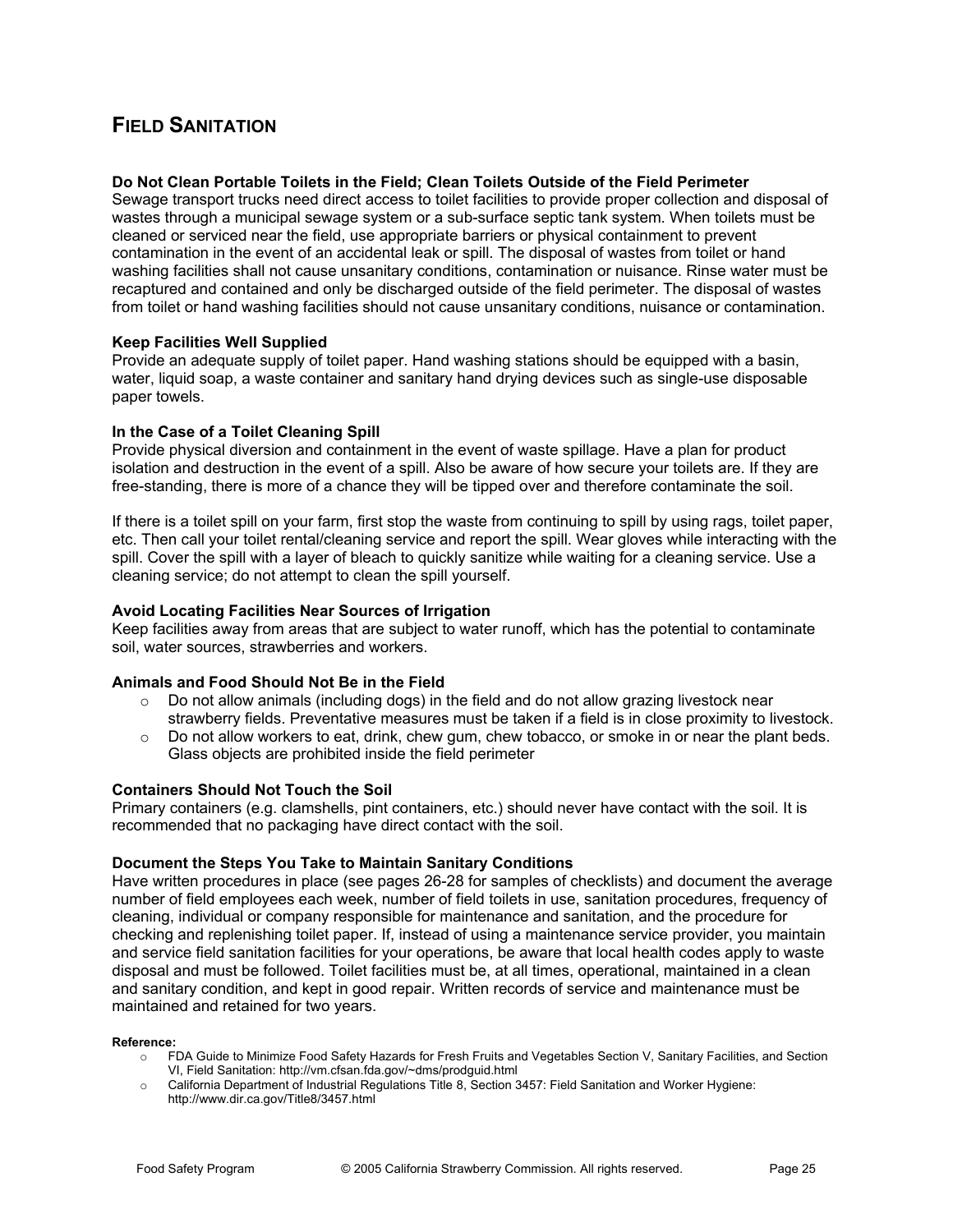# **GROWER GUIDELINES: FIELD SANITATION REQUIREMENTS CHECKLIST**

Name of Farming Operation: \_\_\_\_\_\_\_\_\_\_\_\_\_\_\_\_\_\_\_\_\_\_\_\_\_\_\_\_\_\_\_\_\_\_\_\_\_\_\_\_\_\_\_\_\_\_\_\_\_\_\_\_\_\_\_\_\_\_\_\_

Date: \_\_\_\_\_\_\_\_\_\_\_\_\_\_\_\_\_\_\_\_\_\_\_\_\_\_\_\_\_\_\_\_\_

| Rule                                                                                                          | <b>Completed</b> | <b>Description</b> |
|---------------------------------------------------------------------------------------------------------------|------------------|--------------------|
| Separate toilet facilities are provided; one facility for                                                     |                  |                    |
| each 20 persons of each sex. Where there are fewer                                                            |                  |                    |
| than five employees, separate toilet rooms for each                                                           |                  |                    |
| sex are not required provided facility can be locked                                                          |                  |                    |
| from the inside.                                                                                              |                  |                    |
| Toilet facilities are screened to keep insects and<br>animals out.                                            |                  |                    |
| Field sanitation units are ventilated and provided with                                                       |                  |                    |
| self-closing doors, lockable from the inside, and                                                             |                  |                    |
| constructed to provide privacy.                                                                               |                  |                    |
| Toilet facilities, at all times, are operational,                                                             |                  |                    |
| maintained in a clean and sanitary condition, and                                                             |                  |                    |
| kept in good repair.                                                                                          |                  |                    |
| Documentation is maintained stating average                                                                   |                  |                    |
| number of employees per week, number of field                                                                 |                  |                    |
| toilets in use, frequency of cleaning (see form on                                                            |                  |                    |
| page 27 for example.)                                                                                         |                  |                    |
| A procedure for maintenance and sanitation is in                                                              |                  |                    |
| place and easily accessible.                                                                                  |                  |                    |
| Toilet paper is provided in a suitable holder in each                                                         |                  |                    |
| toilet unit.                                                                                                  |                  |                    |
| Effective odor control and solid-liquefying chemicals<br>are used at all times in the toilet's chemical waste |                  |                    |
| holding tanks.                                                                                                |                  |                    |
| The toilet and hand washing facilities are located                                                            |                  |                    |
| within close proximity to each other.                                                                         |                  |                    |
| For the workers' convenience, both the toilet and                                                             |                  |                    |
| hand washing facilities must be located within a one-                                                         |                  |                    |
| quarter mile walk or within five (5) minutes,                                                                 |                  |                    |
| whichever is shorter.                                                                                         |                  |                    |
| Written records of service and maintenance are                                                                |                  |                    |
| maintained and retained for two years.<br>Contents of chemical tanks are disposed of by                       |                  |                    |
| draining or pumping into a sanitary sewer, approved                                                           |                  |                    |
| septic tank, a holding tank of suitable size or any                                                           |                  |                    |
| other method approved by the local health                                                                     |                  |                    |
| department.                                                                                                   |                  |                    |
| The disposal of wastes from toilet or hand washing                                                            |                  |                    |
| facilities does not cause unsanitary conditions,                                                              |                  |                    |
| nuisance or contamination.                                                                                    |                  |                    |

**Note:** This form is only an example and should be modified by the appropriate technical experts and legal advisors to meet the needs of your operation.

#### **Reference:**

o California Department of Industrial Regulations Title 8, Section 3457: Field Sanitation and Worker Hygiene: http://www.dir.ca.gov/Title8/3457.html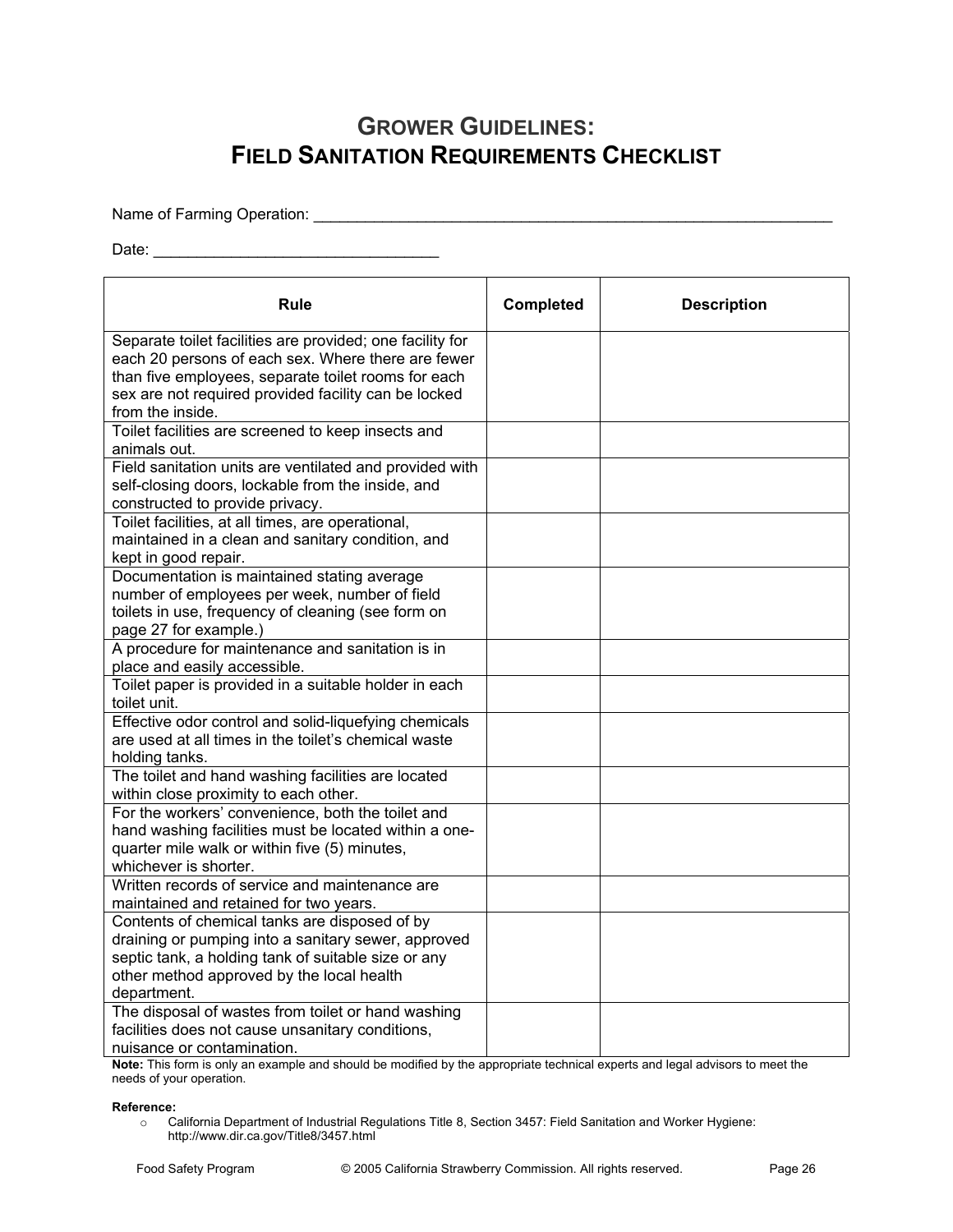# **GROWER GUIDELINES: FIELD SANITATION RESTROOM FACILITY MAINTENANCE LOG**

Name of Farming Operation: \_\_\_\_\_\_\_\_\_\_\_\_\_\_\_\_\_\_\_\_\_\_\_\_\_\_\_\_\_\_\_\_\_\_\_\_\_\_\_\_\_\_\_\_\_\_\_\_\_\_\_\_\_\_\_\_\_\_\_\_

Beginning Date: \_\_\_\_\_\_\_\_\_\_\_\_\_\_\_\_\_\_\_\_\_\_\_\_Through End Date: \_\_\_\_\_\_\_\_\_\_\_\_\_\_\_\_\_\_\_\_\_\_\_\_\_\_\_\_\_\_\_

| <b>Week Ending</b> | # of Employees | # of Units | <b>Checked By</b> | Frequency of<br>Sanitation |
|--------------------|----------------|------------|-------------------|----------------------------|
|                    |                |            |                   |                            |
|                    |                |            |                   |                            |
|                    |                |            |                   |                            |
|                    |                |            |                   |                            |
|                    |                |            |                   |                            |
|                    |                |            |                   |                            |
|                    |                |            |                   |                            |
|                    |                |            |                   |                            |
|                    |                |            |                   |                            |
|                    |                |            |                   |                            |
|                    |                |            |                   |                            |
|                    |                |            |                   |                            |
|                    |                |            |                   |                            |
|                    |                |            |                   |                            |
|                    |                |            |                   |                            |
|                    |                |            |                   |                            |
|                    |                |            |                   |                            |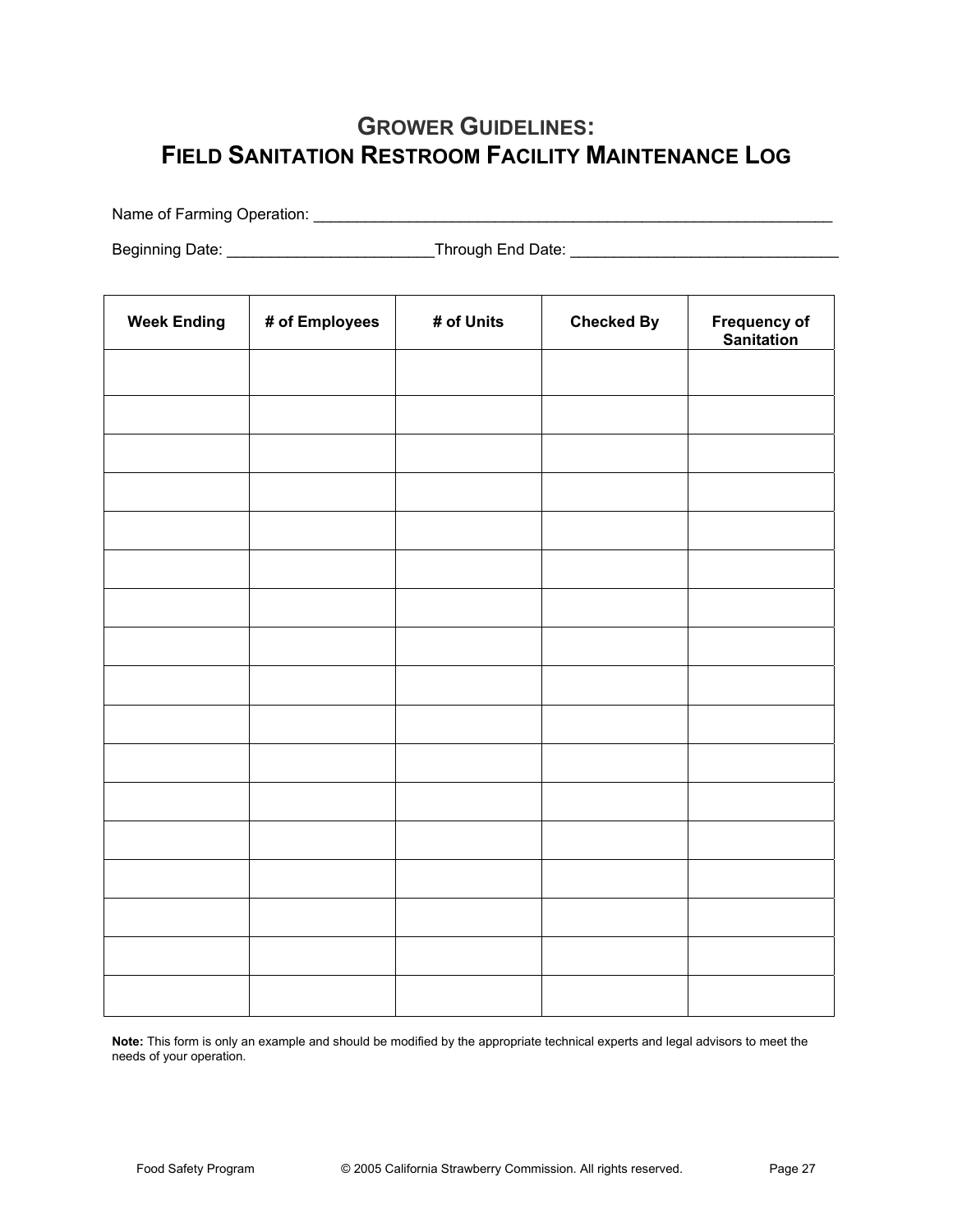## **GROWER GUIDELINES: FIELD SANITATION SUPPLIES MAINTENANCE LOG**

Name of Farming Operation: \_\_\_\_\_\_\_\_\_\_\_\_\_\_\_\_\_\_\_\_\_\_\_\_\_\_\_\_\_\_\_\_\_\_\_\_\_\_\_\_\_\_\_\_\_\_\_\_\_\_\_\_\_\_\_\_\_\_\_\_

Beginning Date: \_\_\_\_\_\_\_\_\_\_\_\_\_\_\_\_\_\_\_\_\_\_\_\_ through End Date: \_\_\_\_\_\_\_\_\_\_\_\_\_\_\_\_\_\_\_\_\_\_\_\_\_\_\_\_\_\_\_

Circle the appropriate response for the action when checked/refilled is listed in the box.

|             | <b>Unit</b> | <b>Hand Wash</b> |                  |                     |                     |     |
|-------------|-------------|------------------|------------------|---------------------|---------------------|-----|
| <b>Date</b> | #           | <b>Water</b>     | Soap             | <b>Paper Towels</b> | <b>Toilet Paper</b> | By: |
|             |             | Checked/refilled | Checked/refilled | Checked/refilled    | Checked/refilled    |     |
|             |             | Checked/refilled | Checked/refilled | Checked/refilled    | Checked/refilled    |     |
|             |             | Checked/refilled | Checked/refilled | Checked/refilled    | Checked/refilled    |     |
|             |             | Checked/refilled | Checked/refilled | Checked/refilled    | Checked/refilled    |     |
|             |             | Checked/refilled | Checked/refilled | Checked/refilled    | Checked/refilled    |     |
|             |             | Checked/refilled | Checked/refilled | Checked/refilled    | Checked/refilled    |     |
|             |             | Checked/refilled | Checked/refilled | Checked/refilled    | Checked/refilled    |     |
|             |             | Checked/refilled | Checked/refilled | Checked/refilled    | Checked/refilled    |     |
|             |             | Checked/refilled | Checked/refilled | Checked/refilled    | Checked/refilled    |     |
|             |             | Checked/refilled | Checked/refilled | Checked/refilled    | Checked/refilled    |     |
|             |             | Checked/refilled | Checked/refilled | Checked/refilled    | Checked/refilled    |     |
|             |             | Checked/refilled | Checked/refilled | Checked/refilled    | Checked/refilled    |     |
|             |             | Checked/refilled | Checked/refilled | Checked/refilled    | Checked/refilled    |     |
|             |             | Checked/refilled | Checked/refilled | Checked/refilled    | Checked/refilled    |     |
|             |             | Checked/refilled | Checked/refilled | Checked/refilled    | Checked/refilled    |     |
|             |             | Checked/refilled | Checked/refilled | Checked/refilled    | Checked/refilled    |     |
|             |             | Checked/refilled | Checked/refilled | Checked/refilled    | Checked/refilled    |     |
|             |             | Checked/refilled | Checked/refilled | Checked/refilled    | Checked/refilled    |     |
|             |             | Checked/refilled | Checked/refilled | Checked/refilled    | Checked/refilled    |     |
|             |             | Checked/refilled | Checked/refilled | Checked/refilled    | Checked/refilled    |     |
|             |             | Checked/refilled | Checked/refilled | Checked/refilled    | Checked/refilled    |     |
|             |             | Checked/refilled | Checked/refilled | Checked/refilled    | Checked/refilled    |     |
|             |             | Checked/refilled | Checked/refilled | Checked/refilled    | Checked/refilled    |     |
|             |             | Checked/refilled | Checked/refilled | Checked/refilled    | Checked/refilled    |     |
|             |             | Checked/refilled | Checked/refilled | Checked/refilled    | Checked/refilled    |     |
|             |             | Checked/refilled | Checked/refilled | Checked/refilled    | Checked/refilled    |     |
|             |             | Checked/refilled | Checked/refilled | Checked/refilled    | Checked/refilled    |     |
|             |             | Checked/refilled | Checked/refilled | Checked/refilled    | Checked/refilled    |     |
|             |             | Checked/refilled | Checked/refilled | Checked/refilled    | Checked/refilled    |     |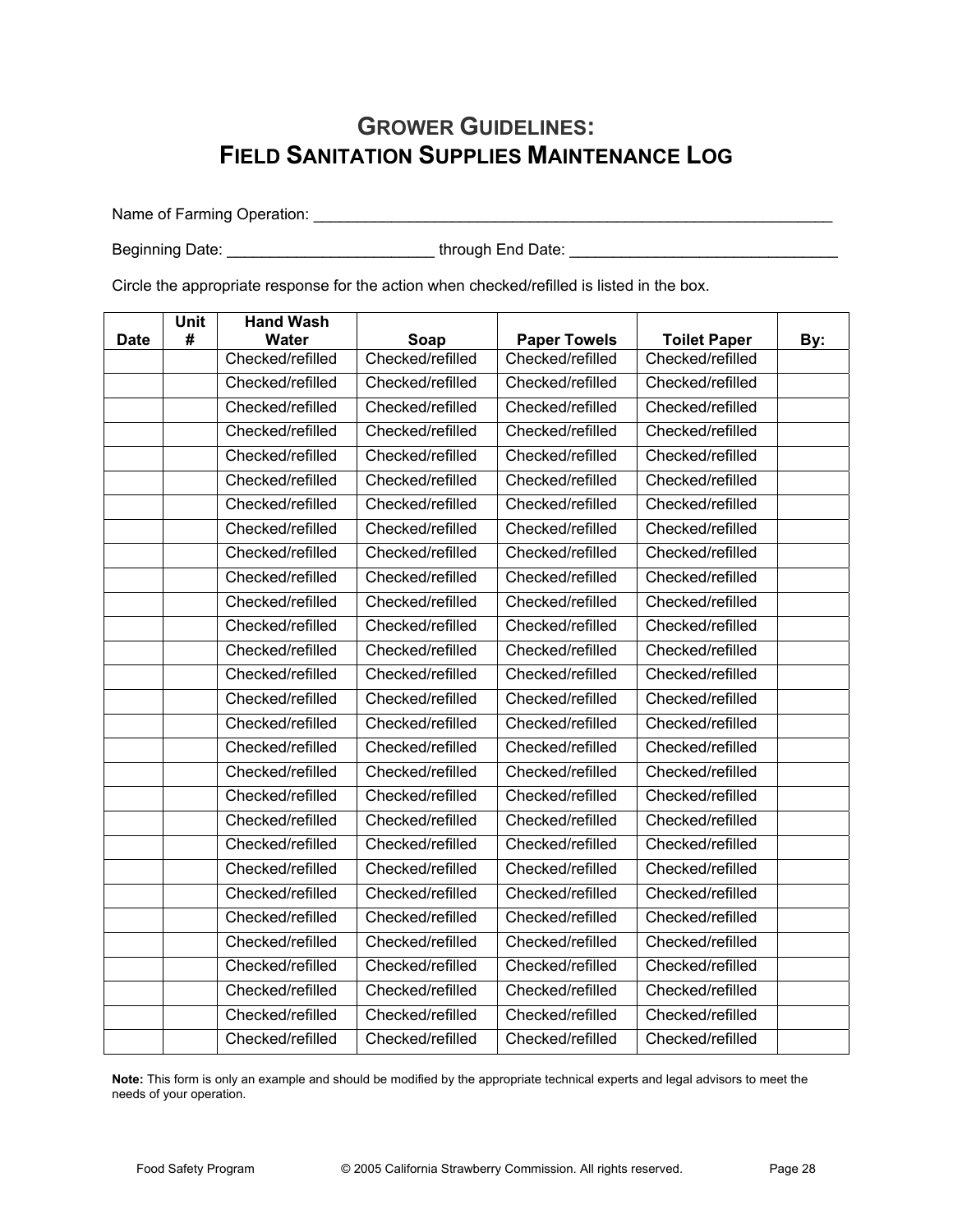# **GROWER GUIDELINES: WORKER HEALTH AND HYGIENE**

### **Have CAL-OSHA's Injury and Illness Prevention Program (IIPP) in Place and Documented**

Growers must follow CAL-OSHA's mandatory IIPP, made up of these eight basic elements:

- 1. Identify the person given the authority to implement and maintain the program.
- 2. Enforce safety policies, practices and procedures.
- 3. Communicate to the employee what is required regarding safety.
- 4. Inspect operations and facilities on a regular basis to identify potential workplace hazards.
- 5. Investigate injuries and illnesses to identify causes.
- 6. Correct hazards that have been found during inspections and/or investigations.
- 7. Train employees in both general safe work practices and specific hazards of job assignments.
- 8. Document steps taken and maintain the injury and illness prevention program.

This program's documentation should be included within each operation's food safety program and this IIPP should be reviewed with all new employees as they are hired. For more requirements on when employees should receive program review and information on the program itself, please visit: http://www.dir.ca.gov/title8/3203.html

### **Train Workers in Good Hygiene, and Document the Training**

Begin with a written employee training program. Document all training and steps taken to help enforce compliance with local, state and federal worker hygiene practices.

### **Hand Washing is a Factor in Keeping Food Clean**

Hand washing is the single most important factor in helping to reduce microbiological risk. Past outbreaks of food borne illness associated with fresh and minimally processed produce have usually been the result of produce becoming contaminated with fecal material. Growers should place a high priority on ensuring the use of practices that minimize the potential for direct or indirect contact of fecal material and fresh produce. Steps to minimize this risk include:

- Have written training procedures on the importance of hand washing and personal hygiene. Document the frequency and content of training meetings.
- Remind employees daily of the importance of hand washing. Have adequate hand washing stations available.
- Document your policy on maintenance of hand washing facilities, including:
	- a. Sanitation procedures for rinsing and cleaning wash water tanks.
	- b. Frequency of water level checks (must have sufficient water at all times and use a minimum 15-gallon water tank).
	- c. Procedures to be sure that potable water, soap and single use towels are always available (see page 28 for a checklist.)
- Place signs in appropriate places indicating water is for "hand washing purposes only."

### **Proper Hand Washing Procedures**

Proper and frequent hand washing is one of the best ways to keep you and your family healthy, and the food you harvest safe. For a hand washing procedures checklist, see page 32. Hands should be washed before and after eating and smoking.

Proper hand washing before the workday, and after using the bathroom, eating, drinking, or smoking is a simple six-step process:

- 1. Wet hands with clean water.
- 2. Apply antibacterial soap.
- 3. Scrub hands and fingernails for a minimum of 15-20 seconds.
- 4. Rinse off soap thoroughly with clean water.
- 5. Dry hands with single-use paper towels.
- 6. Discard used towels in the trash.

If you use gloves, they must also be kept clean during the workday. Wash gloves thoroughly and frequently. Take your gloves off and wash your hands as described above. Washing your hands before placing gloves back on reduces the risk of contaminating the inside of the gloves. Hand sanitizers (liquid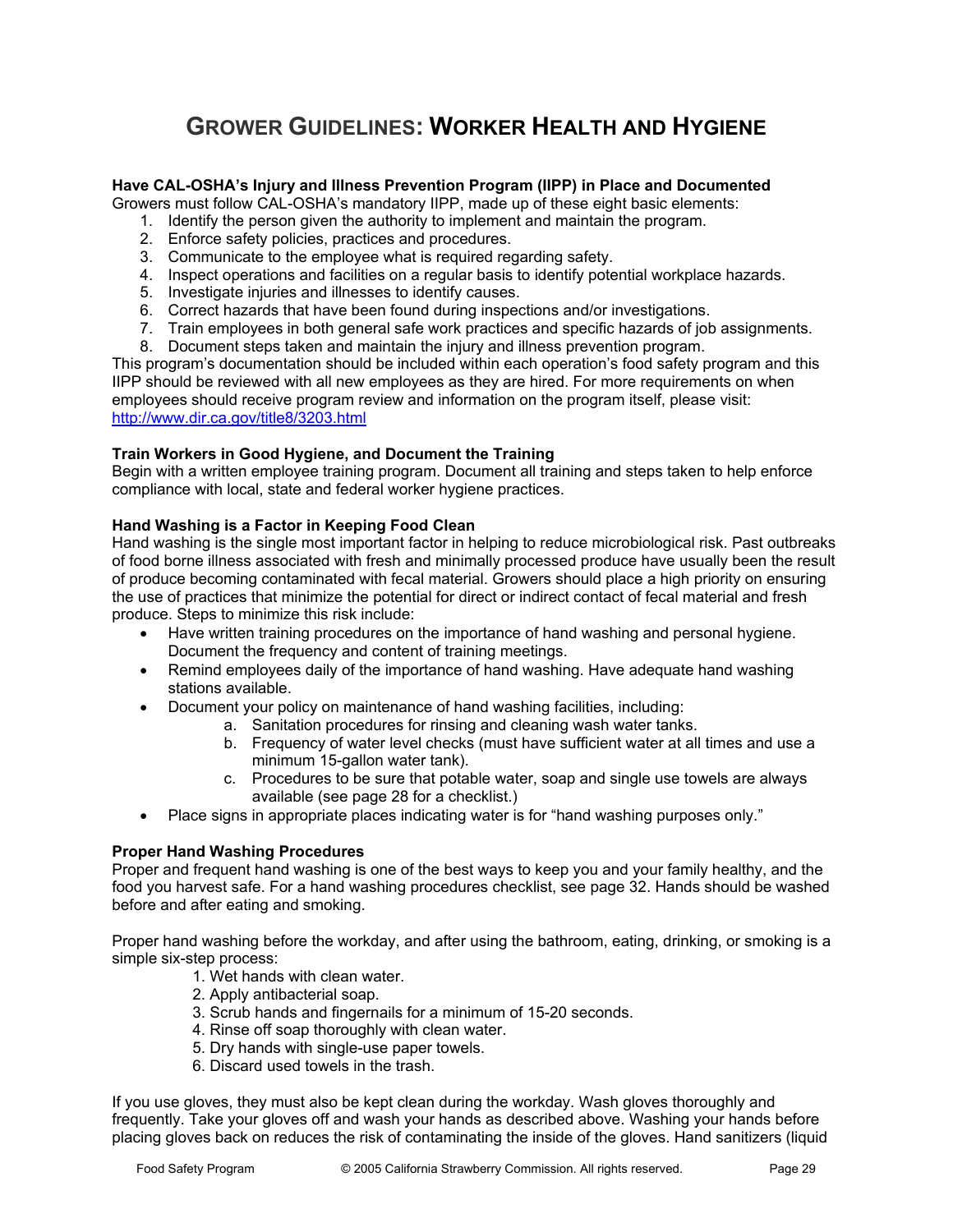### **WORKER HEALTH AND HYGIENE**

or gel) are fine provided they are used after hands are washed, rinsed and dried using anti-bacterial liquid hand soap. Hand sanitizers are intended to supplement, not replace hand washing.

#### **Drinking Water**

A written policy must be in place to meet drinking water requirements:

- All drinking water must be potable (i.e. city/municipal water).
	- Single use cups or a drinking fountain must be provided.
	- Water containers must be cleaned and rinsed daily and must be kept covered and protected to prevent persons from dipping the water by hand or otherwise contaminating it.
	- Drinking water must be changed daily and the water's source must be documented.

### **Have a First-Aid Kit Ready at All Times**

There shall be adequate first-aid materials immediately available at the farm headquarters and/or on worker transportation buses. Keep in mind the number of employees on a crew and have ample materials to suit that crew's needs. Such materials shall be kept in a sanitary and usable condition.

A frequent inspection shall be made of all first-aid materials, which shall be replenished as necessary. In the case of employers whose workers are widely scattered in small crews that are contacted by a traveling foreman, adequate protection may be accomplished by having a first-aid kit in the foreman's car or vehicle.

At remote locations, provisions must be made in advance for prompt medical attention in case of serious injuries. This may be accomplished by on-the-site facilities or proper equipment for prompt transportation of the injured person to a physician or communication system for contacting a doctor or combinations of these that will avoid unnecessary delay in treatment. There shall be at least 1 employee for every 20 employees at any remote location with training for the administering of emergency first aid.

#### **Medical Leave and Illness**

- Have a written medical leave and illness reporting policy in place. Establish and communicate a clear policy that will allow workers, who report or are observed to have symptoms of illness or diarrhea, to be reassigned to activities that do not involve food or food surface contact. In the absence of such a policy, it is probable that a worker will not report an illness to prevent loss of wages. Do not allow sick workers to harvest strawberries. Encourage workers to report sick workers.
	- $\circ$  This includes employees with infectious diseases, ill health accompanied by diarrhea, fever, sore throat, open lesions. These employees should not work in contact with strawberries or any equipment used in the packing or sorting of fresh or frozen strawberries, and alternative work should be provided.
	- $\circ$  Have designated tasks available for sick workers, such as picking up trash, weeding, etc. Ultimately, reassign sick employees to duties that do not require direct contact with strawberries.
- All incidences of bleeding are to be reported to supervisors. Any product or packaging materials contaminated by or in contact with blood must be segregated and disposed of immediately. Tools contaminated by or in contact with blood must be properly sanitized immediately.
- Workers with minor cuts should have those well washed, covered with first aid materials, and then enclosed with rubber gloves.
- Supervisors should exhibit good personal hygiene. Encourage supervisors to set a good example.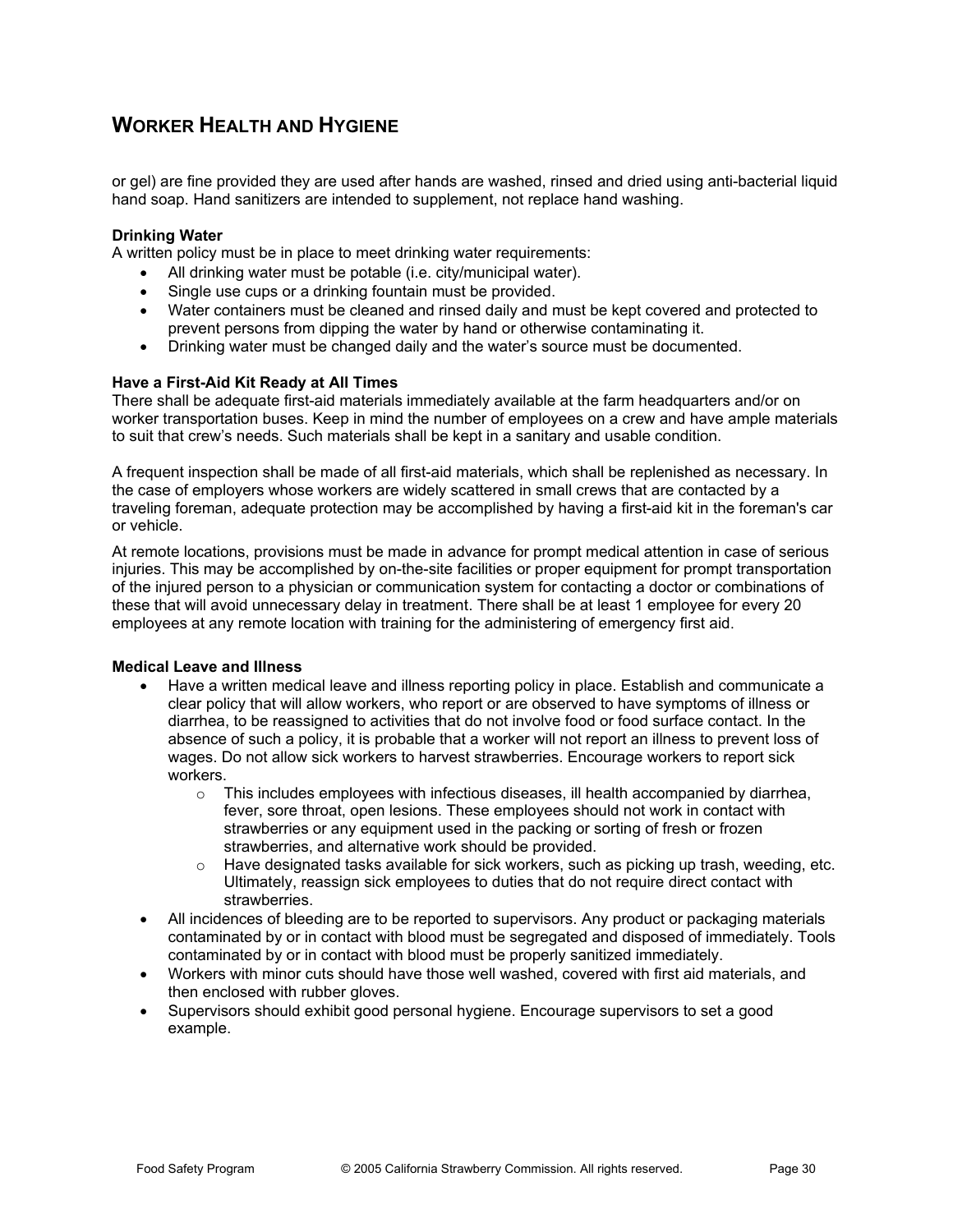### **WORKER HEALTH AND HYGIENE**

### **Typical Signs of Infectious Diseases**

The pathogens *Salmonella typhi*, *Shingella* species, *E. coli* 0157:H7 and Hepatitis A virus have a high infectivity, and the ability to produce severe disease. Any worker showing symptoms of an active case of illness that may be caused by any of these pathogens should be excluded from work assignments that involve direct or indirect contact with fresh produce. Below is a partial list of infectious and communicable diseases that are transmitted through food.

| <b>Disease</b>                   | <b>Symptoms</b>               |
|----------------------------------|-------------------------------|
| <b>Hepatitis A</b>               | Fever, Jaundice               |
| Salmonella typhi                 | Fever                         |
| Shingella species                | Diarrhea, Fever, Vomiting     |
| Norwalk and Norwalk-like viruses | Diarrhea, Fever, Vomiting     |
| Staphylococcus aureus            | Diarrhea, Vomiting            |
| Streptococcus pyogenes           | Fever, Sore Throat with Fever |

#### **Reference:**

o FDA Guide to Minimize Microbial Food Safety Hazards in Fresh Fruits and Vegetables, Section IV, Worker Health and Hygiene: http://vm.cfsan.fda.gov/~dms/prodguid.html

o California Department of Industrial Regulations Title 8, Section 3457: First Aid Kit: http://www.dir.ca.gov/Title8/3439.html

- o CDHS Code Section 112015. http://www.dhs.ca.gov/ps/fdb/PDF/fsact.pdf
- o California Department of Industrial Regulations Title 8, Section 3457: Field Sanitation and Worker Hygiene: http://www.dir.ca.gov/Title8/3457.html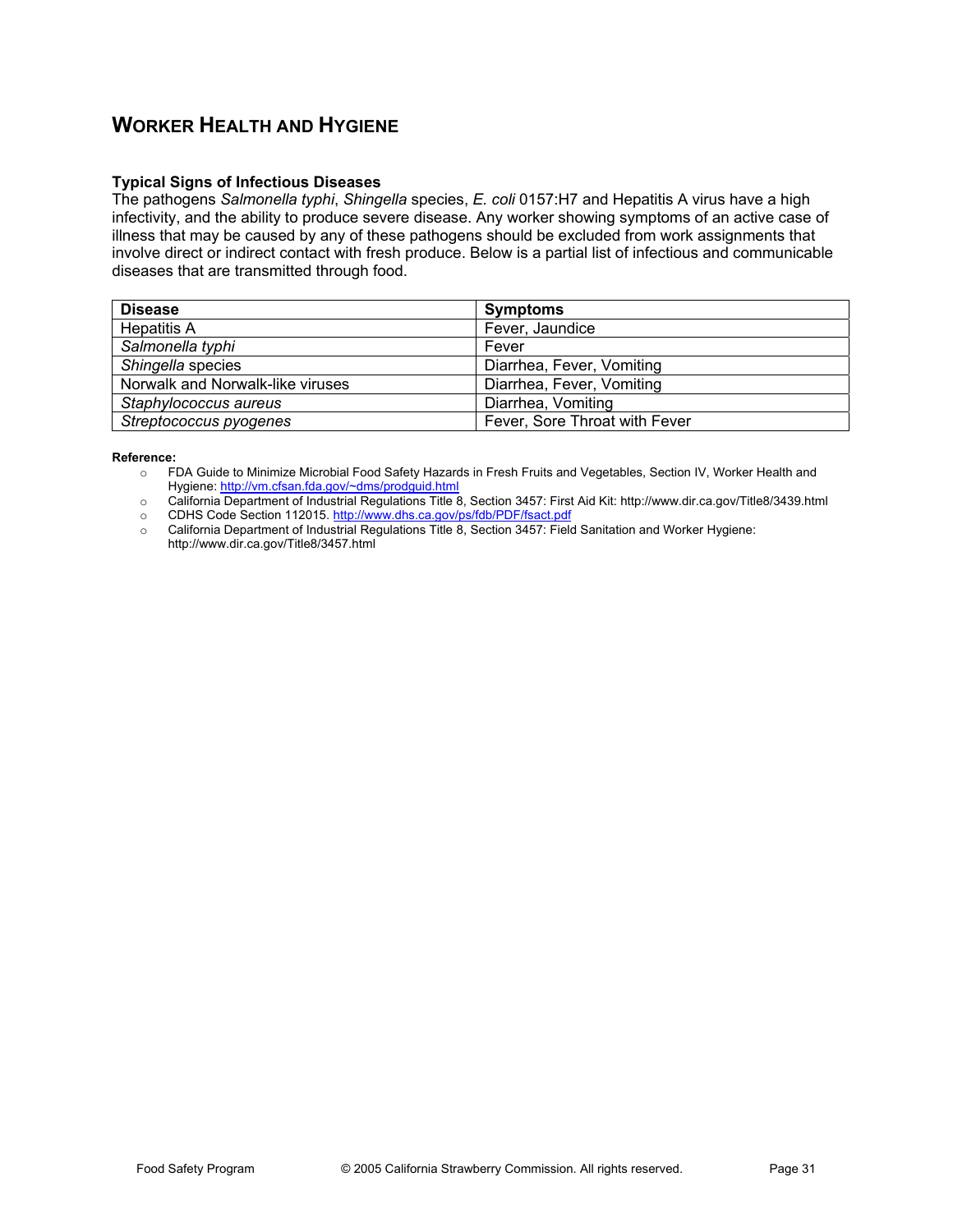## **GROWER GUIDELINES: PROPER HAND WASHING PROCEDURES CHECKLIST**

Name of Farming Operation: \_\_\_\_\_\_\_\_\_\_\_\_\_\_\_\_\_\_\_\_\_\_\_\_\_\_\_\_\_\_\_\_\_\_\_\_\_\_\_\_\_\_\_\_\_\_\_\_\_\_\_\_\_\_\_\_\_\_\_\_

Name of Person Completing This Checklist: \_\_\_\_\_\_\_\_\_\_\_\_\_\_\_\_\_\_\_\_\_\_\_\_\_\_\_\_\_\_\_\_\_\_\_\_\_\_\_\_\_\_\_\_\_\_\_\_

Date: \_\_\_\_\_\_\_\_\_\_\_\_\_\_\_\_\_\_\_\_\_\_\_\_\_\_\_\_\_\_\_\_\_\_\_\_\_\_

| Rule                                                                                                                                                                            | <b>Completed</b> | <b>Description</b> |
|---------------------------------------------------------------------------------------------------------------------------------------------------------------------------------|------------------|--------------------|
| Pure, wholesome and potable water (drinking water<br>quality) is available for hand washing.                                                                                    |                  |                    |
| Hand washing facilities are refilled with potable water<br>as often as necessary to have an adequate supply at<br>all times. (15-gallon minimum requirement for water<br>tank.) |                  |                    |
| Anti-bacterial, liquid soap and disposable single-use<br>towels are provided.                                                                                                   |                  |                    |
| Signs are posted indicating that the water is only for<br>hand washing purposes.                                                                                                |                  |                    |
| Hand washing facilities are maintained in a clean<br>and sanitary condition.                                                                                                    |                  |                    |
| One hand washing facility is available for every<br>twenty (20) employees or fraction thereof.                                                                                  |                  |                    |
| Hand washing facilities are provided with the field<br>sanitation units or in the immediate vicinity.                                                                           |                  |                    |
| Both the hand washing and toilet facilities must be<br>located within a one-quarter (1/4) mile or within five<br>(5) minutes walk, whichever is shorter.                        |                  |                    |
| The disposal of wastes from the hand washing<br>facility does not cause unsanitary conditions,<br>nuisance or contamination.                                                    |                  |                    |

**Note:** This form is only an example and should be modified by the appropriate technical experts and legal advisors to meet the needs of your operation.

#### **Reference:**

o California Department of Industrial Regulations Title 8, Section 3457: Field Sanitation and Worker Hygiene: http://www.dir.ca.gov/Title8/3457.html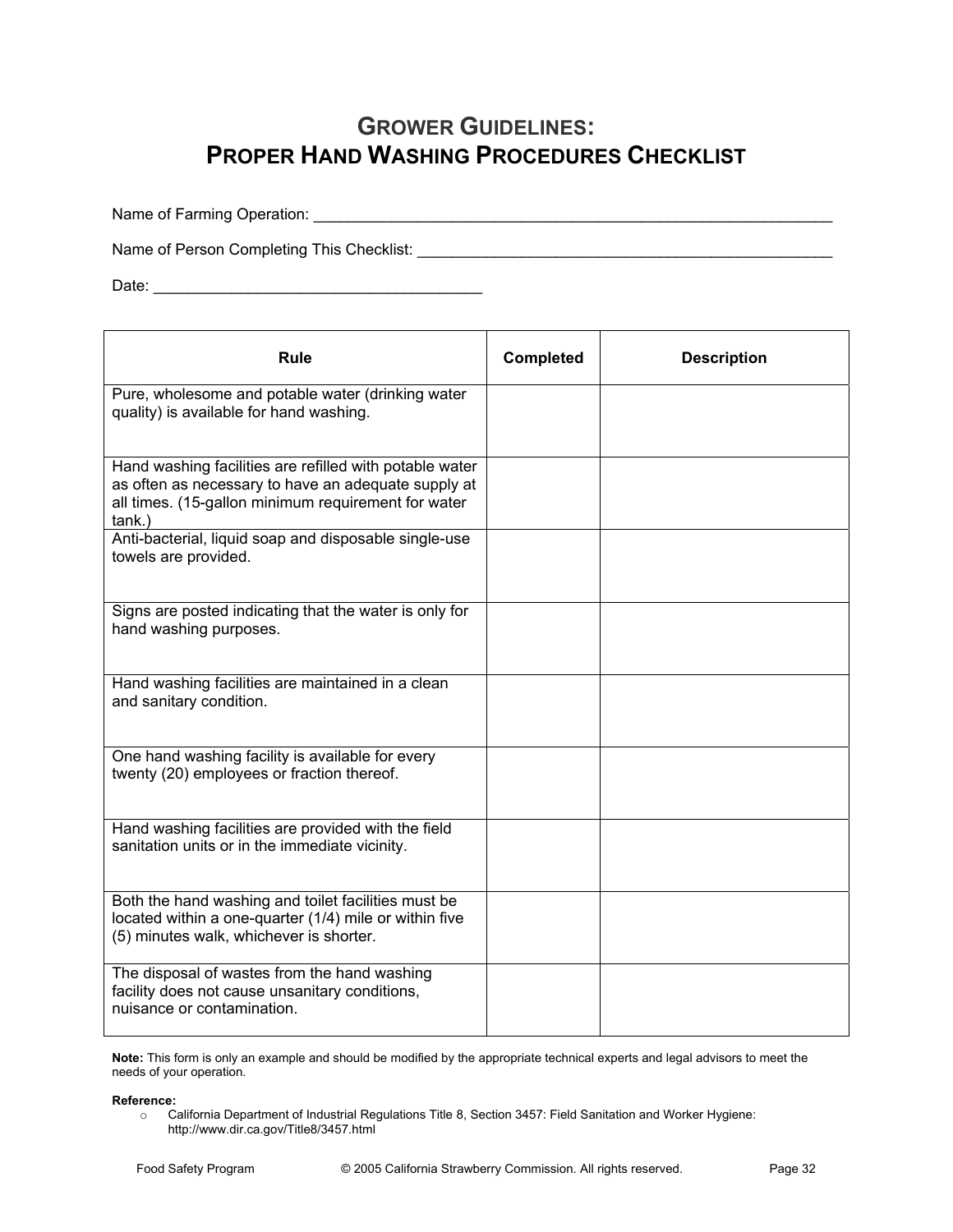# **GROWER GUIDELINES: DRINKING WATER CHECKLIST**

Name of Farming Operation: \_\_\_\_\_\_\_\_\_\_\_\_\_\_\_\_\_\_\_\_\_\_\_\_\_\_\_\_\_\_\_\_\_\_\_\_\_\_\_\_\_\_\_\_\_\_\_\_\_\_\_\_\_\_\_\_\_\_\_\_

Beginning Date: \_\_\_\_\_\_\_\_\_\_\_\_\_\_\_\_\_\_\_\_\_\_\_\_ through End Date: \_\_\_\_\_\_\_\_\_\_\_\_\_\_\_\_\_\_\_\_\_\_\_\_\_\_\_\_\_\_

Water Source: \_\_\_\_\_\_\_\_\_\_\_\_\_\_\_\_\_\_\_\_\_\_\_\_\_\_\_\_\_\_\_\_\_\_\_\_\_\_\_\_\_\_\_\_\_\_\_\_\_\_\_\_\_\_\_\_\_\_\_\_\_\_\_\_\_\_\_\_\_\_\_

| <b>Date</b> | <b>Drinking Water</b> | Cups | <b>Water Container</b> | <b>Checked By:</b> |
|-------------|-----------------------|------|------------------------|--------------------|
|             |                       |      |                        |                    |
|             |                       |      |                        |                    |
|             |                       |      |                        |                    |
|             |                       |      |                        |                    |
|             |                       |      |                        |                    |
|             |                       |      |                        |                    |
|             |                       |      |                        |                    |
|             |                       |      |                        |                    |
|             |                       |      |                        |                    |
|             |                       |      |                        |                    |
|             |                       |      |                        |                    |
|             |                       |      |                        |                    |
|             |                       |      |                        |                    |
|             |                       |      |                        |                    |
|             |                       |      |                        |                    |
|             |                       |      |                        |                    |
|             |                       |      |                        |                    |
|             |                       |      |                        |                    |
|             |                       |      |                        |                    |
|             |                       |      |                        |                    |
|             |                       |      |                        |                    |
|             |                       |      |                        |                    |
|             |                       |      |                        |                    |
|             |                       |      |                        |                    |
|             |                       |      |                        |                    |
|             |                       |      |                        |                    |
|             |                       |      |                        |                    |
|             |                       |      |                        |                    |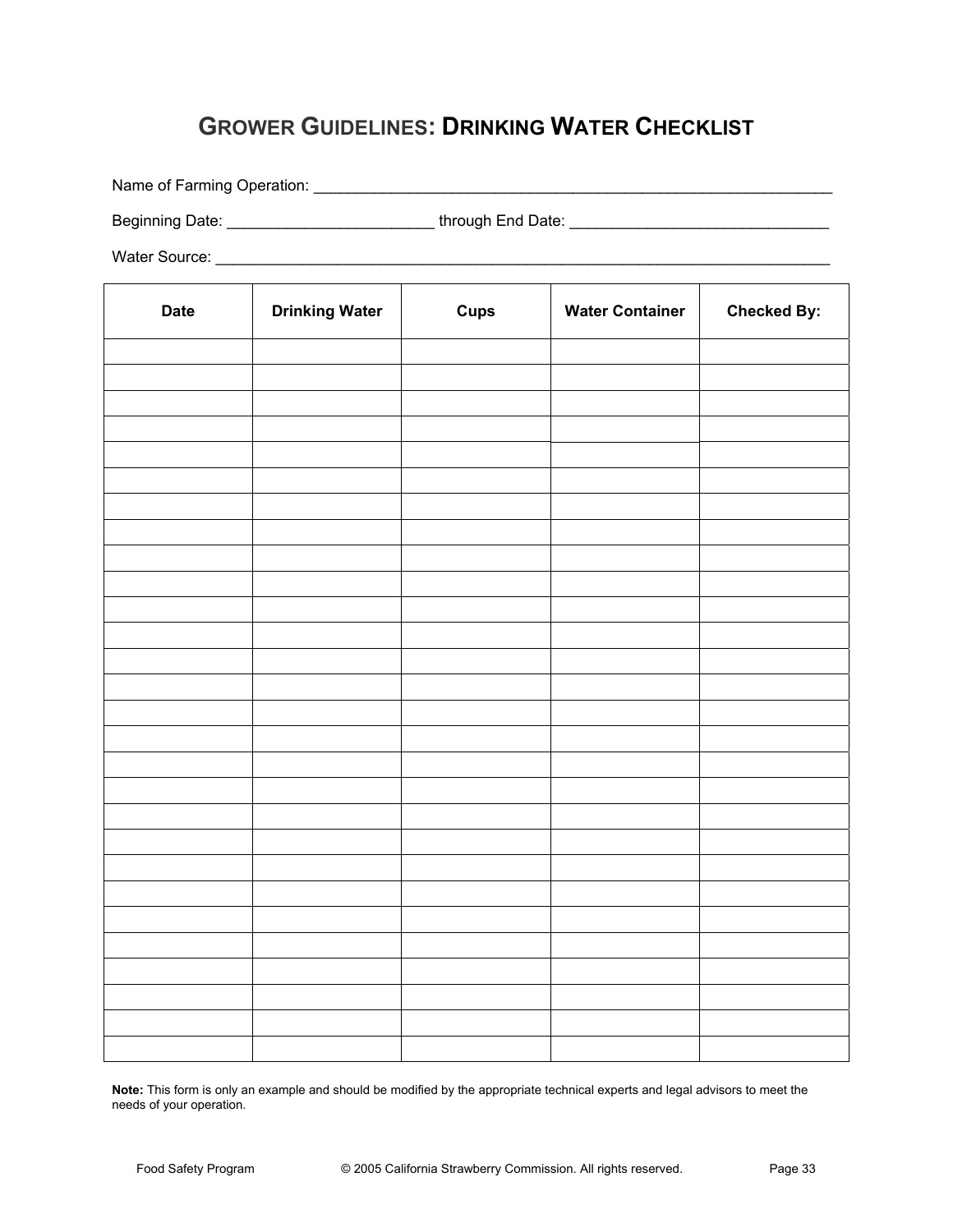# **GROWER GUIDELINES: PESTICIDE USE AND WORKER SAFETY**

### **California Has the Most Stringent Pesticide Regulations**

All pesticides must be registered with both the EPA and the California Department of Pesticide Regulation (DPR). Maintain documentation of your farm's compliance with local, state and federal pesticide regulations. These include:

#### **Use Permits and Posting Requirements**

- x A restricted material permit or operator identification number is required before you possess or use any pesticide.
- Comply with all federal, state and local field posting requirements.

### **Application and Use Records**

- A notice of intent (NOI) to apply restricted material is required.
- Pesticide use reports must be submitted by the  $10<sup>th</sup>$  day of the month following the month when the pesticide application was completed. It is a good practice to provide your shipper/processor with a copy of your monthly use reports.
	- $\circ$  California is the only state that requires full reporting of all pesticide use. Since 1990, any grower, commercial pest control operator, ground and aerial applicator, structural operator, or professional gardener must report pesticides applied, date, location and crop, and if the application is structural. Reports are filed with the agricultural commissioner in the county where applications occur.

#### **Application-Specific Information for Pesticide Handlers and Fieldworkers**

- The operator of property shall display, at a central location, the following application-specific information.
	- 1. Identification of the treated area
	- 2. Time and date of the application
	- 3. Restricted entry interval
	- 4. Product name, EPA registration number and active ingredients.
		- For a checklist, see page 36.
- x This information shall be displayed within 24 hours of the completion of an application and include all applications that have been made to any treated field on the agricultural establishment within ¼ mile of where employees will be working. Once displayed, the information shall remain displayed for 30 days in addition to the restricted entry interval time period specified on the pesticide label until the area no longer meets the definition of a treated field or handler employees and fieldworkers will no longer be on the establishment, whichever occurs earlier.

#### **Private Applicator Certification, PCB/PCA Licensing and Registration**

- Identify individuals or companies responsible for pesticide permits and applications.
- x Verify proper licensure and registration of businesses and pest control advisors, etc.
- Completion of private applicator certification is required prior to any pesticide possession and/or use.

#### **Documentation of Proper Training**

Maintain written pesticide safety training records for all your pesticide applicators and handlers for two years.

#### **Applicator, Mixer/Loader, and Field Worker Safety Requirements**

- Document compliance with all federal, state and local laws and regulations relating to applicator, mixer/loader, and field worker safety.
- Monitor the source and quality of water used for pesticide applications. Potable water from a municipality is the preferred water source for pesticide applications. Recycled water should never be used for pesticide applications. Test water quality if water from sources other than a municipality is used.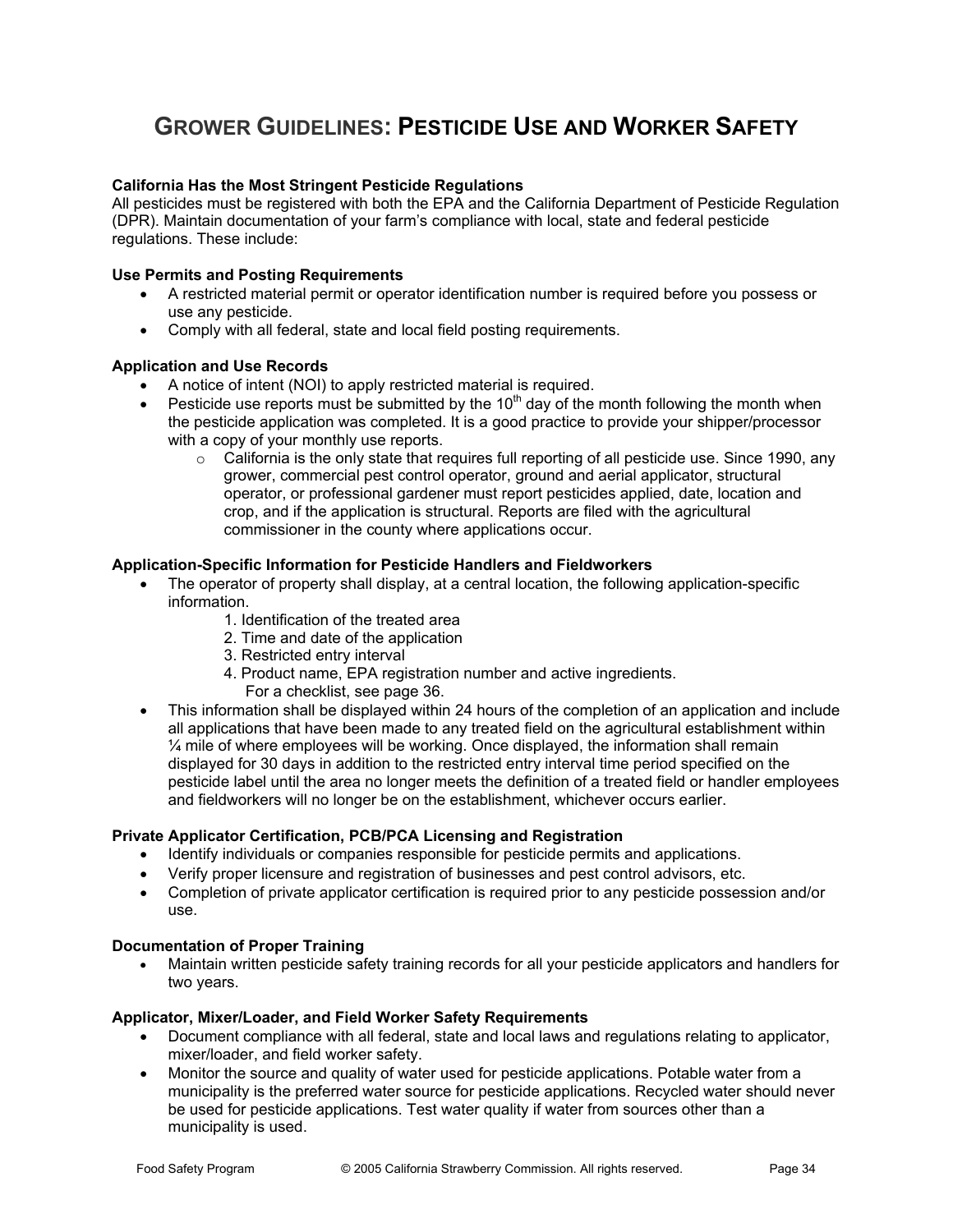### **PESTICIDE USE AND WORKER SAFETY**

### **Retention of Pesticide Use Documentation for Duration Required by Law**

- Under California law, many pesticide use documents must be kept for the current year and two years prior.
- Medical supervision records for employee pesticide handlers and applicators shall be kept for three years only if employees are required to handle organophosphates or cabamates in category I or II for more than six (6) days in a 30 day period.

#### **Reference:**

o California Code of Regulations, Section 6723.1: http://www.cdpr.ca.gov/docs/inhouse/calcode/030302.html#a6723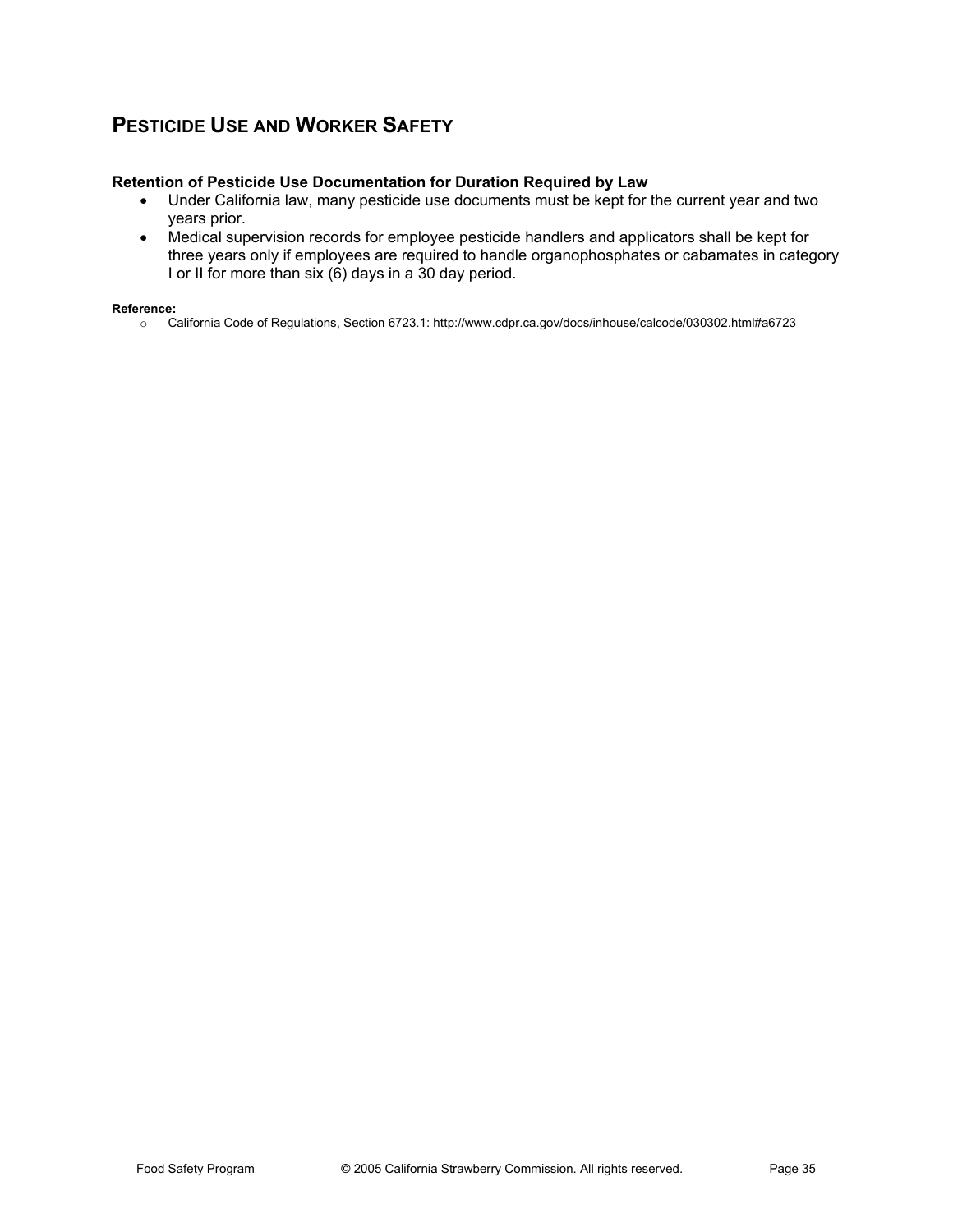# **GROWER GUIDELINES: APPLICATION-SPECIFIC INFORMATION FOR PESTICIDE HANDLERS AND FIELDWORKERS**

Name of Farming Operation: \_\_\_\_\_\_\_\_\_\_\_\_\_\_\_\_\_\_\_\_\_\_\_\_\_\_\_\_\_\_\_\_\_\_\_\_\_\_\_\_\_\_\_\_\_\_\_\_\_\_\_\_\_\_\_\_\_\_\_\_

Name of Person Completing This Checklist: \_\_\_\_\_\_\_\_\_\_\_\_\_\_\_\_\_\_\_\_\_\_\_\_\_\_\_\_\_\_\_\_\_\_\_\_\_\_\_\_\_\_\_\_\_\_\_\_

Date: \_\_\_\_\_\_\_\_\_\_\_\_\_\_\_\_\_\_\_\_\_\_\_\_\_\_\_\_\_\_\_\_\_\_\_\_\_\_

| Identification of<br>the Treated<br>Area | <b>Time and</b><br><b>Date</b><br><b>Application</b><br>Completed | <b>Restricted</b><br><b>Entry and Post</b><br>Harvest<br><b>Intervals</b> | <b>Product</b><br><b>Name</b> | <b>EPA</b><br>Registration<br>Number | <b>Active</b><br>Ingredients |
|------------------------------------------|-------------------------------------------------------------------|---------------------------------------------------------------------------|-------------------------------|--------------------------------------|------------------------------|
|                                          |                                                                   | ı                                                                         |                               |                                      |                              |
|                                          |                                                                   | $\prime$                                                                  |                               |                                      |                              |
|                                          |                                                                   | $\prime$                                                                  |                               |                                      |                              |
|                                          |                                                                   | I                                                                         |                               |                                      |                              |
|                                          |                                                                   | $\prime$                                                                  |                               |                                      |                              |
|                                          |                                                                   | $\overline{I}$                                                            |                               |                                      |                              |
|                                          |                                                                   | I                                                                         |                               |                                      |                              |
|                                          |                                                                   | $\prime$                                                                  |                               |                                      |                              |
|                                          |                                                                   | $\prime$                                                                  |                               |                                      |                              |
|                                          |                                                                   | 1                                                                         |                               |                                      |                              |
|                                          |                                                                   | I                                                                         |                               |                                      |                              |
|                                          |                                                                   | $\overline{I}$                                                            |                               |                                      |                              |
|                                          |                                                                   | $\prime$                                                                  |                               |                                      |                              |
|                                          |                                                                   | I                                                                         |                               |                                      |                              |
|                                          |                                                                   | $\prime$                                                                  |                               |                                      |                              |
|                                          |                                                                   | ı                                                                         |                               |                                      |                              |
|                                          |                                                                   | ı                                                                         |                               |                                      |                              |
|                                          |                                                                   | $\prime$                                                                  |                               |                                      |                              |

**Note:** This form is only an example and should be modified by the appropriate technical experts and legal advisors to meet the needs of your operation.

#### **Reference:**

o California Code of Regulations, Section 6723.1: http://www.cdpr.ca.gov/docs/inhouse/calcode/030302.html#a6723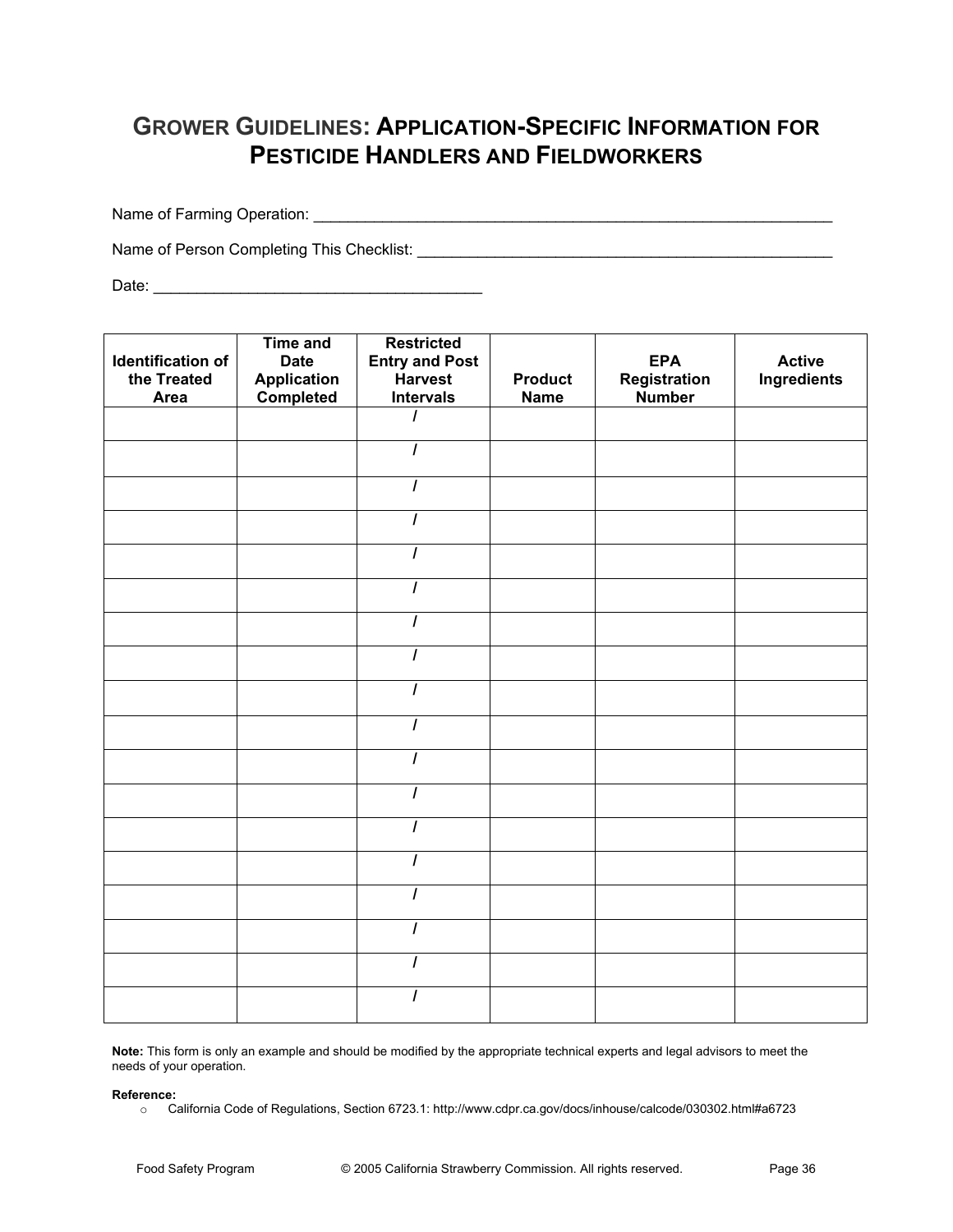## **GROWER GUIDELINES: PESTICIDE SAFETY GUIDE FOR AGRICULTURAL WORKERS**

Pesticides, used to control crop diseases and pests, are applied in liquid and solid forms, and as gases. Specific instruction beyond the scope of this training, and personal protective equipment, are needed to mix, load, apply, or otherwise handle pesticides, or to enter treated areas during post-application "restricted entry intervals."

- Restricted entry intervals range from 4 to 72 hours or more. No one, except a properly trained and equipped person, can enter a treated area when entry is restricted. If you see warning signs posted around a field, do not enter the field until your supervisor removes the signs.
- Field workers will be informed of pesticide applications taking place or when a restricted entry interval is in effect on an employer's establishment, orally and/or via official warning signs.
- x Pesticide Safety Information Series A-9 (Hazard Communication Information for Employees Working in Fields) must be made available at the worksite. These documents provide information on employee's rights to receive information about pesticides and potential work hazards.
- Pesticide applicators must be sure no pesticide is applied so as to contact anyone directly, or through drift. Applicators can't apply any more than the recommended amount of pesticide to a crop and must follow all label directions.
- Pesticides could injure field workers, including irrigators, if entry restrictions, worker hygiene, and other precautions aren't followed. Pesticide exposure can occur from spray drift, or contact with treated plants, soil or water.
- Move away if pesticides drift into your work or housing area, and tell your supervisor. Stay out of areas you are instructed by signs or supervisors not to enter, including areas where pesticide are stored or handled. Do not go near pesticide applications in progress.
- If you are working in an enclosed area, like a greenhouse, and feel dizzy or have breathing problems, get to fresh air. If someone passes out in an enclosed area, get help from someone trained and equipped for rescue.
- Plants, insects, or pesticide residues can cause skin, nose, throat, or eye irritations. Pesticide residues are small, usually unseen, amounts remaining on plants, soil, and equipment that could contact your skin and eyes.
- Pesticide residues may affect some people more than others, and can cause allergic reactions. You can also be exposed to pesticides by inhaling them, or eating contaminated crops.
- Wear long sleeves, pants, hat, socks, and shoes or boots. Wash your hands before eating, drinking, smoking, or using the toilet; and prior to going home.
- Shower with soap and shampoo after work. Then put on clean clothes.
- Wash fruits and vegetables that you are allowed to pick in the field with clean water before you eat them. Don't use water in irrigation systems or drainage ditches for washing produce or drinking as pesticides are sometimes applied to crops through irrigation.
- Empty pesticide containers, even after rinsing, have residues on them. They're unsafe for any purpose. If you find one, tell your supervisor. Never take a pesticide container home.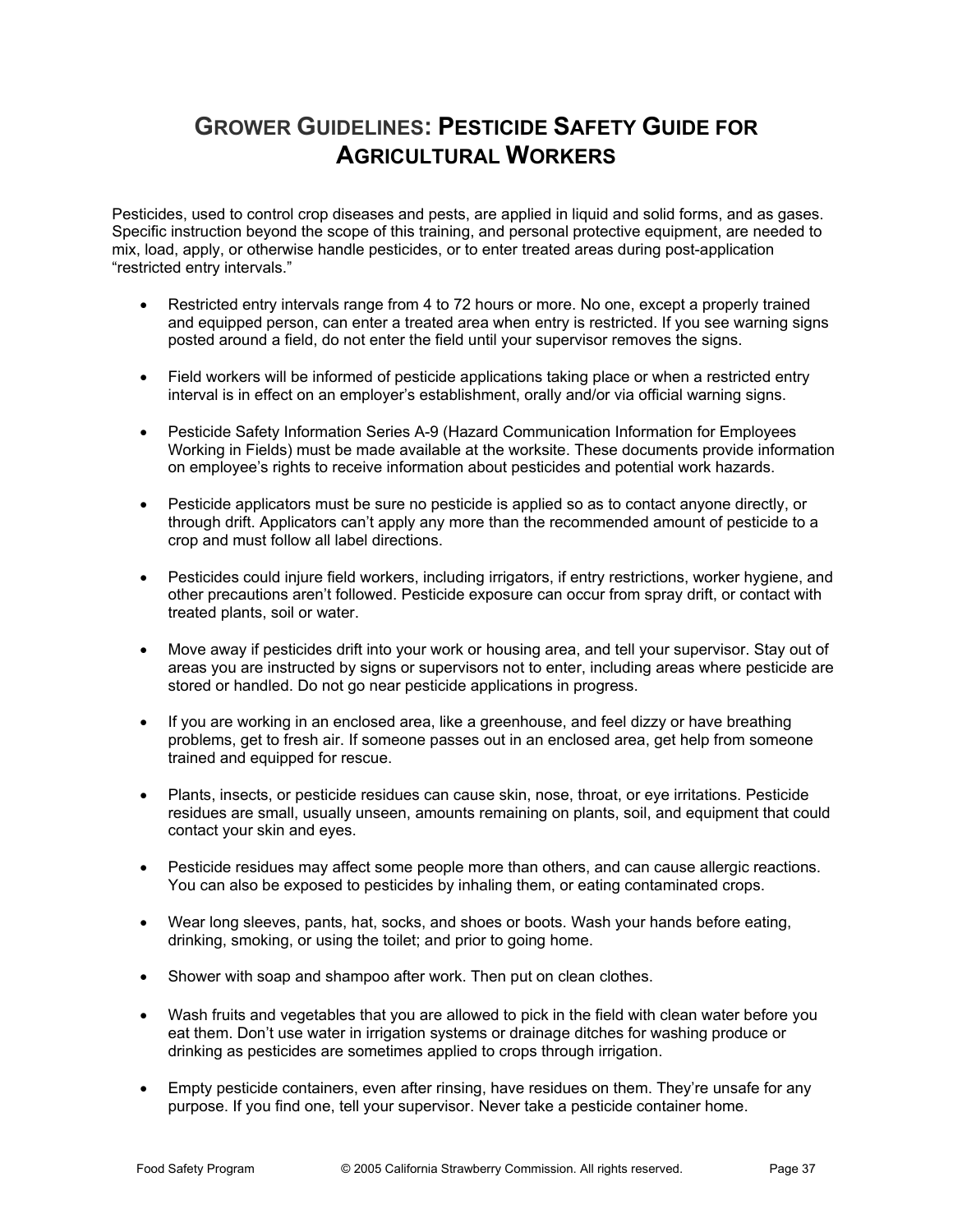### **PESTICIDE SAFETY GUIDE FOR AGRICULTURAL WORKERS**

- Pesticide residues can get on work clothes. Wash work clothes separate from other clothes, preferably with hot water and laundry detergent, before you wear them again.
- Symptoms of pesticide contact with skin include staining, reddening, blistering of the skin, or an itching or burning sensation. Other pesticide exposure symptoms include headaches, dizziness, upset stomach, flu-like symptoms or irritation of the eyes, nose, and throat.
- Some of these symptoms are caused by other illnesses unrelated to pesticides, including heat stress. To reduce harmful effects of working in hot conditions, drink plenty of water supplied by your employer, and take needed breaks to cool down.
- Severe heat stress, called heat stroke, can be fatal. Signs of heat stroke are fatigue, headache, chills, dizziness, loss of coordination, severe thirst, and altered behavior.
- Try to get a heat stress victim into a cool area. Splash face, neck, hands, and forearms with water. Have the person, if conscious, drink water and stay quiet until help arrives.
- If a pesticide spray ever gets on you, remove contaminated clothing. Wash contacted skin with soap and water promptly. If your eyes have been exposed, rinse immediately with clean water or an eye flush kit for at least 15 minutes.
- Quickly tell your supervisor of all work injuries to you or others. It is the supervisor's responsibility to be sure that employees with any sign of heat stress or pesticide exposure receive medical help.
- Do not drive yourself to the doctor. Employers should make sure that you get to a doctor or clinic, and should furnish all available information about any pesticide that may have made you ill.
- If you are exposed to a pesticide, you may only experience short term illness or irritation, but there's a chance chronic or delayed effects, such as reproductive harm, nervous system disorders, or cancer will appear years later. Employers must protect you from pesticide injury, but your safety is also your responsibility.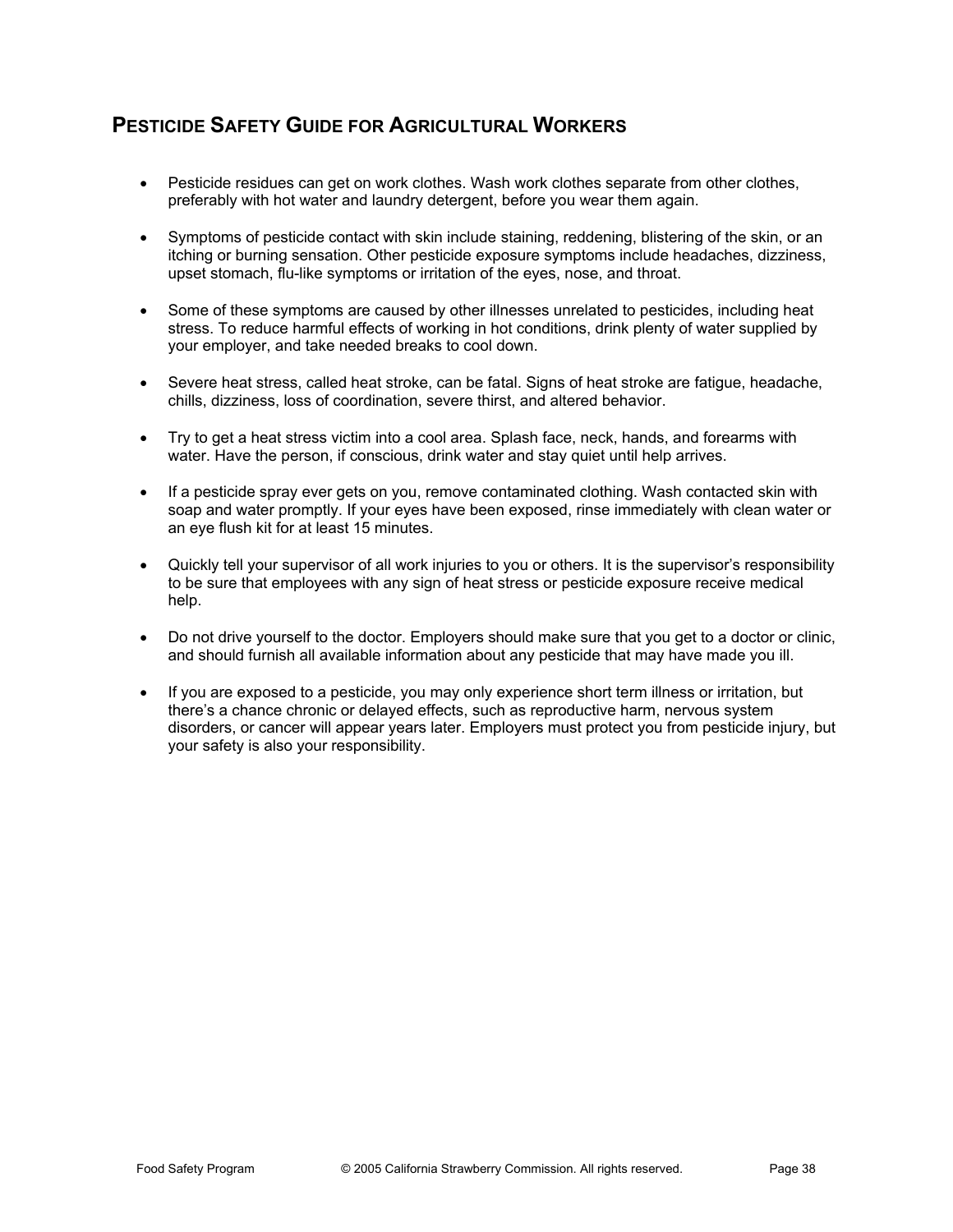# **GROWER GUIDELINES: ACKNOWLEDGEMENT OF PESTICIDE SAFETY TRAINING FOR HANDLERS AND APPLICATORS**

This is a suggested individual written pesticide safety training record for your employees that apply, mix or load pesticides. This written training record shall be kept on each employee's file for two years and must be available upon request from the County Agricultural Commissioner's Office. Ensure proper training prior to allowing your employee to apply, mix or load any pesticide. This is an annual training requirement and training should be pesticide-specific.

### **Written Training and Hazard Communication**

1. Employers shall provide annual training so that each employee who handles any pesticide understands, for each pesticide to be used, all of the following that is applicable to the particular handling task:

- a. The immediate and long term hazards involved including known or suspected acute, chronic, delayed effects, sensitization and reproductive effects as identified in Material Safety Data Sheets (MSDS), pesticide labeling and/or Pesticide Safety Information Series (PSIS) leaflets.
- b. The safety procedures, including routine decontamination, to be followed, engineering controls (such as enclosed cabs and closed system) to be used and the work clothing and personal protective equipment to be used.
- c. The procedures for handling non-routine tasks or emergency situations, the ways poisoning or injury from pesticides can occur, first aid including importance of immediate decontamination of skin and eyes when exposure occurs, the common symptoms of pesticide overexposure and where to obtain emergency medical treatment.
- d. The purposes and requirements of medical supervision, if category I or II organophosphate or carbamate pesticides with the signal words "DANGER" or "WARNING" are handled for the commercial or research production of an agricultural commodity.
- e. Applicable laws, regulations, MSDS, PSIS leaflets and pesticide product labeling requirements.
- f. The employee's rights, including the right:
	- I. To personally receive information regarding pesticides to which they may be exposed.
	- II. For the employee's physician or employee representative to receive information regarding pesticides to which the employee may be exposed.
	- III. Against discharge or other discrimination due to their exercise of these rights.
- g. The location of the written Hazard Communication Program (Pesticide Safety Information Series leaflet A-8), pesticide use records, Pesticide Safety Information Series leaflets, Material Safety Data Sheets, employee exposure and monitoring records and training records.
- h. Prevention, recognition and first aid treatment of heat related illness.
- i. Warnings about taking pesticides or containers home; Environmental concerns such as drift, runoff or wildlife hazards.

2. The employer must have a written training program for all pesticides that are handled by employees and maintain it at a central workplace location that is accessible to employees. The written program shall describe the materials and information that will be provided and used to train his or her employees. Examples of training materials are pesticide labels, slides, videotapes, and MSDS.

3. The employer (in a central location at the workplace) shall keep pesticide use records, PSISs, and MSDSs. This location is identified in PSIS A-8 which shall be provided to employees.

4. Employers shall provide, upon request of the employee, employee's representative, or employee's physician, access to any records or other documents required to be maintained. Access shall be granted within 48 hours.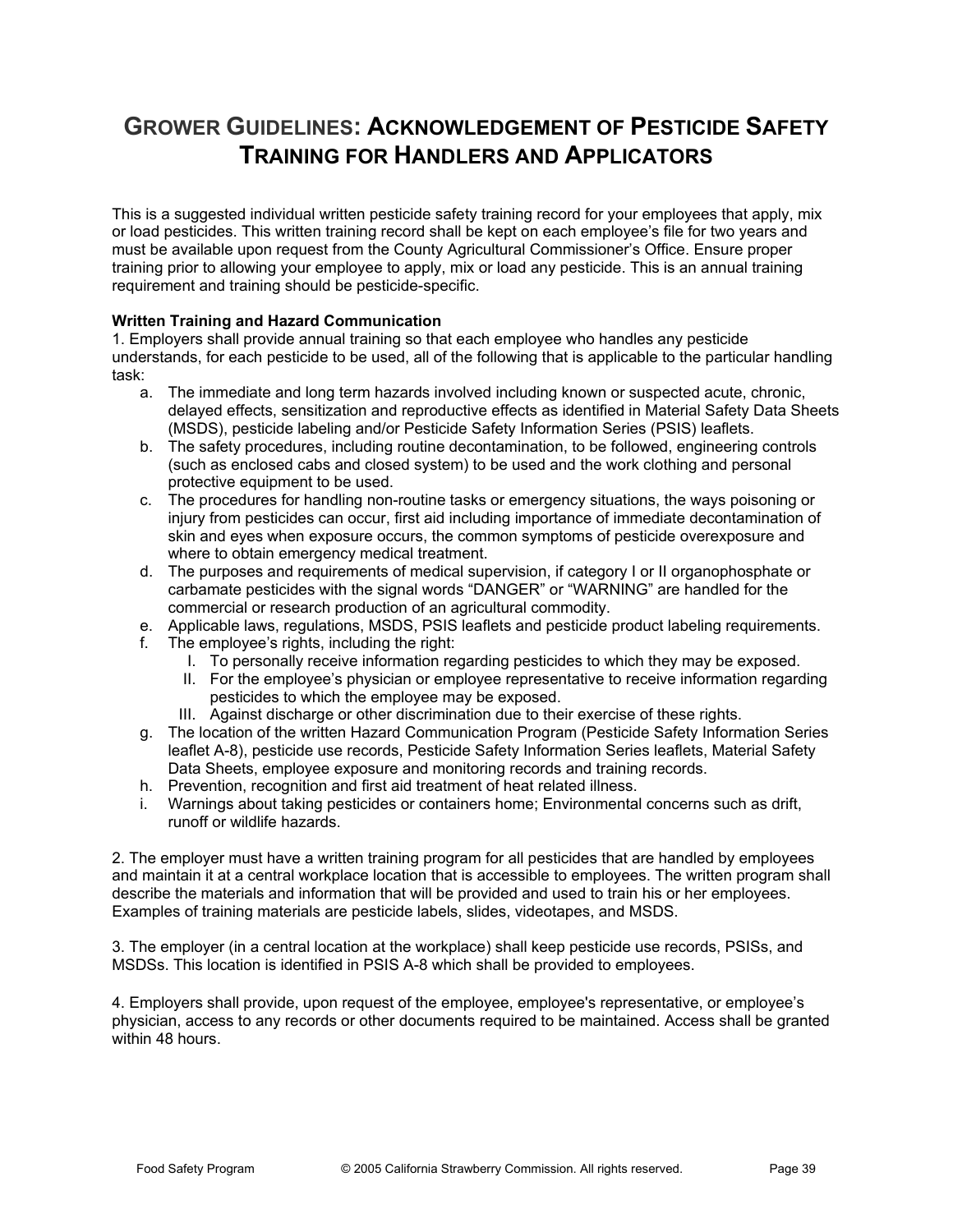5. The PSISs are informational handouts prepared by the California Department of Pesticide Regulation for use in the training of individuals who are required to handle pesticides in the course of their employment. The information contained in the PSISs and this training form is intended to supplement information found on pesticide labels. Employers shall post copies of the appropriate PSISs in a prominent location at the workplace. If PSISs are not posted at the workplace, the employer shall provide copies of the Safety Series to each employee who handles pesticides.

### **Label Review**

6. Pesticides include herbicides, insecticides, fungicides, fumigants, nematicides, rodenticides, algaecides, disinfectants, etc.

7. Before using or handling a pesticide, the pesticide label shall be read and instructions followed carefully. The pesticide label must be present at the application site.

8. The pesticide label shall never be deviated from except when using:

- a. A decrease in dosage rate per unit treated.
- b. A decrease in the concentration of the mixture applied.
- c. Application at a frequency less than specified.

9. A pesticide bearing the signal words "DANGER" has a Category I rating and is of the highest toxicity, a pesticide bearing the signal word "WARNING" has a Category II rating and is of moderate toxicity and a pesticide bearing the signal word "CAUTION" has a Category III rating, and is of the lowest toxicity. Signal words do not indicate whether a chemical is restricted or not.

10. Be alerted by the signal words, "DANGER", "WARNING", and "CAUTION" on the pesticide label. Wear the appropriate safety clothing and equipment required as outlined on the pesticide label or Worker Safety Regulations.

11. Toxicity is the inherent capacity of a substance to produce injury or death.

### **First Aid and Medical Supervision**

12. Know where the name, address and phone number of a physician, clinic, or hospital emergency room is posted at your worksite.

13. Symptoms of pesticide poisoning include: headache, nausea, vomiting, cramps, weakness, blurred vision, pinpoint pupils, tightness in the chest, labored breathing, nervousness, sweating, watering of eyes, drooling or frothing of the mouth and nose. Advanced pesticide poisoning signs include muscle paralysis, coma, extremely difficult breathing, and loss of bowel control.

14. Know that for pesticide emergency first aid, you must immediately:

- a. Get away from the source of the problem.
- b. Remove contaminated clothing or shoes.
- c. Wash contaminated area of body with soap and water.
- d. Immediately wash eyes with water for 15 minutes if they are contaminated.
- e. Obtain a label of the pesticide you have been working with.
- f. Arrange to be taken to a physician immediately. It is not safe to drive yourself.

15. If you work 6 days in any consecutive 30-day period handling organophosphate or carbamate pesticides for the purpose of producing an agricultural commodity with either signal word "DANGER" or "WARNING" on the label, your employer shall provide the services of a licensed physician. These services will consist of an initial red-blood cell and plasma cholinesterase determination followed by periodic check-ups thereafter, as recommended by the physician.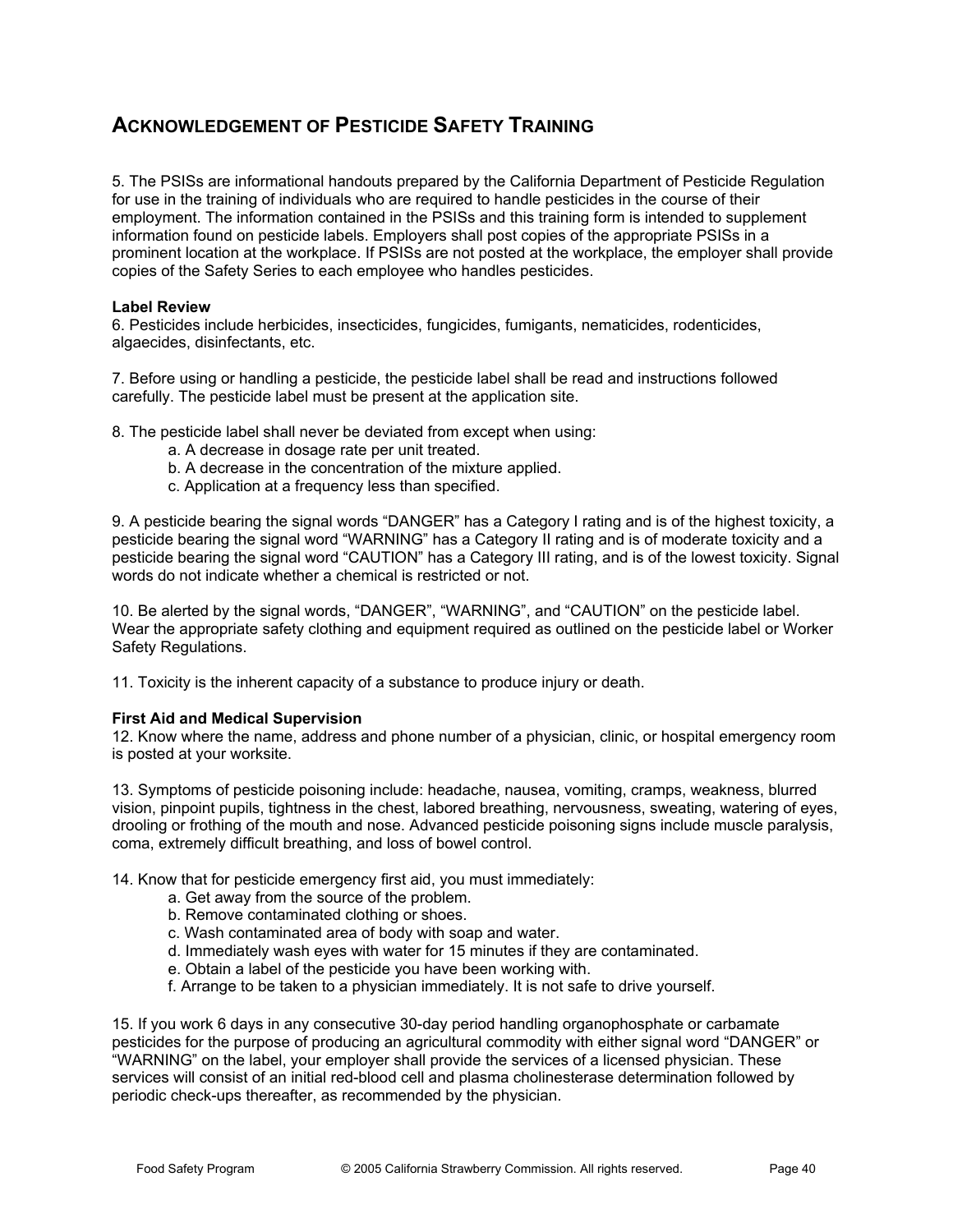16. Severe heat stress, called heat stroke, can be fatal. Signs of heat stroke are: fatigue, headache, chills, dizziness, loss of coordination, thirst and altered behavior. To avoid heat stroke, do not work when it is too hot, drink plenty of water and take needed breaks to cool down. First aid for heat stroke is to get the person to a cooler area, splash face, neck and arms with water and give fluids if the person is conscious. Get medical attention immediately.

17. When mixing/loading pesticides, always wear eye protection. If the label does not specify which type of eye protection to wear, you may wear goggles, face shield, or safety glasses that offer side and brow protection. During the application process eye protection may not have to be worn if:

- a. The label does not specify that eye protection is required.
- b. The spray boom is mounted below the applicator and the nozzles pointed downward.
- c. It is safe to apply the pesticide without wearing eye protection.

18. Rubber or neoprene gloves shall be worn while mixing/loading or applying pesticides or handling contaminated equipment. Either new or clean gloves shall be provided each work day.

19. It is the responsibility of your employer to provide you with clean outer clothing when working daily with pesticides in Category I or II. You should wash and change from work clothes to street clothes before going home after mixing or applying pesticides.

20. It is the responsibility of your employer to provide at the mixing and loading site at least one change of clean work clothing if you are handling any pesticide in toxicity Category I or II.

### **Respiratory Protection**

21. When recommended on the label, respirators must be worn while mixing or spraying pesticides or as necessary to prevent exposure.

22. The employer shall provide annual training in the use, sanitary care and limitations of any respiratory equipment that will be required for use.

23. Certain medical conditions may interfere with wearing a respirator and a statement regarding these limitations must be kept with your training records. If you have a medical condition that interferes with the use of a respirator, an evaluation by a physician is required before you are allowed to do work that requires respirator use.

### **Using Pesticides Safely**

24. You may not mix, load, or apply a pesticide in toxicity Category I for production of an agricultural commodity without periodic supervision, once every two hours during daylight, and every hour while working at night, whenever working with pesticides having the signal word "DANGER" on the label.

25. Category I liquid pesticides or diluted liquid mixes derived from dry pesticides in Toxicity Category I for the production of an agricultural commodity must be loaded through a closed system. This requirement does not apply to employees who handle a total of one gallon or less of pesticides in Toxicity Category I per 24-hour period exclusively in original containers of one gallon or less.

26. Do not eat, drink or smoke while handling pesticides or afterwards, until hands and face are thoroughly washed, using soap and clean towels. Cigarettes should be left in the trunk or lunch pail and not carried in pockets of clothes while mixing or spraying.

27. Know where soap, clean water, towels and clean clothing are readily available.

28. Pesticide exposure can occur by several different methods; inhalation-breathing dust or vapors, chemical spills into the eyes, chemical spills on to the skin or clothing, and swallowing chemicals.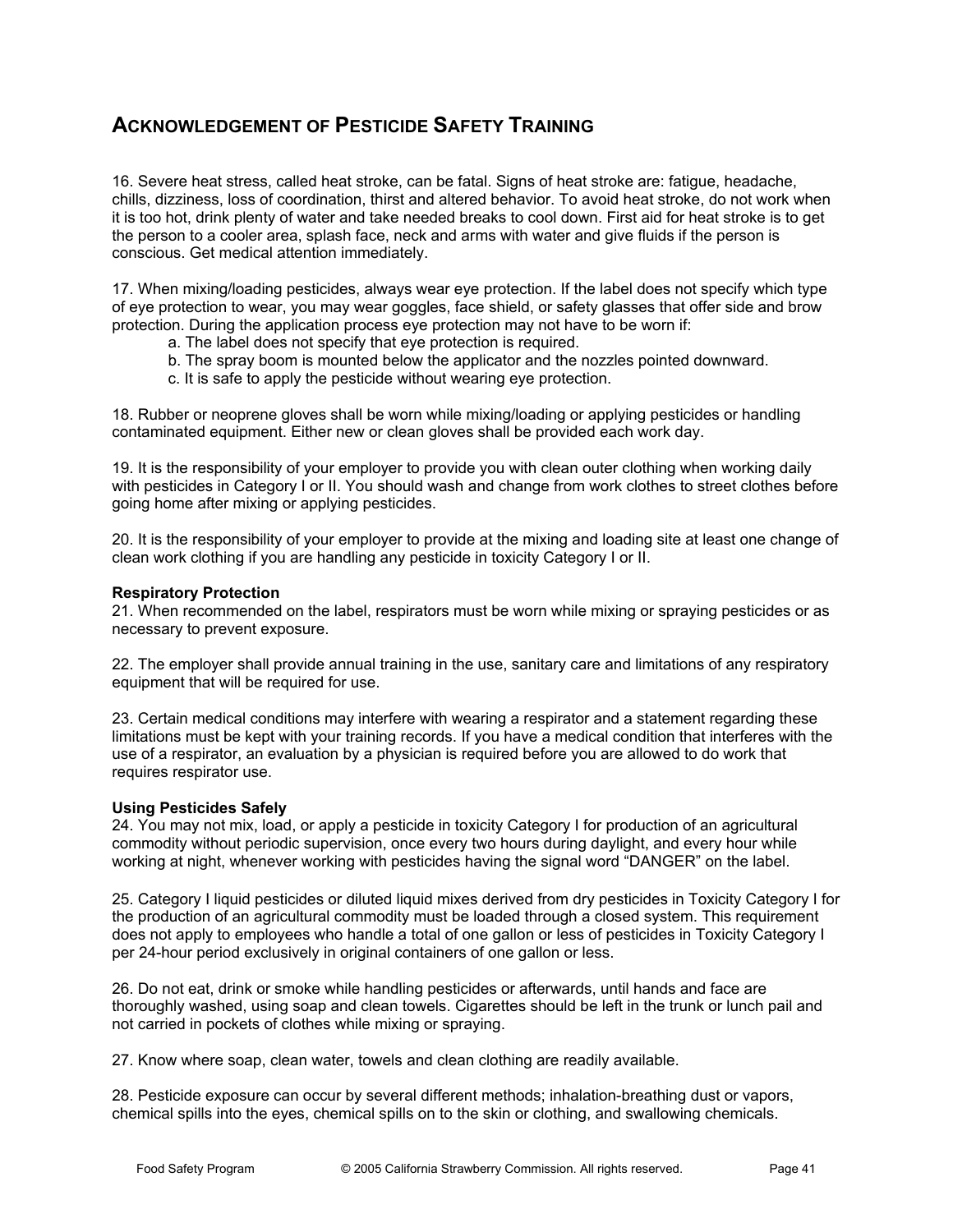29. Open pesticide bags with a sharp knife and stand sideways to the wind, allowing the wind to blow the material away from you.

30. When mixing pesticides, pour the concentrate from below eye level to reduce the hazard of a splash.

31. Mix pesticides in a well-ventilated and well-lit area.

32. Pesticides shall be weighed or measured accurately using devices that are calibrated to the smallest unit in which the pesticide is being weighed or measured, being careful not to exceed the required amount as it appears on the label for the crop being treated. Never use food or drink containers.

33. Pesticide containers must be properly rinsed after use before being taken to a disposal site. Closed systems, when they are required, have the rinse process as part of the mixing and loading system with the rinse water going into the mix tank.

34. Do not spray when drift may contaminate non-target plants, persons, wildlife or surrounding areas.

### **Storage and Transportation**

35. Never transport pesticides in the passenger compartment of any vehicle or on a flatbed truck unless the pesticides on the flatbed truck have been tied down securely.

36. Never place a pesticide in a container of a type commonly used for food, drink or household uses.

37. Never store or place pesticides near food or feed. Insecticides and fungicides should be kept separate from herbicides to prevent contamination.

38. Pesticides must be kept in locked storage areas or be watched at all times. A pesticide shipment must be delivered to a responsible person or placed in a locked storage area.

39. Do not take pesticides or pesticide containers home. Pesticide containers cannot be used for any other purpose.

### **Pesticide Accidents**

40. Accidents involving the use of pesticides must be reported immediately and accurately to the county agricultural commissioner, giving location and pesticide involved.

41. Handle all pesticide containers carefully, reporting all leaking containers and spills to your supervisor. Check for leaks, weak hoses, and worn gaskets on application equipment frequently.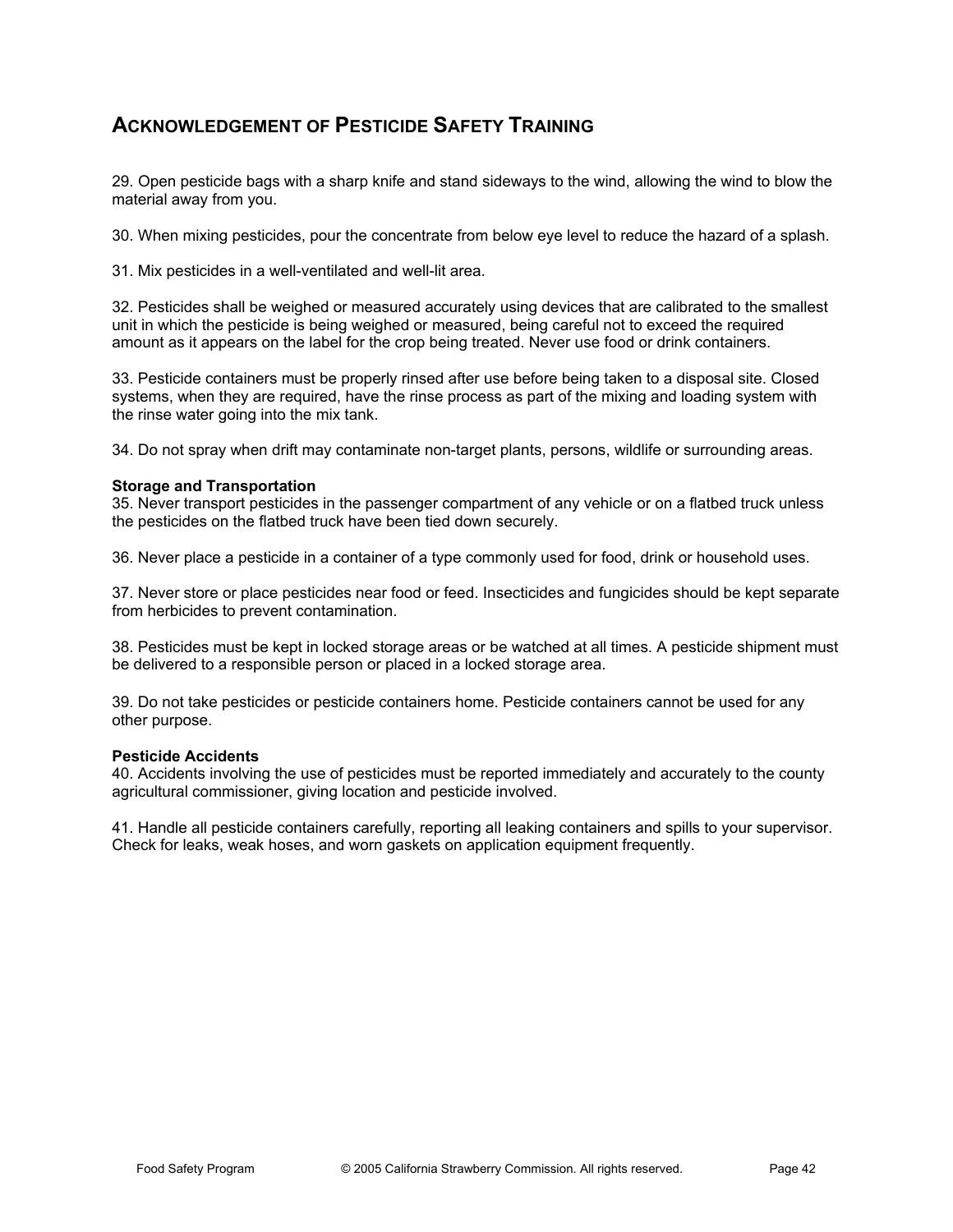### **Minimal Exposure Pesticides**

42. There are special use handling requirements for pesticides designated "Minimal Exposure Pesticides." These regulations apply to the pesticides bromoxynil (Buctril), Folpet, Metasystox-R, and propagate (Omit). The requirements listed below do not allow a lower standard of protection when pesticide-labeling statements require a higher standard of protection. Read the pesticide label carefully!

- a. For employees who handle minimal exposure pesticides for any period of time, regardless of the toxicity category of the product used, the employer shall provide an area where employees may change clothes and wash themselves. Clean towels, soap, and adequate water shall be available to allow for thorough washing.
- b. The employer shall provide and maintain work clothing and require it to be worn by employees, regardless of the toxicity category of the minimal exposure pesticide.
- c. The employer shall provide a closed system and require its use by all employees who mix, load or transfer liquid formulations or load diluted liquid mixes derived from dry formulations of minimal exposure pesticides, regardless of the toxicity category of the product used. These requirements do not apply to employees who handle a total of one gallon or less of these pesticides per day exclusively in containers of one gallon or less.
- d. The employer shall provide and require employees to wear full body chemical resistant protective clothing, in addition to work clothing when handling minimal exposure pesticides. Employees working in the following situations are not required to wear chemical resistant full body protective clothing, but this clothing shall be present at the work site:
	- I. Employees using a closed system, or sealed water soluble packets, while mixing, loading or transferring these pesticides. These employees shall wear a chemical resistant apron, chemical resistant gloves and chemical resistant boots.
	- II. Applicators using equipment with vehicle mounted spray nozzles directed downward and located below the level of the employee.
- e. The employer shall provide and require employees to wear respiratory protection when engaged in:
	- I. Hand application or ground application of minimal exposure pesticides (respirators do not need to be worn when applicators are using equipment with vehicle mounted spray nozzles directed downward and located below the level of the employee.
	- II. Mixing/loading dry formulations of minimal exposure pesticides, except mixers/loaders using sealed water soluble packets.

f. Employers shall see that all protective clothing and equipment are cleaned inside and out or discarded at the end of each day's use.

Consult your local county agricultural commissioner regarding current information and requirements on pesticide safety for agricultural workers.

For more information, visit California Food and Agriculture Code, Divisions 6 and 7 at http://www.leginfo.ca.gov/calaw.html or http://www.cdpr.ca.gov/docs/inhouse/calcode/subchpte.htm.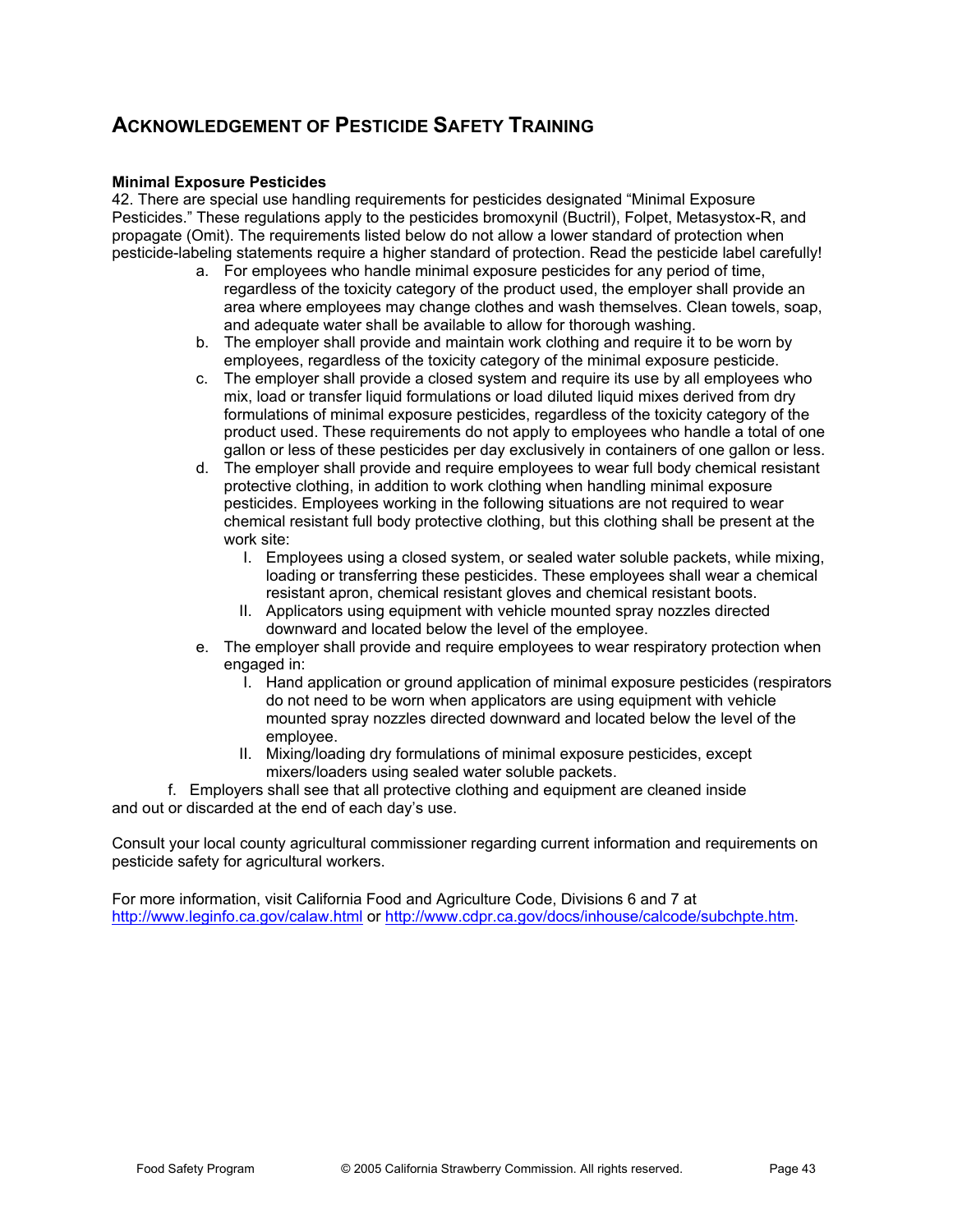## **GROWER GUIDELINES: ACKNOWLEDGEMENT OF PESTICIDE SAFETY TRAINING FOR INDIVIDUAL EMPLOYEES**

Name of Farming Operation: \_\_\_\_\_\_\_\_\_\_\_\_\_\_\_\_\_\_\_\_\_\_\_\_\_\_\_\_\_\_\_\_\_\_\_\_\_\_\_\_\_\_\_\_\_\_\_\_\_\_\_\_\_\_\_\_\_\_\_\_ Employee Name (First, Middle and Last):\_\_\_\_\_\_\_\_\_\_\_\_\_\_\_\_\_\_\_\_\_\_\_\_\_\_\_\_\_\_\_\_\_\_\_\_\_\_\_\_\_\_\_\_\_\_\_\_\_\_\_ Applicator: \_\_\_\_\_\_\_\_\_\_\_\_\_\_\_\_\_\_\_\_\_\_\_\_\_\_\_\_\_\_\_\_ Mixer/Loader: \_\_\_\_\_\_\_\_\_\_\_\_\_\_\_\_\_\_\_\_\_\_\_\_\_\_\_\_\_

Hire Date: \_\_\_\_\_\_\_\_\_\_\_\_\_\_\_\_\_\_\_\_\_\_\_\_\_\_\_\_\_\_\_\_\_

It is the responsibility of the employee to make sure he/she understands the items discussed herein regarding pesticide safety. Your signature indicates that you have read, understand, and agree to adhere to the items discussed. Applicators will be held personally responsible for violations of pesticide labeling. If there is something you do not understand, ask your trainer.

List the training methods and materials used to train employees in the safe use and handling of pesticides (study guides, slides, videotapes, etc.) One copy must be kept in the employer's files.  $\mathcal{L}_\text{max}$  , and the contribution of the contribution of the contribution of the contribution of the contribution of the contribution of the contribution of the contribution of the contribution of the contribution of t

 $\_$  , and the set of the set of the set of the set of the set of the set of the set of the set of the set of the set of the set of the set of the set of the set of the set of the set of the set of the set of the set of th

 $\_$  , and the set of the set of the set of the set of the set of the set of the set of the set of the set of the set of the set of the set of the set of the set of the set of the set of the set of the set of the set of th

 $\mathcal{L}_\text{max}$  , and the contribution of the contribution of the contribution of the contribution of the contribution of the contribution of the contribution of the contribution of the contribution of the contribution of t

The Pesticide Safety Series is available to employees and is posted at (Employer: list specific location here):

| <b>Product Label</b> | <b>Date</b> | <b>Employee Signature</b> |
|----------------------|-------------|---------------------------|
|                      |             |                           |
|                      |             |                           |
|                      |             |                           |
|                      |             |                           |
|                      |             |                           |
|                      |             |                           |
|                      |             |                           |
|                      |             |                           |
|                      |             |                           |

 $\_$  ,  $\_$  ,  $\_$  ,  $\_$  ,  $\_$  ,  $\_$  ,  $\_$  ,  $\_$  ,  $\_$  ,  $\_$  ,  $\_$  ,  $\_$  ,  $\_$  ,  $\_$  ,  $\_$  ,  $\_$  ,  $\_$  ,  $\_$  ,  $\_$  ,  $\_$  ,  $\_$  ,  $\_$  ,  $\_$  ,  $\_$  ,  $\_$  ,  $\_$  ,  $\_$  ,  $\_$  ,  $\_$  ,  $\_$  ,  $\_$  ,  $\_$  ,  $\_$  ,  $\_$  ,  $\_$  ,  $\_$  ,  $\_$  , Trainer's Signature **Employer's** Signature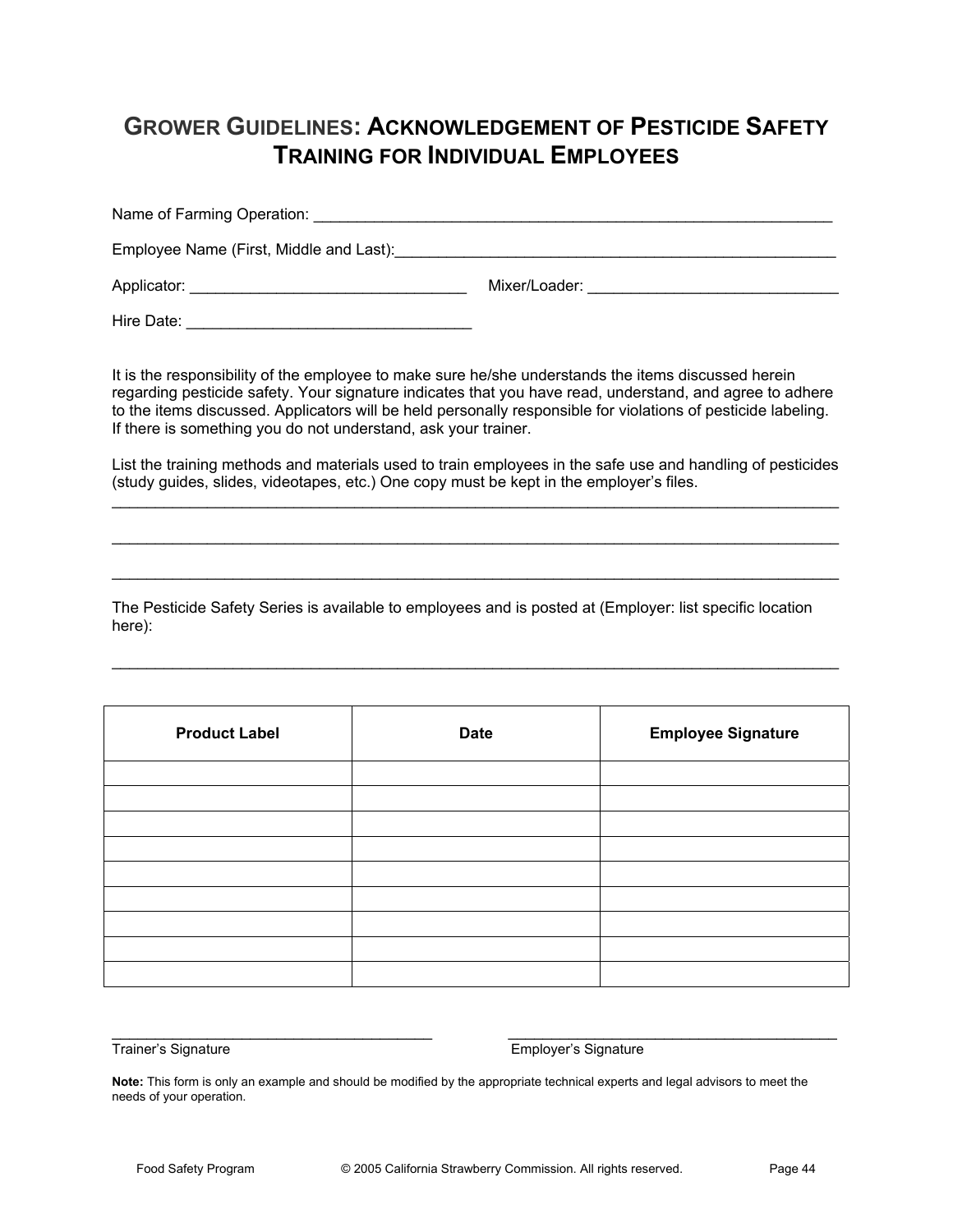# **GROWER GUIDELINES: PESTICIDE SAFETY TRAINING DOCUMENTATION FOR AGRICULTURAL WORKERS**

| <b>Attendees</b> | <b>Signature of Attendee</b> |  |  |  |
|------------------|------------------------------|--|--|--|
|                  |                              |  |  |  |
|                  |                              |  |  |  |
|                  |                              |  |  |  |
|                  |                              |  |  |  |
|                  |                              |  |  |  |
|                  |                              |  |  |  |
|                  |                              |  |  |  |
|                  |                              |  |  |  |
|                  |                              |  |  |  |
|                  |                              |  |  |  |
|                  |                              |  |  |  |
|                  |                              |  |  |  |
|                  |                              |  |  |  |
|                  |                              |  |  |  |
|                  |                              |  |  |  |
|                  |                              |  |  |  |
|                  |                              |  |  |  |
|                  |                              |  |  |  |
|                  |                              |  |  |  |
|                  |                              |  |  |  |
|                  |                              |  |  |  |
|                  |                              |  |  |  |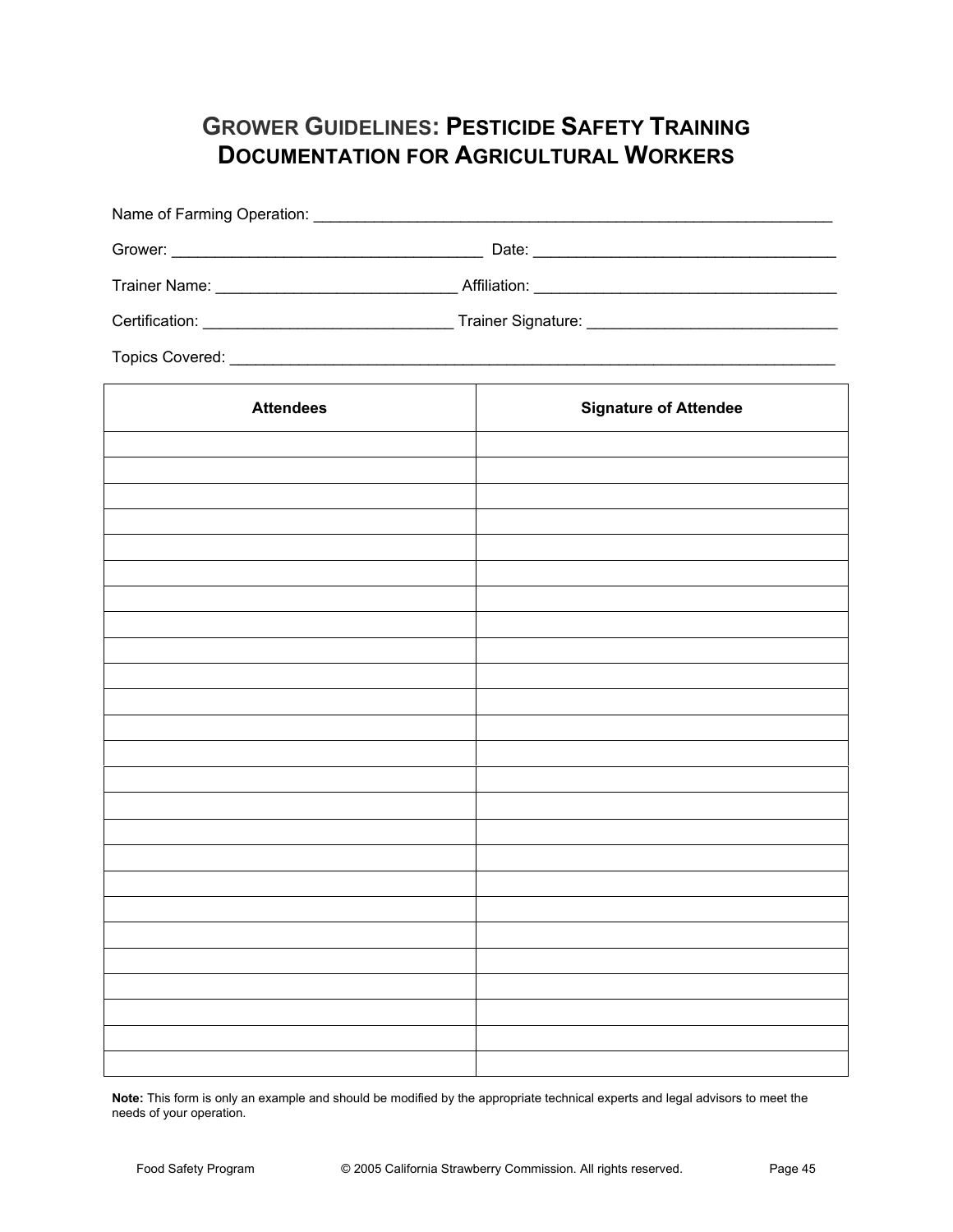### **GROWER GUIDELINES: HARVESTING FOR PROCESSING**

In some cases, when harvesting strawberries for processing, manually dislodging the strawberry calyx can be difficult. To minimize the risk of microbial contamination, the use of fingernails to dislodge the calyx is not appropriate. Instead, the use of a processing tool is recommended. As a result, alternative methods must be utilized pursuant to the California Health and Safety Code Sections 110560 and 110565.

### **Hand Washing and Glove Use**

- Workers must wash their hands before working in the field.
- $\bullet$  Use of gloves is not a substitute for hand washing the hands must be washed before putting on the gloves.
- Harvesting gloves shall be in a clean and sanitary condition before the start of strawberry harvesting.
- Never take gloves or harvesting tools inside the toilet facilities.
- Gloves, if used, shall be cleaned and rinsed periodically during the harvest day.
- Gloves, if used, shall be constructed of non-latex material in the color blue, if possible.
- Heavily soiled and/or damaged gloves must be replaced.

### **Harvest Tools**

If used, harvest tools shall be of stainless steel or other non-porous and cleanable material that is approved for food contact. Tools must be designed in a safe manner to avoid worker injury.

- Cutting tools shall be maintained so that they are free from damage (e.g. ragged edges.)
- Inspect tool condition periodically and replace damaged tools.
- No extraneous material (such as tape, price labels, etc.) should be on tools.

### **Maintain Tool Cleanliness Through Daily Cleaning and Sanitizing**

- $\bullet$  Consider dipping or soaking tools in a sanitizer solution when they're not in use.
- Use a sanitizer such as chlorine (of 200-ppm total chlorine) or quaternary ammonia.
- Check, adjust (as needed), and document the sanitizer concentration strength, at least daily.

### **Some Potential Cleaning and Sanitation Methods**

- To Clean: Use household detergent (e.g. Simple Green) and a synthetic bristle brush. Scrub the tool until clean, and then rinse with potable water.
	- $\circ$  Tools can also be cleaned in a properly running household dishwasher using standard dishwasher detergent. Dried tools should be stored in a clean place.
- To Sanitize: Use a 200-ppm chlorine solution. One tablespoon of household bleach (5.25%) in one gallon of water is equivalent to 200-ppm chlorine. Sanitization should also be performed prior to start-up and periodically during the day.
	- $\circ$  Change the chlorinated sanitization water when it gets dirty or after several hours of operation. Replenish as necessary. Test water frequently based on use to be sure it is maintaining a pH of 6.0 – 7.0 for chlorine to remain active.

### **Remember, Cleaning and Sanitization are Not the Same**

Both cleaning and sanitization practices must be followed. Cleaning is the removal of dirt, and must be followed by sanitization method (washing with a chlorine solution). Sanitizing alone is not sufficient to get the tool completely clean. In addition, it is important to be aware of the composition of the chemicals used to make sure they do not result in contamination of the soil where runoff might occur during cleaning.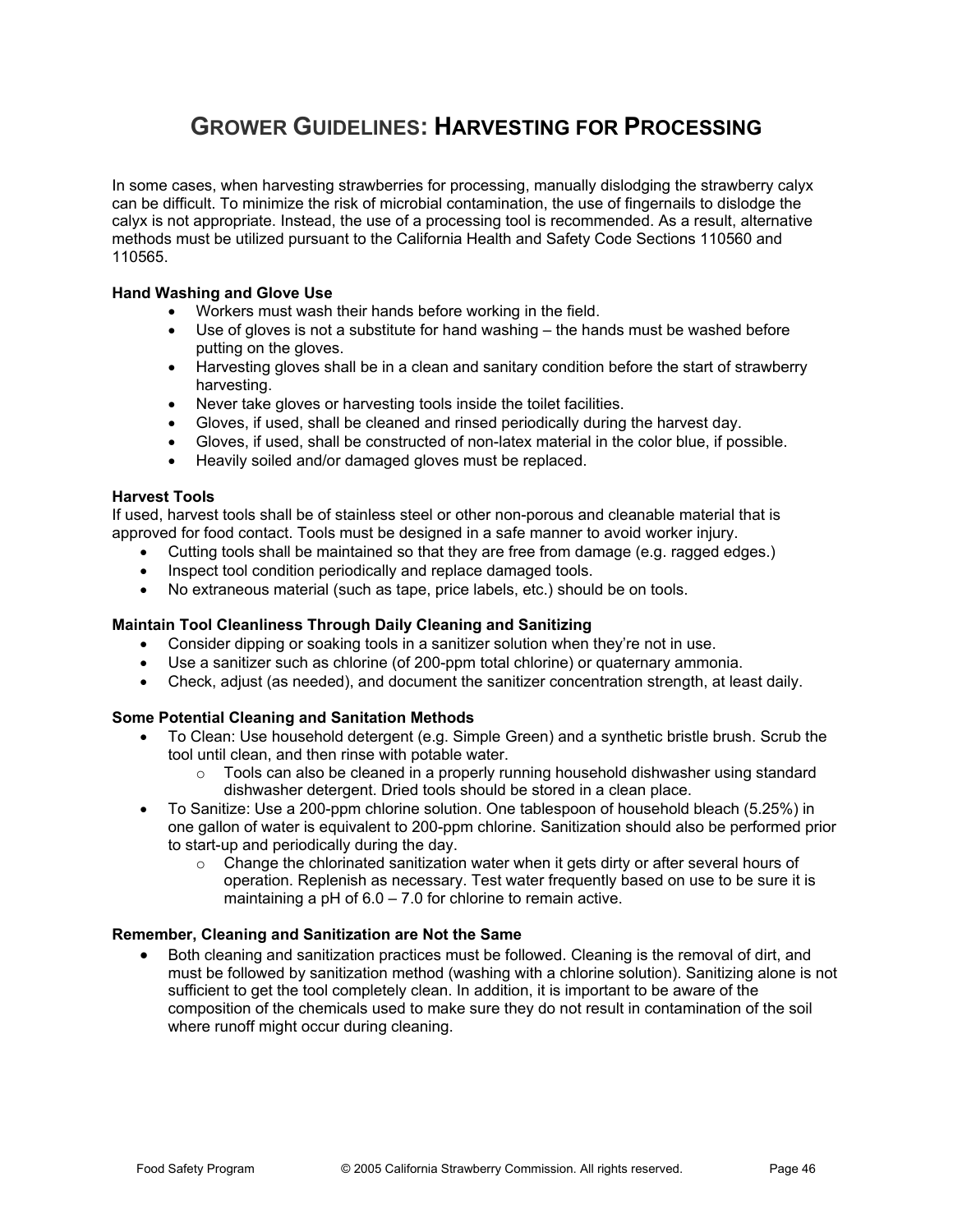## **GROWER GUIDELINES: HARVESTING TOOL CLEANING WEEKLY CHECKLIST**

Name of Farming Operation: \_\_\_\_\_\_\_\_\_\_\_\_\_\_\_\_\_\_\_\_\_\_\_\_\_\_\_\_\_\_\_\_\_\_\_\_\_\_\_\_\_\_\_\_\_\_\_\_\_\_\_\_\_\_\_\_\_\_\_\_

Name of Person Filling Out This Form: \_\_\_\_\_\_\_\_\_\_\_\_\_\_\_\_\_\_\_\_\_\_\_\_\_\_\_\_\_\_\_\_\_\_\_\_\_\_\_\_\_\_\_\_\_\_\_\_\_\_\_\_

Date: \_\_\_\_\_\_\_\_\_\_\_\_\_\_\_\_\_\_\_\_\_\_\_\_\_\_\_\_\_\_\_

| <b>Harvesting Tool Cleaning Checklist Question</b>                                                                             | Answer   |  |
|--------------------------------------------------------------------------------------------------------------------------------|----------|--|
| Are tools being maintained so as to remain free of damage, such as ragged<br>edges?                                            | Yes No   |  |
| Is there a regular repair/inspection program to periodically fix or replace<br>damaged tools?                                  | Yes No   |  |
| Are the tools kept clean of extraneous materials, such as tape?                                                                | Yes No   |  |
| Are stations available for the tools to be cleaned and dipped in sanitizing<br>solution periodically during the day?           | $Yes$ No |  |
| Is the sanitizer concentration verified and documented in a log?                                                               | Yes No   |  |
| Gloves are not to be used as a substitute for hand washing. Is there a hand<br>washing program in place? Is it being followed? | Yes No   |  |
| Are gloves maintained in a clean and sanitary manner?                                                                          | Yes No   |  |
| Do workers know that gloves and harvesting tools are not to be taken into the<br>toilet facility?                              | Yes No   |  |
| Are gloves cleaned and rinsed periodically during the harvest day?                                                             | Yes No   |  |
| Is there a program to replace heavily soiled or damaged gloves on a routine<br>basis?                                          | Yes No   |  |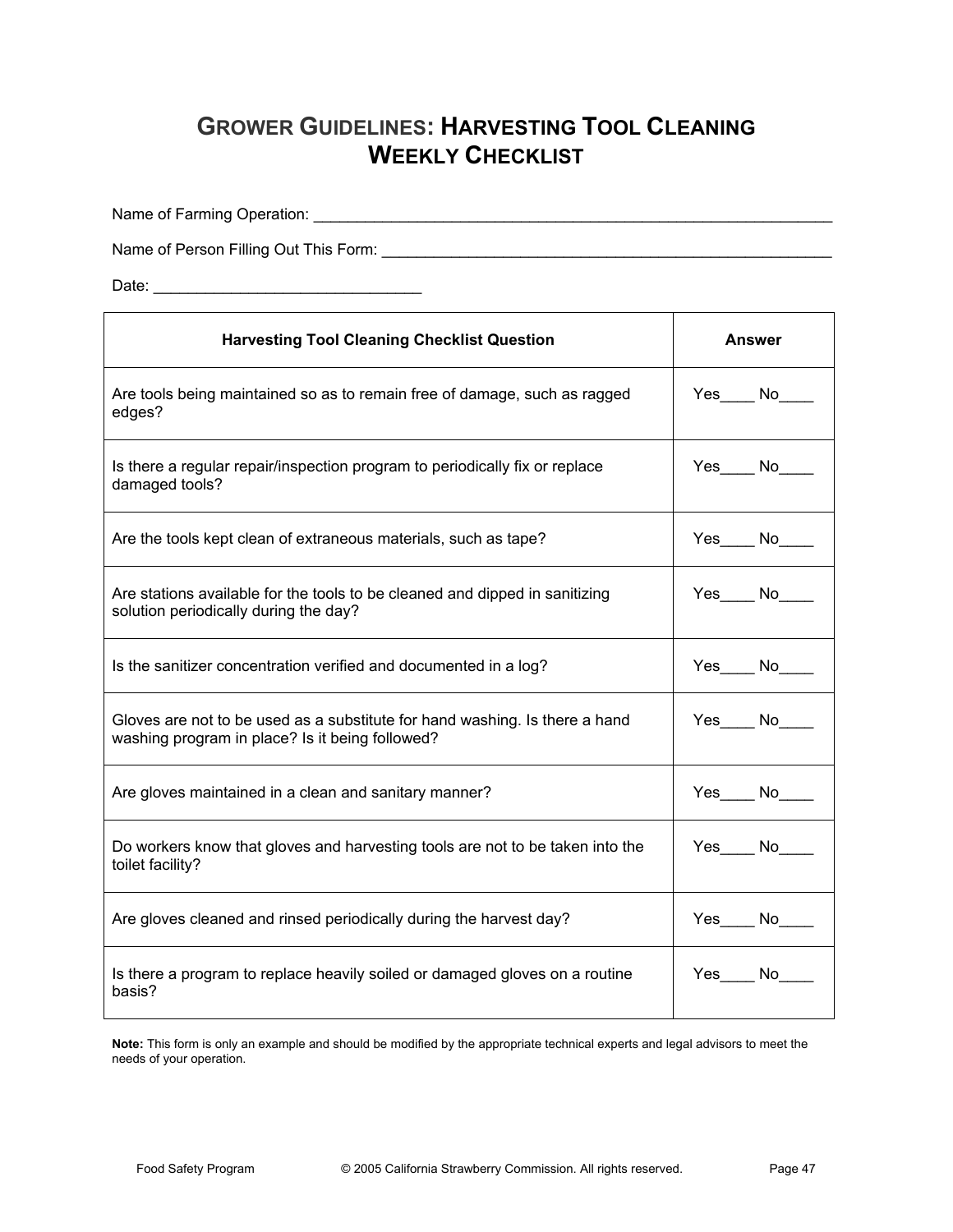# **GROWER GUIDELINES: PACKAGING STORAGE**

Packaging can be a source of food contamination if stored improperly and/or in areas where insects, birds or rodents could come in contact. Packaging is not considered by state health officials to be a high potential source for contamination. However, the following should be considered for field handling and storage of packaging material. Consult a licensed pest control operator for possible control measures.

### **Field Storage**

Whenever possible, the following practices should be followed, and be included in a written storage policy and sanitation procedure plan:

- Primary containers (e.g. clamshells, pint baskets, etc.) should never have contact with the soil. It is recommended that no packaging have direct contact with the soil.
- Empty trays and supplies should be stored in an enclosed building or secure truck or trailer.
- Plastic freezer trays in the field should not have direct contact with the soil. Instead, they may be placed on a pallet or donnage.
- Trays and packaging not intended for immediate use should be covered for protection from weather and kept in a clean area off the ground.

### **Packaging Storage Policy**

- Have written procedures in place for pest (insects, birds and rodents) control.
- Have a written warehouse storage policy and sanitation procedures.
- $\bullet$  A reasonable effort should be made on a daily basis to maintain a safe, clean and orderly, secure storage area for packaging.
- Wash, rinse and sanitize storage equipment before harvesting and storing crops.

#### **Pallets**

- Check the condition of the pallets used for field and cooling/processing facilities. Make sure there is no contamination from food, nails, broken shards of wood, etc.
- Do not mix pallets used for carrying dry product with those used for wet product. Never use pallets that previously held meat.
- Never place wet or dripping pallets above any strawberry product.

**Note:** For specific pest control recommendations, consult a licensed structural pest control operator.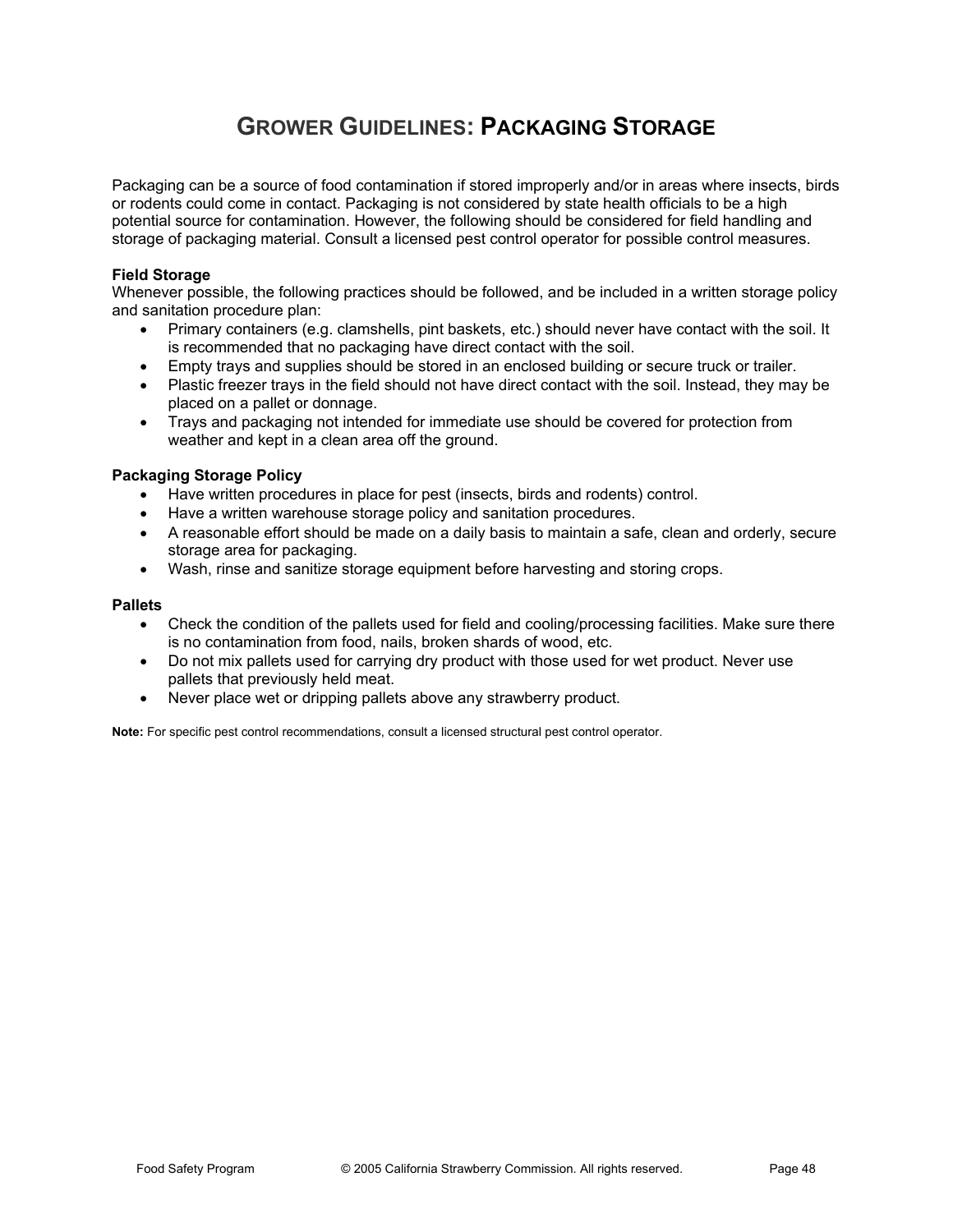### **GROWER GUIDELINES: TRACE-BACK PROCEDURES**

The foundation of a Food Safety Program is the ability to trace food items (including strawberries) back to their source. Shippers and processors will be relied upon to provide information regarding trace-backs and growers should coordinate their trace-back procedures with their shippers or processors.

A system to identify the source of strawberries alone cannot prevent the occurrence of a microbiological hazard that may lead to an initial outbreak of food borne disease. However, the ability to identify the source of a product through trace-back serves as an important component of good agricultural and management practices intended to prevent the occurrence of food safety problems. Information gained from trace-back investigation may also be useful in identifying and eliminating a hazardous practice.

#### **Advantages of an Effective Trace-back System**

An effective trace-back system can give investigators clues that may lead to a specific region, packing facility, or even the field, rather than the entire strawberry industry. It also builds confidence among regulators and consumers that the industry is truly in control of all phases of production.

From a public health perspective, improving the speed and accuracy of tracing implicated food items back to their source helps limit the population at risk in an outbreak, the accompanying publicity, and reduces consumer anxiety. Rapid and effective trace-back minimizes the unnecessary expenditure of valuable public health resources. Tracing implicated food items assists public health officials in determining potential causes of contamination, thereby providing data for growers, shippers and others for identifying and minimizing future microbial hazards.

**Bottom Line:** In the case of a food safety emergency, the government will and can legally ask for access and a copy of records to assess whether the food is adulterated and presents a threat of serious adverse health consequences to humans. You need to know when your food left, who handled it, and where it went to protect you and your operation.

#### **Help Keep Track of Your Strawberries**

Many growers, especially smaller operations, have little control over their crop after they enter the distribution and marketing chain. Despite the best efforts by food industry operators, food may never be completely free of microbial hazards. Therefore, it is critical that growers establish tracking systems from the earliest stages of growing and which follow the product from their fields through to the point where the grower loses the "chain of control."

#### **Suggested Practice**

Operators should examine current company procedures and develop procedures to track individual containers from the farm, to the packer, distributor, and retailer, in as much detail as possible. At a minimum, an effective trace-back system should have documentation to indicate the source of a product and a mechanism for marking or identifying the product that can follow the product from the farm to the consumer. Documentation should include date of harvest, farm identification, and who handled the produce from grower to receiver.

#### **In Summary**

1. Maintain records of field practices prior to harvest.

2. Establish a code lot numbering system. If a pallet is commingled, it is recommended that all trays/crates be properly coded.

3. Be sure that each load leaving your farm can be traced to the field of origin and date of harvest.

4. Maintain records of lot numbers for all loads of strawberries leaving your farm.

#### **Reference:**

o FDA Guide to Minimize Microbial Food Safety Hazards for Fresh Fruits and Vegetables Section IX, Trace-back: http://vm.cfsan.fda.gov/~dms/prodguid.html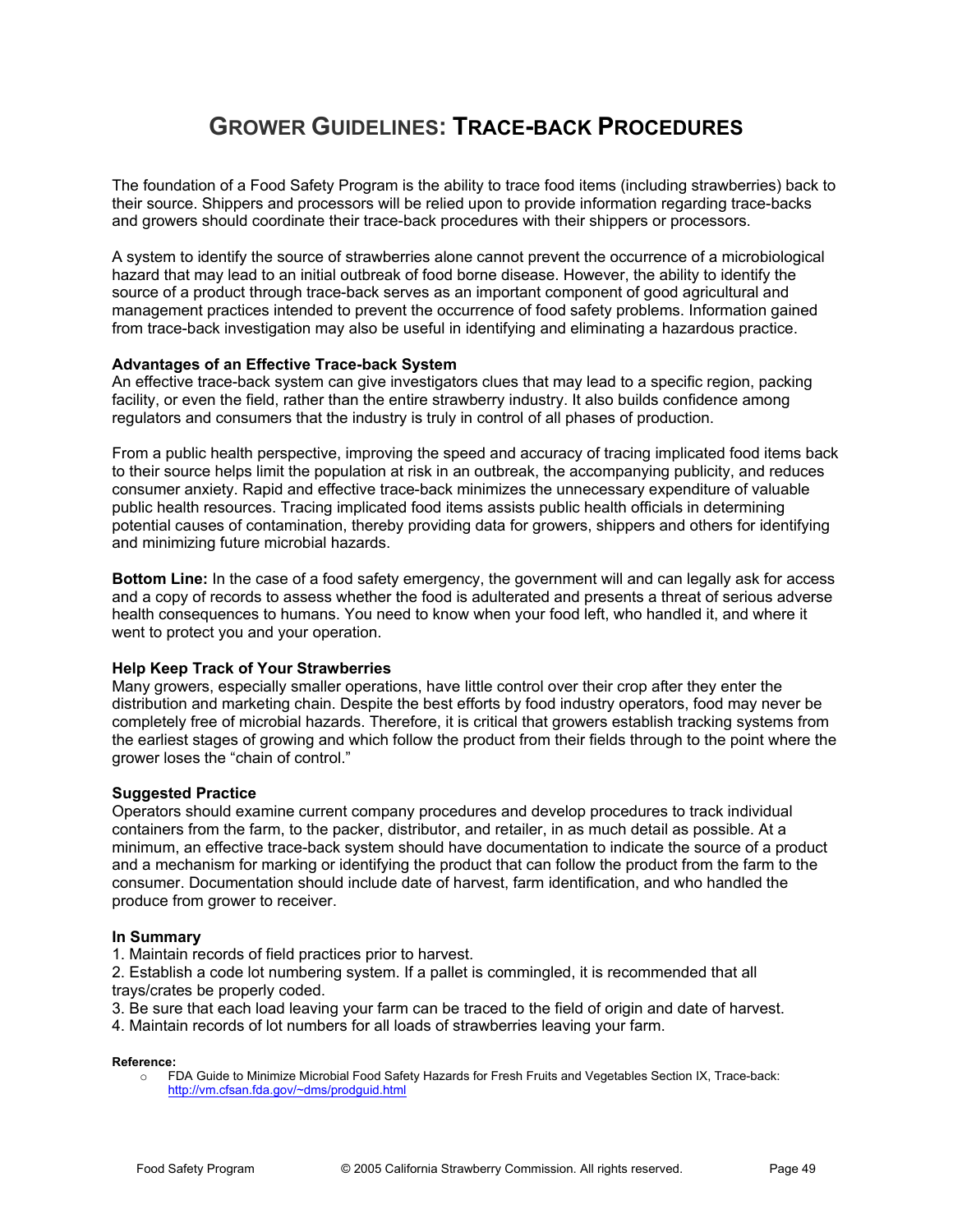## **GROWER GUIDELINES: FOOD SECURITY ON THE FARM**

### **Safety and Security from Farm to Table**

The goal of a Food Security Program is to preserve the safety and security of products from farm to table.

A food security program must address the preventative and corrective measures that reduce the risk of intentional contamination of biological, chemical, or physical hazards into the product. A qualified person or employee must be designated to be responsible for food security, employee awareness and training on food security, reporting and investigating suspicious activities, emergency response and coordination of these areas into the trace-back and recall plans.

#### **In the Field:**

- Install a gate or chain at farm entry, if feasible.
- Restrict entry to the farm to employees and authorized personnel. Post signs restricting access to the property.
- Authorized personnel must accompany visitors.
- Lock or secure water wellheads, pumps and/or holding tanks.
- Keep any chemicals in secured areas and minimize the quantity of chemicals stored on-site.
- Restrict access to the chemical storage area to authorized personnel only.
- Maintain a current inventory of all chemicals on site.
- Do not accept delivery on any unordered chemicals. Report attempted delivery to appropriate authority.
- Check ID of driver and/or person/s delivering chemicals (pesticides/fertilizers).
- Crates must be properly coded.

#### **Know Your Employees**

- Pre-hiring screening should be conducted on all employees. Use work and personal references, driver's licenses or state issued IDs, addresses and phone numbers. (Verification of INS status and criminal background checks are not feasible at this time).
- Identification badges should be issued to all employees.
- Identification badges of terminated employees should be collected.
- Employees should be trained on food security along with their food safety training.
- Employees should be trained to report and not use suspicious or obviously contaminated packaging.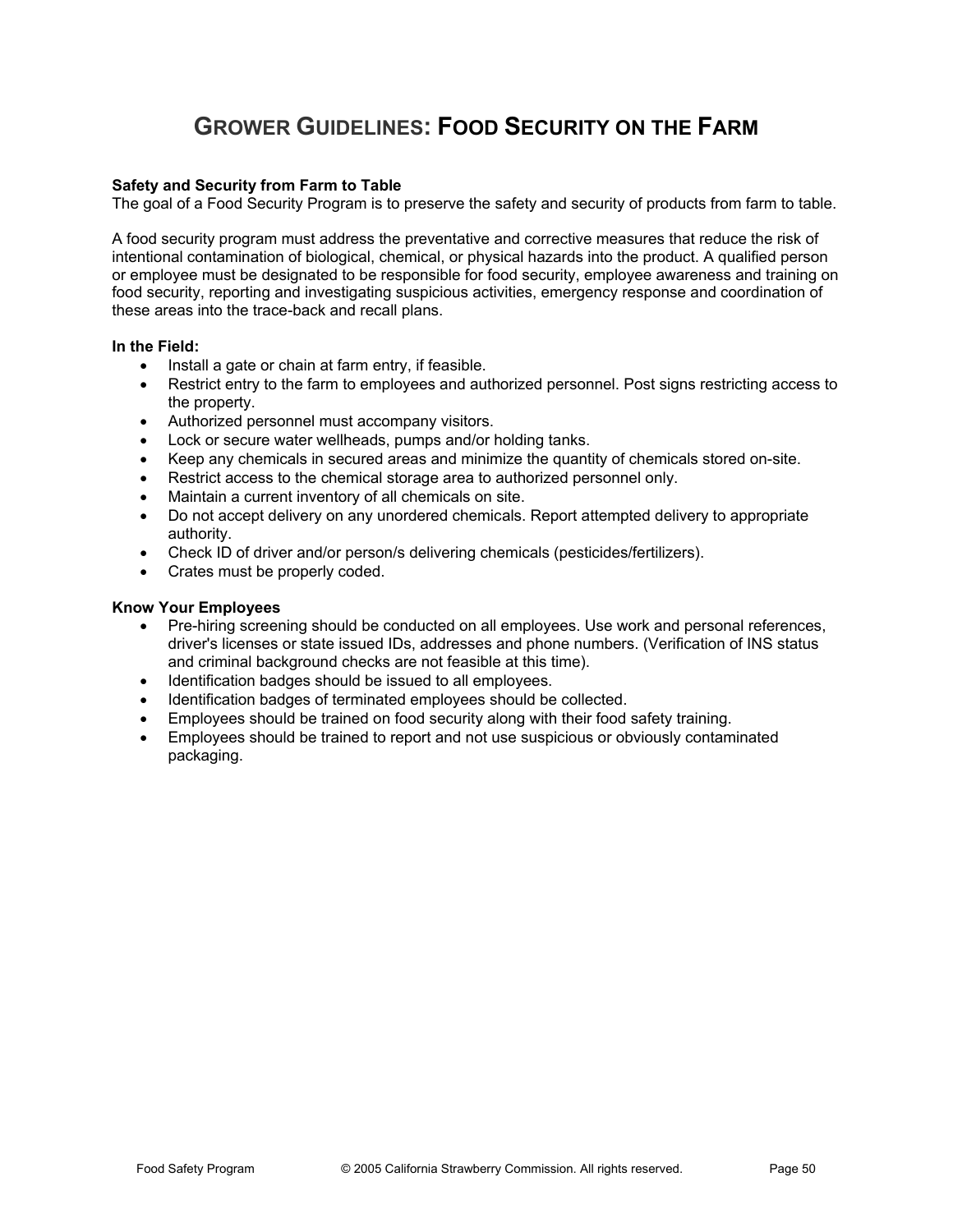## **GROWER GUIDELINES: FOOD SECURITY CHECKLIST FOR THE FARM**

Name of Farming Operation: \_\_\_\_\_\_\_\_\_\_\_\_\_\_\_\_\_\_\_\_\_\_\_\_\_\_\_\_\_\_\_\_\_\_\_\_\_\_\_\_\_\_\_\_\_\_\_\_\_\_\_\_\_\_\_\_\_\_\_\_

Name of Grower: \_\_\_\_\_\_\_\_\_\_\_\_\_\_\_\_\_\_\_\_\_\_\_\_\_\_\_\_\_ Recorded By: \_\_\_\_\_\_\_\_\_\_\_\_\_\_\_\_\_\_\_\_\_\_\_\_\_\_\_\_

Location: \_\_\_\_\_\_\_\_\_\_\_\_\_\_\_\_\_\_\_\_\_\_\_\_\_\_\_\_\_\_\_\_\_\_ Date: \_\_\_\_\_\_\_\_\_\_\_\_\_\_\_\_\_\_\_\_\_\_\_\_\_\_\_\_\_\_\_\_\_\_\_\_

| <b>Food Security Checklist Question</b>                                                        | Answer          |
|------------------------------------------------------------------------------------------------|-----------------|
| Is there controlled access to the farm by a gate, chain, or other physical<br>element?         | $Yes$ No $N$    |
| Is there a sign restricting access to the farm?                                                | Yes No          |
| Is there a visitor's policy in place?                                                          | $Yes$ No        |
| Are all water sources locked or secured (e.g. wellheads, pumps, holding tanks)?                | $Yes$ No        |
| Are chemicals stored in a locked or secure space?                                              | $Yes$ No        |
| Is an inventory of chemicals on-site maintained?                                               | $Yes$ No        |
| Are ID checks on driver(s) and/or person(s) delivering chemicals performed?                    | $Yes$ No $\_\_$ |
| Are employees screened before they're hired?                                                   | $Yes$ No        |
| Is a list of employee addresses, phone numbers, and driver's licenses/state IDs<br>maintained? | $Yes$ No $\_\_$ |
| Are ID badges issued to employees?                                                             | $Yes$ No $\_\_$ |
| Are the badges of terminated employees collected?                                              | $Yes$ No $N$    |
| Is there employee training on food security?                                                   | $Yes$ No        |
| Are employees trained to report suspicious activities?                                         | $Yes$ No $\_\_$ |
| Are employees trained to report and not use contaminated packaging?                            | Yes No          |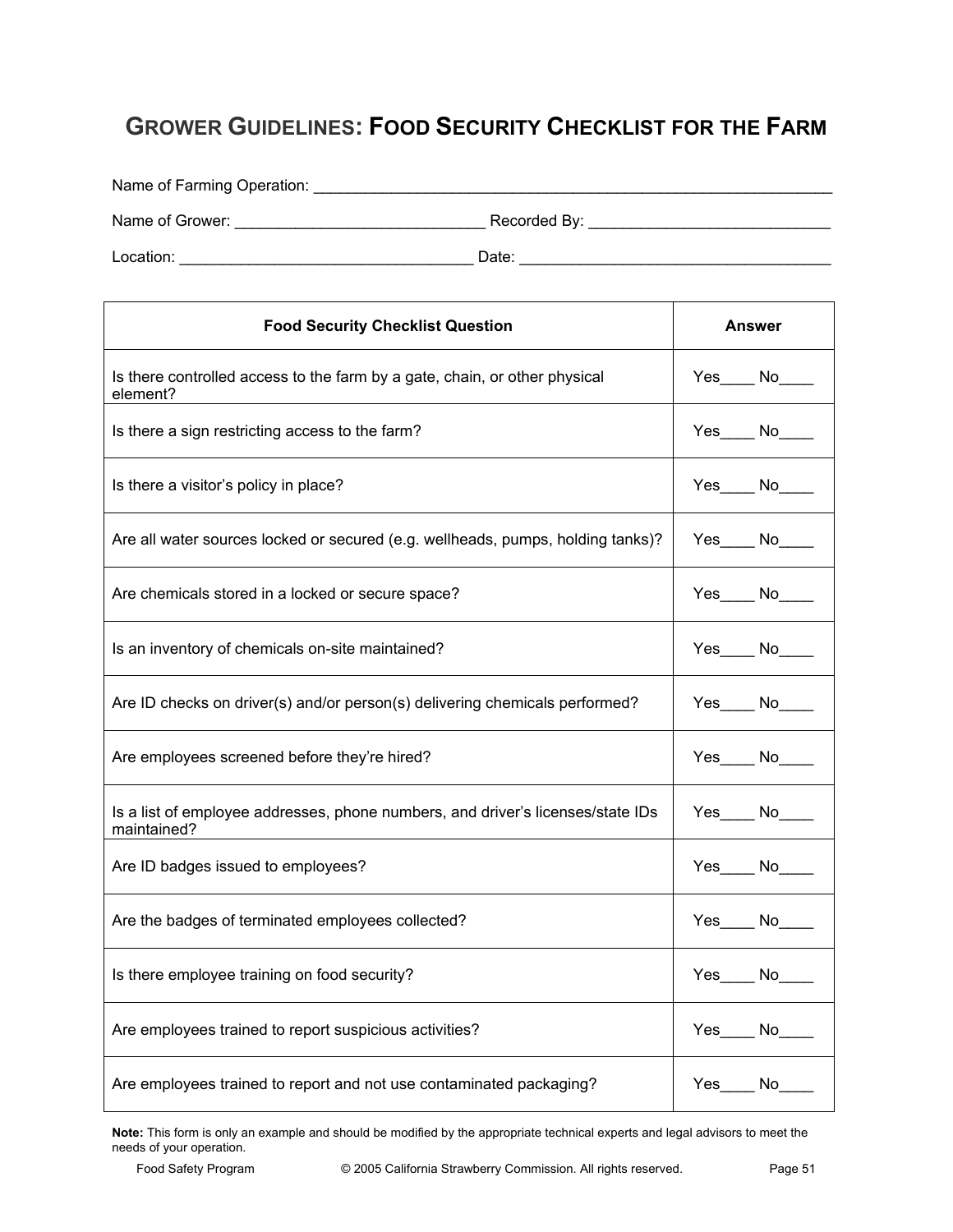### **SHIPPER/PROCESSOR GUIDELINES: INTRODUCTION TO GOOD MANUFACTURING PRACTICES**

Food safety and product quality are top priorities for the California strawberry industry. All food products are coming under increasing scrutiny by government agencies and consumer groups. With the fast growth of the California strawberry industry comes the increasing possibility of contamination, whether by unclean cooling facilities, workers with poor hygiene, or dirty trailers.

By maintaining and documenting Good Manufacturing Practices, California strawberry shippers and processors can communicate to government regulators and customers worldwide that our industry is diligent in its commitment to offer safe, high-quality strawberries.

This guide is designed to help you examine and improve your own manufacturing practices and be sure that they meet the generally accepted standards of Good Manufacturing Practices. GMPs are the minimum sanitary and processing requirements necessary in the production of wholesome food. GMPs are broadly written and are not intended to be plant specific, but instead, explain tasks that are part of many jobs within a facility.

In several locations throughout these GMPs, forms are recommended for use. These forms are provided as samples only, and haven't been approved for use by state or federal regulatory agencies. You may use them as is, modify them to suit your needs, or create new ones as necessary. In all cases, forms and documents should be reviewed by technical and/or legal experts prior to use to be sure of their adequacy in meeting requirements under state and/or federal regulations. In several of the following sections, "food" will be used and refers to strawberries or strawberry products.

### **Risk Reduction**

The GMP portion of the FSP represents generally accepted, broad-based guidance, developed from current knowledge of food safety practices. The guide focuses on risk reduction, not risk elimination. Current technologies cannot eliminate all potential food safety hazards with product eaten in a raw form.

These GMPs provide broad, scientifically based principles. You should use the guide to help assess microbiological hazards within the context of the specific conditions (e.g. climatic, geographical, cultural, and economic) that apply to your own operation, and implement appropriate and cost-effective risk reduction strategies.

#### **Who's Responsible?**

Regulatory officials and your customers want to know. An organizational chart spells out who is responsible for the various phases of your operation. Identify who is responsible to answer customer, consumer, or state and federal government regulator inquiries. Describe each individual's specific responsibilities relevant to each aspect of GMPs in a manner that is clear and easy to understand to avoid confusion when describing who is responsible for making decisions and for their consequences. The chart should include office, cell, and home phone numbers, pager numbers, and after hours emergency contact information.

Include a copy of your organization chart in this document.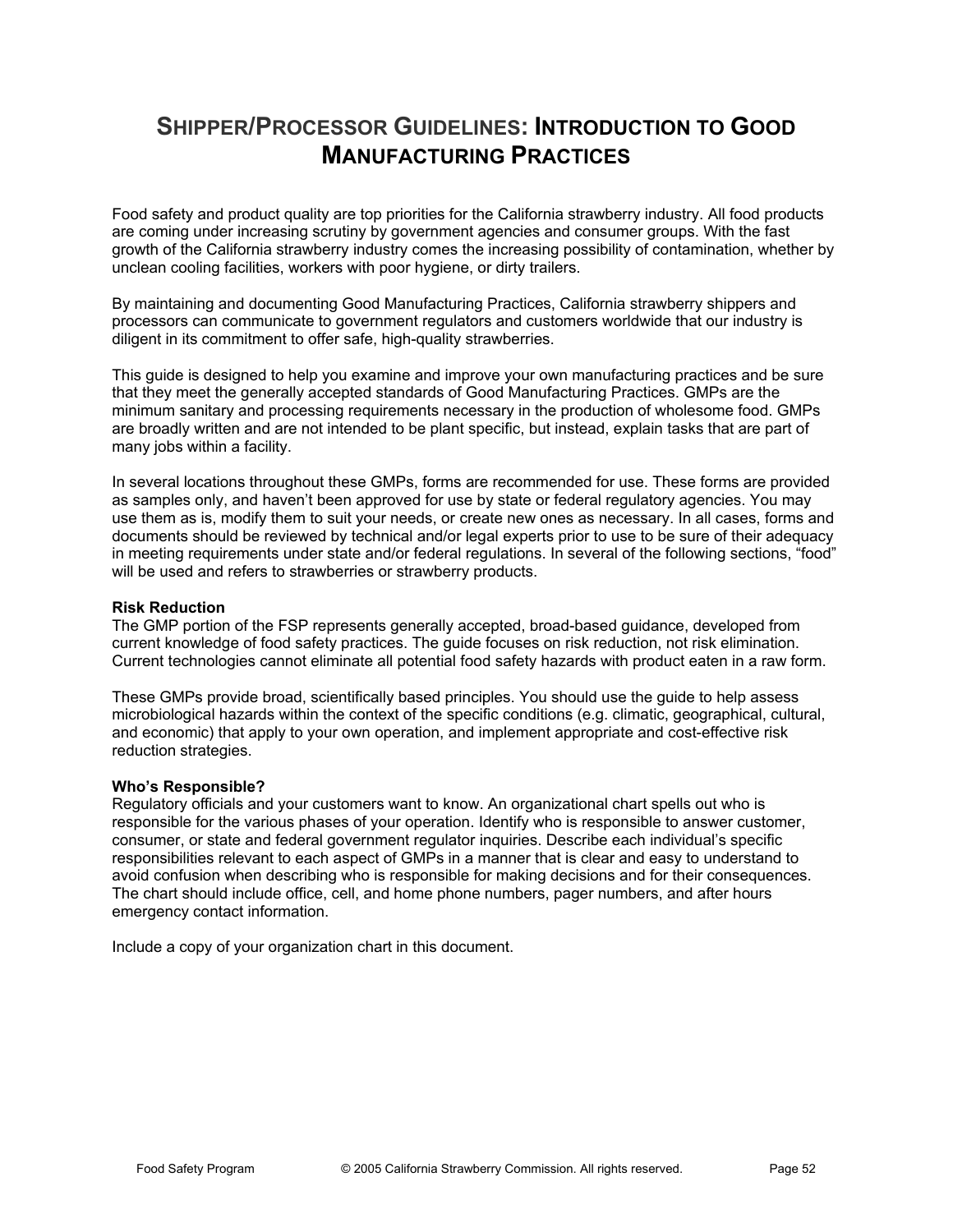## **SHIPPER/PROCESSOR GUIDELINES: CONTACT FORM AND IMPLEMENTATION CHECKLIST**

| Date Form Completed: |  |
|----------------------|--|

| Question                                                                         | Check if<br>"Yes" | <b>Description (If Applicable)</b> |
|----------------------------------------------------------------------------------|-------------------|------------------------------------|
| Is a Food Safety Program<br>(FSP) in place for this<br>operation?                |                   |                                    |
| Is there a pest control program<br>in place?                                     |                   |                                    |
| Is a program to train<br>employees on the Food Safety<br>Program in place?       |                   |                                    |
| Is a trace-back policy in place?                                                 |                   |                                    |
| Are mock recalls conducted<br>annually?                                          |                   |                                    |
| Is a cooler facility sanitation<br>and maintenance program in<br>place?          |                   |                                    |
| Is a trailer/cargo container<br>sanitation policy in place?                      |                   |                                    |
| Is a packaging storage policy<br>in place?                                       |                   |                                    |
| Have growers been trained in<br>an FSP and has this training<br>been documented? |                   |                                    |

**Keep a copy of your operation's procedures and programs in a well-known and easily accessible place.**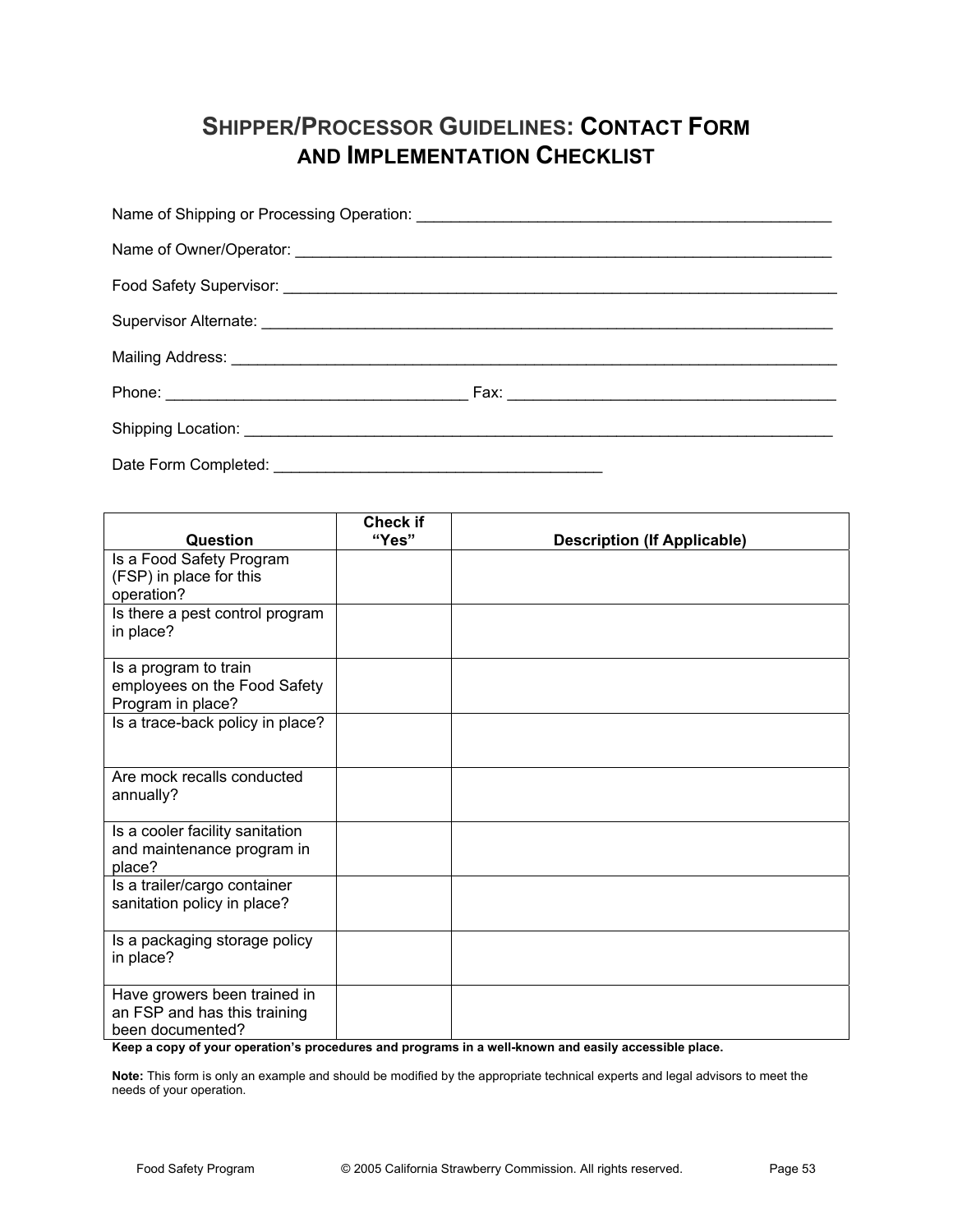## **SHIPPER/PROCESSOR GUIDELINES: EMPLOYEE WRITTEN TRAINING CHECKLIST**

Employee training that covers the key areas of shipping sanitation and worker hygiene is critical to achieving good agricultural practices and the goals of the Commission's Food Safety Program. The establishment of a written training program for employees that addresses important health and safety issues will help reduce the risk of microbial contamination. Documentation of employee training is necessary to verify that federal, state and local requirements for worker safety training are met. Here is checklist to aid in the documentation of a training program.

| Topics Discussed: Check those that apply |                            |                                             |  |  |  |
|------------------------------------------|----------------------------|---------------------------------------------|--|--|--|
| $\Box$ Worker Health and Hygiene         | ⊓ Trace-back               | □ Mock Recalls                              |  |  |  |
| $\Box$ Introduction to GMPs              | $\Box$ Sanitation Training | □ Other <u>____________________________</u> |  |  |  |

### **List of Attendees**

| <b>Name of Attendee</b> | <b>Signature of Attendee</b> |
|-------------------------|------------------------------|
|                         |                              |
|                         |                              |
|                         |                              |
|                         |                              |
|                         |                              |
|                         |                              |
|                         |                              |
|                         |                              |
|                         |                              |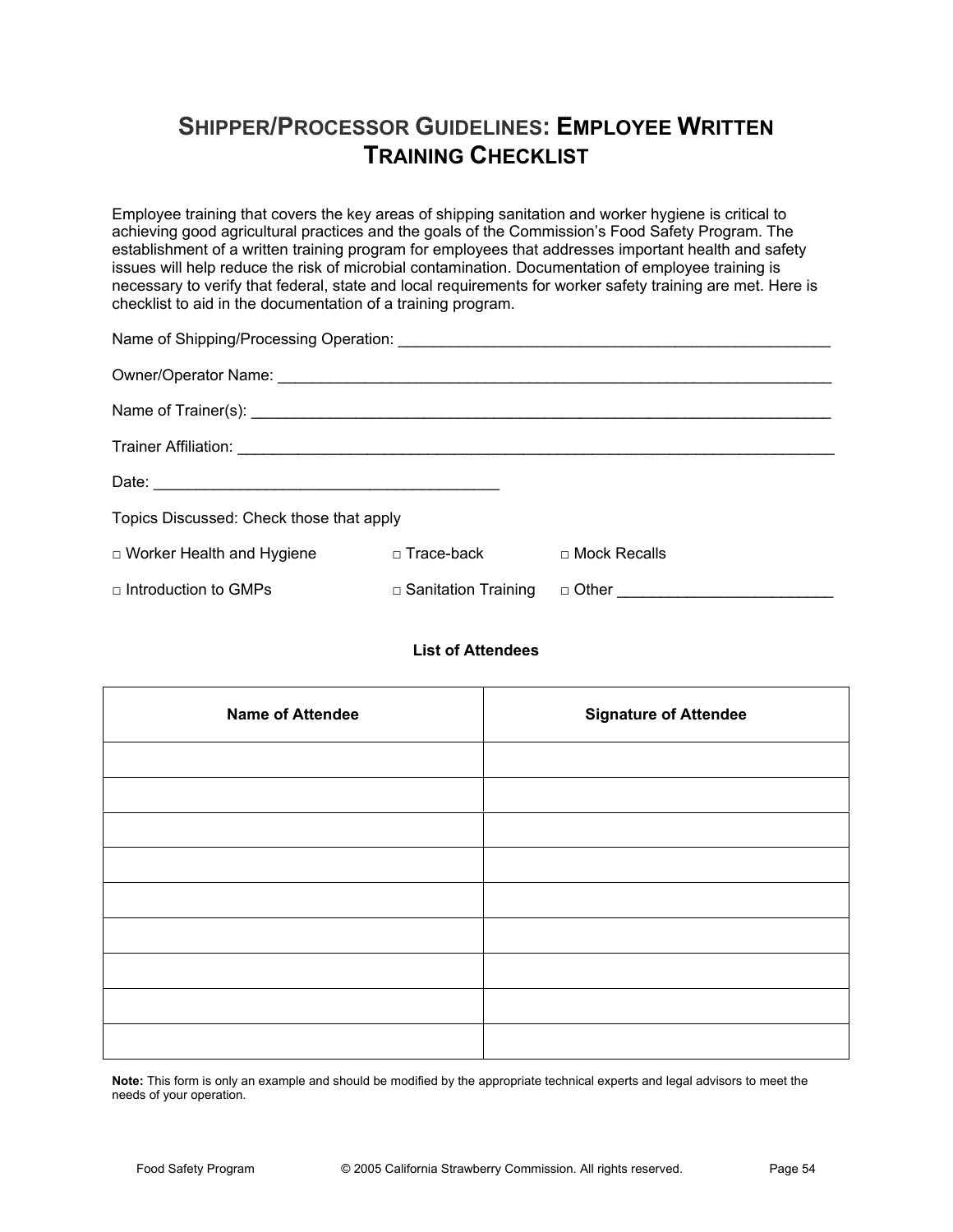# **SHIPPER GUIDELINES: COOLER FACILITY CLEANING PROCEDURES**

### **Cleaning Procedures During the Season**

On a daily basis, all areas in the cooler must be swept and cleaned of any debris which might accumulate.

- Personnel assigned to the outside receiving area must keep the area clean.
- Tunnel men must sweep and clean up the pre-cool room.
- Personnel assigned to the Tectrol room, loading dock, and holding rooms should be responsible for maintaining the cleanliness of those areas.
- Everyone is encouraged to clean up as they work to ensure the cooler stays clean.

On A Weekly Basis, personnel should be assigned to do a full sweep of the facility, in and out, including the truck lot, which is swept 2 to 3 times per week.

#### **Cleaning Procedures During the Off-Season**

Inside Cooler:

- All rooms should be steam cleaned.
- Clean pre-cool room, floors, walls, etc.; wash out bunkers and coils, top and bottom; scrub all tarps and bumpers.
- Steam clean the Tectrol room (TransFresh cleans the machine).
- Steam clean loading dock, walls, floors, etc.
- Steam clean holding rooms, including racks and units.
- Clean all doorway curtains and replace as needed.

#### Outside Cooler:

- Steam clean the receiving area.
- $\bullet$  Wash the loading pit.
- Unplug and clean all drains and gutters.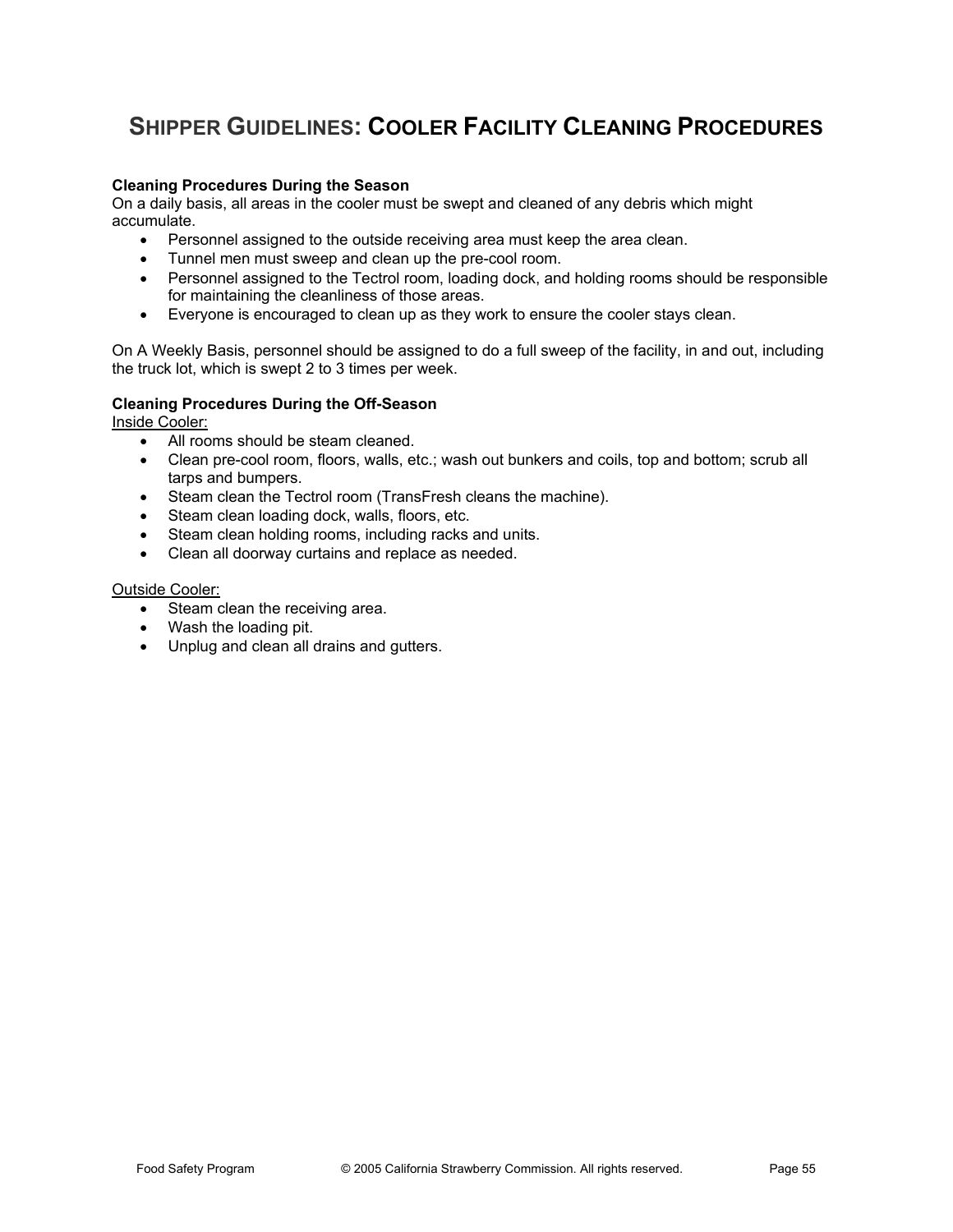### **PROCESSOR GUIDELINES: INSTRUCTIONS FOR PROCESSING FACILITY EMPLOYEES**

### **General Rules:**

- 1. Employees must wear clean outer garments that are washable. Shoes must be in good repair and of leather construction. No open toes.
- 2. All employees must wash hands with soap and warm water and sanitize their hands prior to handling strawberries, after using restrooms, returning to their work station from break or lunch, or at any other time when their hands may have become soiled.
- 3. All employees are to wear effective hair restraints including hairnets and beard covers. In cooling facilities, only wear when appropriate.
- 4. All jewelry, including watches, must be removed before entering the plant. Medical alert bracelets and, in most cases, plain wedding bands are acceptable.
- 5. Shirt pockets are to be emptied and cleared of pencils, etc., when in the plant.
- 6. No glass or food items of any kind are permitted in the plant processing areas. Food may only be consumed in the lunchroom or outside the building in designated areas.
- 7. No employee infected with any infectious or communicable disease, including boils, sores, wounds or any other affliction that may spread disease, may be in contact with strawberries.
- 8. Candy, chewing gum, lozenges, etc. are not allowed in the plant.
- 9. Tobacco is not permitted in the plant. Smoking areas are designated.
- 10. Extra clothing must be stored in lockers or some other acceptable facility.
- 11. Cellular phones and Personal Digital Assistants (PDAs) are not allowed in manufacturing plants unless approved by management.

All employees are expected to comply with the Good Manufacturing Practices required by the US FDA and USDA.

Employee:  $\blacksquare$ 

Date: \_\_\_\_\_\_\_\_\_\_\_\_\_\_\_\_\_\_\_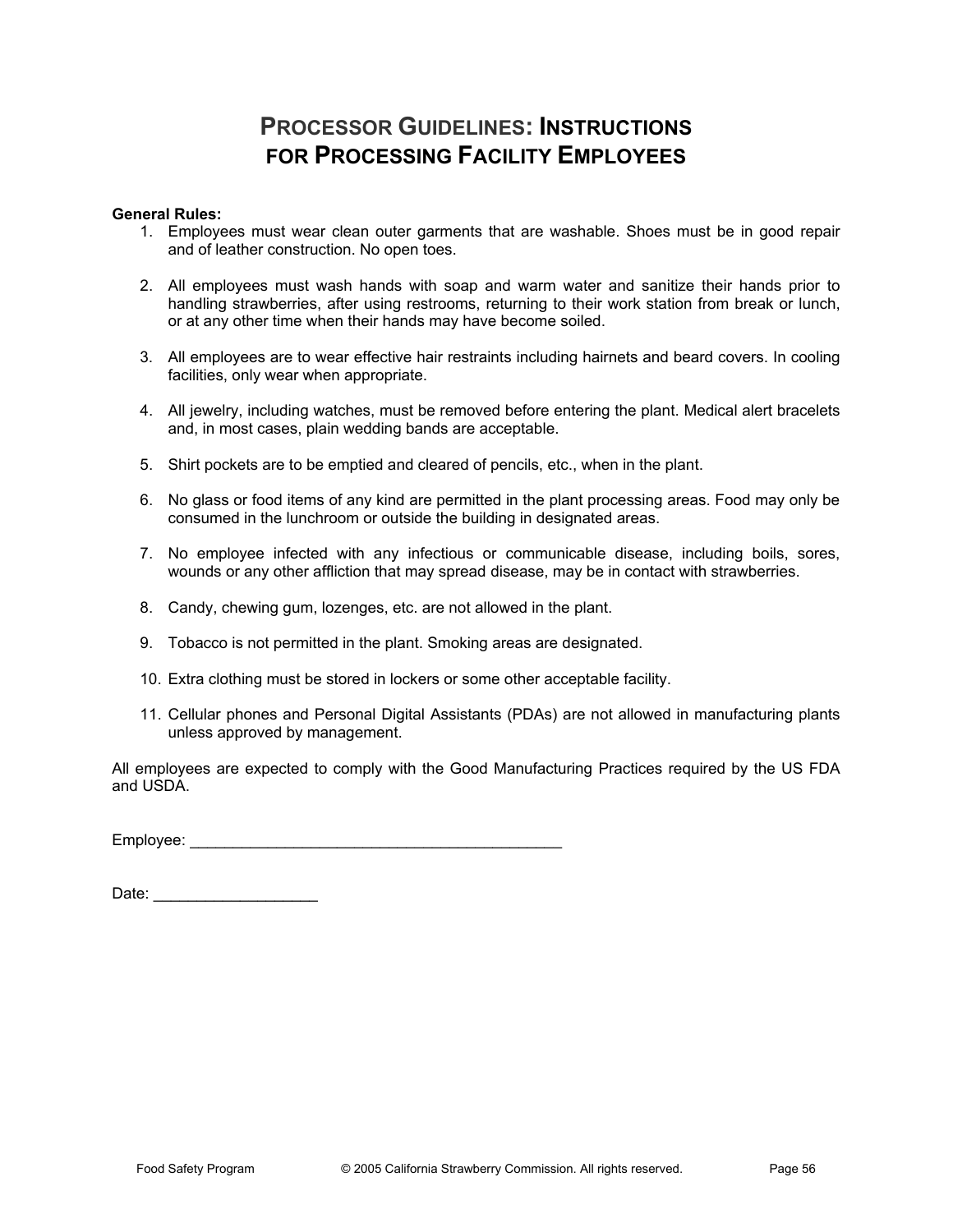## **PROCESSOR GUIDELINES: RULES FOR PROCESSING FACILITY VISITORS**

**Identification:** I.D. is required of any person who wishes to conduct an inspection of the processing facility.

**Inspections:** Customer inspections are a regular practice for food processing facilities and could occur at any time. OSHA inspections may result from employee complaint, complaint against an outside contractor or a random computer scheduling.

**Notification of Inspection:** The appropriate company staff must be notified before an inspection can begin. Staff should notify all other company officials and staff members involved with the operation.

**Admission of Inspectors:** An inspector may not be admitted into the processing facility without the permission of the company president or his/her appointed alternate. All inspectors must comply with all company rules and regulations.

**Conference:** All inspections are preceded by an opening conference chaired by the company president or his/her appointed alternate to determine the focus and purpose of the inspection.

**OSHA Log and Injury Records:** The inspector will request a review of the OSHA logs for the past several years and will review the employee injuries and illnesses listed on the logs.

**Programs and Procedures:** The inspector may inquire about the existence of certain programs or procedures, i.e., quality control or quality assurance, preventative maintenance, housekeeping, hazardous materials, etc. If copies of programs are given to the inspector, it is important that a note be made of the program taken by the inspector.

**Inspections:** Except for complaint inspections, inspectors may observe any area they choose during the walk-around portion of the inspection. During an OSHA or government inspection, do not walk through the processing area of the processing facility. Go directly to the requested area of concern.

**Photography:** Action and still photography must be approved by management and are not allowed unless permission is granted.

**Samples:** If the inspectors take samples during the inspection, duplicate samples must be requested by staff and sent immediately to a laboratory to be tested for the organism or chemical of concern.

**Equipment:** Never open any doors or covers to any operating equipment in an effort to explain a process to an inspector.

**Observations by the Inspector:** Staff and management should note any potential hazards that the inspectors point out. The hazard must be corrected before the inspector leaves the premises if at all possible. The sooner the correction is made, the more favorable the impression will be. Inspectors appreciate quick correction and immediate action. They will not ask for immediate correction, but they do expect it.

**Personal Electronics:** Cellular phones and Personal Digital Assistants (PDAs) are not allowed in manufacturing plants unless approved by management.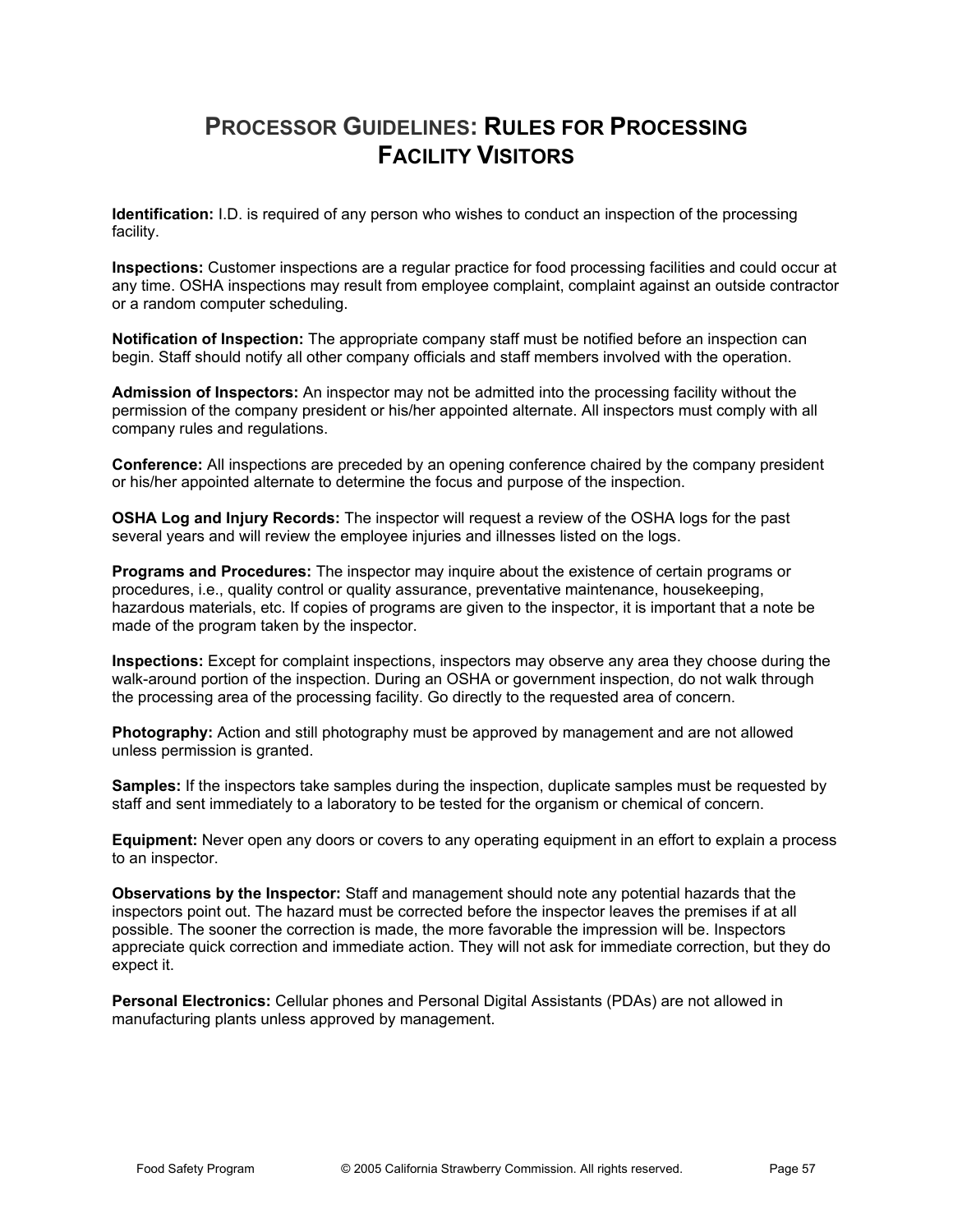## **PROCESSOR GUIDELINES: PROCESSING FACILITY VISITORS' AGREEMENT**

#### **General Rules:**

All visitors must agree to abide by all FDA, state and local regulations governing the operation of this facility.

- 1. Visitors must wear clean outer garments that are washable. Shoes must be in good repair and of leather construction. No open toes.
- 2. All visitors must wash hands with soap and warm water and sanitize their hands prior to handling strawberries.
- 3. All visitors are to wear effective hair restraints including hairnets and beard covers.
- 4. All jewelry, including watches, must be removed when entering the plant. Medical alert bracelets and, in most cases, plain wedding bands are acceptable.
- 5. Shirt pockets are to be emptied and cleared of pencils, etc., when in the plant.
- 6. No glass or food items of any kind are permitted in the facility's processing areas. Food may only be consumed in the lunchroom or outside the building.
- 7. No visitors infected with any infectious or communicable disease, including boils, sore, wounds or any other affliction, which may spread disease, may be in contact with strawberries.
- 8. Candy, chewing gum, lozenges, etc. are not allowed in the plant.
- 9. Tobacco is not permitted in the plant. Smoking areas are designated.
- 10. Extra clothing must be left in the office and not taken into the plant.
- 11. Cellular phones and Personal Digital Assistants (PDAs) are not allowed in manufacturing plants unless approved by management.

All visitors are expected to comply with the Good Manufacturing Practices required by the US FDA and USDA.

Visitor: \_\_\_\_\_\_\_\_\_\_\_\_\_\_\_\_\_\_\_\_\_\_\_\_\_\_\_\_\_\_\_\_

Date: \_\_\_\_\_\_\_\_\_\_\_\_\_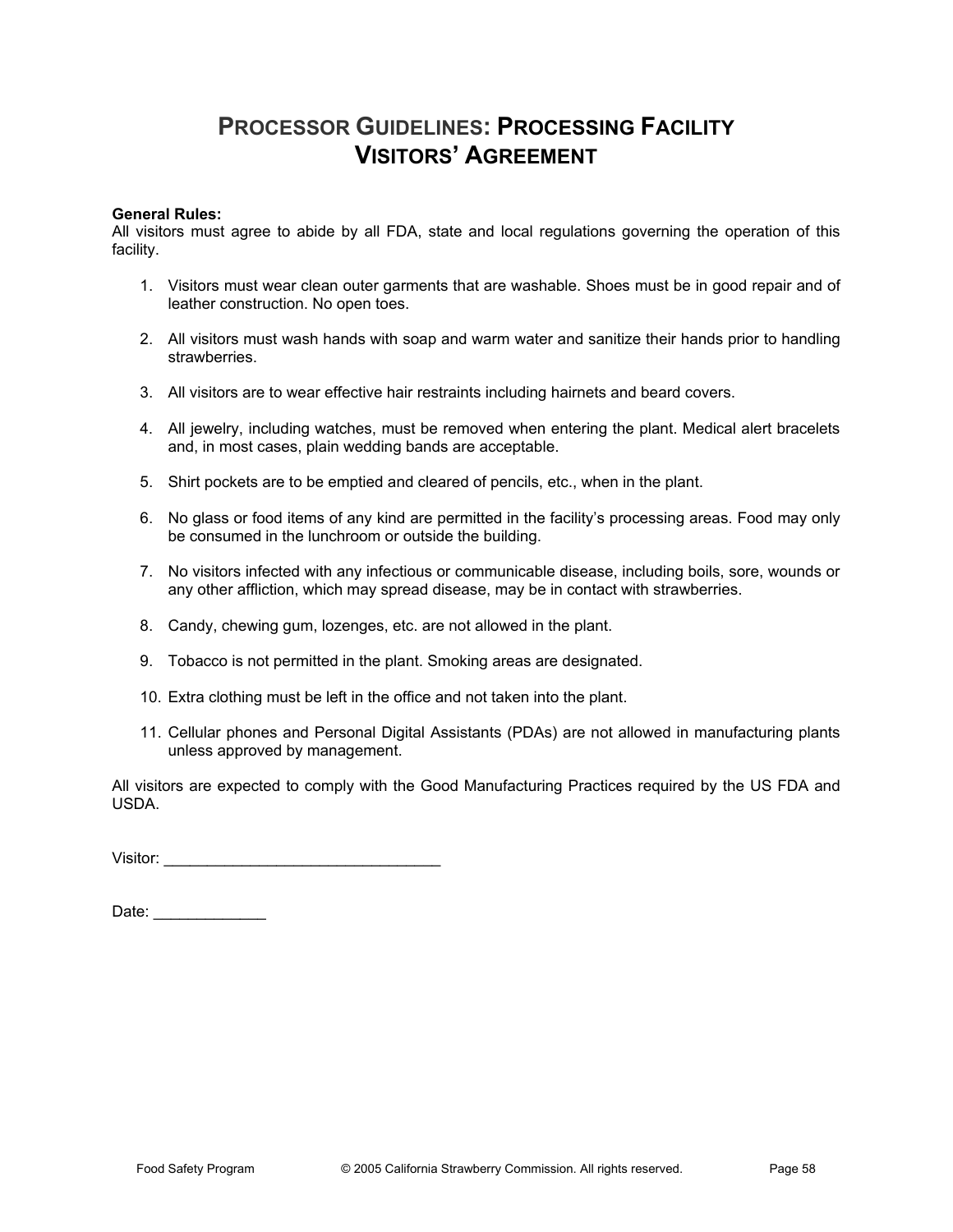### **PROCESSOR GUIDELINES: WATER QUALITY FOR STRAWBERRY PROCESSING**

### **Water Control Counts with Employees and Customers**

Water used in food processing is required to be safe and sanitary. This means that it must meet potable water standards for microbiological activity. If using an on-site well, a water sampling schedule must be in place with sampling results documented showing that the water is suitable for its intended purpose.

Well and municipal water samples should be collected at the point of use to ensure that there has not been contamination within the facility's water delivery system. Only potable water should be used in production areas. Health officials also require proof in the form of a certificate of potability. Plant water supplies should be tested at least once a year for pesticides, heavy metals and microbiology. If you use well water, it is suggested you have it tested quarterly. If municipal water is used, the microbiological quality should be checked to ensure it has not been re-contaminated by leaking pipes, dead-ends or cross connections with waste lines. City water supplies are tested frequently and you should obtain certification papers from City Hall to show regulators.

### **Water Can Clean, But It Can Also Contaminate**

Water of inadequate quality has the potential to be a direct source of contamination and a vehicle for spreading localized contamination in the field, facility, or transportation environments. If water comes in contact with strawberries, its quality dictates the potential for pathogen contamination. If pathogens survive on the strawberries, they may cause food borne illness.

Water can be a carrier of many microorganisms including pathogenic strains of *Escherichia coli*, *Salmonella* spp., *Vibrio cholerae*, *Shigella* spp., *Cryptosporidium parvum*, *Giardia lamblia*, *Cyclospora cayetanensis*, *Toxiplasma gondii,* and the Norwalk and hepatitis A viruses. Even small amounts of contamination with some of these organisms can result in food borne illness.

You should consider the following issues and practices when assessing water quality and in applying controls to minimize microbial food safety hazards. Not all of the following recommendations will be applicable or necessary for all operations. Rather, you should select practices or combinations of practices appropriate to your operation and the quality of your water supply to achieve food safety goals.

- Perform periodic water sampling and microbial testing.
- Document your source of water and the results of random sampling.
- Change water as necessary to maintain sanitary conditions. Develop water change schedules for all processes that use water.
- Clean and sanitize water contact surfaces as often as necessary to ensure the safety of the strawberries.
- Routinely inspect and maintain equipment designed to assist in maintaining water quality, such as chlorine injectors, filtration systems, and backflow devices, to ensure efficient operation.
- Make sure there are no cross-connections between potable and non-potable water supplies. All hoses, taps, or similar sources of possible contamination should be designed to prevent backflow or siphonage of standing water.

### **Processing Water**

Processing water should be of such quality that it does not contaminate your product. Follow good manufacturing practices to minimize microbial contamination from processing water. Water quality consistent with U.S. EPA requirements for drinking water or similar standards is recommended. If the plant has its own water source, it must comply with EPA regulations and the chlorination levels must be monitored and recorded.

#### **Reference:**

o FDA 21 CFR 110.37(a)-(b) (Sanitary facilities and controls), 21 CFR 110.80(a)(1) (Processes and controls), 21 CFR 110.35(d) (Sanitary operations). OSHA 29 CFR 1910.141(b) (Water supply): http://www.accessdata.fda.gov/scripts/cdrh/cfdocs/cfcfr/CFRSearch.cfm?CFRPart=110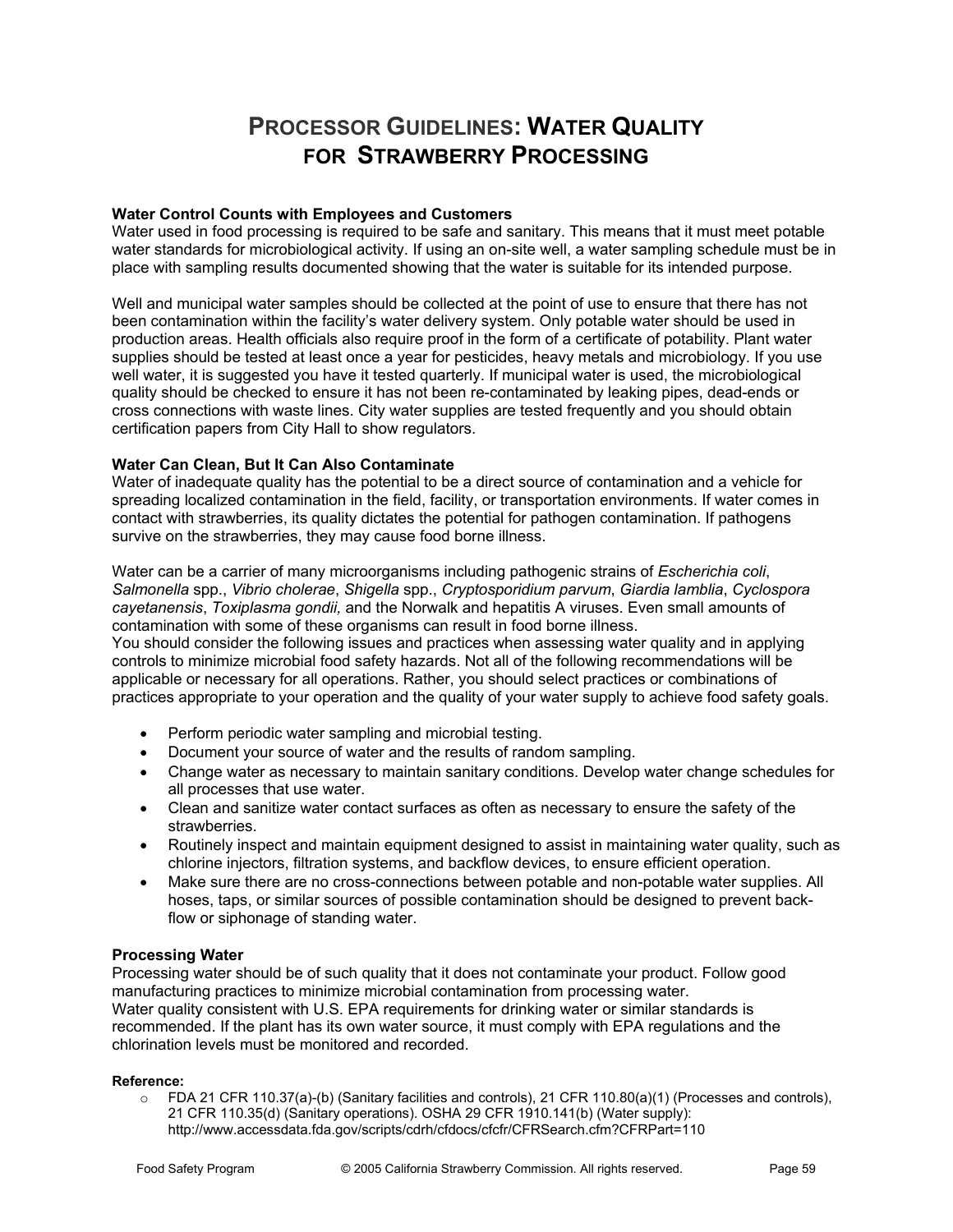## **SHIPPER/PROCESSOR GUIDELINES: COOLER/PROCESSING FACILITY**

Document the sanitation measures and maintenance of the cooler facility, refrigeration units, and water sources.

### **Cooler/Plant Facility Schematic**

Have an easily accessible cooler/plant schematic in your files. This is a vital reference for your customers, government regulators, and anyone in your company involved in planning production changes or implementing GMPs. If any parts of the cooling or processing are subcontracted to another facility, those operations should have GMPs of their own and should be included in any third party audit or certification activity. Review and update schematics each year prior to the beginning of the processing season.

#### **Plant Construction and Design**

California state and federal regulations require that food processing plants and facilities shall:

- Install sprinkler heads within 18 inches of clearance from any machinery or other objects.
- Have adequate space to store equipment and materials in a way that will maintain sanitary operations and the production of safe food.
- Be designed in a way that reduces the potential for contamination of food, food-contact surfaces, or food-packaging materials with microorganisms, chemicals, filth, or other extraneous material.
- Be constructed in such a manner that floors, walls, and ceilings may be adequately cleaned and kept clean and in good repair; that drip or condensation from fixtures, ducts and pipes does not contaminate food, food-contact surfaces, or food-packaging materials; and that aisles or working spaces are provided between equipment and walls and are adequately unobstructed and of adequate width to permit employees to perform their duties and to protect against contaminating food or food-contact surfaces with clothing or personal contact.
	- $\circ$  To allow proper visual inspection that the facility is clean and to enforce rodent control, no item should be placed within 18 inches of any wall. This spacing also eliminates damage to machines and walls by forklifts, pallets and loads leaning against the wall. It is suggested that the floor of these 18 inches be painted a color different than the floor color.
- Provide adequate lighting in hand-washing areas, dressing and locker rooms, and toilet rooms and in all areas where food is examined, processed, or stored and where equipment or utensils are cleaned; and provide safety-type light bulbs, fixtures, skylights, or other glass suspended over exposed food in any step of preparation or otherwise protect against food contamination in case of glass breakage.
- Provide adequate ventilation or control equipment to minimize odors and vapors (including steam and noxious fumes) in areas where they may contaminate food; and locate and operate fans and other air-blowing equipment in a manner that minimizes the potential for contaminating food, food-packaging materials, and food-contact surfaces. Air coming into processed areas should be filtered to reduce the risk of finished product contamination.
- Provide, where necessary, adequate screening or other protection against pests. Building construction and maintenance must be designed to prevent pest entry.
- Maintain the cooler/plant exterior and grounds in a condition that will provide any visitor or inspector a good first impression of the facilities.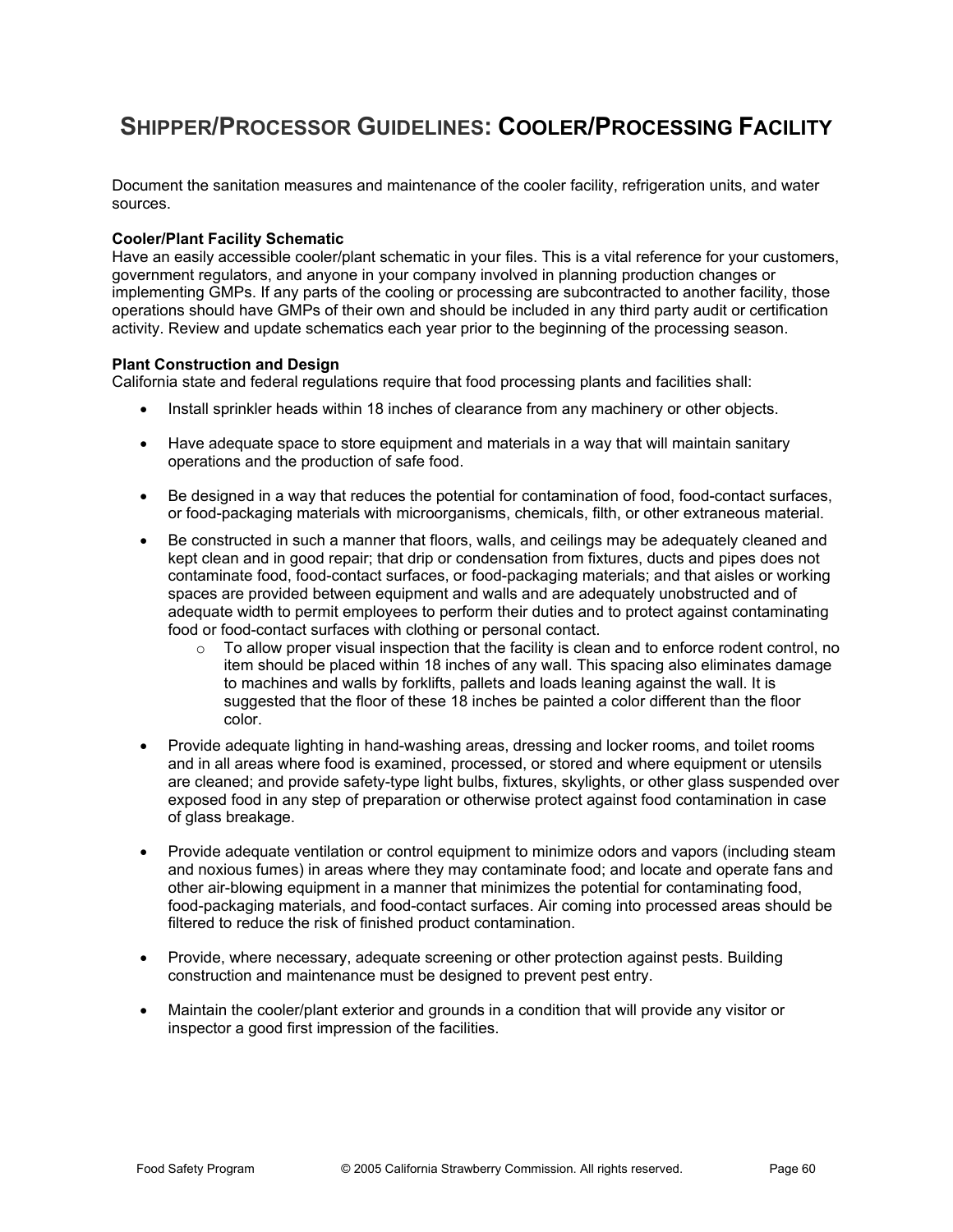### **COOLER/PROCESSING FACILITY**

### **Restrooms**

Employers are required by law to provide employees with adequate, readily accessible toilet facilities. To comply with regulatory requirements:

- x Keep washbasins, toilets, urinals, walls, ceilings and floors clean and in good repair.
- Sanitize basins, toilets and urinals at least twice per shift using an effective bactericide. Empty wastebaskets and sanitary napkin holders frequently.
- Provide self-closing doors.
- Provide doors that do not open into areas where food is exposed to airborne contamination, except where alternate means have been taken to protect against such contamination, such as double doors or positive airflow systems.
- Provide adequate and convenient hand-washing facilities furnished with running water at a suitable temperature, soap, sanitary towels or hand dryers. Multiple use towels should not be used.
- Install washroom fixtures, such as water control valves, of a type designed to protect against recontamination of clean, sanitized hands.
- Post easily understood signs directing employees to wash and, if appropriate, sanitize their hands before they begin work, before returning to work from a break and any time their hands may have become soiled or contaminated. Post these signs in restrooms, in the processing rooms and anywhere employees may handle food or materials and surfaces involved in the production process.
- Reinforce that hand sanitizing does not replace hand washing.
- Construct and maintain waste receptacles in ways that protect against food contamination.
- Store, convey and dispose of rubbish and processing waste so as to minimize odor and the potential for attracting flies and other pests.
- Protect against contamination of surfaces that come in contact with food, water supplies and ground.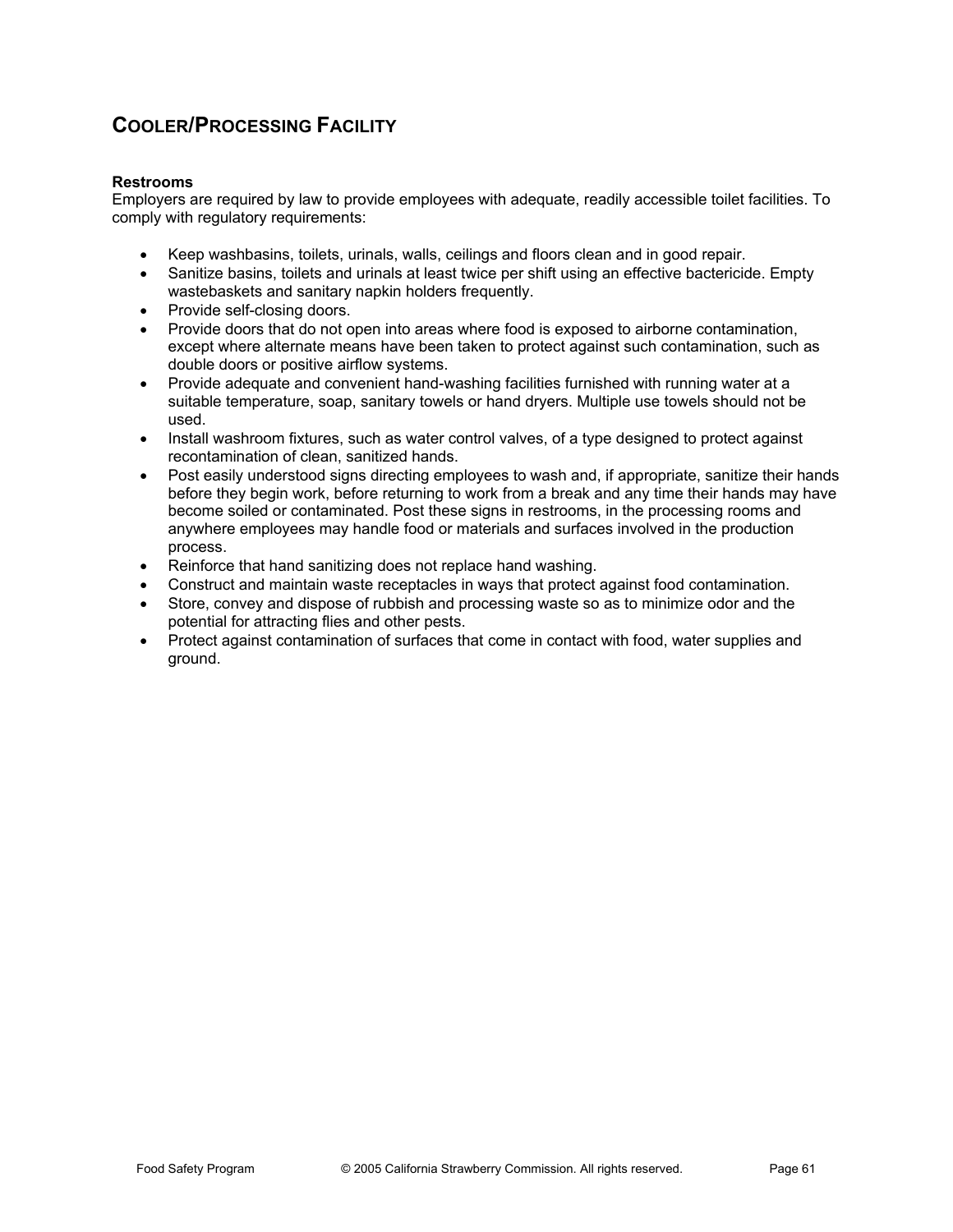# **SHIPPER/PROCESSOR GUIDELINES: WORKER HEALTH AND HYGIENE**

Train workers and document their training in proper hygiene practices to minimize the risks for microbiological contamination and safeguard the worker's health and safety. Implement general sanitation and personal hygiene practices with a written employee training program. Document all training and steps taken to ensure compliance with local, state and federal worker hygiene practices. All individuals (inspectors, buyers, employees, etc.) prior to handling fruit should practice personal hygiene and wash their hands. A proper hand washing procedures checklist is located on page 32.

### **Hand Washing is a Factor in Keeping Food Clean**

Past outbreaks of food borne illness associated with fresh and minimally processed produce have usually been the result of produce becoming contaminated with fecal material. Growers should place a high priority on ensuring the use of practices that minimize the potential for direct or indirect contact of fecal material and fresh produce. Steps to minimize this risk include:

- Have written training procedures on the importance of hand washing and personal hygiene. Document the frequency and content of training meetings.
- Remind employees daily of the importance of hand washing. Have adequate hand washing stations available.
- Document your policy on maintenance of hand washing facilities, including:
	- o Sanitation procedures for rinsing and cleaning wash water tanks.
	- o Frequency of water level checks (must have ample water at all times).
	- $\circ$  Procedures to ensure that potable water, soap and single use towels are always available (see page 28 for a checklist.)
- Place signs in appropriate places indicating water is for "hand washing purposes only."

### **Proper Hand Washing Procedures**

Proper hand washing has been identified as the single most important factor in reducing the microbiological risk to individuals and food. Proper and frequent hand washing is one of the best ways to keep you and your family healthy, and the food you harvest safe. For a hand washing procedures checklist, see page 32. Hands should be washed before and after eating and smoking.

Proper hand washing before the workday, and after using the bathroom, eating, drinking, or smoking is a simple six-step process:

- 1. Wet hands with clean water.
- 2. Apply antibacterial soap.
- 3. Scrub hands and fingernails for a minimum of 15-20 seconds.
- 4. Rinse off soap thoroughly with clean water.
- 5. Dry hands with single-use towels.
- 6. Discard used towels in the trash.

If you use gloves, they must also be kept clean during the workday. Wash gloves thoroughly and frequently. Take your gloves off and wash your hands as described above. Washing your hands before placing gloves back on reduces the risk of contaminating the inside of the gloves. Hand sanitizers (liquid or gel) are fine provided they are used after hands are washed, rinsed and dried. Hand sanitizers are intended to supplement, not replace hand washing.

### **Medical Leave and Illness**

- Establish and communicate a clear policy that will allow workers who report, or are observed to have symptoms of illness or diarrhea, to be reassigned to activities that do not involve food or food surface contact. In the absence of such a policy, it is probable that a worker will not report an illness to prevent loss of wages. Do not allow sick workers to work around strawberries. Encourage workers to report sick workers.
	- $\circ$  This includes employees with infectious diseases, ill health accompanied by diarrhea, fever, sore throat or open lesions. These employees should not work in contact with strawberries or any equipment used in the packing or sorting of fresh or frozen strawberries, and alternative work should be provided.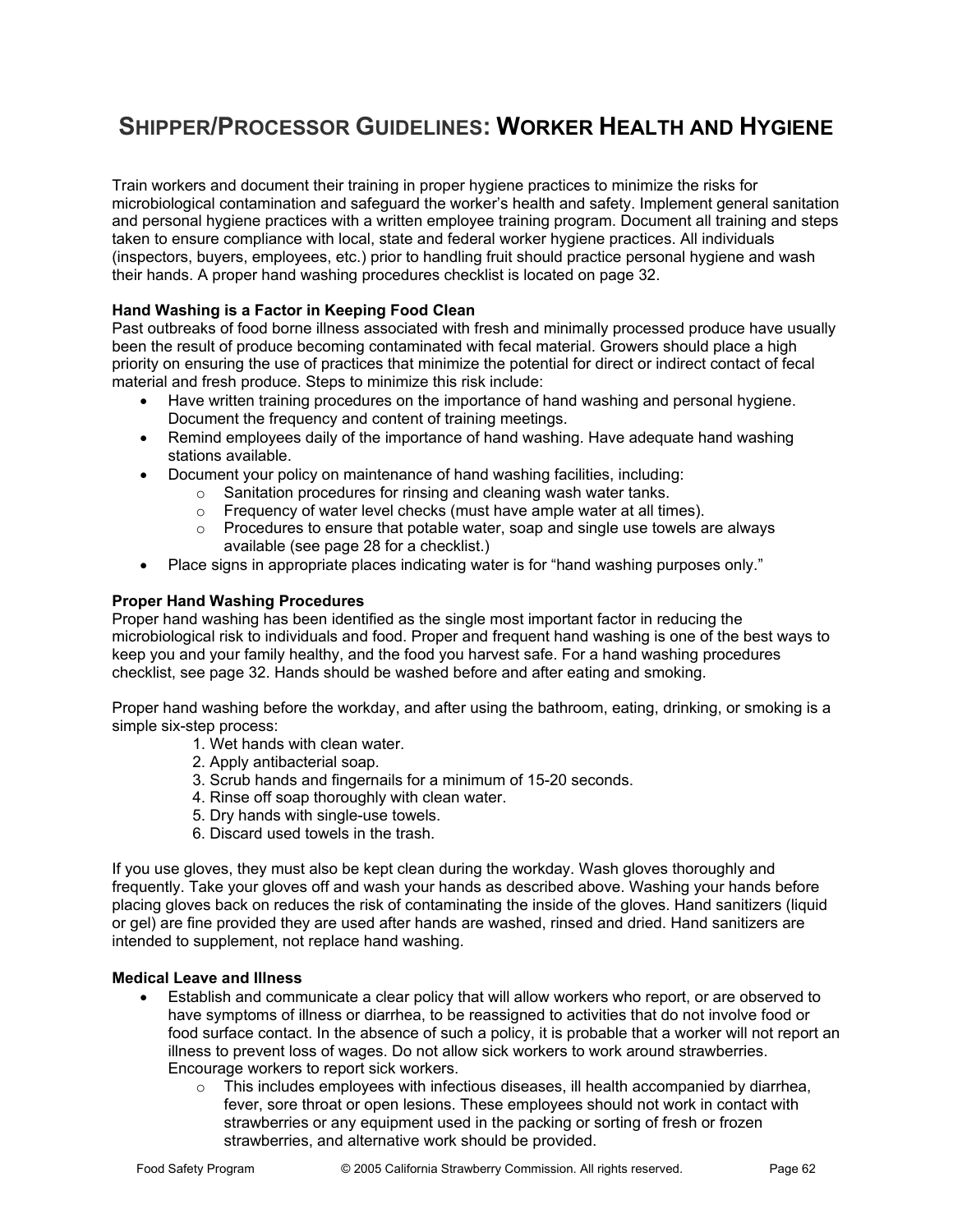### **WORKER HEALTH AND HYGIENE**

- All incidences of bleeding are to be reported to supervisors. Any product or packaging materials contaminated by or in contact with blood must be segregated and disposed of immediately. Tools contaminated by or in contact with blood must be properly sanitized immediately.
- Workers with minor cuts should have those well washed, covered with first aid materials, and then enclosed with rubber gloves.

### **Typical Signs of Infectious Diseases**

The pathogens *Salmonella typhi*, *Shingella* species, *E. coli* 0157:H7 and Hepatitis A virus have a high infectivity, and the ability to produce severe disease. Any worker showing symptoms of an active case of illness that may be caused by any of these pathogens should be excluded from work assignments that involve direct or indirect contact with fresh produce. Below is a partial list of infectious and communicable diseases that are transmitted through food.

| <b>Disease</b>                   | <b>Symptoms</b>               |
|----------------------------------|-------------------------------|
| <b>Hepatitis A</b>               | Fever, Jaundice               |
| Salmonella typhi                 | Fever                         |
| Shingella species                | Diarrhea, Fever, Vomiting     |
| Norwalk and Norwalk-like viruses | Diarrhea, Fever, Vomiting     |
| Staphylococcus aureus            | Diarrhea, Vomiting            |
| Streptococcus pyogenes           | Fever, Sore Throat with Fever |

#### **Reference:**

- o FDA Guide to Minimize Microbial Food Safety Hazards in Fresh Fruits and Vegetables, Section IV, Worker Health and Hygiene: http://vm.cfsan.fda.gov/~dms/prodguid.html
- $\circ$  FDA, 21 CFR 110.20(a)(1)-(4) (Grounds) and (b)(1)-(7) (Plant construction and design). California, CDHS Code, Sections 111950-111960 and Sections 111970-112010 (Maintenance of facilities, construction, and design). CDHS code, Sections 112040-112050 (Inspection of buildings): http://www.dhs.ca.gov/ps/fdb/PDF/fsact.pdf o CDHS Code Section 112015: http://www.dhs.ca.gov/ps/fdb/PDF/fsact.pdf
- o CDIR Title 8, Section 3457: Field Sanitation and Worker Hygiene: http://www.dir.ca.gov/Title8/3457.html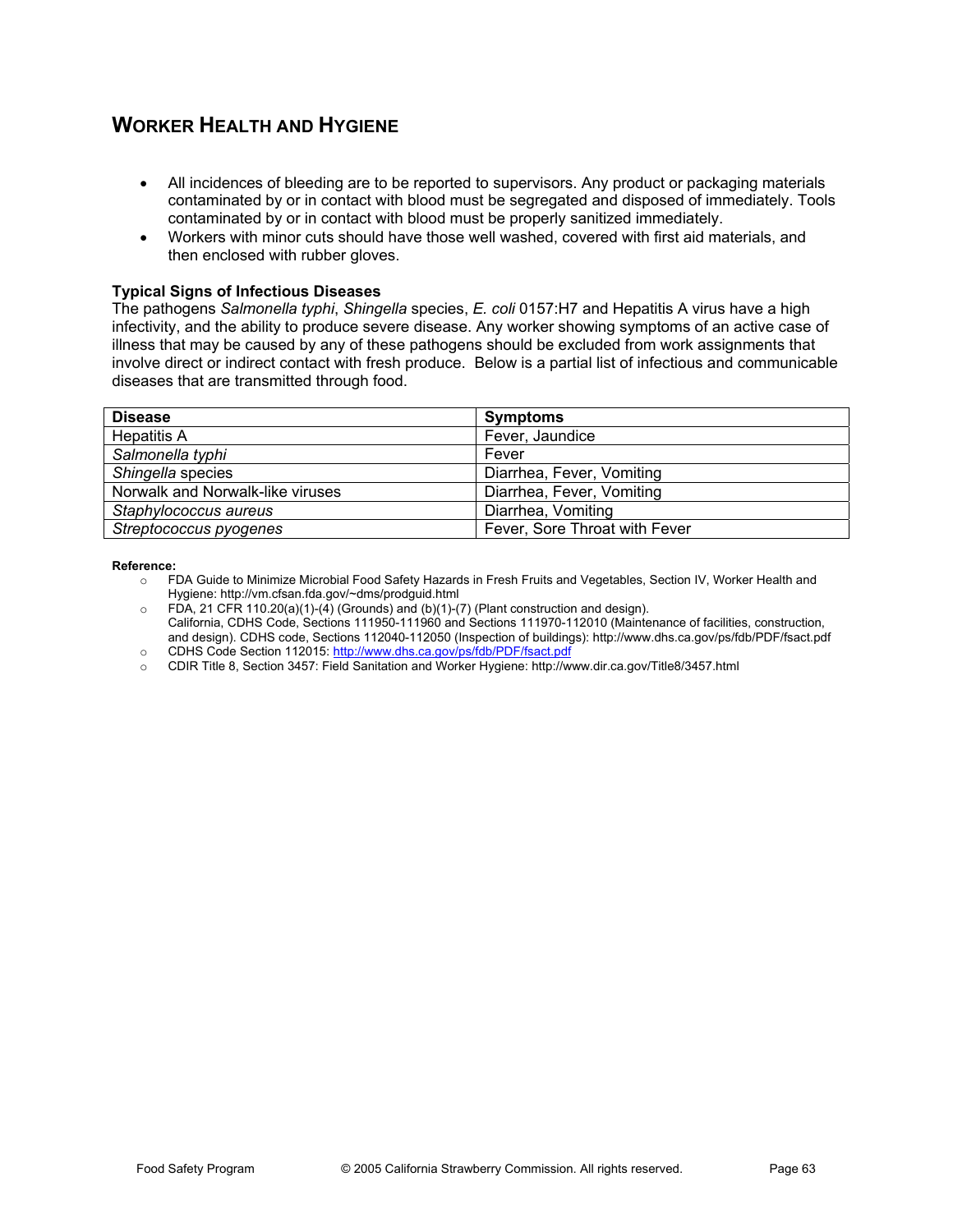### **SHIPPER/PROCESSOR GUIDELINES: PROTECTING PROCESSING PLANTS AND SHIPPING OPERATIONS AGAINST FOREIGN MATERIALS**

### **Make Your Processing Facility and Shipping Facility a Glass-Free Zone**

- GMPs recommend that except for eyewear, glass should not be allowed in strawberry processing plants.
- Coat lights with plastic or enclose them in plastic shields to prevent the possibility of glass shards falling into strawberries being processed.
- Coat windows, clock facings, forklift lights and all other glass inside the plant with plastic to prevent the possibility of glass shards falling into strawberries being processed.
- Conduct monthly inspections to review the facility for potential glass hazards.
- Limit employee beverages and bottles to break rooms or areas away from strawberry processing areas.
- In case glass cannot be entirely eliminated, a glass procedure must be developed. Glass must be identified and periodically audited.
	- $\circ$  Suggested cleaning procedure: The preferred method of removing glass is to use a high capacity vacuum cleaner. If a vacuum cleaner is unavailable, cleaning and containment may be accomplished with careful and gentle brushing using a broom and dustpan. UNDER NO CIRCUMSTANCE should an air or water hose be used to clean a glass spill.
- Notify a supervisor immediately if there is broken glass in the plant or shipping facility. Work may resume only after the spill area has been inspected and cleared by the supervisor.

### **Metal Detectors Hunt for Buried Trouble**

Metal fragments in strawberry products can come from any number of sources, such as the truck that brought the load to your plant, or worn-out pieces of processing equipment on your production line.

Employees should remove any pens from pockets, exposed key rings, rings (except plain wedding bands), hair clips, earrings, necklaces, any items in pockets or pinned on the clothes above the waist, watches, etc. prior to entering the processing floor.

Use a quality metal detector that can locate both ferrous and non-ferrous material. Test the equipment regularly and keep accurate records showing when those tests were completed.

Incorporate magnetic devices that will pull ferrous metals out of the product prior to final packing, perhaps at several points along the line.

Use the documentation forms on pages 65-66 to aid your employees in the documentation of foreign materials.

#### **Reference:**

 $\circ$  FDA, 21 CFR 110.20(b)(5) (Lighting), 21 CFR 110.80(b)(8) (Extraneous material in food): http://www.accessdata.fda.gov/scripts/cdrh/cfdocs/cfcfr/CFRSearch.cfm?fr=110.20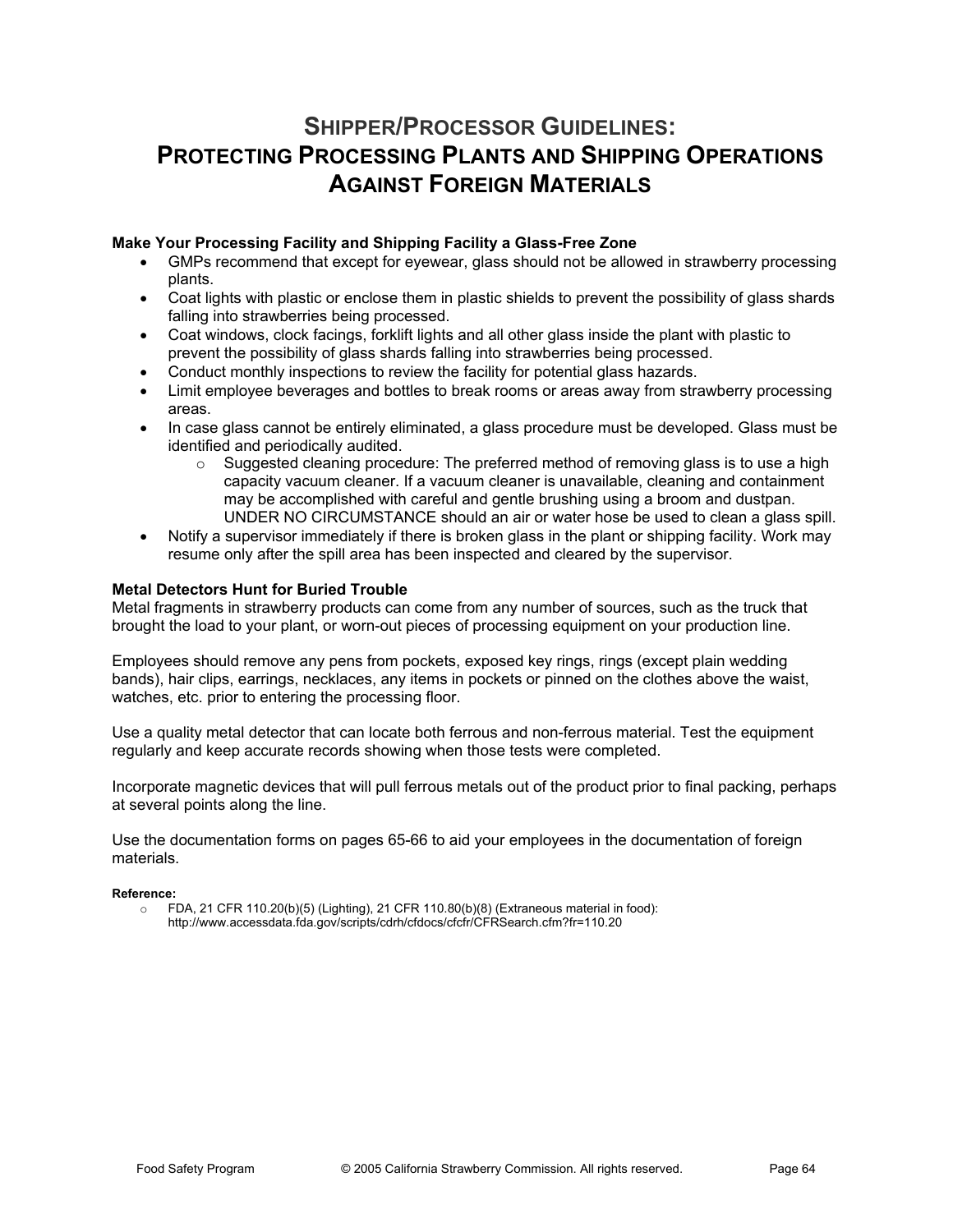### **SHIPPER/PROCESSOR GUIDELINES: METAL DOCUMENTATION FORM**

Processing Facility: \_\_\_\_\_\_\_\_\_\_\_\_\_\_\_\_\_\_\_\_\_\_\_\_\_\_\_\_\_\_\_\_\_\_\_\_\_\_\_\_\_\_\_\_\_\_\_\_\_\_\_\_\_\_\_\_\_\_\_\_\_\_\_\_\_\_\_

Name of Person Completing Form: \_\_\_\_\_\_\_\_\_\_\_\_\_\_\_\_\_\_\_\_\_\_\_\_\_\_\_\_\_\_\_\_\_\_\_\_\_\_\_\_\_\_\_\_\_\_\_\_\_\_\_\_\_\_\_

| <b>Date</b> | Lot | <b>Metal</b><br><b>Review</b> | <b>Product</b><br><b>Disposition</b> | Supervisor<br>Notification If<br>Found | Remarks and Supervisor<br>Sign Off |
|-------------|-----|-------------------------------|--------------------------------------|----------------------------------------|------------------------------------|
|             |     |                               |                                      |                                        |                                    |
|             |     |                               |                                      |                                        |                                    |
|             |     |                               |                                      |                                        |                                    |
|             |     |                               |                                      |                                        |                                    |
|             |     |                               |                                      |                                        |                                    |
|             |     |                               |                                      |                                        |                                    |
|             |     |                               |                                      |                                        |                                    |
|             |     |                               |                                      |                                        |                                    |
|             |     |                               |                                      |                                        |                                    |
|             |     |                               |                                      |                                        |                                    |
|             |     |                               |                                      |                                        |                                    |
|             |     |                               |                                      |                                        |                                    |
|             |     |                               |                                      |                                        |                                    |
|             |     |                               |                                      |                                        |                                    |
|             |     |                               |                                      |                                        |                                    |
|             |     |                               |                                      |                                        |                                    |
|             |     |                               |                                      |                                        |                                    |
|             |     |                               |                                      |                                        |                                    |
|             |     |                               |                                      |                                        |                                    |
|             |     |                               |                                      |                                        |                                    |
|             |     |                               |                                      |                                        |                                    |
|             |     |                               |                                      |                                        |                                    |
|             |     |                               |                                      |                                        |                                    |
|             |     |                               |                                      |                                        |                                    |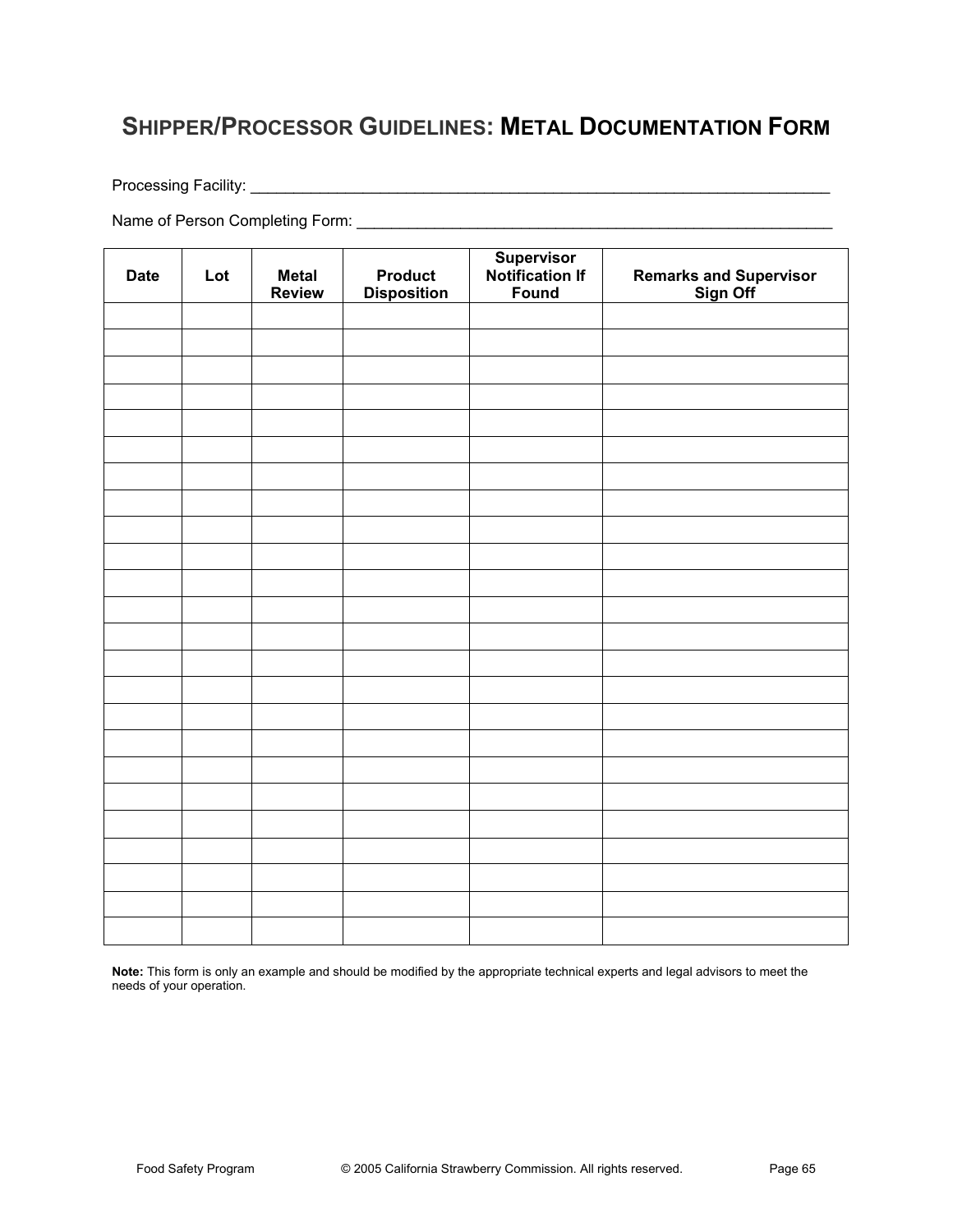## **SHIPPER/PROCESSOR GUIDELINES: GLASS DOCUMENTATION FORM**

Processing Facility: \_\_\_\_\_\_\_\_\_\_\_\_\_\_\_\_\_\_\_\_\_\_\_\_\_\_\_\_\_\_\_\_\_\_\_\_\_\_\_\_\_\_\_\_\_\_\_\_\_\_\_\_\_\_\_\_\_\_\_\_\_\_\_\_\_\_\_

Name of Person Completing Form: \_\_\_\_\_\_\_\_\_\_\_\_\_\_\_\_\_\_\_\_\_\_\_\_\_\_\_\_\_\_\_\_\_\_\_\_\_\_\_\_\_\_\_\_\_\_\_\_\_\_\_\_\_\_\_

| <b>Date</b> | Lot | <b>Glass</b><br><b>Review</b> | <b>Product</b><br><b>Disposition</b> | Supervisor<br>Notification If<br>Found | Remarks and Supervisor<br>Sign Off |
|-------------|-----|-------------------------------|--------------------------------------|----------------------------------------|------------------------------------|
|             |     |                               |                                      |                                        |                                    |
|             |     |                               |                                      |                                        |                                    |
|             |     |                               |                                      |                                        |                                    |
|             |     |                               |                                      |                                        |                                    |
|             |     |                               |                                      |                                        |                                    |
|             |     |                               |                                      |                                        |                                    |
|             |     |                               |                                      |                                        |                                    |
|             |     |                               |                                      |                                        |                                    |
|             |     |                               |                                      |                                        |                                    |
|             |     |                               |                                      |                                        |                                    |
|             |     |                               |                                      |                                        |                                    |
|             |     |                               |                                      |                                        |                                    |
|             |     |                               |                                      |                                        |                                    |
|             |     |                               |                                      |                                        |                                    |
|             |     |                               |                                      |                                        |                                    |
|             |     |                               |                                      |                                        |                                    |
|             |     |                               |                                      |                                        |                                    |
|             |     |                               |                                      |                                        |                                    |
|             |     |                               |                                      |                                        |                                    |
|             |     |                               |                                      |                                        |                                    |
|             |     |                               |                                      |                                        |                                    |
|             |     |                               |                                      |                                        |                                    |
|             |     |                               |                                      |                                        |                                    |
|             |     |                               |                                      |                                        |                                    |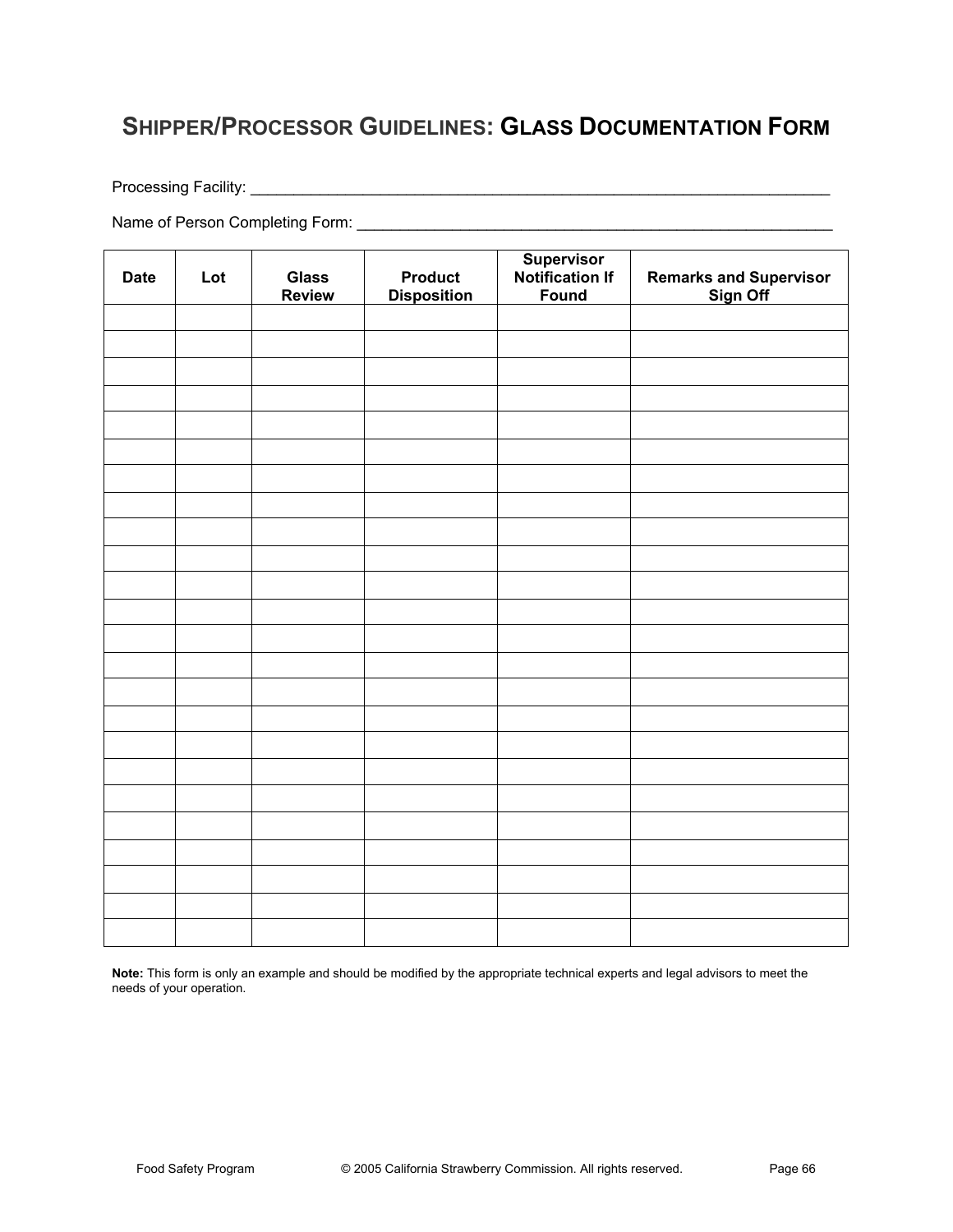### **SHIPPER/PROCESSOR GUIDELINES: PACKAGING STORAGE**

Packaging can be a source of food contamination if stored improperly and/or in areas where insects, birds or rodents could come in contact with it. Packaging is not considered by state health officials to be a high potential source of contamination. However, the following should be considered for warehouse handling and storage of packaging material.

### **Pest Control**

- Document the pest control program used for insects, birds and rodent control when storing packaging material in a warehouse. (See pages 68-69 for specific recommendations.)
- Chemicals and/or non-edible materials will not be stored or shipped with food items.

### **Warehouse Storage**

- Have written packaging storage procedures in use.
- Document sanitation and maintenance schedule of areas where packages are stored.
- Keep packaging stock clean and stored in a safe, organized and secure manner.
- Keep warehouse clean and orderly.
- Check daily for insects, birds and rodents when using traps or bait as part of a pest control program. Consult a licensed pest control operator for pest control measures.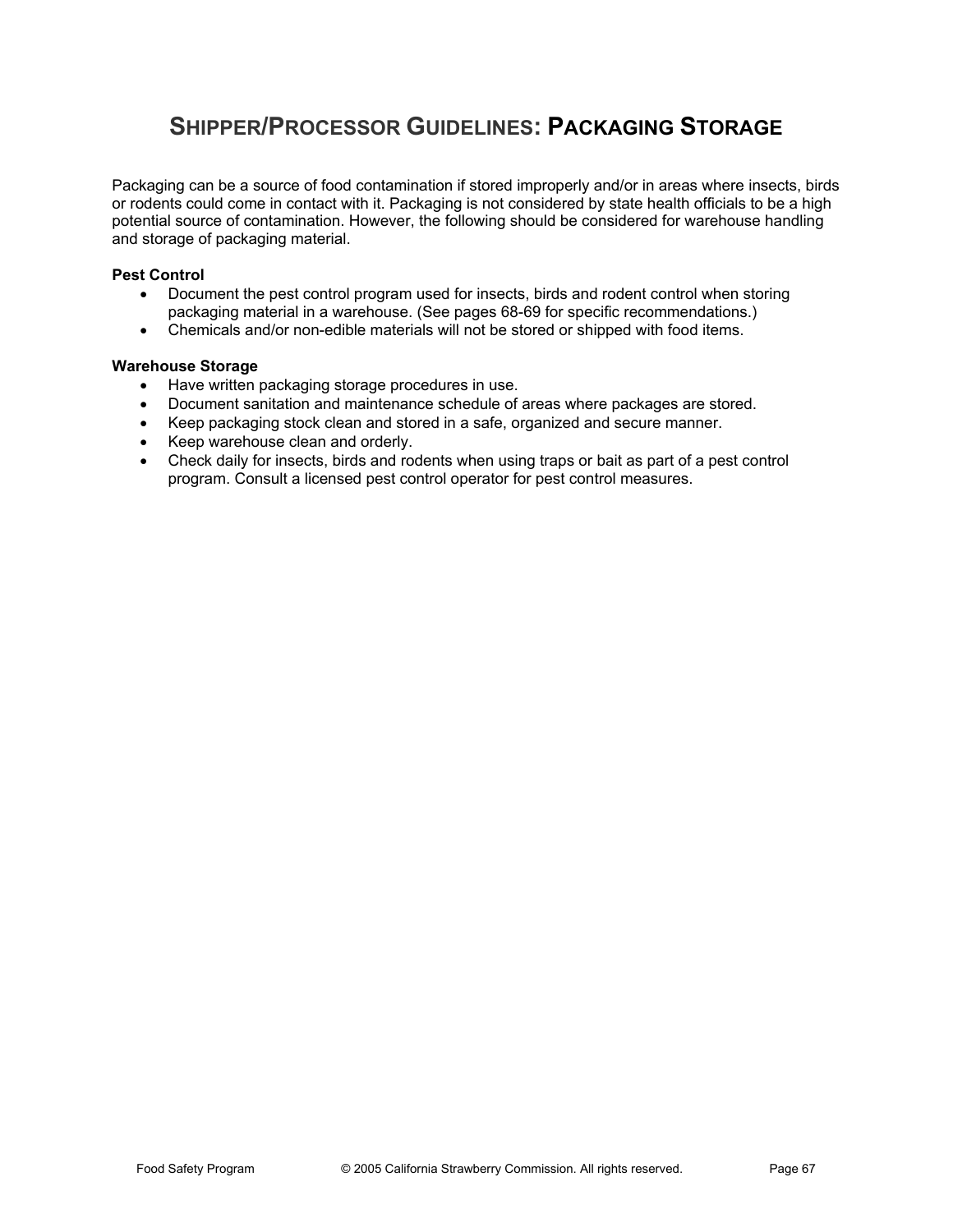## **SHIPPER/PROCESSOR GUIDELINES: PEST CONTROL**

All cooling or processing facilities should have a written pest control program in place that is monitored daily when using traps or bait. A licensed pest control operation should be consulted for possible control measures.

All animals, including mammals, birds, reptiles, and insects, are potential sources of contamination in processing environments because they harbor, or could be a vector for, a variety of pathogenic agents, such as *Salmonella* or *E. coli*. A good pest control program is essential to good plant sanitation. In general, pest problems can be minimized by taking the following precautions.

### **Establish a Pest Control System**

For all facilities, establish a pest control program to reduce the risk of contamination by rodents and other animals. The program should include regular and frequent monitoring of affected and treated areas to accurately assess the program's effectiveness.

### **Establish Pest Control Procedures**

- All procedures should be written and all agrichemicals must be registered for use in food handling establishments.
- Pest control procedures should describe the location of any indoor or outdoor bait stations, glue boards, and insectocutors. Indoor bait traps should be placed every 10 to 15 feet and immediately on each side of doorways – both inside and out. Outside bait traps should be placed every 20 to 20 feet. Document trap or bait station locations with a schematic map. Include information on when placed, when bait was replenished, and/or when the trap was last checked. Make sure all stations are numbered and types of trap(s) are described. Records of bait disappearance and catches must be kept for each bait station and trap. The insect control procedures must be described. If applicable, bird control and control of animals that wander into the facility should be described.
- Maintain a pest control log that includes dates of inspection, inspection report, and steps taken to eliminate any problems. Establish frequent monitoring of affected and treated areas to determine the effectiveness of the treatment applied.
- Maintain the grounds in good condition.
- Grounds in the immediate vicinity of all packing areas should be kept clear of waste, litter, and improperly stored garbage. Keep all grasses cut to discourage the breeding, harboring, and feeding of pests, such as rodents and reptiles.
- Remove any unnecessary articles, including old and inoperative equipment that is no longer used, to eliminate areas that harbor rodents and insects.
- Clean and sanitize daily to remove product or product remnants that attract pests in and around the packing facility and any other packing location where product is handled or stored.
- Maintain adequate surface drainage to reduce breeding places for pests and food contamination by seepage.
- Operate water treatment and disposal systems so that they do not become a source of contamination. If grounds not under your control border the plant, protect your facility by inspection, extermination, or other means to exclude pests, dirt, and filth that may be a source of food contamination.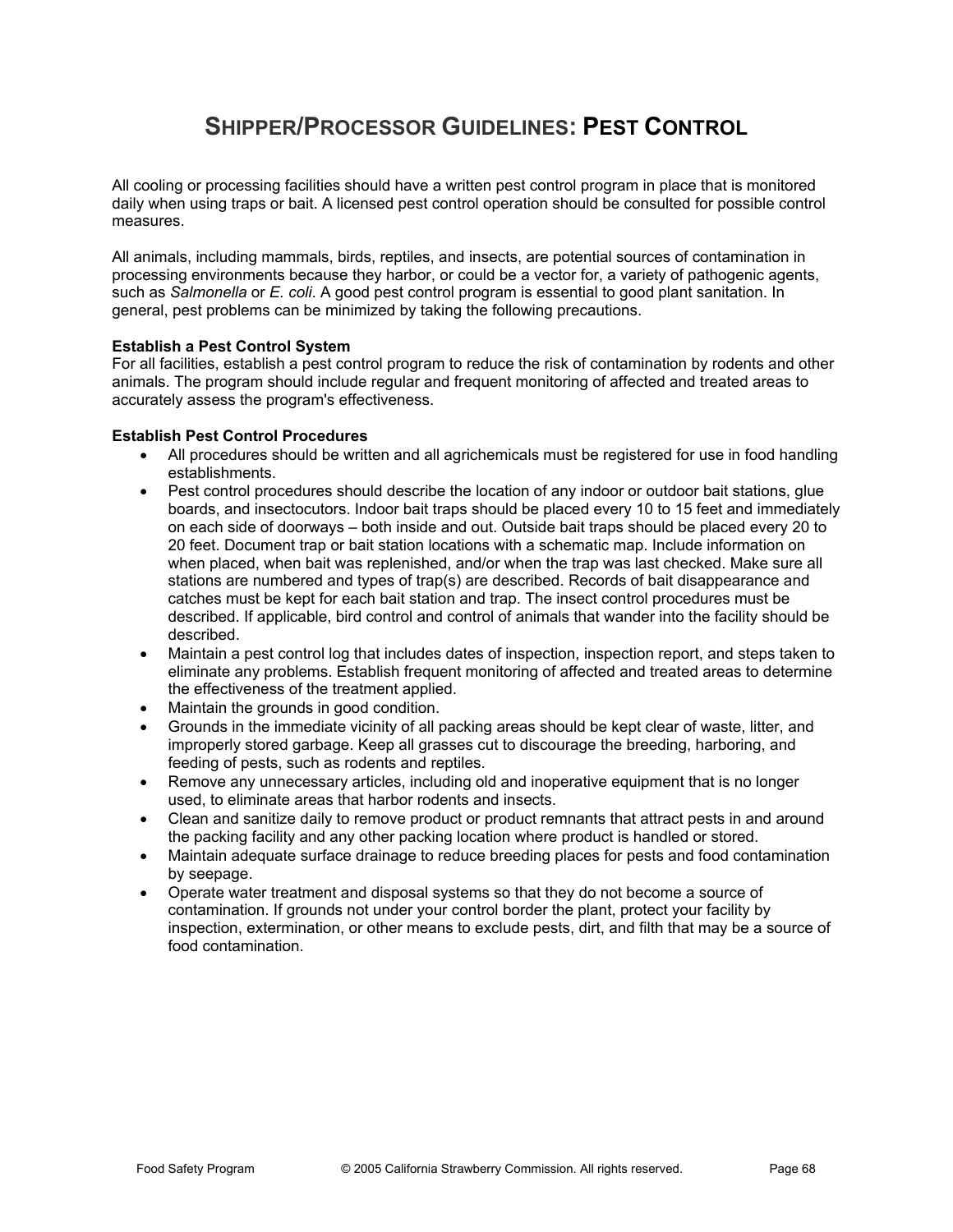### **PEST CONTROL**

### **Monitor and Maintain Facilities Regularly**

- Regularly inspect all facilities to check for evidence of pest populations or animal contamination. Minimize the availability of food and water to pests.
- Remove dead or trapped birds, insects, rodents, and other pests promptly to ensure clean and sanitary facilities and to avoid attracting additional pests.
- **Ensure that potential nesting or hiding places for pests have been eliminated.**
- Clean surfaces soiled by birds or other wildlife.
- If the plant was fogged with insecticide, clean, sanitize and inspect all equipment afterwards to insure removal of all dead insects.
- Follow all applicable label directions, including proper disposal of empty containers.
- **•** Block access of pests into enclosed facilities
- Exclude pests by blocking areas, such as holes in walls, doors, flooring, and vents that allow entrance into the facility. Use screens, wind curtains, and traps.

#### **Reference:**

x FDA 21 CFR 110.35(c) (Pest control): http://www.accessdata.fda.gov/scripts/cdrh/cfdocs/cfcfr/CFRSearch.cfm?fr=110.35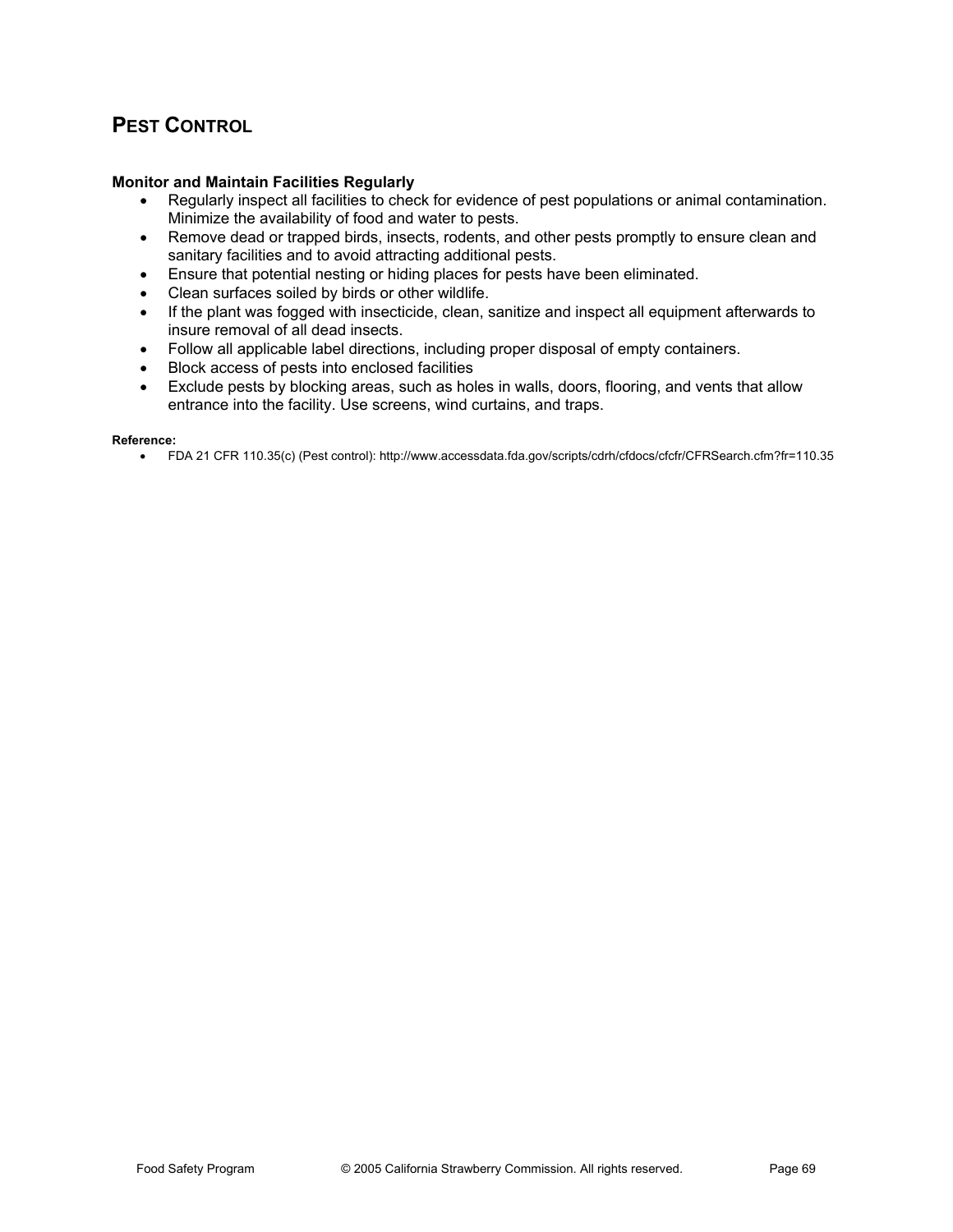### **SHIPPER/PROCESSOR GUIDELINES: TRAILER/CARGO CONTAINERS**

### **Do You Know What That Truck's Been Hauling?**

Products previously shipped by your carrier can contaminate strawberries. To reduce the possibility of contamination, inspect all carrier vehicles before you load your strawberries.

Visually inspect trailers before loading, checking for:

- Signs of insect infestation or rodents
- **Moisture**
- Chemical residues
- Foreign material such as glass, metal, debris
- Unusual odors
- Evidence of meat or poultry products
- Tight fitting seals
- Refrigeration units in working order.

Document inspection procedures and practices for harvest trailers. Maintain written procedures for inspecting the sanitation conditions of trailer/cargo containers.

Scrutinize product transportation at each level in the system, including transportation from the field to the plant and on through the channels of distribution. The proper transportation of strawberries helps reduce the potential for microbial contamination. An active and ongoing discussion with personnel responsible for transportation is essential for ensuring the success of any management program designed to deliver safe foods to the consumer.

Microbial cross-contamination from other foods and non-food sources and contaminated surfaces may occur during loading, unloading, storage, and transportation operations. Wherever produce is transported and handled, the sanitation conditions should be evaluated. Trailers used to transport chemicals or waste products should not be used for shipment of food products.

Use the Carrier Inspection Form on page 71 adapted to your own situation. If you're not already performing this procedure, your carrier may object at first. Better to reject a carrier vehicle until it's been sanitized than to have your product rejected because of contamination.

If the truck is full when it leaves your dock, it should have a seal. This seal should be recorded on the bill of lading.

Inform your customers of this policy and document shipments not loaded because of unsatisfactory condition of trailer/cargo container.

#### **Reference**:

o FDA, Guide to Minimize Microbial Food Safety Hazards for Fresh Fruits and Vegetables, Section VIII, "Transportation": http://vm.cfsan.fda.gov/~dms/prodguid.html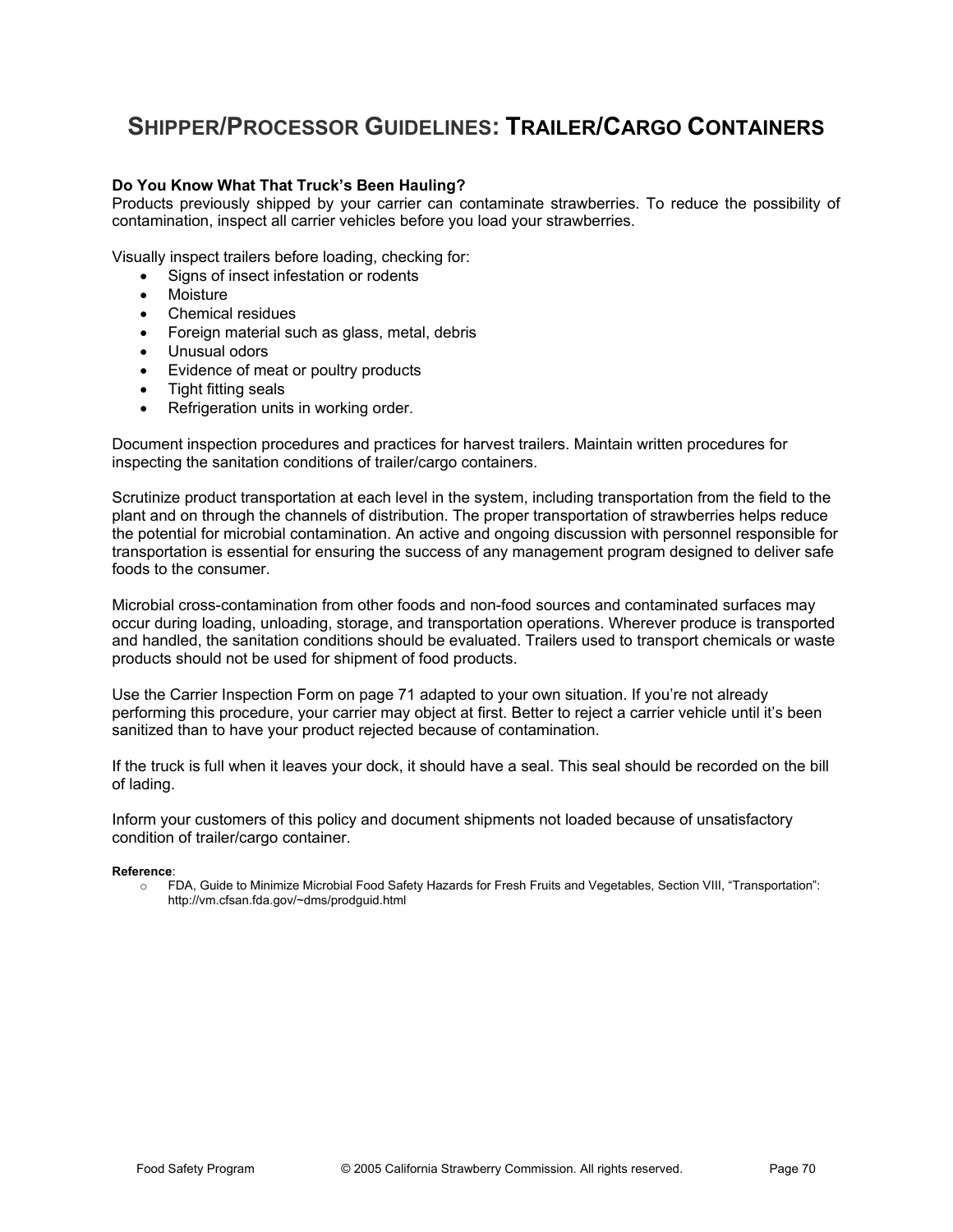# **SHIPPER/PROCESSOR GUIDELINES: TRAILER/CARGO CONTAINERS CHECKLIST**

|                                      |                                       |                                                                                   |             | Is refrigeration unit in working order?<br><u> and the contract of the contract of the contract of the contract of the contract of the contract of the contract of</u> |  |  |
|--------------------------------------|---------------------------------------|-----------------------------------------------------------------------------------|-------------|------------------------------------------------------------------------------------------------------------------------------------------------------------------------|--|--|
| <b>CARRIER CONDITION</b>             |                                       |                                                                                   |             |                                                                                                                                                                        |  |  |
| Floor: The Thomas State              | Tight                                 | Cracks                                                                            |             |                                                                                                                                                                        |  |  |
| Sides:                               | Smooth                                | Cracks                                                                            | Broken      |                                                                                                                                                                        |  |  |
| Roof:                                | Smooth                                | Cracks                                                                            | Holes       |                                                                                                                                                                        |  |  |
| Doors:                               | Excellent _____                       | Fair                                                                              |             |                                                                                                                                                                        |  |  |
|                                      | Door Seals: Excellent _____           | Fair <u>Letter</u>                                                                | Poor $\_\_$ |                                                                                                                                                                        |  |  |
| <b>CARRIER CLEANLINESS</b><br>Floor: |                                       | Needs Sweeping ___________                                                        |             |                                                                                                                                                                        |  |  |
| Walls:                               |                                       |                                                                                   |             |                                                                                                                                                                        |  |  |
| Roof:                                |                                       | Dusty__________________________                                                   |             |                                                                                                                                                                        |  |  |
| Odors:                               | None $\_\_$                           | Dusty___________________________                                                  |             |                                                                                                                                                                        |  |  |
| Insects:                             | None $\_\_$                           | Off-odors _____________________                                                   |             | Live $\_\_$                                                                                                                                                            |  |  |
| Rodents:                             |                                       | Evidence ____________________                                                     |             |                                                                                                                                                                        |  |  |
| Chemicals:                           | None $\qquad$<br>None $\qquad \qquad$ | Evidence _____________________<br>Evidence ___________________                    |             | Live $\qquad \qquad$<br>Powders                                                                                                                                        |  |  |
| Other:                               |                                       |                                                                                   |             |                                                                                                                                                                        |  |  |
| Comments:                            | None $\_\_$                           | Evidence ___________________                                                      |             | Glass, etc.                                                                                                                                                            |  |  |
|                                      |                                       |                                                                                   |             |                                                                                                                                                                        |  |  |
|                                      |                                       | Corrective Action: ________________________________Accepted?: ___________________ |             |                                                                                                                                                                        |  |  |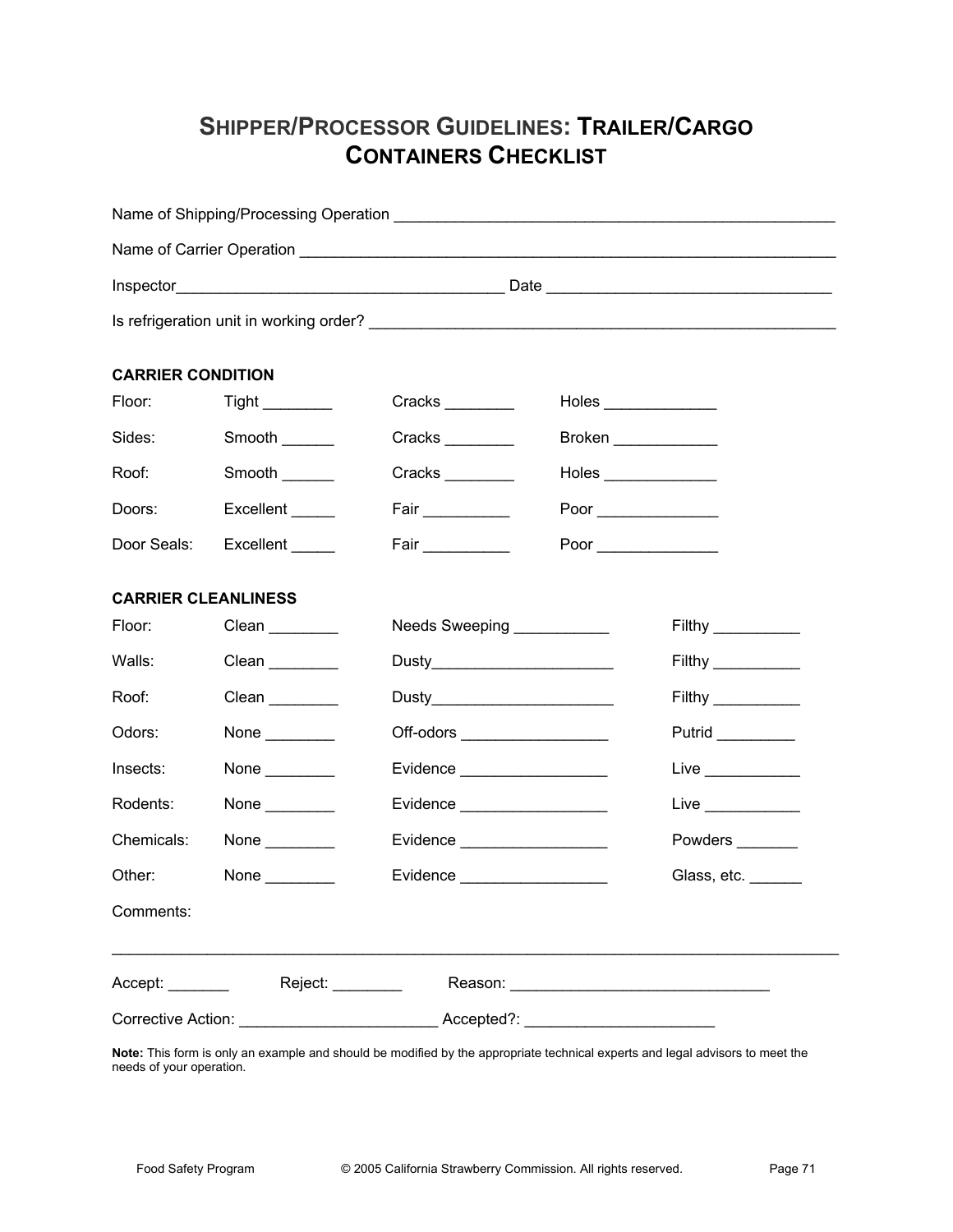# **SHIPPER/PROCESSOR GUIDELINES: TRACE-BACK**

Trace-back is the ability to track food items back to their source (growers, harvesters, etc.). A system to identify the source of strawberries alone cannot prevent the occurrence of a microbiological hazard that may lead to an initial outbreak of food borne disease. However, the ability to identify the source of a product through trace-back serves as an important component of good agricultural and management practices intended to prevent the occurrence of food safety problems. Information gained from trace-back investigation may also be useful in identifying and eliminating a hazardous pathway.

### **Overview of the Trace-back Process**

Once an outbreak is suspected, public health officials begin scientific studies to determine common food items consumed during the period of infection for the pathogen. If these studies implicate a particular food product and hazard analysis shows that other contributing causes were not to blame (for example, crosscontamination, ill food workers, other sources of infectious agent, etc.), health officials attempt to obtain the following information:

- At the Point-of-Service establishment (where the product was sold or prepared), pertinent product identifying information, including product types, packaging, labeling, and lot numbers if applicable, is obtained. Health officials also determine when the product was purchased or prepared, and determine receiving, stock rotation, inventory, handling and shipping procedures. Records are collected about suppliers and shipments of the implicated product to the Point-of-Service over the shelf life of the implicated product.
- Data relating to distribution of the implicated product is charted and analyzed. This analysis is accomplished either by tracing lot numbers, if they are available, or using a shipment delivery time line to identify suspect shipments based on knowledge about the time period when the implicated product was produced and shipped.
- Distributor interview, data collection, and analysis are repeated for each level of distribution until health officials identify the source of the product.

Depending on the contamination involved and the suspected food source, there can be wide variations in the reliability of the data obtained from such studies. Public health investigators must rely on record review and interviews. This method increases the time and resources necessary to trace an implicated product back to its source. Further, review of records that may not be complete and interviews with people whose memories may be imperfect make it more difficult to narrow down the cause(s) of an outbreak.

### **Advantages of an Effective Trace-back System**

Despite the best efforts of food handlers and processors, food may never be completely free of microbial hazards. However, an effective trace-back system, even if only some items carry identification, can give investigators clues that may lead to a specific region, packing facility, or even field, rather than your entire inventory or an entire commodity group. It also builds confidence among regulators and consumers that the industry is truly in control of all phases of production. From a public health perspective, improving the speed and accuracy of tracing implicated food items back to their source may help limit the population at risk in an outbreak and the accompanying publicity. Rapid and effective trace-back can also minimize the unnecessary expenditure of valuable public health resources and reduce consumer anxiety. Tracing implicated food items may also help public health officials to determine potential causes of contamination, thereby providing data for growers, shippers, and others for identifying and minimizing future microbial hazards.

### **Instituting Effective Trace-back Systems**

Because of the diversity of operation sizes in strawberry production and the marketing chain, a trace-back system may be more easily implemented for some companies than others, such as for larger operations that have more direct control over a greater number of steps in the growing/packing/distribution chain. However, industry associations, growers, and handlers are encouraged to consider ways to provide this capability where feasible.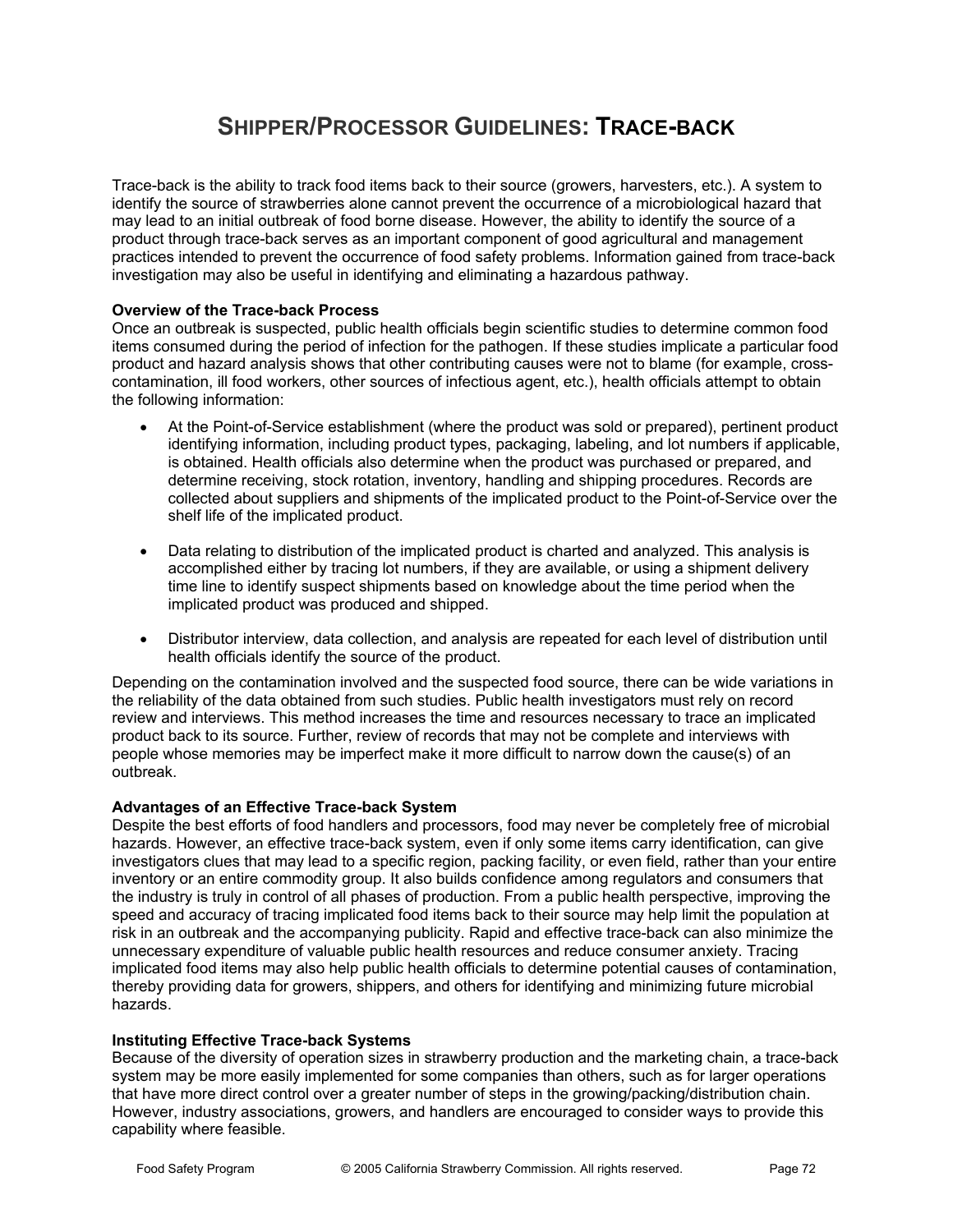### **TRACE-BACK**

Shippers should examine current company procedures and develop additional procedures if necessary to track individual containers from the farm to the handler, and then to the distributor and the customer in as much detail as possible. A trace-back system should document the source of a product and a mechanism for marking or identifying the product that can follow the product from the farm to the consumer. Documentation at minimum should include:

- Ranch identification and date of harvest (including harvester if possible)
- **Shipper**
- Who purchased product and date of sale and shipment
- x Anyone else who handled the strawberries, from grower to cooler to receiver.

**Bottom Line:** In the case of a food safety emergency, the government will and can legally ask for access and a copy of records to assess whether the food is adulterated and presents a threat of serious adverse health consequences to humans. You need to know when your food left, who handled it, and where it went to protect you and your operation.

#### **Positive Lot Identification**

In the event of a food borne illness associated with your product, the ability to quickly trace the product through your plant to the delivering grower will minimize the impact to your operation in terms of downtime, product recall/retrieval costs, and negative public opinion. Adequate coding and distribution records are critical. Lack of a coding system and accurate records could lead to a total product recall with notification to all customers.

Every pallet of strawberries that comes into your cooler or processing facility should be assigned a unique lot number for control purposes. The number should tie back to the lot number assigned by the grower. Your lot number identifies the product to everyone who will be associated with it, and is a major component in a recall. It should remain with the lot through all processing steps: grading, chemical and microbiological testing, storage and shipping.

#### **As an Example: Julian Code Dating**

For example, lot codes may use Julian dating. The lot code "5030" indicates the 30<sup>th</sup> day of the year 2005. The year is the first number (5). The "030" is the number of days since Jan. 1. The Julian date may also be written "0305," with "030" as the number of days since the beginning of the calendar year and "5" as the year. This varies from shipper to shipper.

Be consistent in your lot numbering so there is no confusion. Lot codes should at minimum be traceable to grower, production line, and production date and time. This code should be listed on the shipping invoice and plant records. Computer records of lots sent with shipments will make recall easier and product tracing significantly faster.

#### **Reference:**

o FDA Guide to Minimize Microbial Food Safety Hazards for Fresh Fruits and Vegetables, Section IX, Trace-back: http://vm.cfsan.fda.gov/~dms/prodguid.html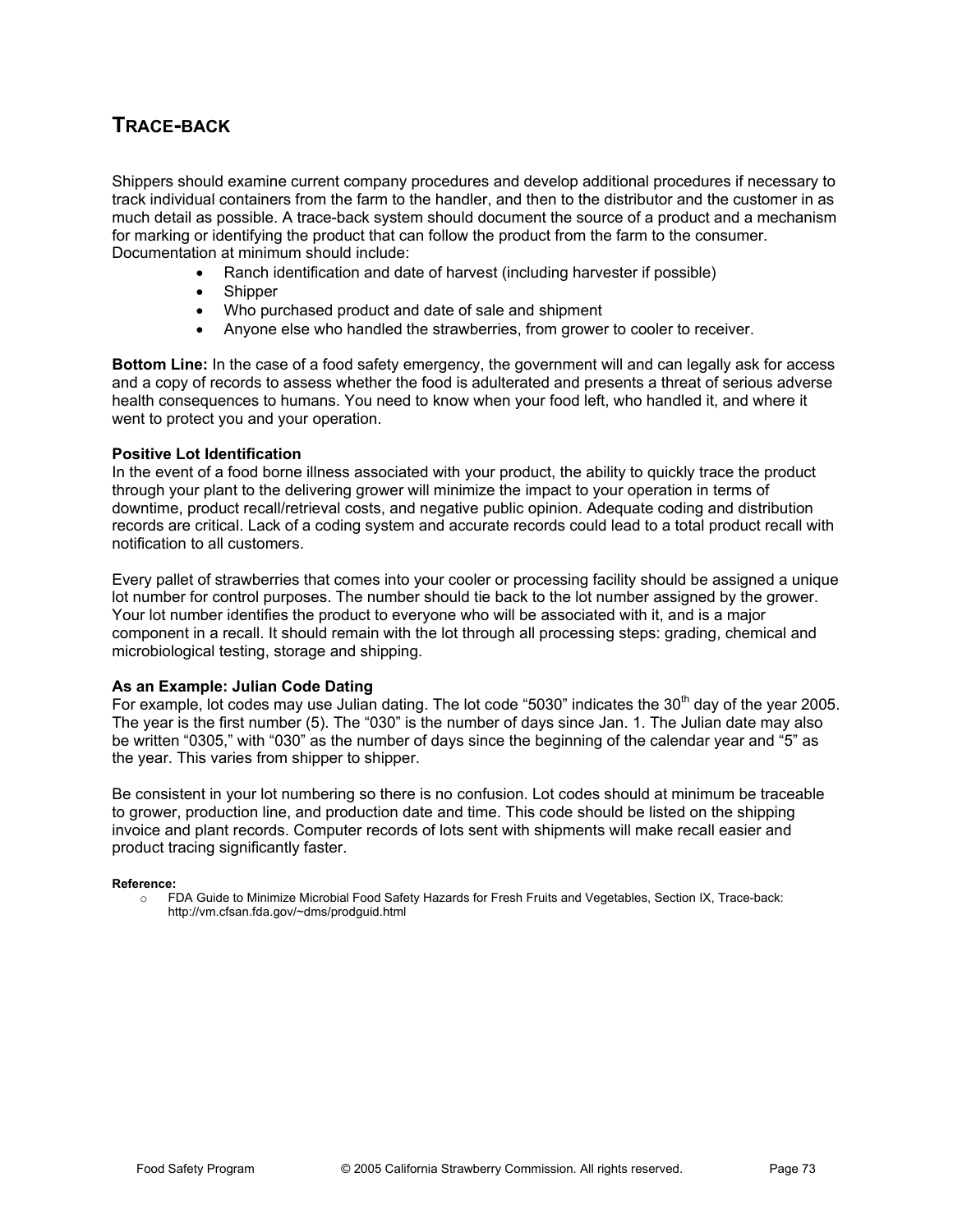# **SHIPPER/PROCESSOR GUIDELINES: PRODUCT RECALL**

#### **Recalls – Mock and Real Should be Performed Annually**

No shipper or processor wants to face a product recall. However, having a product recall program in place is invaluable when a given lot is found to be in violation of regulatory requirements. It also demonstrates to regulatory officials that if necessary, you can recall any given lot number from its destination. In fact, mock recalls are part of a sound GMPs.

To begin, appoint a recall coordinator and team. Use a recall team contact list to identify the recall team. The recall team should include at minimum a coordinator, a designated spokesperson, and representatives from marketing, distribution, technical, and production departments. Give the coordinator the authority to notify each customer who has received strawberries that must be called back. Sample recall documents follow this section.

Conduct a mock recall to determine if you are able to produce accurate information on a timely basis, verifying that all affected product can be rapidly identified and removed from the marketplace. Mock recalls are important as they:

- Test the overall effectiveness of your recall plan
- Assess supplier/customer recall programs
- $\bullet$  Evaluate the reliability and accuracy of trace-back systems
- Evaluate response time
- Assess the accuracy of record keeping systems
- Identify opportunities for program improvement.

#### **Implementing the Recall**

- 1. The recall coordinator first determines the lot, day codes and total number of cases involved. All products are tracked by lot number, and that number should be shown on all documents from production to shipping.
- 2. Find out where every pallet and tray has been shipped. The lot number will reveal every customer who received the strawberries in question.
- 3. Notify each of those customers that they must return the product to your facility.
- 4. As the product arrives back at your plant, account for every case and store it safely, clearly marked "HOLD", in a holding location away from other strawberries.
- 5. Talk with the appropriate regulatory agency to decide how or whether to dispose of the affected strawberries.
- 6. Strawberries can then be reworked or destroyed, depending on the agreement reached with the regulatory agency.
- 7. If the product is still usable, it must be retested and re-evaluated before shipping. It is highly recommended that a third party be used to confirm the effectiveness of treatment. A regulatory agency may have to give its approval before the product can be shipped.
- 8. Make all your recall records available to everyone involved who has a legal right to see them.
- 9. Alert the California Strawberry Commission of the recall by calling (831) 724-1301.

#### **Types of FDA Action**

According to the FDA, a **recall** is the removal of a marketed product considered to be in violation of FDA regulations. **Market withdrawal** is the removal of a distributed product, which involves a minor violation not subject to legal action by FDA. **Stock recovery** is the removal of product that has not been marketed or has not left direct control of the company.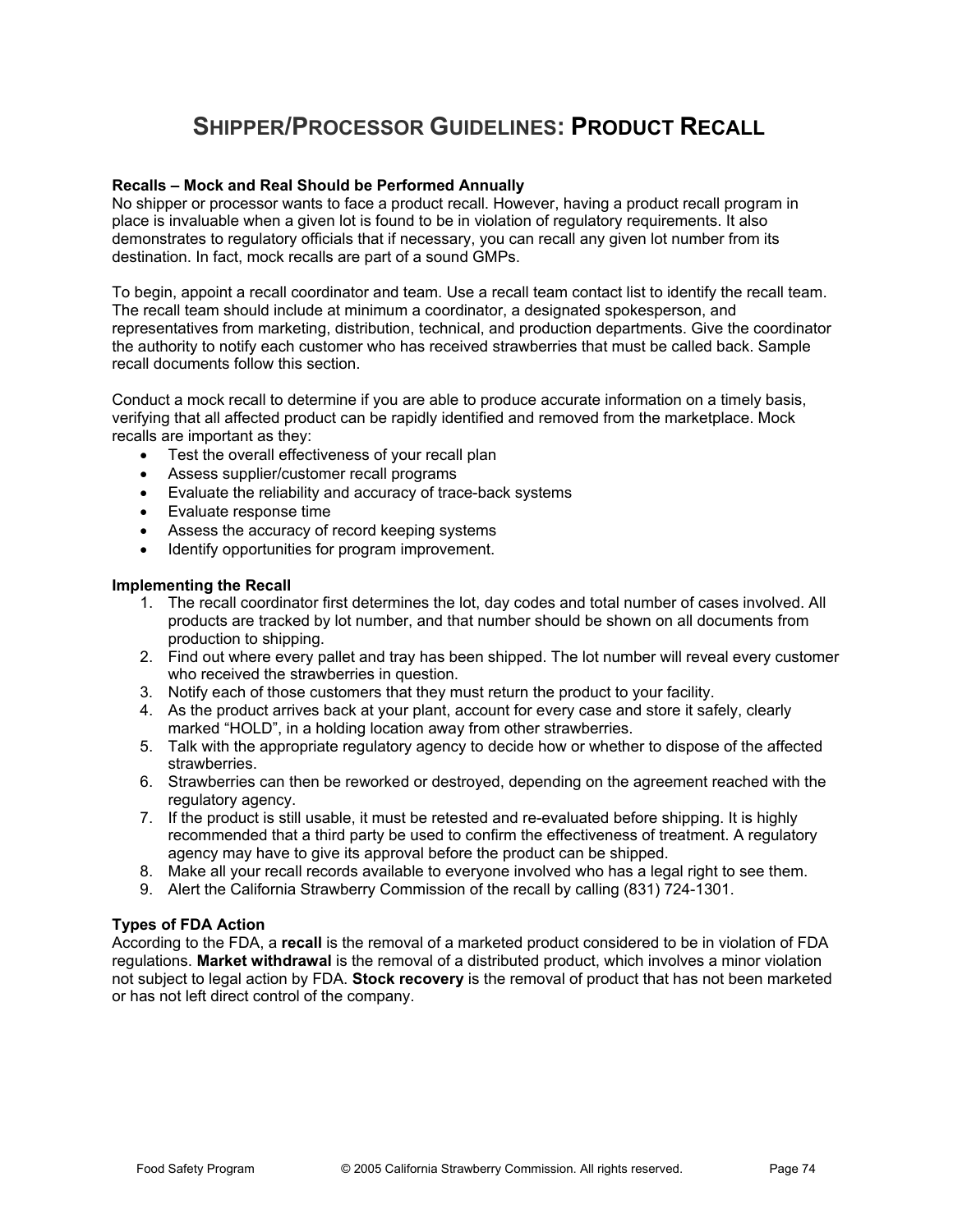### **PRODUCT RECALL**

#### **Recalls**

**Class I:** Reasonably likely that the use of, or exposure to, a contaminated product will cause serious health consequences or death.

**Class II:** Reasonably likely that the use of, or exposure to a contaminated product may cause temporary or medically reversible adverse health consequences, or where the probability of serious adverse health consequences is remote.

**Class III:** Reasonably likely that the use of, or exposure to a contaminated product is not likely to cause adverse health consequences.

The FDA does not have the authority to order a recall under the Food, Drug, and Cosmetic Act but it can get a court order to seize product if a recall is requested and the company does not comply. In FDA guidelines, companies are expected to undertake recalls when asked by FDA, to notify FDA when recalls are started and to make progress reports to FDA on the recall.

#### **Recall Communication**

It is critical that recall communications be handled correctly and as expeditiously as possible. Only designated people should speak to the media. In the event it becomes necessary to issue a press release, the following information should be included:

- Company name, contact names and phone numbers
- Address, including city and state
- Quantity and/or type of product
- Reasons for recall and a statement of possible hazard
- Area of distribution
- Specific information as to how the product can be identified
- Status and number of illnesses or injury
- A brief explanation of what is known about the problem
- Information on what consumers should do with the product and where they can get additional information.

**The Company's President/CEO should approve any changes made to the recall procedure.**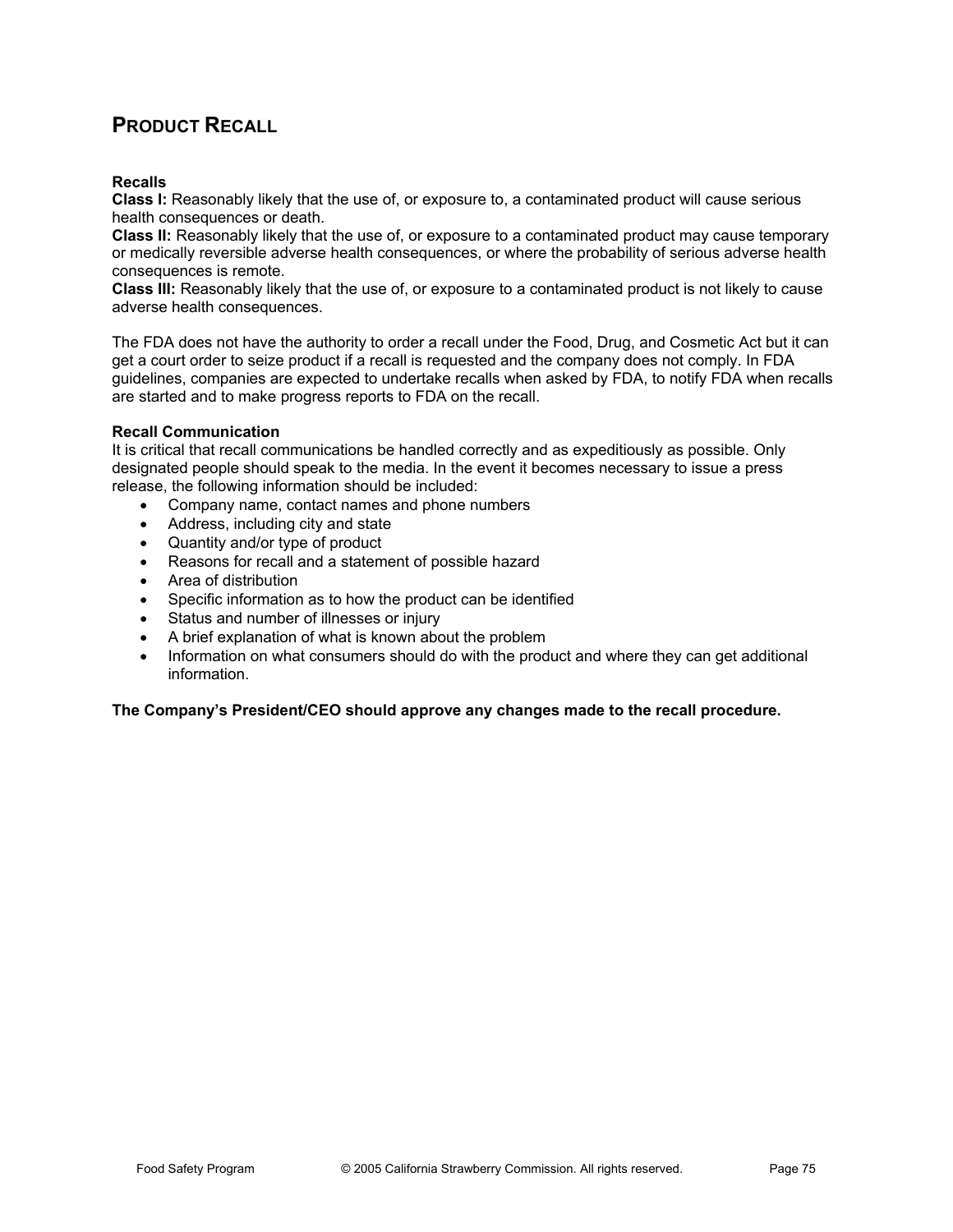# **SHIPPER/PROCESSOR GUIDELINES: RECALL TEAM CONTACT LIST**

Name of Operation: \_\_\_\_\_\_\_\_\_\_\_\_\_\_\_\_\_\_\_\_\_\_\_\_\_\_\_\_\_\_\_\_\_\_\_\_\_\_\_\_\_\_\_\_\_\_\_\_\_\_\_\_\_\_\_\_\_\_\_\_\_\_\_\_\_\_\_

Date List Updated: \_\_\_\_\_\_\_\_\_\_\_\_\_\_\_\_\_\_\_\_\_\_\_\_\_\_\_\_\_\_\_

| <b>Contact</b>                          | Information                                                        |
|-----------------------------------------|--------------------------------------------------------------------|
| President/CEO                           | Phone #:<br>Fax #:<br>Cell Phone #:<br>Home Phone #:<br>E-mail:    |
| <b>Recall Coordinator</b>               | Phone #:<br>Fax $#$ :<br>Cell Phone #:<br>Home Phone #:<br>E-mail: |
| <b>Distribution</b>                     | Phone #:<br>Fax $#$ :<br>Cell Phone #:<br>Home Phone #:<br>E-mail: |
| Production                              | Phone #:<br>Fax $#$ :<br>Cell Phone #:<br>Home Phone #:<br>E-mail: |
| <b>Quality Assurance</b>                | Phone #:<br>Fax $#$ :<br>Cell Phone #:<br>Home Phone #:<br>E-mail: |
| <b>Consumer Affairs</b>                 | Phone #:<br>Fax $#$ :<br>Cell Phone #:<br>Home Phone #:<br>E-mail: |
| Accounting                              | Phone #:<br>Fax $#$ :<br>Cell Phone #:<br>Home Phone #:<br>E-mail: |
| Legal Counsel                           | Phone #:<br>Fax $#$ :<br>Cell Phone #:<br>Home Phone #:<br>E-mail: |
| <b>Public Relations</b>                 | Phone #:<br>Fax #:<br>Cell Phone #:<br>Home Phone #:<br>E-mail:    |
| <b>Technical/Information Technology</b> | Phone #:<br>Fax #:<br>Cell Phone #:<br>Home Phone #:<br>E-mail:    |
| Sales and Marketing                     | Phone #:<br>Fax #:<br>Cell Phone #:<br>Home Phone #:<br>E-mail:    |

**Note:** This form is only an example and should be modified by the appropriate technical experts and legal advisors to meet the needs of your operation.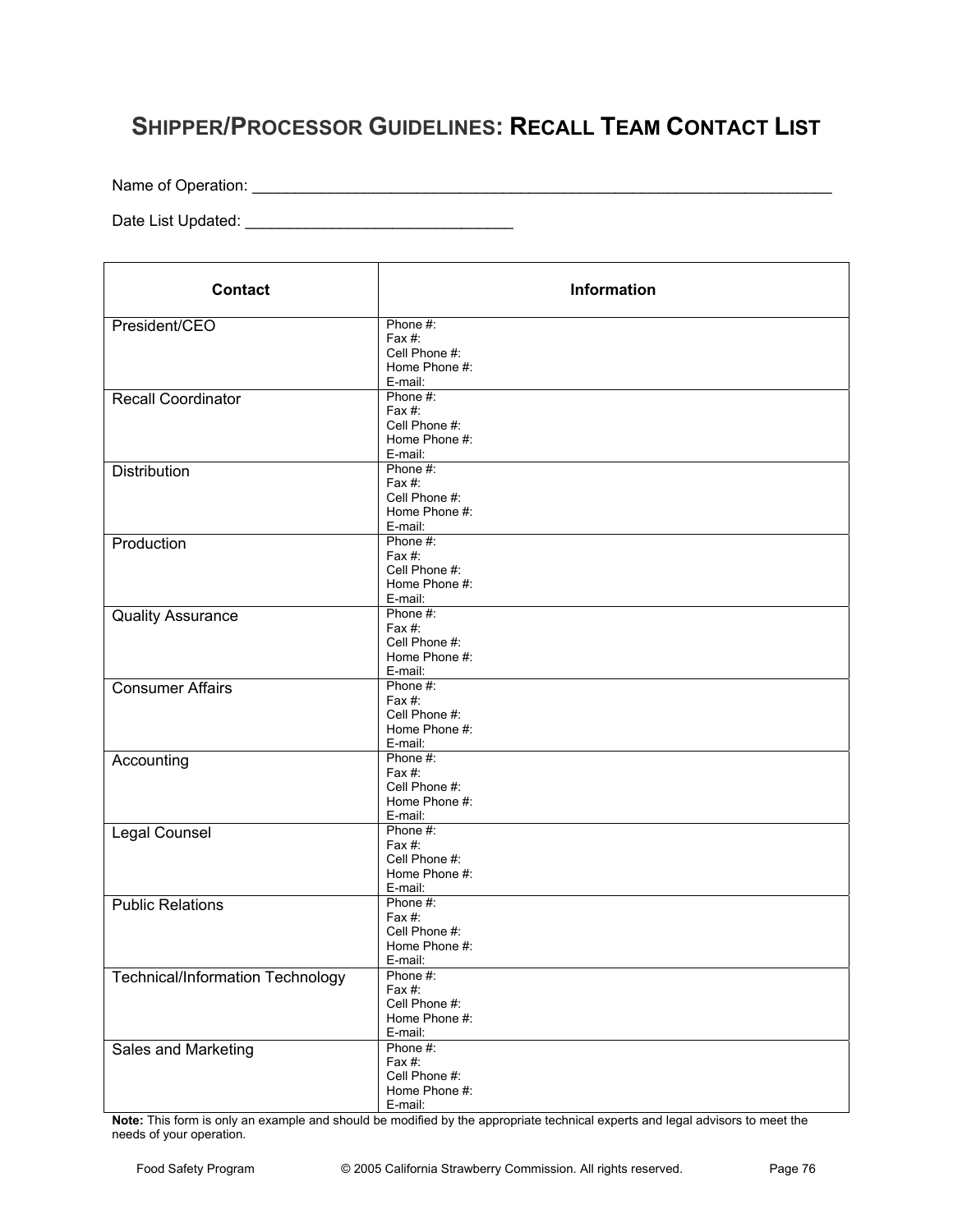# **SHIPPER/PROCESSOR GUIDELINES: RECALL TEAM RESPONSIBILITIES**

#### **Recall Coordinator**

- 1. Manage activities related to recall.
- 2. Convene recall team meetings and coordinate activities.
- 3. Keep recall master file.
- 4. Maintain recall plan.

#### **Distribution**

- 1. Stop all in-transit shipments of questionable material, and arrange for return of product to collection points.
- 2. Prepare inventory and distribution status of product showing where, when, and to whom quantity shipped.

#### **Production and Quality Assurance**

- 1. Prepare lot identification.
- 2. Halt production of product if related problem.
- 3. Investigate cause of problem. Check all records.
- 4. Clear product only as recommended by the Recall Coordinator.
- 5. Do not destroy any product without observation by FDA if a health hazard is involved.
- 6. Keep records of any destruction.

#### **Consumer Affairs**

- 1. Prepare responses for consumers.
- 2. Answer all consumer inquiries.

#### **Accounting**

1. Set up collection system to determine cost of recall.

#### **Legal Counsel**

- 1. Handle legal implications.
- 2. Review all press and company correspondence.

#### **Public Relations**

- 1. Prepare press releases.
- 2. Prepare message points for people authorized to speak to the press.
- 3. Handle all media inquiries.
- 4. Coordinate all activities through Recall Coordinator.

#### **Technical**

- 1. Obtain lot identification and samples.
- 2. Obtain product analysis.
- 3. Coordinate all action through the Recall Coordinator until problem is solved.
- 4. Consult with lab.
- 5. Consult with regulatory agencies if there is a recall.

#### **Sales & Marketing**

- 1. Notify sales managers and brokers.
- 2. Arrange for pick-up at retail if necessary.
- 3. Arrange for proper credit to be given.
- 4. Aid in contacting customers.
- 5. Utilize sales force in actual product pick-up in issuance of credit.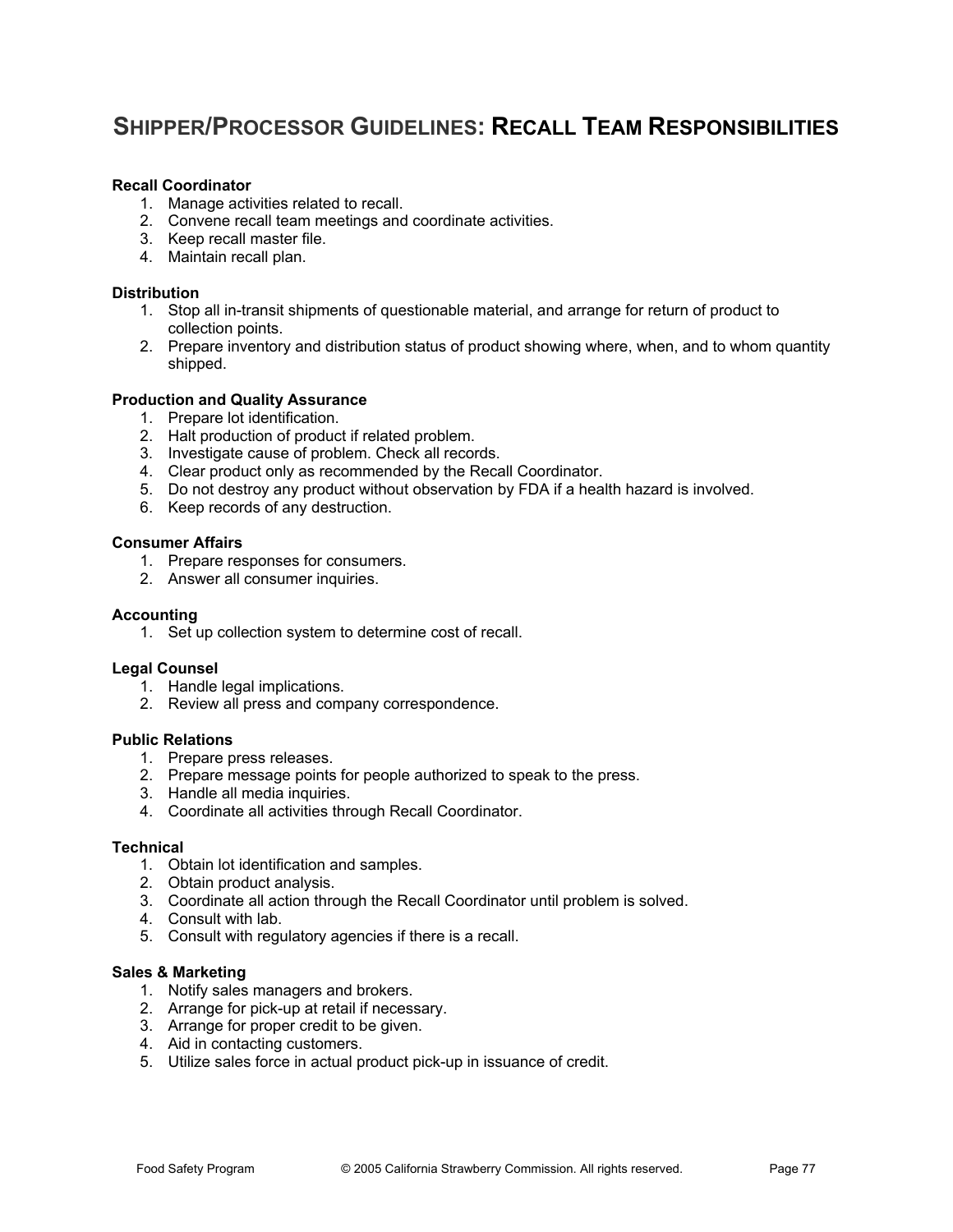# **SHIPPER/PROCESSOR GUIDELINES: DOCUMENTATION AND VERIFICATION CHECKLIST OF GROWERS**

Verification of implementation of the voluntary Food Safety Program (FSP) by individual growers can be done through written documentation and on-site inspection. Growers utilizing safe agricultural and handling practices will minimize the potential for microbiological contamination.

#### **Shippers and Processors: For each grower...**

- 1. Verify that the grower has an individual FSP.
- 2. Maintain a copy of that grower's Grower Implementation Checklist (sample copy on page 6).
- 3. Conduct in-house or third party on-site inspections for grower implementation of the FSP.
- 4. Suggested practice: Have a written grower food safety agreement (sample copy on page 79).

Shipping Operation **Example 20** and  $\overline{a}$  and  $\overline{b}$  and  $\overline{c}$  and  $\overline{d}$  and  $\overline{c}$  and  $\overline{c}$  and  $\overline{c}$  and  $\overline{c}$  and  $\overline{c}$  and  $\overline{c}$  and  $\overline{c}$  and  $\overline{c}$  and  $\overline{c}$  and  $\overline{c}$  and  $\overline$ 

Name of Person Filling Out Form \_\_\_\_\_\_\_\_\_\_\_\_\_\_\_\_\_\_\_\_\_\_\_\_\_\_\_\_\_\_\_\_\_\_\_\_\_\_\_\_\_\_\_\_\_\_\_\_\_\_\_\_\_\_\_\_\_

Date \_\_\_\_\_\_\_\_\_\_\_\_\_\_\_\_\_\_\_\_\_\_\_\_\_\_\_\_\_\_\_\_\_\_\_\_\_\_\_\_\_\_\_\_\_\_\_

| <b>Grower Name &amp;</b><br>I.D. Code | <b>Verify</b><br><b>Grower's FSP</b> | <b>Obtain Copy of</b><br><b>Grower's Contact</b><br>Form &<br>Implementation<br><b>Checklist</b> | <b>Conduct</b><br>On-site<br><b>Inspection</b> | <b>Comments</b> |
|---------------------------------------|--------------------------------------|--------------------------------------------------------------------------------------------------|------------------------------------------------|-----------------|
|                                       |                                      |                                                                                                  |                                                |                 |
|                                       |                                      |                                                                                                  |                                                |                 |
|                                       |                                      |                                                                                                  |                                                |                 |
|                                       |                                      |                                                                                                  |                                                |                 |
|                                       |                                      |                                                                                                  |                                                |                 |
|                                       |                                      |                                                                                                  |                                                |                 |
|                                       |                                      |                                                                                                  |                                                |                 |
|                                       |                                      |                                                                                                  |                                                |                 |
|                                       |                                      |                                                                                                  |                                                |                 |
|                                       |                                      |                                                                                                  |                                                |                 |
|                                       |                                      |                                                                                                  |                                                |                 |
|                                       |                                      |                                                                                                  |                                                |                 |
|                                       |                                      |                                                                                                  |                                                |                 |

**Note:** This form is only an example and should be modified by the appropriate technical experts and legal advisors to meet the needs of your operation.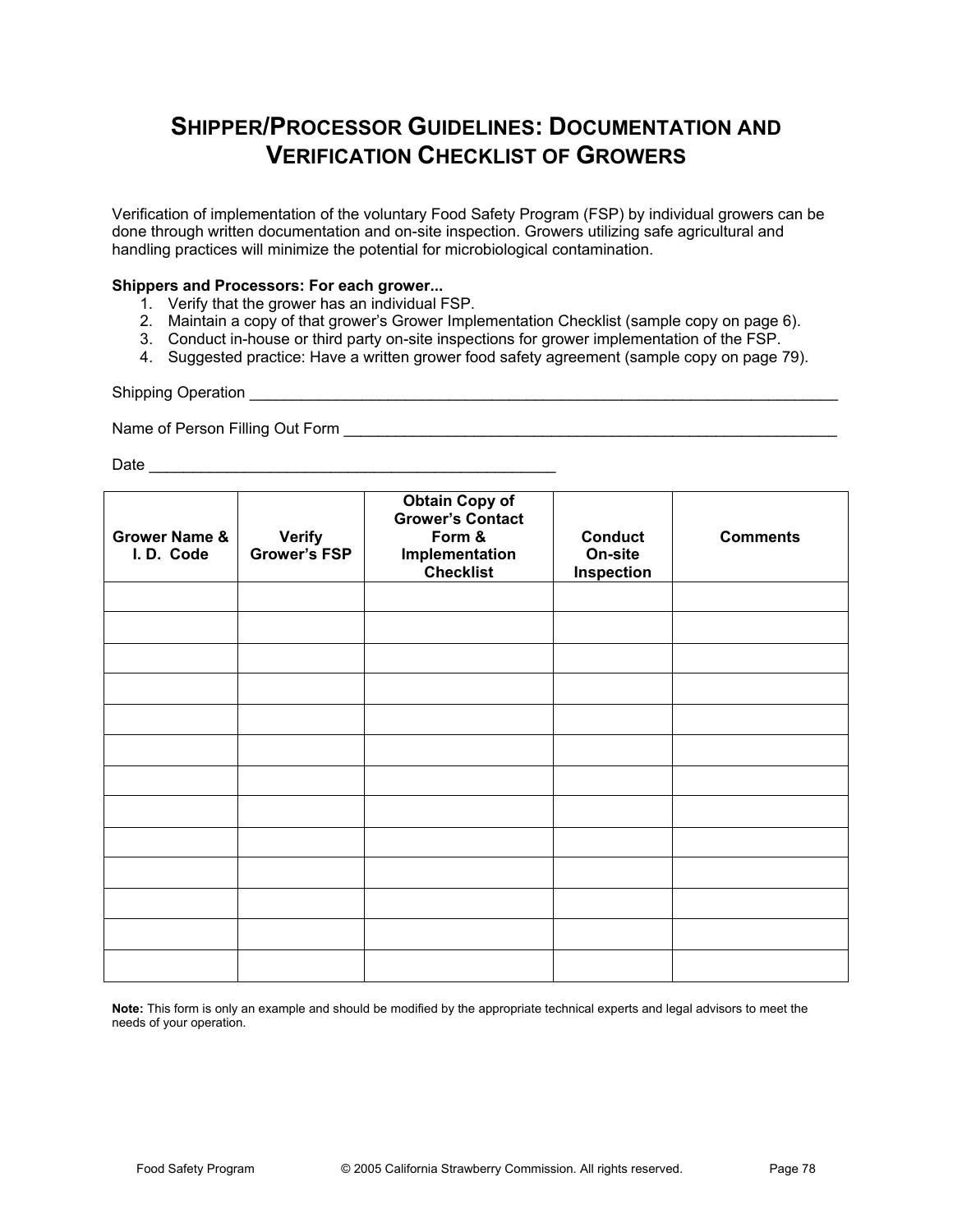# **SHIPPER/PROCESSOR GUIDELINES: GROWER FSP AGREEMENT**

#### **Purpose:**

The purpose of this agreement is to ensure that the strawberries being produced and handled meet the guidelines of the voluntary California Strawberry Commission Food Safety Program (FSP). The FSP is a comprehensive, integrated program of voluntary guidelines for strawberry production and handling which enhances the safety and quality of the fruit shipped to markets. The program uses Good Agricultural Practices (GAPs) as its basis for minimizing the risks of microbial contamination.

#### **Agreement:**

| $\mathsf{I}, \mathsf{I}$                                                                                                                                                                                                             | agree to use all reasonable efforts to comply with the                                      |
|--------------------------------------------------------------------------------------------------------------------------------------------------------------------------------------------------------------------------------------|---------------------------------------------------------------------------------------------|
| (name of grower)                                                                                                                                                                                                                     |                                                                                             |
|                                                                                                                                                                                                                                      | guidelines provided in the California Strawberry Commission's FSP when growing strawberries |
| (name of shipper/processor)                                                                                                                                                                                                          |                                                                                             |
| Grower Signature: <u>contract and a series of the series of the series of the series of the series of the series of the series of the series of the series of the series of the series of the series of the series of the series</u> |                                                                                             |
|                                                                                                                                                                                                                                      |                                                                                             |
|                                                                                                                                                                                                                                      |                                                                                             |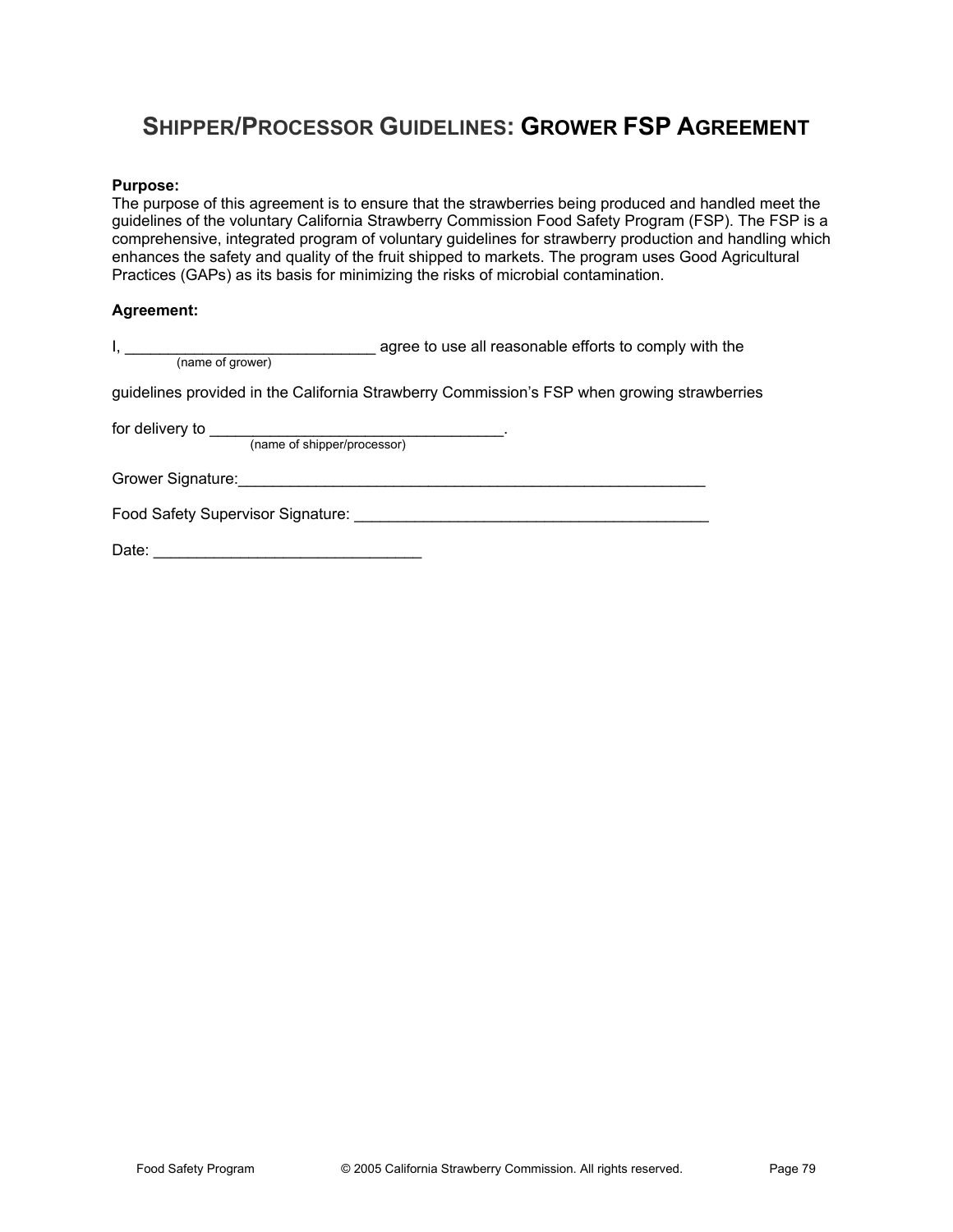# **U.S. FOOD AND DRUG ADMINISTRATION AND DEPARTMENT OF HEALTH SERVICES: PURPOSE OF A FOOD SECURITY PROGRAM**

This guidance represents the Food and Drug Administration and the U.S. Department of Health Services' current thinking on the kinds of measures that strawberry growers, shippers and processors may take to minimize the risk that food under their control will be subject to tampering or other malicious, criminal, or terrorist actions. This guidance does not create or confer any rights for or on any person and does not operate to bind FDA or the public.

Not all of the guidance contained in this document may be appropriate or practical for every food establishment, particularly smaller facilities and distributors. FDA recommends that operators review the guidance in each section that relates to a component of their operation, and assess which preventative measures are suitable. The Commission has drawn from the FDA recommendations and included those applicable to the production and shipping or processing of strawberries.

#### **NOTE: Any facility engaged in manufacturing, processing, packing or holding food for consumption in the United States must be registered with the Secretary of Public Health Emergency Awareness.**

#### **MANAGEMENT**

Prepare for the possibility of tampering or other malicious, criminal, or terrorist actions.

- Assign responsibility for security to knowledgeable individuals.
- Conduct an initial assessment of food security procedures and operations, which FDA recommends be kept confidential.
- Have a security management strategy to prepare for and respond to tampering and other malicious, criminal, or terrorist actions, both threats and actual events, including identifying, segregating, and securing affected product.
- Plan for emergency evacuation, including preventing security breaches during evacuation.
- Maintain any floor or flow plan in a secure, off-site location.
- Become familiar with the emergency response system in the community.
- Make management aware of 24-hour contact information for local, state, and federal police/fire/rescue/health/homeland security agencies.
- Make staff aware of who in management they should alert about potential security problems (24hour contacts).
- Promote food security awareness to encourage all staff to be alert to any signs of tampering or other malicious, criminal, or terrorist actions or areas that may be vulnerable to such actions, and report any findings to identified management (for example, providing training, instituting a system of rewards, building security into job performance standards).
- Build an internal communication system to inform and update staff about relevant security issues.
- Have a strategy for communicating with the public (for example, identifying a media spokesperson, preparing generic press statements and background information, and coordinating press statements with appropriate authorities).

#### **Supervision**

- Provide an appropriate level of supervision to all staff, including cleaning and maintenance staff, contract workers, data entry and computer support staff, and especially, new staff.
- Conduct routine security checks of the premises, including automated manufacturing lines, utilities and critical computer data systems (at a frequency appropriate to the operation) for signs of tampering or malicious, criminal, or terrorist action or areas that may be vulnerable to such actions.

#### **Recall strategy**

- Identify the person responsible, and a backup person.
- Provide for proper handling and disposition of recalled product.
- Identify customer contacts, addresses and phone numbers.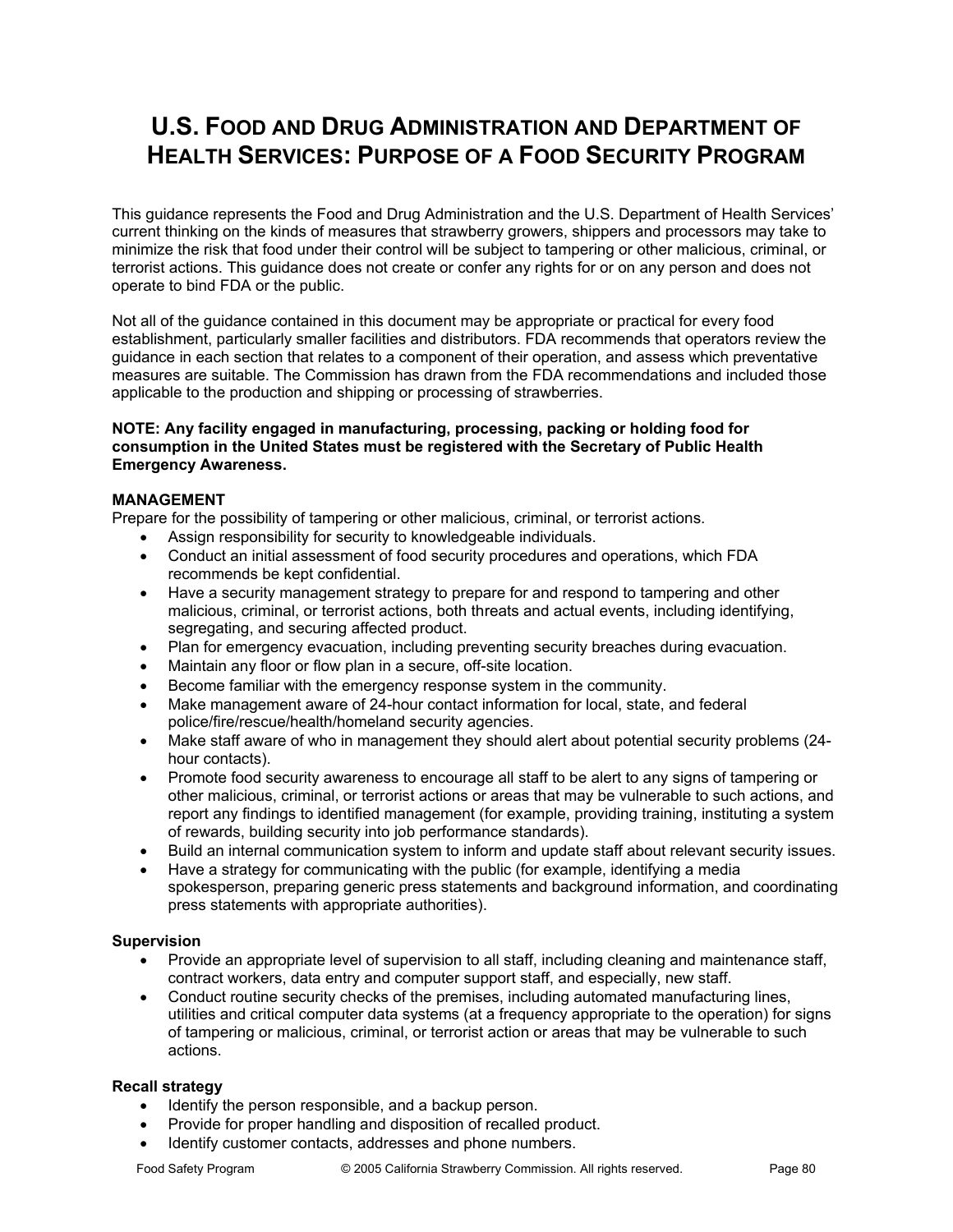#### **Investigation of Suspicious Activity**

- Investigate threats or information about signs of tampering or other malicious, criminal, or terrorist actions.
- Alert appropriate law enforcement and public health authorities about any threats of or suspected tampering or other malicious, criminal, or terrorist actions.

#### **Evaluation Program**

- Evaluate the lessons learned from past tampering or other malicious, criminal, or terrorist actions and threats.
- x Review and verify, at least annually, the effectiveness of the security management program (for example, using knowledgeable in-house or third party staff to conduct tampering or other malicious, criminal, or terrorist action exercises and mock recalls and to challenge computer security systems), revise the program accordingly, and keep this information confidential.
- Perform random food security inspections of all appropriate areas of the facility (including receiving and warehousing, where applicable) using knowledgeable in-house or third party staff, and keep this information confidential.
- Verify that security contractors are doing an appropriate job, when applicable.

#### **HUMAN ELEMENT-STAFF**

Under federal law, food establishment operators are required to verify the employment eligibility of all new hires, in accordance with the requirements of the Immigration and Nationality Act, by completing the INS Employment Eligibility Verification Form (INS Form 1-9). Completion of Form 1-9 for new hires is required by 8 USC 1324a and nondiscrimination provisions governing the verification process are set forth at 8 USC 1324b.

#### FDA recommends that food establishment operators consider:

#### **Screening (pre-hiring, at hiring, post-hiring)**

Examine the background of all staff (including seasonal, temporary, contract, and volunteer staff, whether hired directly or through a recruitment firm) as appropriate to their position, considering candidates, access to sensitive areas of the facility and the degree to which they will be supervised and other relevant factors. For example, obtain and verify work references, addresses, and phone numbers, participating in one of the pilot programs managed by the Immigration and Naturalization Service and the Social Security Administration. (These programs provide electronic confirmation of employment eligibility for newly hired employees. For more information, call the INS SAVE Program toll free at (888) 164-1218, fax a request for information to (202) 511-9981, or write to US/INS, SAVE Program, 425 I Street, NW, ULLICO-4th Floor, Washington, D.C. 20536. These pilot programs may not be available in all states. Have a criminal background check performed by local law enforcement or by a contract service provider [Remember to first consult any state or local laws that may apply to the performance of such checks]).

**Note:** screening procedures should be applied equally to all staff, regardless of race, national origin, religion, and citizenship or immigration status.

#### **Daily Work Assignments**

- x Know who is and who should be on premises, and where they should be located, for each shift.
- Keep information updated.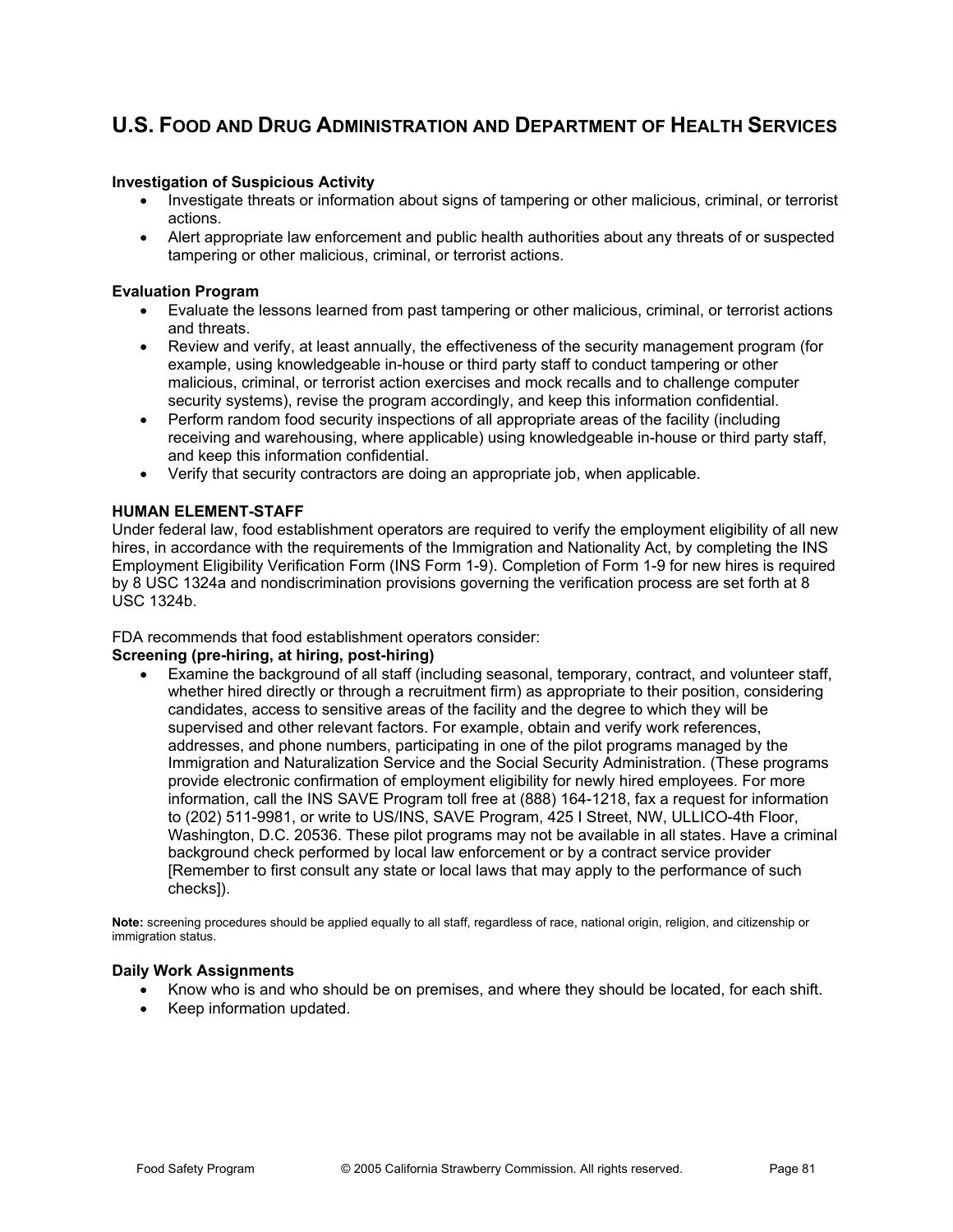#### **Identification**

- Establish a system of positive identification and recognition that is appropriate to the nature of the workforce (for example, issuing uniforms, name tags, or photo identification badges with individual control numbers, color coded by area of authorized access), when appropriate.
- Collect the uniforms, name tag, or identification badge when a staff member is no longer associated with the establishment.

#### **Restricted Access**

- Identify staff that require unlimited access to all areas of the facility.
- Reassess levels of access for all staff periodically.
- Limit access so staff enter only those areas necessary for their job functions and only during appropriate work hours (for example, using key cards or keyed or cipher locks for entry to sensitive areas, color coded uniforms [remember to consult any relevant federal, state or local fire or occupational safety codes before making any changes]).
- Change combinations, re-key locks and/or collect the retired key card when a staff member who is in possession of these is no longer associated with the establishment, and additionally as needed to maintain security.

#### **Personal Items**

- Restrict the type of personal items allowed in establishment.
- Allow in the establishment only those personal use medicines that are necessary for the health of staff and ensuring that these personal use medicines are properly labeled and stored away from food handling or storage areas.
- Prevent staff from bringing personal items (for example, lunch containers, purses) into food handling or storage areas.
- Provide for regular inspection of contents of staff lockers (for example, providing metal mesh lockers, company issued locks), bags, packages, and vehicles when on company property (Remember to first consult any federal, state, or local laws that may relate to such inspections).

#### **Training in Food Security Procedures**

- Incorporate food security awareness, including information on how to prevent, detect, and respond to tampering or other malicious, criminal, or terrorist actions or threats, into training programs for staff, including seasonal, temporary, contract and volunteer staff.
- Provide periodic reminders of the importance of security procedures (for example, scheduling meetings, providing brochures or payroll stuffers).
- Encourage staff support (for example, involving staff in food security planning and the food security awareness program), to demonstrate the importance of security procedures.

#### **Unusual Behavior**

Watch for unusual or suspicious behavior by smployees (for example, staff who, without an identifiable purpose, stay unusually late after the end of their shift, arrive unusually early, access files/information/areas of the facility outside of the areas of their responsibility; remove documents from the facility; ask questions on sensitive subjects; bring cameras to work).

#### **Staff Health**

Be alert for atypical staff health conditions that staff may voluntarily report and absences that could be an early indicator of tampering or other malicious, criminal, or terrorist actions (for example, an unusual number of staff who work in the same part of the facility reporting similar symptoms within a short time frame), and report such conditions to local health authorities.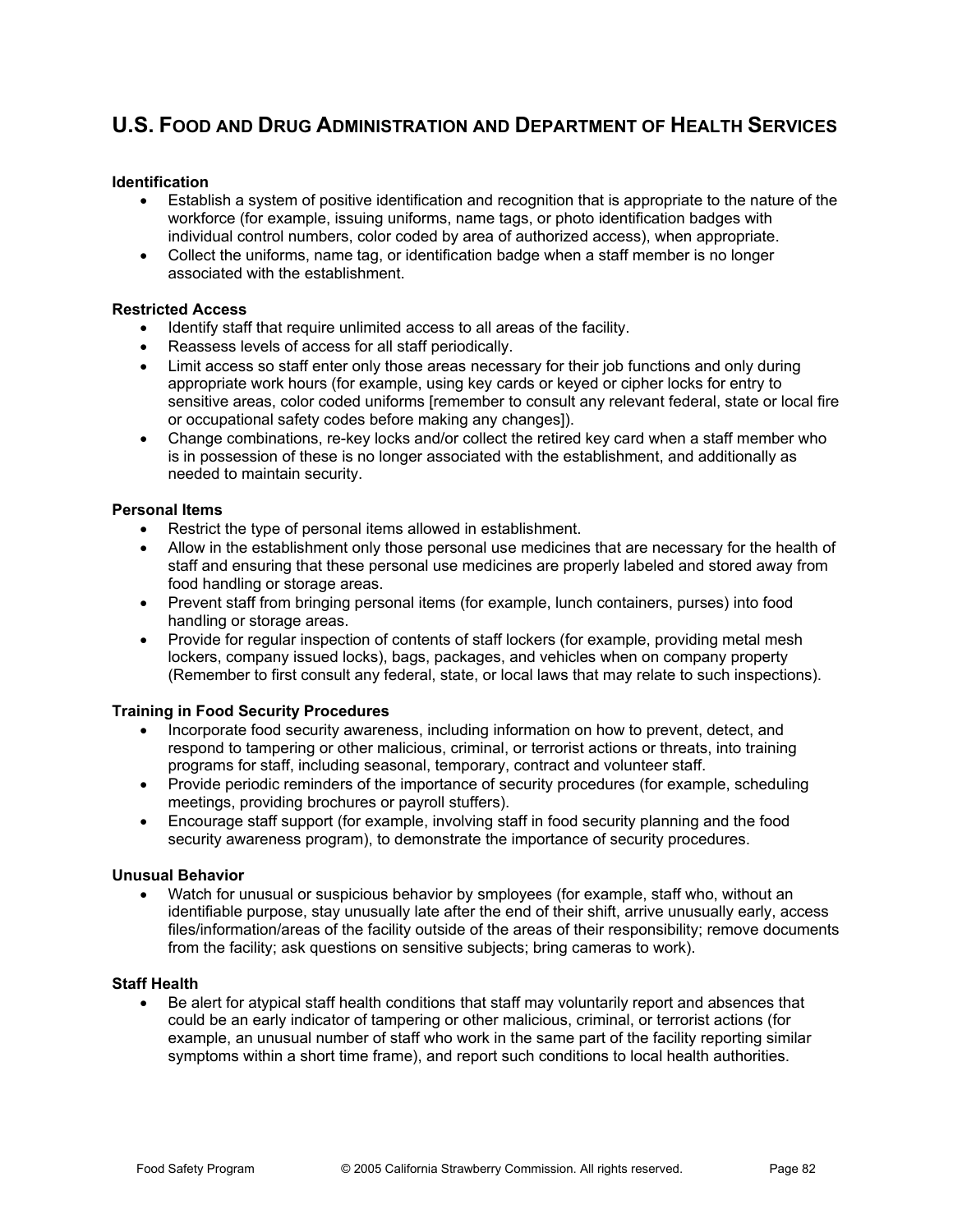#### **HUMAN ELEMENT-PUBLIC**

FDA recommends that food establishment operators consider:

Visitors (for example, contractors, supplier representatives, delivery drivers, customers, couriers, pest control representatives, third-party auditors, regulators, reporters, tours)

- Inspect incoming and outgoing vehicles, packages and briefcases for suspicious, inappropriate or unusual items or activity, to the extent practical.
- Restrict entry to the establishment (for example, checking visitors in and out at security or reception, requiring proof of identity, issuing visitors badges that are collected upon departure, accompanying visitors).
- Ensure that there is a valid reason for the visit before providing access to the facility—beware of unsolicited visitors.
- Verify the identity of unknown visitors.
- Restrict access to food handling and storage areas (for example, accompanying visitors, unless they are otherwise specifically authorized).
- Restrict access to locker room.

#### **FACILITY**

FDA recommends that food establishment operators consider:

#### **Physical Security**

- Protect perimeter access with fencing or other deterrent, when appropriate.
- Secure doors (including freight loading doors, when not in use and not being monitored, and emergency exits), windows, roof openings/hatches, vent openings, ventilation systems, utility rooms, ice manufacturing and storage rooms, loft areas, trailer bodies, tanker trucks, railcars, and bulk storage tanks for liquids, solids, and compressed gases, to the extent possible (for example, using locks, jimmy plates, seals, alarms, intrusion detection sensors, guards, monitored video surveillance [remember to consult any relevant federal, state or local fire or occupational safety codes before making any changes]).
- Use metal or metal-clad exterior doors to the extent possible when the facility is not in operation, except where visibility from public thoroughfares is an intended deterrent (remember to consult any relevant federal, state or local fire or occupational safety codes before making any changes).
- x Minimize the number of entrances to restricted areas (remember to consult any relevant federal, state or local fire or occupational safety codes before making any changes).
- Secure bulk unloading equipment (for example, augers, pipes, conveyor belts, and hoses) when not in use and inspect the equipment before use.
- Account for all keys to establishment (for example, assigning responsibility for issuing, tracking, and retrieving keys).
- Monitor the security of the premises using appropriate methods (for example, using security patrols [uniformed and/or plain-clothed], video surveillance).
- Minimize, to the extent practical, places that can be used to temporarily hide intentional contaminants (for example, minimizing nooks and crannies, false ceilings).
- Provide adequate interior and exterior lighting, including emergency lighting, where appropriate, to facilitate detection of suspicious or unusual activities.
- Implement a system of controlling vehicles authorized to park on the premises (for example, using placards, decals, key cards, keyed or cipher locks, issuing passes for specific areas and times to visitors, vehicles).
- Keep parking areas separated from entrances to food storage and processing areas and utilities, where practical.
- Limit poisonous and toxic chemicals in the establishment to those that are required for the operation and maintenance of the facility and those that are being held for sale.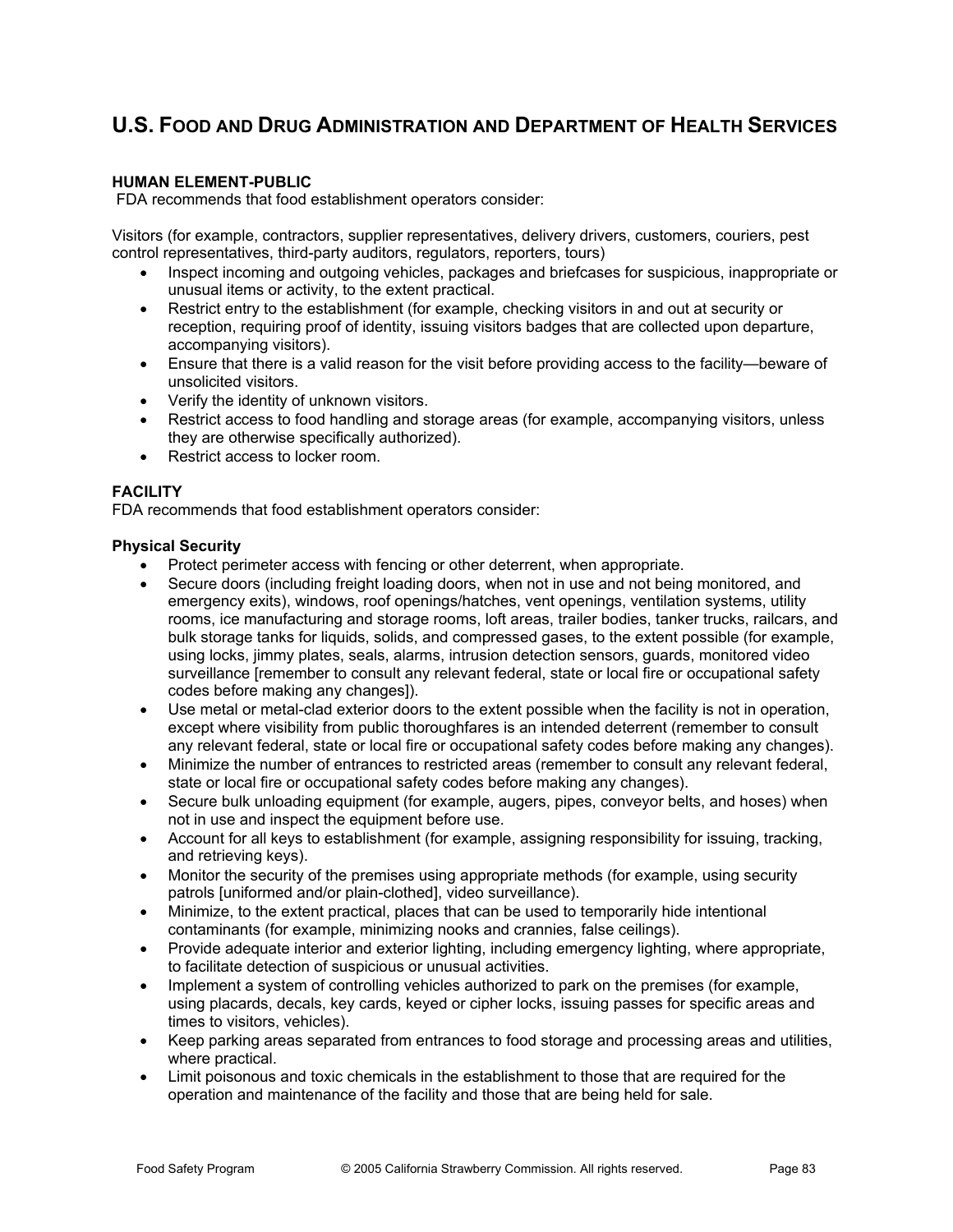• Store poisonous and toxic chemicals as far away from food handling and storage areas as practical.

#### **Storage and Use of Poisonous and Toxic Chemicals (for Example, Cleaning and Sanitizing Agents, Pesticides)**

- Limit access to and secure storage areas for poisonous and toxic chemicals that are not being held for sale (for example, using keyed or cipher locks, key cards, seals, alarms, intrusion detection sensors, guards, monitored video surveillance [remember to consult any relevant federal, state or local fire codes that may apply before making any changes]).
- Ensure that poisonous and toxic chemicals are properly labeled.
- x Use pesticides in accordance with the Federal Insecticide, Fungicide, and Rodenticide Act (for example, maintaining rodent bait that is in use in covered, tamper-resistant bait stations).
- Know what poisonous and toxic chemicals should be on the premises and keep track of them.
- Investigate missing stock or other irregularities outside a normal range of variation and alert appropriate law enforcement and public health authorities about unresolved problems, when appropriate

#### **OPERATIONS**

FDA recommends that food establishment operators consider:

#### **Incoming Materials and Contract Operations**

- Use only known, appropriately licensed or permitted (where applicable) contract manufacturing and packaging operators and sources for all incoming materials, including ingredients, compressed gas, packaging, labels, and materials for research and development.
- Take reasonable steps to ensure that suppliers, contract operators and transporters practice appropriate food security measures (for example, auditing, where practical, for compliance with food security measures that are contained in purchase and shipping contracts or letters of credit, or using a vendor approval program).
- Authenticate labeling and packaging configuration and product coding/expiration dating systems (where applicable) for incoming materials in advance of receipt of shipment, especially for new products.
- x Request locked and/or sealed vehicles/containers/railcars, and, if sealed, obtain the seal number from the supplier and verify it upon receipt. Make arrangements to maintain the chain of custody when a seal is broken for inspection by a governmental agency or as a result of multiple deliveries.
- $\bullet$  Request that the transporter have the capability to verify the location of the load at any time, when practical.
- Establish delivery schedules. Refuse unexplained, unscheduled deliveries or drivers, and investigating delayed or missed shipments.
- Supervise off-loading of incoming materials, including off-hour deliveries.
- Reconcile the product and amount received with the product and amount ordered and the product and amount listed on the invoice and shipping documents, taking into account any sampling performed prior to receipt.
- Investigate shipping documents with suspicious alterations.
- x Inspect incoming materials, including ingredients. compressed gas, packaging, labels, product returns, and materials for research and development, for signs of tampering, contamination or damage. Be alert to abnormal powders, liquids, stains, or odors, evidence of resealing, compromised tamper-evident packaging, or "counterfeiting" (for example, inappropriate or mismatched product identity, labeling, product lot coding or specifications, absence of tamperevident packaging when the label contains a tamper-evident notice), when appropriate.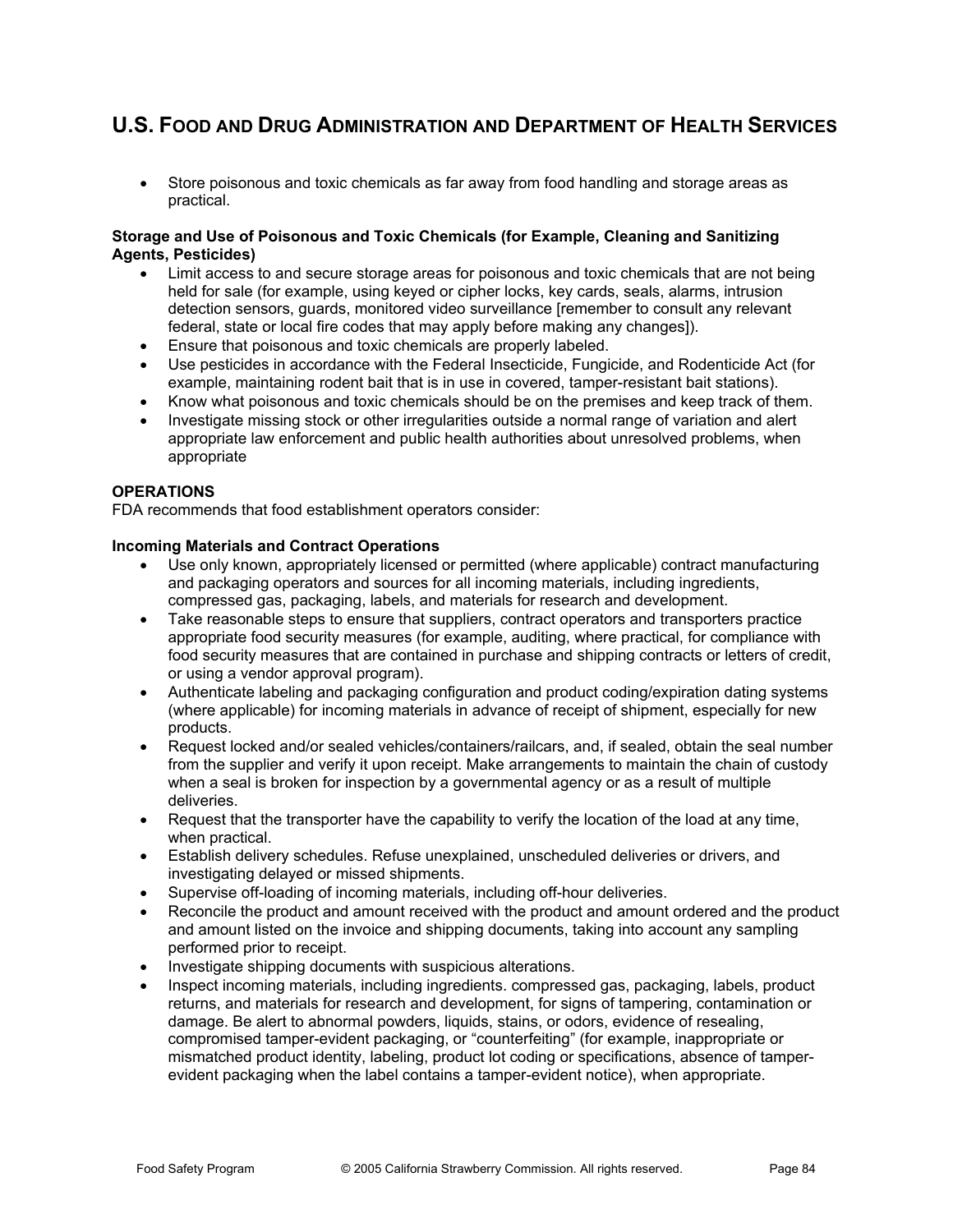- Evaluate the utility of testing incoming ingredients, compressed gas, packaging, labels, product returns, and materials for research and development to detect tampering or other malicious, criminal, or terrorist action.
- Reject suspect food.
- Alert appropriate law enforcement and public health authorities about evidence of tampering, "counterfeiting" or other malicious, criminal, or terrorist action.

#### **Storage**

- x Enforce a system to receive, store, and handed distressed, damaged, returned, and rework products to minimize their potential for being compromised or to compromise the security of other products (for example, destroying products that are unfit for human or animal consumption, products with illegible codes, products of questionable origin, and products returned by consumers to retail stores).
- Keep track of incoming materials and materials in use, including ingredients, compressed gas, packaging, labels, salvage products, rework products, and product returns.
- Investigate missing or extra stock or other irregularities outside a normal range of variability and report unresolved problems to appropriate law enforcement and public health authorities, when appropriate.
- Store product labels in a secure location and destroy outdated or discarded product labels.
- x Minimize reuse of containers, shipping packages, cartons, etc., where practical.

#### **Security of Water and Utilities**

- Limit, to the extent practical, access to controls for airflow, water, electricity, and refrigeration.
- Secure non-municipal water wells, hydrants, storage, and handling facilities.
- **Ensure that water systems and trucks are equipped with backflow prevention.**
- Chlorinate water systems and monitor chlorination equipment, where practical, and especially for non-municipal water systems.
- Test non-municipal sources for potability regularly, as well as randomly, and alert to changes in the profile of the results.
- Stay attentive to the potential for media alerts about public water provider problems, when applicable.
- Identify alternate sources of potable water for use during an emergency situation where normal water systems have been compromised (for example, trucking from an approved source, treating on-site or maintaining on-site storage).

#### **Finished Products**

- Be sure that public storage warehousing and shipping operations (vehicles and vessels) practice appropriate security measures (for example, auditing, where practical, for compliance with food security measures that are contained in contracts or letters of guarantee).
- Perform random inspection of storage facilities, vehicles, and vessels.
- Evaluate the utility of finished product testing to detect tampering or other malicious, criminal, or terrorist actions.
- Request locked and/or sealed vehicles/containers/railcars and provide the seal number to the consignee.
- Request that the transporter have the capability to verify the location of the load at any time.
- Establish scheduled pickups, and don't accept unexplained, unscheduled pickups.
- x Keep track of finished products.
- Investigate missing or extra stock or other irregularities outside a normal range of variation and alert appropriate law enforcement and public health authorities about unresolved problems, when appropriate.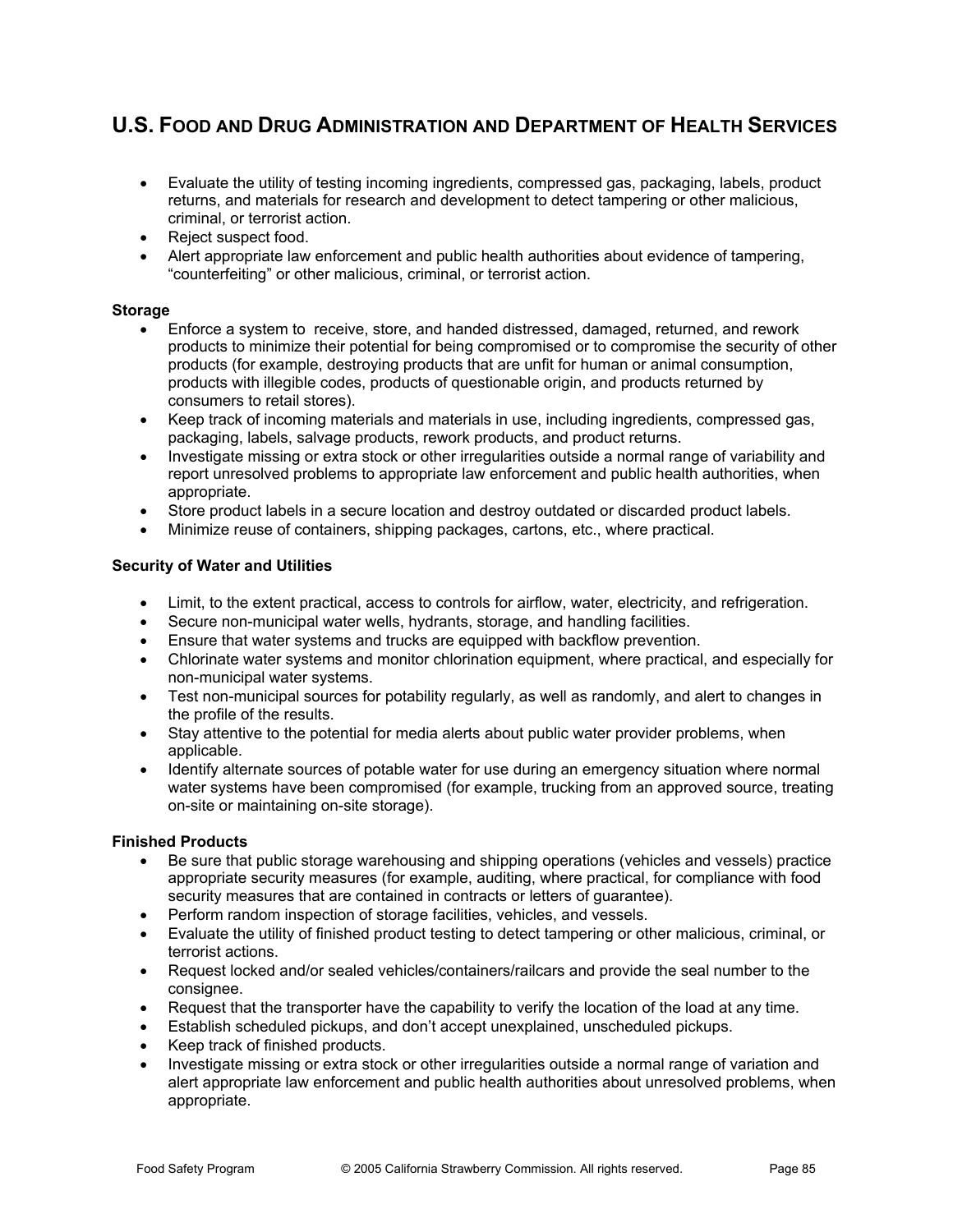• Advise sales staff to be on the lookout for counterfeit products and to alert management if any problems are detected.

#### **Mail/Packages**

• Implement procedures to ensure the security of incoming mail and packages (for example, locating the mailroom away from food processing and storage areas; securing mailroom; visual or x-ray mail/package screening; following U.S. Postal Service guidance).

#### **Access to Computer Systems**

- Restrict access to computer process control systems and critical data systems to those with appropriate clearance (for example, using passwords, firewalls).
- Eliminate computer access to a staff member who is no longer associated with the establishment.
- **Establish a system of traceability of computer transactions.**
- Review the adequacy of virus protection systems and procedures for backing up critical computer based data systems.
- Validate the computer security system.

appropriate law enforcement and public health authorities.

#### **EMERGENCY POINT OF CONTACT**

U.S. Food and Drug Administration 5600 Fishers Lane Rockville, MD 2085 301-443-1240

If a food establishment operator suspects that any of his/her products that are regulated by the FDA have been subject to tampering, "counterfeiting," or other malicious, criminal, or terrorist action, FDA recommends that he/she notify the FDA 24-hour emergency number at 301-443-1240 or call the local FDA District Office. FDA District Office telephone numbers are listed at: http://www.fda.gov/ora'inspect\_ref/ iom/iomoradir.html. FDA recommends that the operator also notify

### **Reference:**

Guidance for Industry: Food Producers, Processors, and Transporters. Food Security Preventative Measures Guidance. FDA: http://www.cfsan.fda.gov/~dms/secguid.html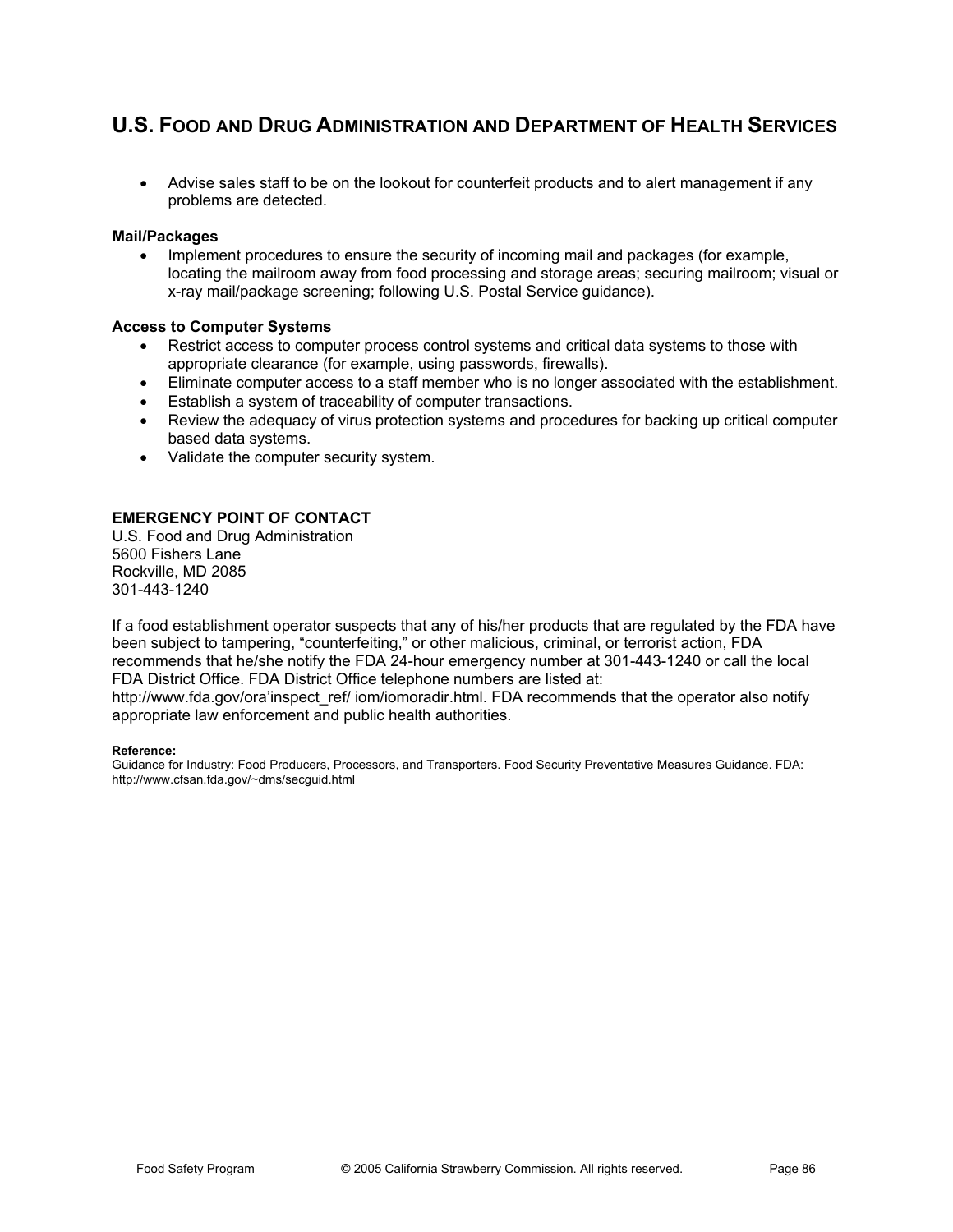# **CONTACT INFORMATION: CA STATE ORGANIZATIONS**

### **University of California**

| Food Safety Program<br>Davis, CA 95616                                        |  |
|-------------------------------------------------------------------------------|--|
| Food Science & Technology<br>Davis, CA 95616-8598                             |  |
| 71 Stevenson St., Room 420<br>San Francisco, CA 94105<br>http://www.osha.gov/ |  |
| 19701 Fairchild<br>Irvine, CA 92612                                           |  |
| <b>California State Agencies:</b>                                             |  |
| P.O. Box 997413<br>Sacramento, CA 95899<br>www.dhs.ca.gov                     |  |
| 1220 N Street<br>Sacramento, CA 95814<br>www.cdfa.ca.gov                      |  |
| 455 Golden Gate Avenue<br>San Francisco CA 94102<br>www.dir.ca.gov            |  |
| 1001   Street<br>Sacramento, CA 95812<br>www.cdpr.ca.gov                      |  |
| 1416 9th Street<br>Sacramento, CA 95814<br>www.water.ca.gov                   |  |
| 1001 I Street<br>P.O. Box 2815<br>Sacramento, CA 95812<br>www.calepa.ca.gov   |  |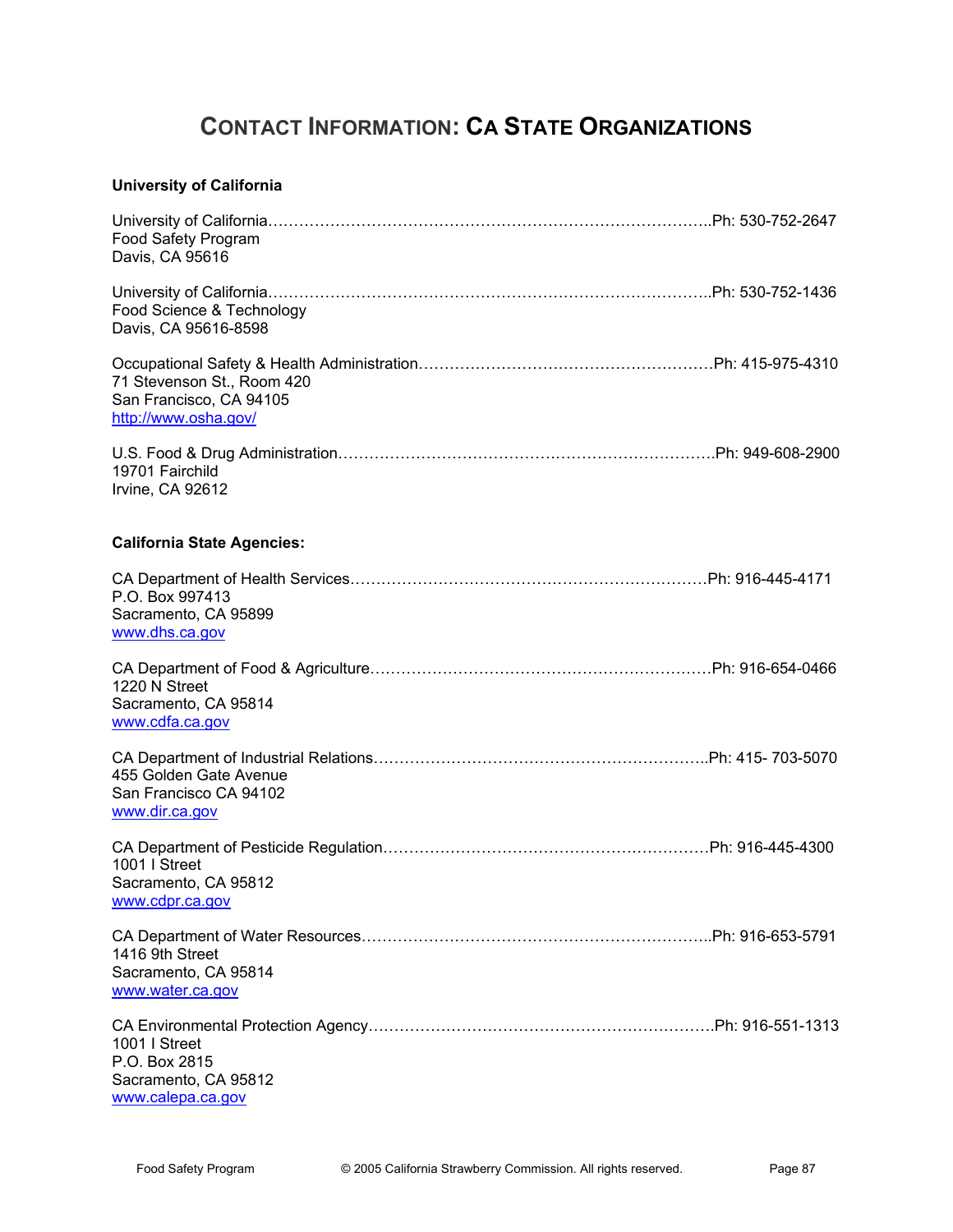# **CA STATE ORGANIZATIONS**

| <b>Consultation Service</b>                   |  |
|-----------------------------------------------|--|
| 1515 Clay Street, Ste. 1103                   |  |
| Oakland, CA 94612                             |  |
| www.dir.ca.gov/dosh/consultation_offices.html |  |
|                                               |  |
| 455 Golden Gate Avenue, 9th Floor             |  |
| San Francisco, CA 94102                       |  |
| www.dir.ca.gov/dlse/DistrictOffices.htm       |  |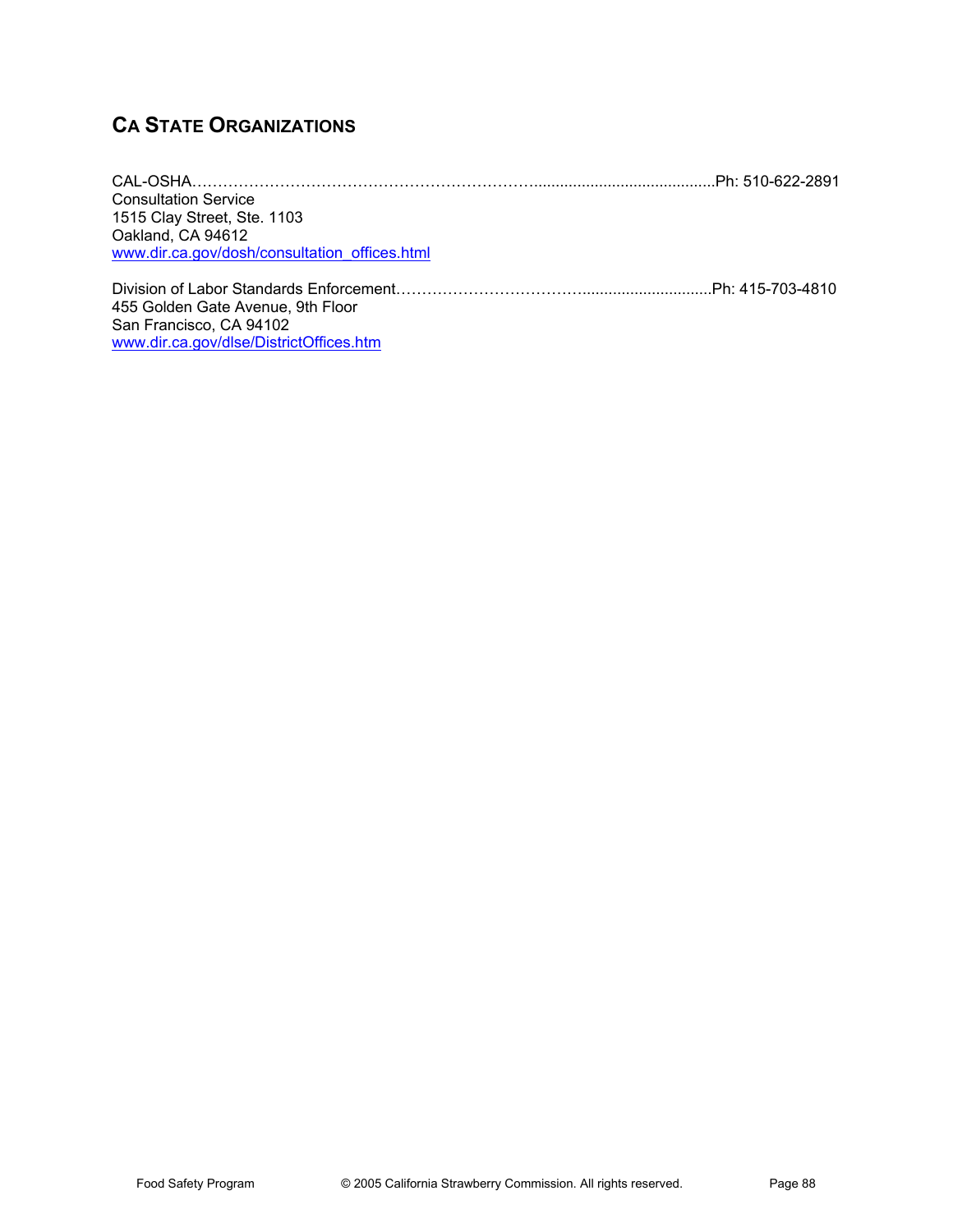# **CONTACT INFORMATION: UC COOPERATIVE EXTENSION OFFICES**

### **District 1: San Diego, Imperial & Riverside Counties**

| 1050 East Holton Road<br>Holtville CA, 92250-9615<br>Fax: 760-352-0846<br>http://ceimperial.ucdavis.edu/                                                               |  |
|------------------------------------------------------------------------------------------------------------------------------------------------------------------------|--|
| 21150 Box Springs Road<br>Moreno Valley CA, 92557<br>Fax: 760-352-0846<br>http://ceimperial.ucdavis.edu/                                                               |  |
| 5555 Overland Avenue Bldg. 4<br>San Diego CA, 92123-1219<br>Fax: 858-694-2849<br>http://cesandiego.ucdavis.edu/                                                        |  |
| District 2: Orange, Los Angeles & San Bernardino Counties<br>4800 Cesar Chavez Avenue<br>Los Angeles, CA 90022<br>Fax 323-260-5208<br>http://celosangeles.ucdavis.edu/ |  |
| 1045 Arlington Drive, Gate 4<br>Costa Mesa, CA, 92626<br>Fax: 714-708-2754<br>http://ceorange.ucdavis.edu/                                                             |  |
| 777 East Rialto Avenue<br>San Bernardino CA, 92415<br>Fax: 909-387-3306<br>http://cesanbernardino.ucdavis.edu/<br>District 3: San Luis Obispo & Santa Barbara Counties |  |
| 305 Camino Del Remedio<br>Santa Barbara, CA 93110<br>Fax: 805-692-1731<br>http://cesantabarbara.ucdavis.edu/                                                           |  |
| 2156 Sierra Way, Suite C<br>San Luis Obispo CA, 93401<br>Fax: 805-781-4316<br>http://cesanluisobispo.ucdavis.edu/                                                      |  |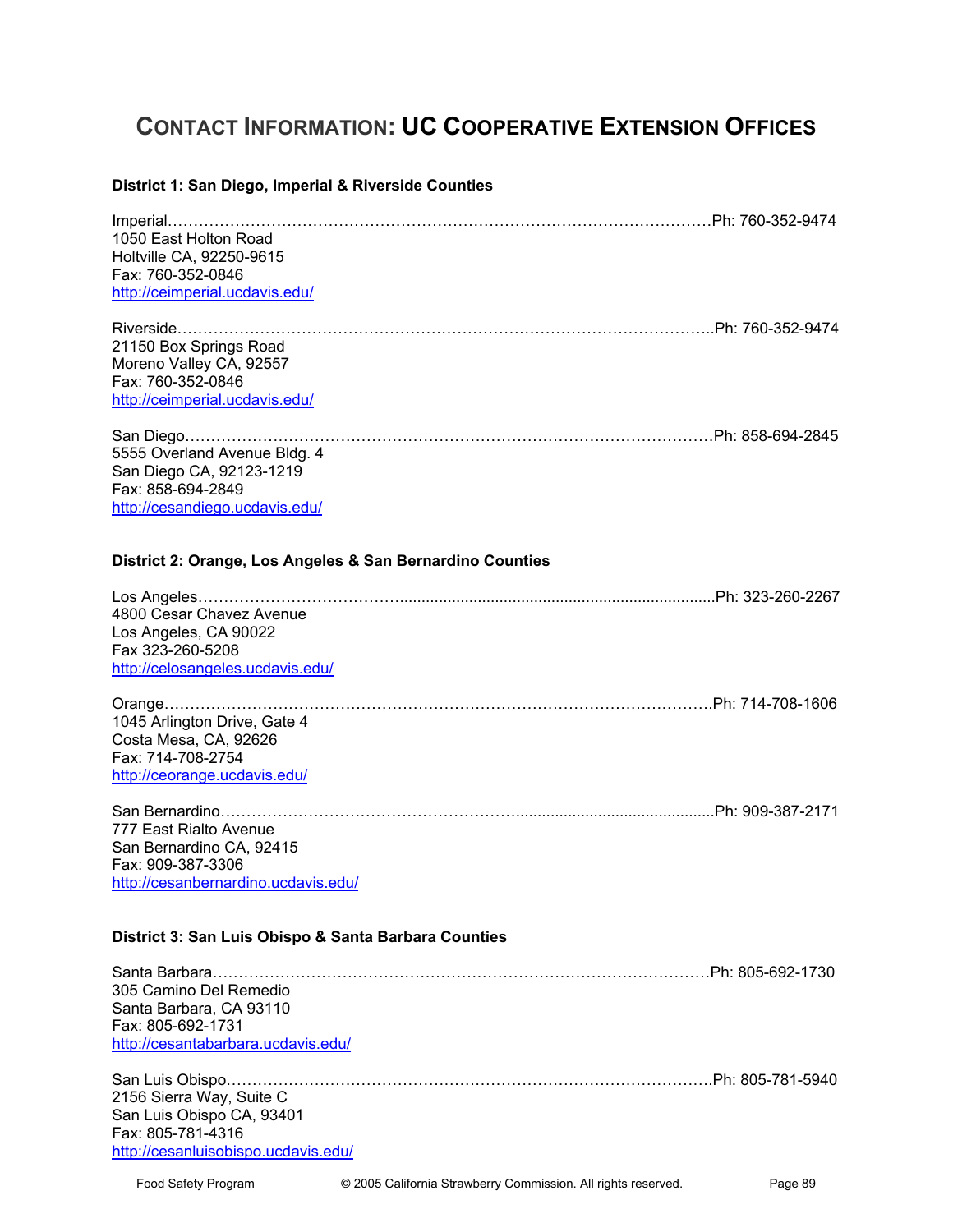## **UC COOPERATIVE EXTENSION OFFICES**

#### **District 4: Ventura**

| 669 County Square Dr., #100                           |  |
|-------------------------------------------------------|--|
| Ventura CA, 93003-5401                                |  |
| Fax: 805-645-1474                                     |  |
| http://ceventura.ucdavis.edu/                         |  |
| District 5: Madera, Merced & Fresno Counties          |  |
|                                                       |  |
| 1720 South Maple Avenue                               |  |
| Fresno CA, 93702                                      |  |
| Fax: 559-456-7575                                     |  |
| http://cefresno.ucdavis.edu/                          |  |
|                                                       |  |
| 328 Madera Avenue                                     |  |
| Madera CA, 93637                                      |  |
| Fax: 559-675-0639                                     |  |
| http://cemadera.ucdavis.edu/                          |  |
|                                                       |  |
| 2145 West Wardrobe Avenue                             |  |
| Merced CA, 95340-6496                                 |  |
| Fax: 209-722-8856                                     |  |
| http://cemerced.ucdavis.edu/                          |  |
| <b>District 6: Santa Cruz &amp; Monterey Counties</b> |  |
|                                                       |  |
| 1432 Abbott Street                                    |  |
| Salinas CA, 93901                                     |  |
| Fax: 831-758-3018                                     |  |
| http://cemonterey.ucdavis.edu/                        |  |
|                                                       |  |
| 1432 Freedom Boulevard                                |  |
| Watsonville CA, 95076-2796                            |  |
| Fax: 831-763-8006                                     |  |
| http://cesantacruz.ucdavis.edu/                       |  |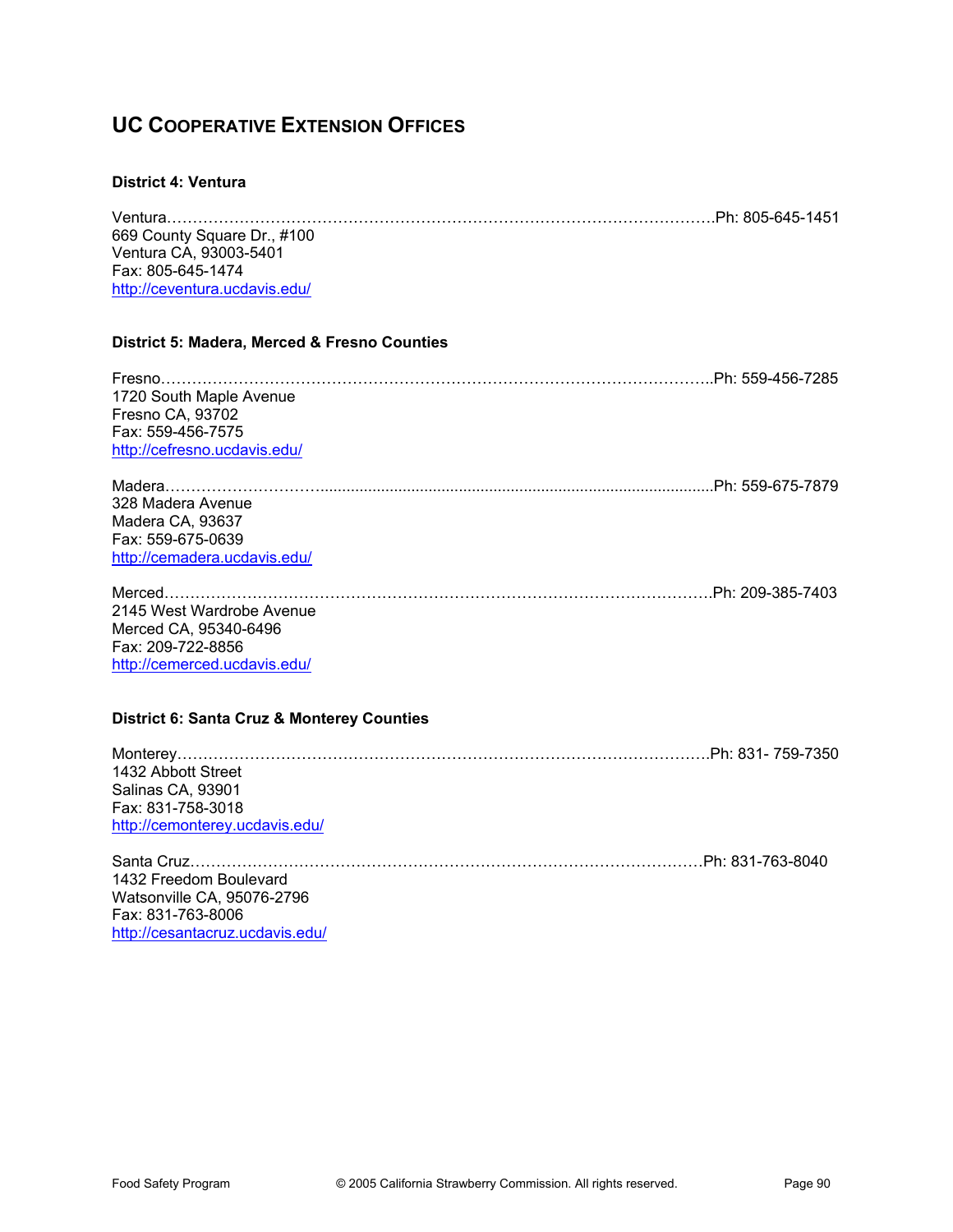# **CONTACT INFORMATION: CA COUNTY AGRICULTURAL COMMISSIONERS**

#### **District 1: San Diego, Imperial & Riverside Counties**

| 150 South 9th Street                                      |  |
|-----------------------------------------------------------|--|
| El Centro, CA 92243-2850                                  |  |
| Fax: 909-955-3012                                         |  |
| http://www.co.riverside.ca.us/                            |  |
|                                                           |  |
| 4080 Lemon Street, Room 19                                |  |
| Riverside, CA 92502                                       |  |
| Fax: 909-955-3012                                         |  |
| http://www.co.riverside.ca.us/                            |  |
|                                                           |  |
| 5555 Overland Avenue, Bldg. 3                             |  |
| San Diego, CA 92123                                       |  |
| Fax: 858-565-7046                                         |  |
| http://www.sdcawm.org                                     |  |
| District 2: Orange, Los Angeles & San Bernardino Counties |  |
| 12300 Lower Azusa Road                                    |  |
| Arcadia, CA 91006                                         |  |
| Fax 626-350-3243                                          |  |
| http://acwm.co.la.ca.us/                                  |  |
|                                                           |  |
|                                                           |  |
| 777 East Rialto Avenue                                    |  |
| San Bernardino, CA 92415<br>Fax 909-387-2449              |  |
| http://www.co.san-bernardino.ca.us/awm/                   |  |
|                                                           |  |
|                                                           |  |
| 1750 S. Douglass Road, Bldg. D                            |  |
| Anaheim, CA 92806                                         |  |
| Fax: 714-567-6203                                         |  |
| http://www.oc.ca.gov/                                     |  |
| District 3: San Luis Obispo & Santa Barbara Counties      |  |
|                                                           |  |
| 263 Camino Del Remedio                                    |  |
| Capta Darbara, CA 00440                                   |  |

Santa Barbara, CA 93110 Fax: 805-681-5603 http://countyofsb.org/agcomm/default.asp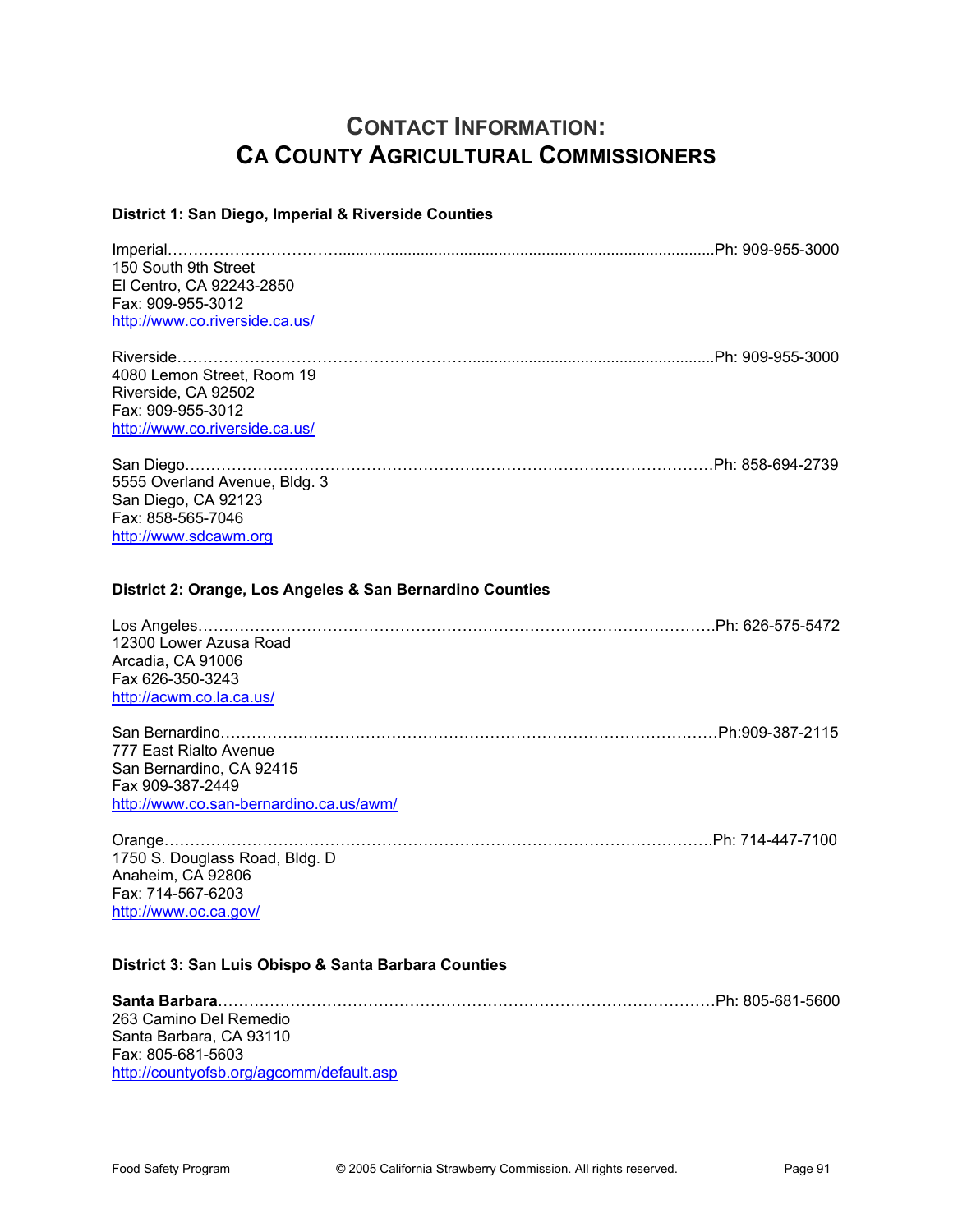## **CA COUNTY AGRICULTURAL COMMISSIONERS**

| 2156 Sierra Way, Ste. A                               |                  |
|-------------------------------------------------------|------------------|
| San Luis Obispo, CA 93401                             |                  |
| Fax: 805-781-1035                                     |                  |
| http://www.sloag.org/                                 |                  |
|                                                       |                  |
| <b>District 4: Ventura</b>                            |                  |
|                                                       |                  |
| 815 E. Santa Barbara St.                              |                  |
| Santa Paula, CA 93061                                 |                  |
| Fax: 805-525-8922                                     |                  |
| http://www.countyofventura.org/index.asp              |                  |
|                                                       |                  |
| District 5: Madera, Merced & Fresno Counties          |                  |
|                                                       |                  |
| 1730 S. Maple Avenue                                  |                  |
| Fresno, CA 93702-4596                                 |                  |
| Fax: 559-456-7379                                     |                  |
| www.co.fresno.ca.us/4010/agwelcm.htm                  |                  |
|                                                       |                  |
|                                                       |                  |
| 332 Madera Ave.                                       |                  |
| Madera, CA 93637-5499                                 |                  |
| Fax: 559-674-4071                                     |                  |
| www.madera-county.comagcommissioner                   |                  |
|                                                       |                  |
| 2139 Wardrobe Ave.                                    |                  |
| Merced, CA 95340-6495                                 |                  |
| Fax: 209-725-3536                                     |                  |
| http://www.co.merced.ca.us/ag/index.html              |                  |
|                                                       |                  |
| <b>District 6: Santa Cruz &amp; Monterey Counties</b> |                  |
|                                                       |                  |
|                                                       |                  |
| 1428 Abbott Street                                    |                  |
| Salinas, CA 93901                                     |                  |
| Fax: 831-422-5003                                     |                  |
| http://www.co.monterey.ca.us/ag/                      |                  |
|                                                       |                  |
|                                                       | Ph: 831-763-8080 |
| 175 Westridge Dr.                                     |                  |
| Watsonville, CA 95076                                 |                  |
| Fax: 831-763-8255                                     |                  |
| http://www.co.santa-cruz.ca.us/AgCom/AgCom.htm        |                  |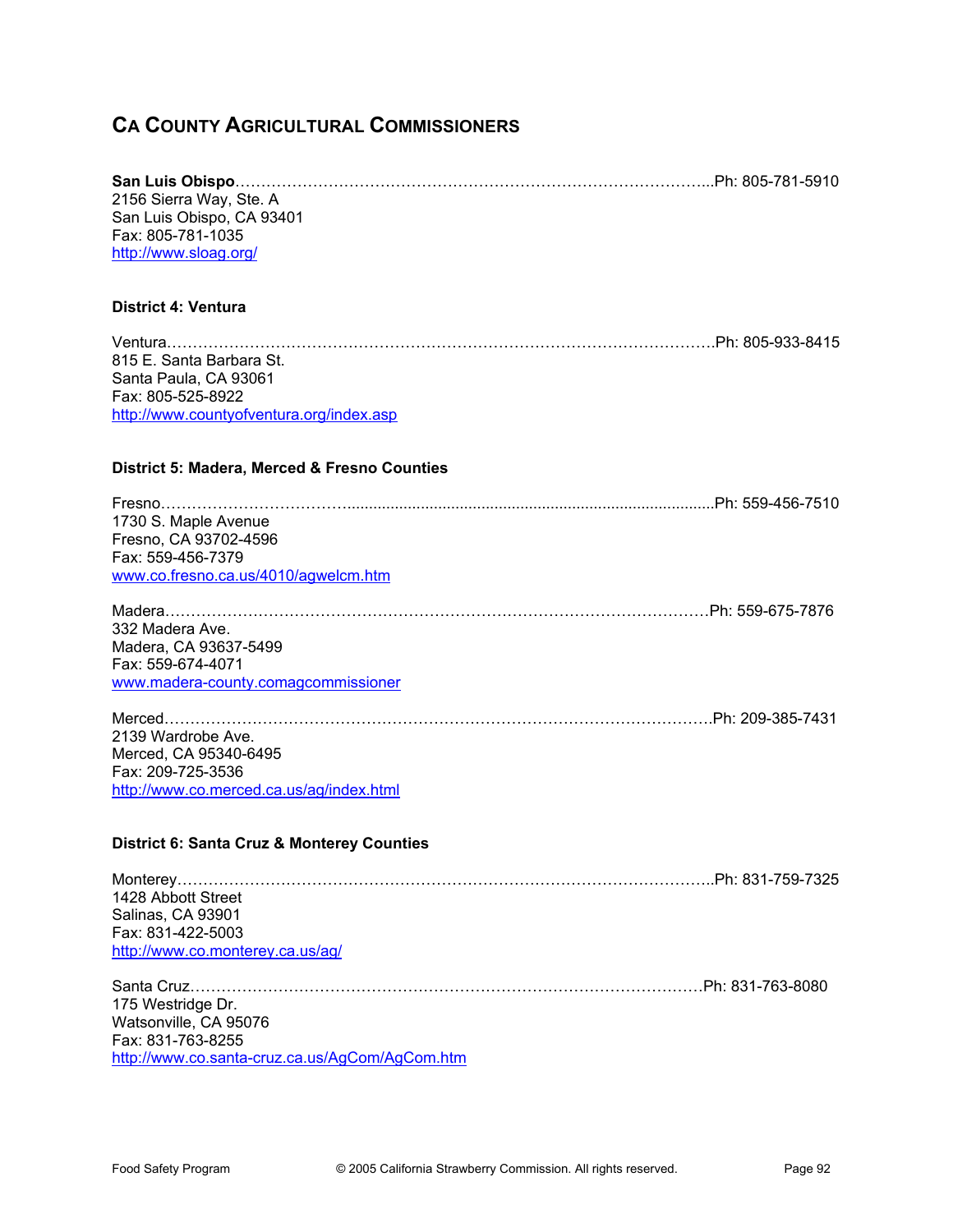# **CONTACT INFORMATION: FEDERAL AGENCIES**

| 75 Hawthorne Street<br>San Francisco, CA 94105<br>Toll Free: 866-EPA-WEST<br>http://www.epa.gov/region09/ |  |
|-----------------------------------------------------------------------------------------------------------|--|
| 1431 Harbor Bay Parkway<br>Alameda, CA 94502-7070<br>Ph: 510-337-6700<br>http://www.fda.gov/default.htm   |  |
| Los Angeles District Office<br>19701 Fairchild<br>Irvine, CA 92612<br>http://www.fda.gov/comments.html    |  |
| U.S. Dept. of Labor<br>71 Stevenson Street, Room 420<br>San Francisco, CA 94105<br>http://www.osha.gov/   |  |